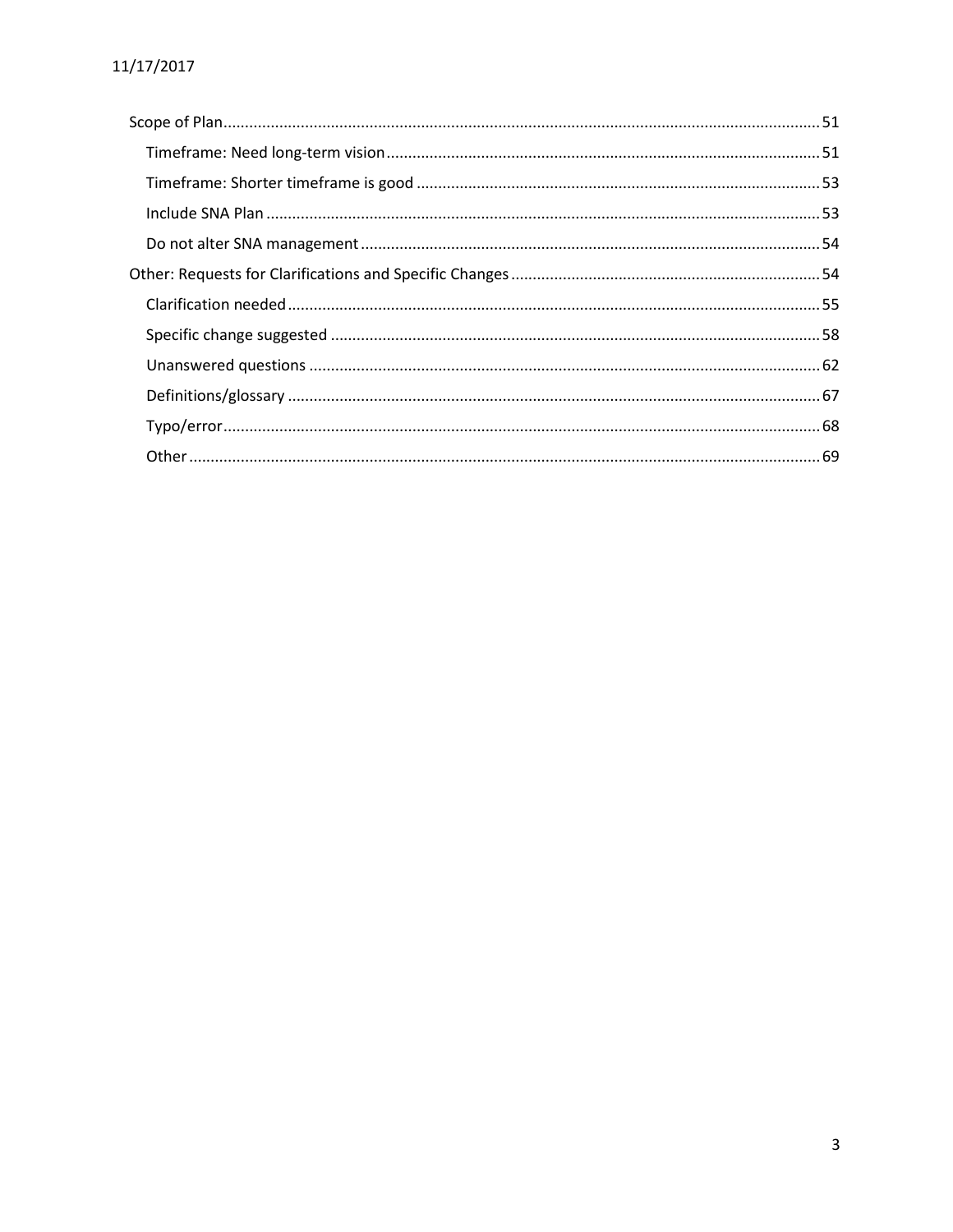## <span id="page-3-0"></span>Background

A draft of the revised "Operational Plan for Management of Sand Dunes State Forest: 2013-2022" was released by the Minnesota Department of Natural Resources (DNR) for a 45-day public review that ran from June 21 – August 4, 2017. Forty-two submissions with comments were received. A few submissions represented multiple people and/or one or more organizations. The public review process also included a public open house on July 10<sup>th</sup> in Big Lake, Minnesota to discuss the plan; no written comments were submitted at that meeting.

This public review was preceded by a six-month public engagement process that took place from June-December 2016 and included six meetings with a stakeholder advisory group and other interested members of the public. This process informed the revision of the operational plan. Further detail on the public engagement process can be found in the plan.

This document divides public feedback from the review into several major categories. The first four categories – vegetation management, recreation, School Trust Lands, and roads – correspond with Section 2 of the plan, the "Ten-Year Action Plan". Remaining comments are divided into three categories: background and operational considerations, scope of the plan, and other requests for clarification or specific suggested changes to the plan's wording or maps.

Within each category, feedback was separated into themes. Each theme has been synthesized into a single, paraphrased 'summary suggestion' below, based on the specific comments that were provided. Some themes came up in many submissions, while some were only raised in only one or two submissions. These paraphrased suggestions are intended to capture the range of unique, core opinions that were expressed through the public review process, regardless of how many times each was expressed. However, the number of submissions that reflected each suggestion is noted under each theme.

The DNR has provided responses to each summary suggestion below, as well as responses to requests for clarification or specific changes, where possible. We anticipate that the final plan will be released in September 2017, following approval by the Commissioner of the DNR.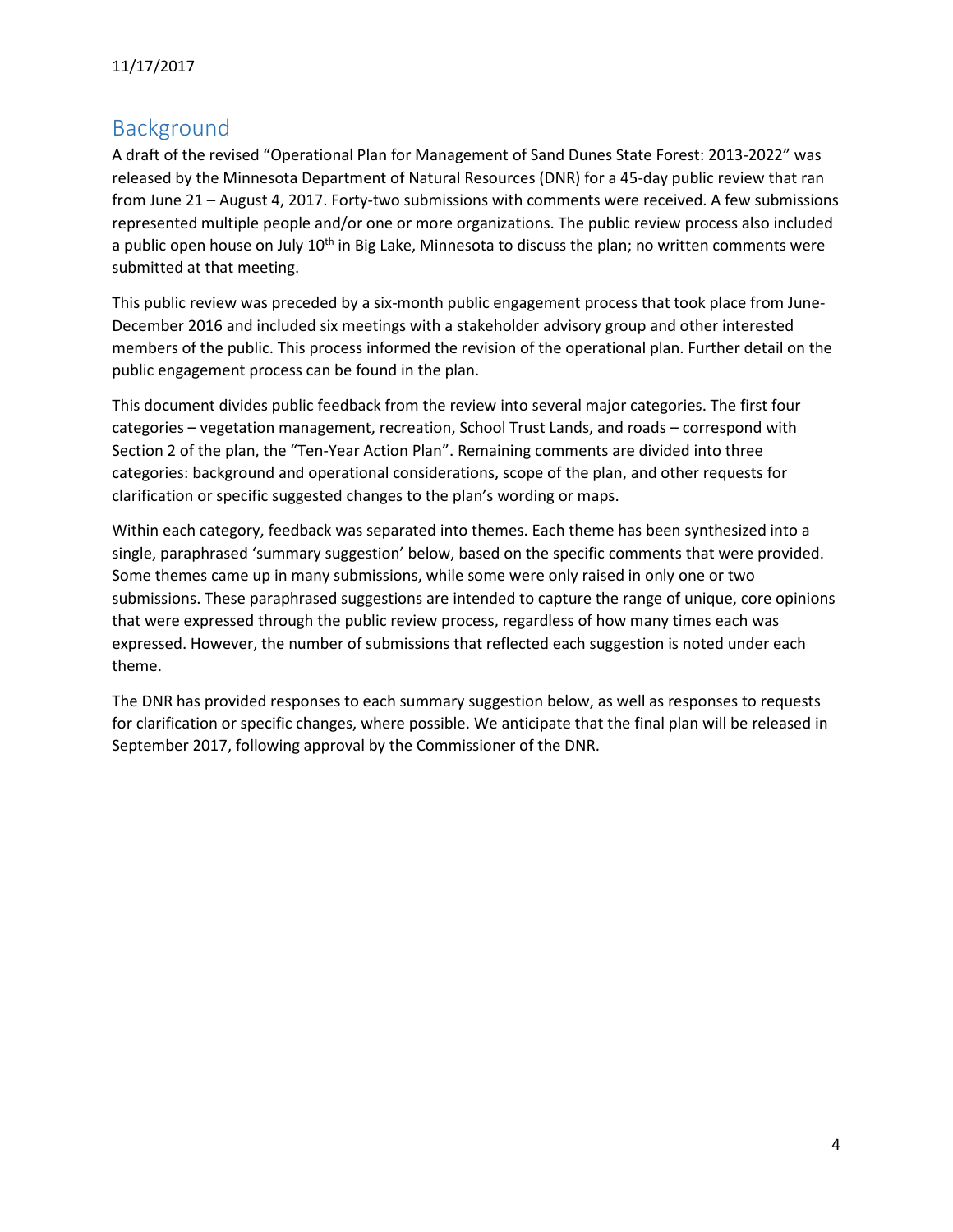## <span id="page-4-0"></span>A Note About Values

Managing public lands requires balancing a wide range of often conflicting values. It is the DNR's responsibility to manage our lands for the protection and conservation of natural resources, as well as the sustainable economic use and recreational enjoyment of these resources for all Minnesotans. While we cannot always manage for every value on every acre of land, we try to make the best decision for each acre based on the ecological, social, and economic realities of individual sites, as well as the 'bigger picture' we see across the landscape. This is our mission as an agency.

DNR's specific mission in Sand Dunes State Forest involves protecting the rare species and ecosystems found there, producing valuable timber products, and providing high quality recreational experiences for visitors to the State Forest. In some cases, implementing the suggestions below – or implementing them to the degree suggested – would go against our mission or our ability to efficiently implement our mission. In other cases, implementing all suggestions equally would be impossible, because some are in direct conflict with each other. This demonstrates the diverse values held by our stakeholders.

We have examined all suggestions received through this review process, and our responses below reflect an effort to balance the diverse values of our stakeholders with our mission and responsibilities as an agency. Where specific changes to the plan are needed, these changes are noted in the response.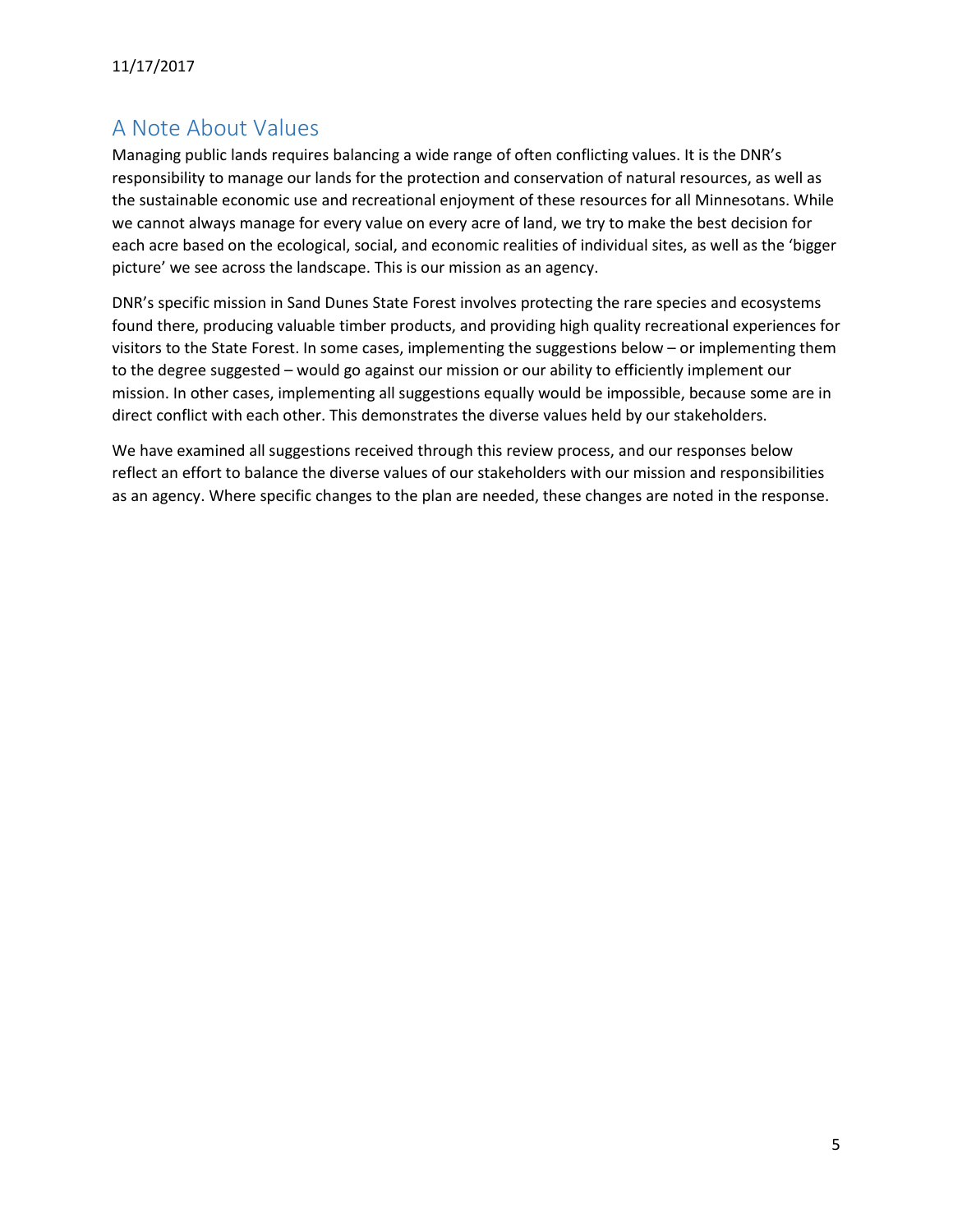## <span id="page-5-0"></span>Public Comments and DNR Responses

Comments were received from the following persons/groups:

| <b>Date submitted</b> | <b>Name</b>             | <b>Organization represented</b>                     |
|-----------------------|-------------------------|-----------------------------------------------------|
| 6/28/2017             | Kelly Thole             | Self                                                |
| 7/4/2017              | Don & Donna Bouley      | Stakeholder participants                            |
| 7/6/2017              | <b>Gordon Hommes</b>    | Self                                                |
| 7/7/2017              | Dan Vollhaber           | Self                                                |
| 7/15/2017             | Kevin Schmuhl           | Self                                                |
| 7/17/2017             | Karen Miller            | Self                                                |
| 7/19/2017             | <b>Scott Nelson</b>     | Self                                                |
| 7/31/2017             |                         |                                                     |
| 7/19/2017             | Sue                     | Self                                                |
| 7/20/2017             | Michelle Wagner         | Self                                                |
| 7/24/2017             | Karen Washburn-Maki     | Self                                                |
| 7/24/2017             | <b>Mary Davis</b>       | Self                                                |
| 7/24/2017             | Dave Crawford           | Self                                                |
| 7/25/2017             | Maggie Bogren           | Self                                                |
| 7/25/2017             | Lynn Pierce             | Self                                                |
| 7/26/2017             | Larry Kennebeck         | Izaak Walton League                                 |
| 7/26/2017             | Misi Stine              | Minnesota Herpetological Society                    |
| 7/27/2017             | <b>Bob Quady</b>        | Co-chair of the SDSF Concerned Citizens Work Group  |
| 7/30/2017             | Joseph Magda            | Self                                                |
| 7/31/2017             | Pam Dugdale             | Self                                                |
| 7/31/2017             | David Janiga            | Self                                                |
| 8/2/2017              | <b>Todd Maloney</b>     | Self                                                |
| 8/2/2017              | <b>Ron Geurts</b>       | Self                                                |
| 8/3/2017              |                         |                                                     |
|                       | Kyle Arola, Thomas E.   | MN Chapter, The Wildlife Society; MN Native Plant   |
|                       | Casey, Robert Djupstrom | Society, Inc.; Friends of MN Scientific and Natural |
| 8/3/2017              | Dale Wilson             | Areas, Inc.<br>Self                                 |
| 8/3/2017              | <b>Carmine Profant</b>  | Self                                                |
| 8/3/2017              | Jane Fawke              | Self                                                |
| 8/3/2017              | <b>Blake Klocke</b>     | Self                                                |
| 8/3/2017              | Steven Hromada          | Self                                                |
| 8/3/2017              | Mike Pingleton          | Self                                                |
| 8/3/2017              | John Vanek              | Self                                                |
| 8/3/2017              |                         |                                                     |
| 8/3/2017              | Don Becker              | Self                                                |
| 8/3/2017              | Marybeth Mataya         | Self                                                |
| 8/3/2017              | Carolyn Carr            | Self                                                |
| 8/3/2017              | Tricia Markle           | Self                                                |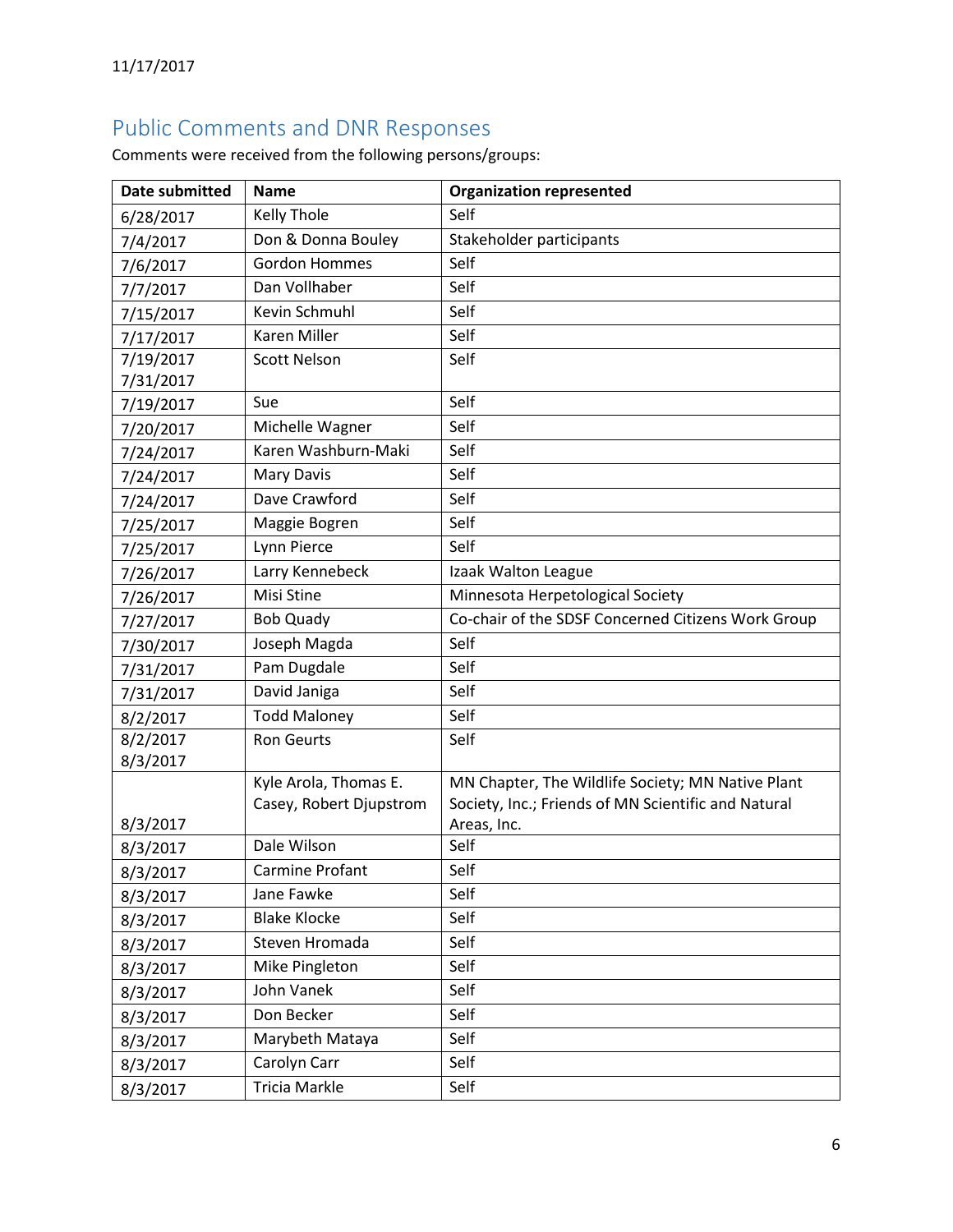| Date submitted | <b>Name</b>         | <b>Organization represented</b> |
|----------------|---------------------|---------------------------------|
| 8/3/2017       | <b>Brett Whaley</b> | Self                            |
| 8/4/2017       |                     |                                 |
| 8/4/2017       | Randall Pals        | Self                            |
| 8/4/2017       | Anna Wagner         | Self                            |
| 8/4/2017       | Paul Erdmann        | Self                            |
| 8/4/2017       | Kristopher Lundell  | Self                            |

Specific comments are provided below anonymously. Unique submissions are numbered under each theme to show the total number of submissions that reflected each theme, in cases where submissions provided multiple comments on the same theme.

## <span id="page-6-0"></span>Vegetation management

There were 24 summarized suggestions related to vegetation management. Major topics included oak savanna (increase or decrease planned restoration acreage), timber harvest methods and timing, wildlife and biodiversity (e.g. protection of rare species and pollinators), the presence of pine in SDSF (remove/do not remove), and invasive species control. Other topics included use of prescribed burns and herbicides, protection of tax-payer investment, limiting change to the current landscape, visual impacts/buffers, protection of the land, diversification of oak stands, and HCVFs.

## <span id="page-6-1"></span>Oak Savanna/open habitat: More

#### **Number of submissions that mentioned:** 15

**DNR paraphrase:** The amount of oak savanna restoration proposed in the plan should be maintained, or it should be expanded beyond what is currently proposed. Oak savanna is a rare ecosystem in Minnesota and the Midwest and it needs to be conserved for the rare species that depend on it. Pine plantations should be restored back to oak savanna.

*DNR response: This issue has been a central topic of discussion among interested stakeholders, so it is understandable that it received so many comments during public review. The diversity of viewpoints reflected in these comments speak to the vastly different values that DNR must balance during its management planning processes. DNR underwent a six-month stakeholder process in 2016 that led to the decisions about oak savanna restoration reflected in this plan. That process also resulted in a shorter plan timeframe than originally proposed, which also covers fewer overall acres. Many acres of SDSF still require management planning, and future planning processes will continue to address the questions surrounding oak savanna restoration in SDSF, post-2022.*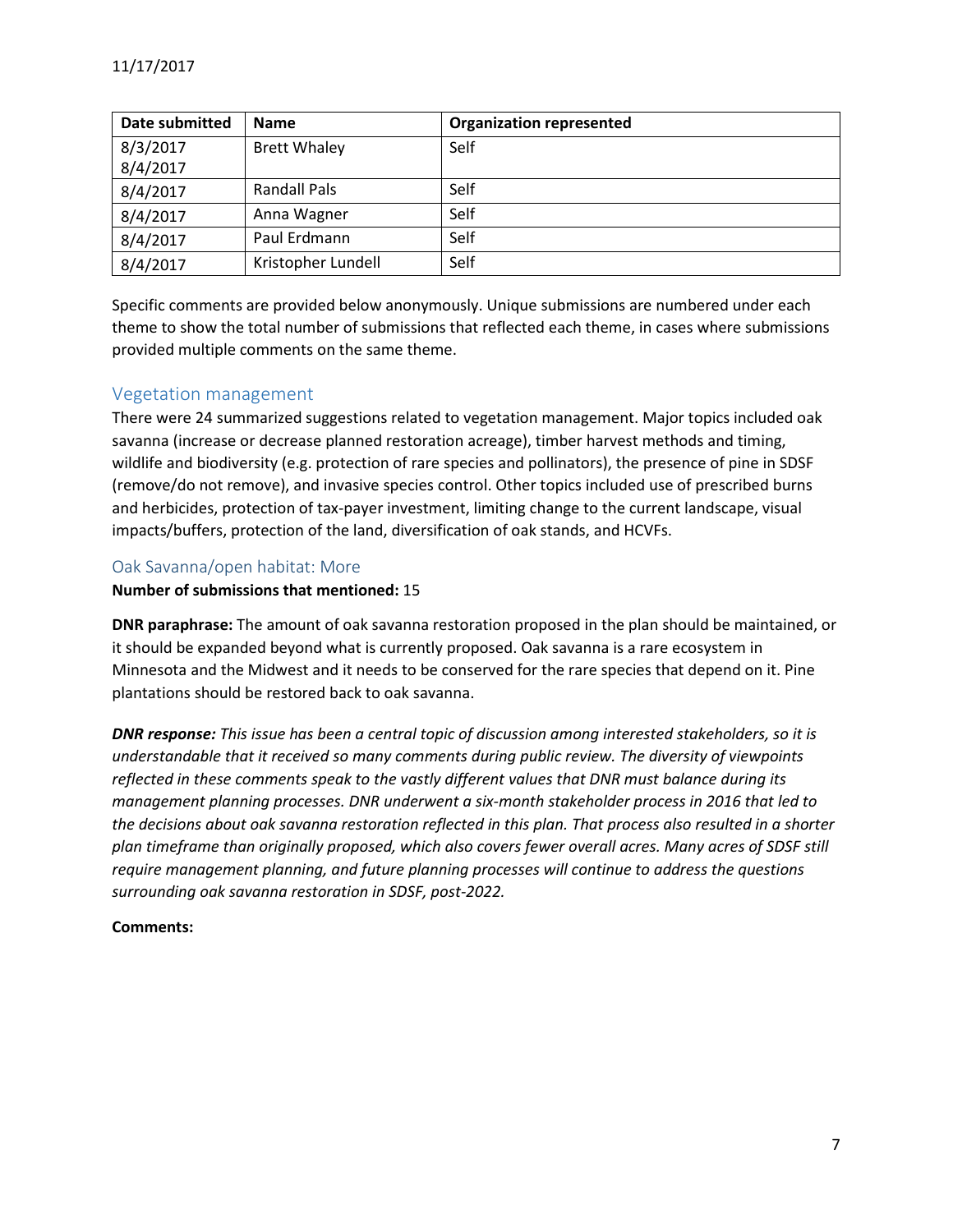| <b>Unique</b>      | <b>Specific comments</b>                                                                                                                                               |  |
|--------------------|------------------------------------------------------------------------------------------------------------------------------------------------------------------------|--|
| <b>Submissions</b> |                                                                                                                                                                        |  |
| $\mathbf{1}$       | The area of oak savanna in Minnesota has been greatly reduced and is in need of                                                                                        |  |
|                    | conservation and habitat restoration.                                                                                                                                  |  |
| $\overline{2}$     | I would like to see the continued plan of restoration of planted pines back to natural                                                                                 |  |
|                    | oak savanna. Hopefully that can be achieved with the cooperation between the                                                                                           |  |
|                    | adjacent land owners and the MNDNR in such a way that will be beneficial for                                                                                           |  |
|                    | everyone.                                                                                                                                                              |  |
| 3                  | I support the MN DNR restoring native habitats such as oak savannas, and support the                                                                                   |  |
|                    | conservation of rare species.                                                                                                                                          |  |
| $\overline{4}$     | Restoration of oak savanna and oak woodland should be allowed and pursued, where                                                                                       |  |
|                    | pines have been planted in the past.                                                                                                                                   |  |
| 5                  | Restore MORE prairie and oak savanna than the amount laid out in the plan, since the                                                                                   |  |
|                    | unit is ideal for expanding the acreage of these imperiled plant communities in MN.                                                                                    |  |
| 6                  | Most of the grasslands of the Midwest are gone due to farming, and it is vitally                                                                                       |  |
|                    | important that we do what we can do protect existing grasslands, and restore those                                                                                     |  |
|                    | with imperiled species still holding on.                                                                                                                               |  |
| $\overline{7}$     | My own bias is to restore as much of the area as possible to the original oak                                                                                          |  |
|                    | savannah/oak woodland environment as possible, considering how rare this landscape                                                                                     |  |
|                    | has become on the Anoka Sand Plain (and the entire Upper Midwest).                                                                                                     |  |
|                    | Before moving north in 1982, I often went to the Sand Dunes State Forest (starting in                                                                                  |  |
|                    | 1975) to swim and camp at Ann Lake with my Boy Scout troop. I find it deeply                                                                                           |  |
|                    | unfortunate that the Minnesota DNR was "asleep at the wheel" during the 1980s and                                                                                      |  |
|                    | 1990s and didn't bother acquiring private inholdings within the SDSF as unchecked                                                                                      |  |
|                    | population growth, urban sprawl, and "white flight" were converting these lands into                                                                                   |  |
|                    | housing developments and hobby farms. It is a miserable endeavor to manage a                                                                                           |  |
|                    | landscape that is in a checkerboard of public and private ownership. In any case,                                                                                      |  |
|                    | please put an emphasis on restoring the original (and best) land cover in the SDSF --                                                                                  |  |
|                    | oak savannah, and oak woodlands--now so rare in the state. Also, work with The                                                                                         |  |
|                    | Nature Conservancy, Trust for Public Lands, and any other entity to acquire those few<br>still undeveloped private lands that are within the SDSF statuary boundaries. |  |
| 8                  | In addition, I would recommend increasing the proposed restoration of savanna and                                                                                      |  |
|                    | native prairie,                                                                                                                                                        |  |
| 9                  | I want the oak savanah and habitat for rare species and native prairie expanded                                                                                        |  |
|                    | Restore more native prairie and oak savanna (go beyond what is in the plan).                                                                                           |  |
| 10                 | Restore native Prairie and oak savanna.                                                                                                                                |  |
| 11                 |                                                                                                                                                                        |  |
|                    | I've recreated at the Sand Dunes State Forest (traveled from my home state, Illinois). I                                                                               |  |
|                    | value native habitat and would like to see pre-settlement habitat restoration. The pine                                                                                |  |
|                    | trees planted on the site are not native and crowd out native species.                                                                                                 |  |
|                    | Retain native oaks and remove the non-native pine trees, Those trees represent old,<br>outdated management practices.                                                  |  |
| 12                 | I would like to see more restoration of native prairie and oak savanna, than what is in                                                                                |  |
|                    | this version of the plan, it is not enough.                                                                                                                            |  |
| 13                 | Restoring areas to oak savanna is critically important, as they are exceedingly rare as                                                                                |  |
|                    | are the species that depend on them.                                                                                                                                   |  |
| 14                 | Restoration of native prairie and oak savanna should go beyond what is in the plan.                                                                                    |  |
|                    |                                                                                                                                                                        |  |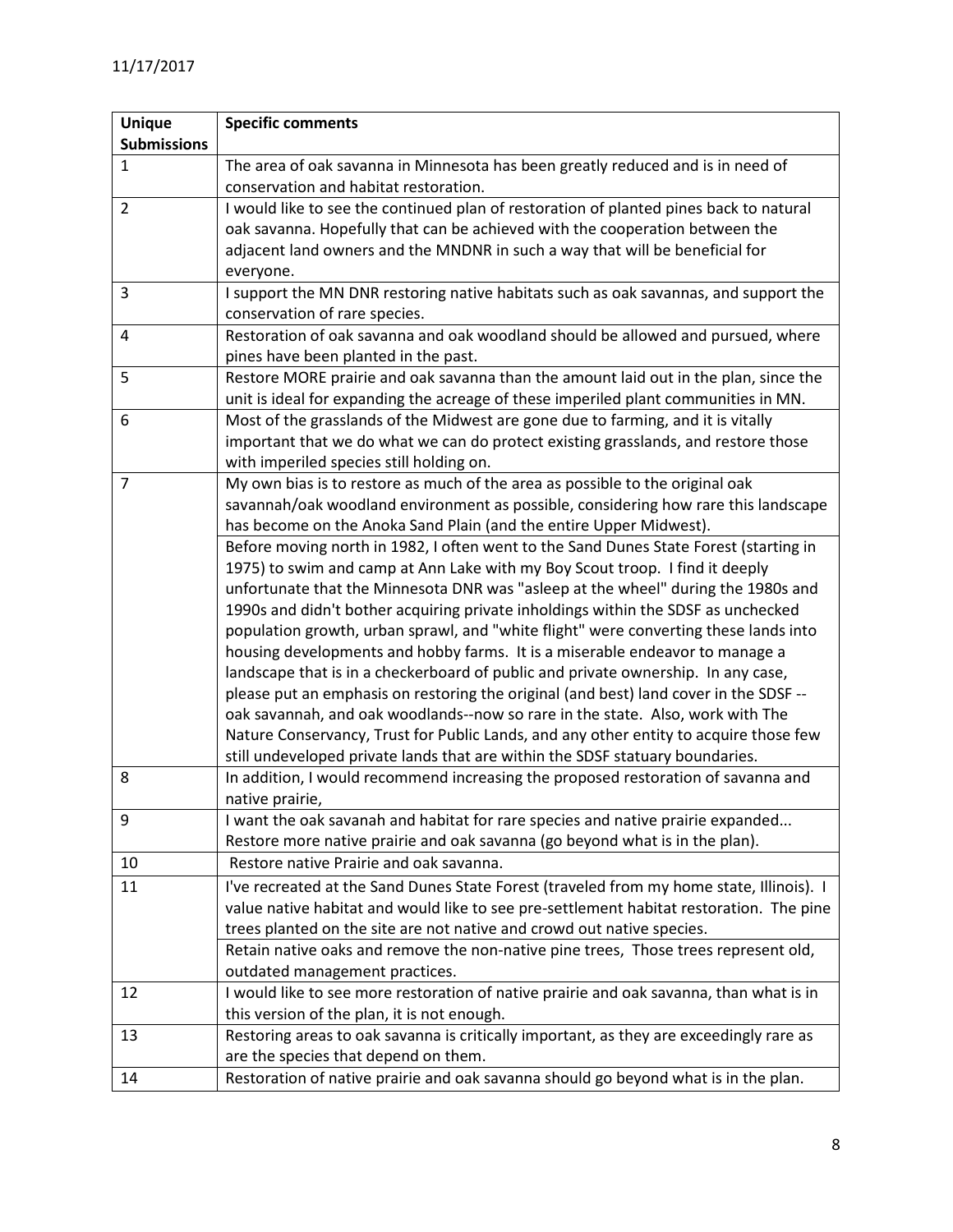| 15 | I am glad to see goals that include restoration of native woodland/savanna habitats. I |
|----|----------------------------------------------------------------------------------------|
|    | study rare species in KY/TN, and we have seen what appears to be a drastic decline in  |
|    | many of our grassland/savanna species due to loss of those habitats.                   |

## <span id="page-8-0"></span>Oak Savanna/open habitat: Less

#### **Number of submissions that mentioned:** 6

**DNR paraphrase:** The amount of oak savanna restoration proposed in the plan should be less. Converting from the current forest would reduce recreation opportunities and enjoyment. Oak savanna is harder to ride horses through and will require unsafe prescribed burns. Oak savanna can be restored elsewhere. Rare and endangered species use the current forest habitats in SDSF – restoring oak savanna in these areas would reduce biodiversity.

*DNR response: (see response above to request for less oak savanna)*

| <b>Unique</b>      | <b>Specific comments</b>                                                                  |
|--------------------|-------------------------------------------------------------------------------------------|
| <b>Submissions</b> |                                                                                           |
| $\mathbf{1}$       | I believe the current forested areas of Sand Dunes should be continued to be              |
|                    | maintained and managed as a "Forest" and not be converted to Oak Savanna.                 |
|                    | Converting the forest to this habitat would greatly reduce the recreational               |
|                    | opportunities that exist now.                                                             |
| $\overline{2}$     | The forest should remain a forest and not an oak savanna. Any plans, old or new,          |
|                    | should be put on hold as the existing Uncas Dunes Scientific and Natural Area {676 of     |
|                    | the 5732 acres} is observed.                                                              |
|                    | You can enjoy a forest more than an oak savanna, keep planning a forest and not an        |
|                    | oak savanna.                                                                              |
|                    | In my opinion the DNR has listened to us stakeholders, and with Mr. Newberger's           |
|                    | legislation were forced to make changes, but in the long run my opinion is the DNR is     |
|                    | going to do what they planned all along and that is to phase out growing pine and         |
|                    | convert to oak savanna. At that time we can no longer call it a forest.                   |
| $\overline{3}$     | The oak savannah areas of the forest are already problematic, and there are trails        |
|                    | where trotting isn't wise because of the treacherous footing.                             |
| $\overline{4}$     | If safety was really your #1 priority---you wouldn't be proposing a landscape that        |
|                    | requires frequent prescribed burns to prevent trees from taking over as the main          |
|                    | vegetation.                                                                               |
| 5                  | I feel that the DNR needs to leave the forest as is. This is a very nice, beautiful place |
|                    | that people enjoy and don't need the Savannah Oaks to make this place better. There       |
|                    | are other locations for this. Somewhere that people can drive by and see the changes      |
|                    | and that would make them want to maybe walk through it. The woods by our house            |
|                    | are not accessible by the general public.                                                 |
| 6                  | On page 15 of the plan it states: "The FSC requires its certificate-holders to identify   |
|                    | and map the presence of High Conservation Value Forests (HCVFs) for a variety of          |
|                    | critical and globally, regionally, or nationally significant conservation values defined  |
|                    | by FSC (FSC 2010). This aligns with DNR's statutory requirement to manage for a           |
|                    | broad set of objectives and forest resources (M.S. 89 & M.S. 89A). DNR has identified     |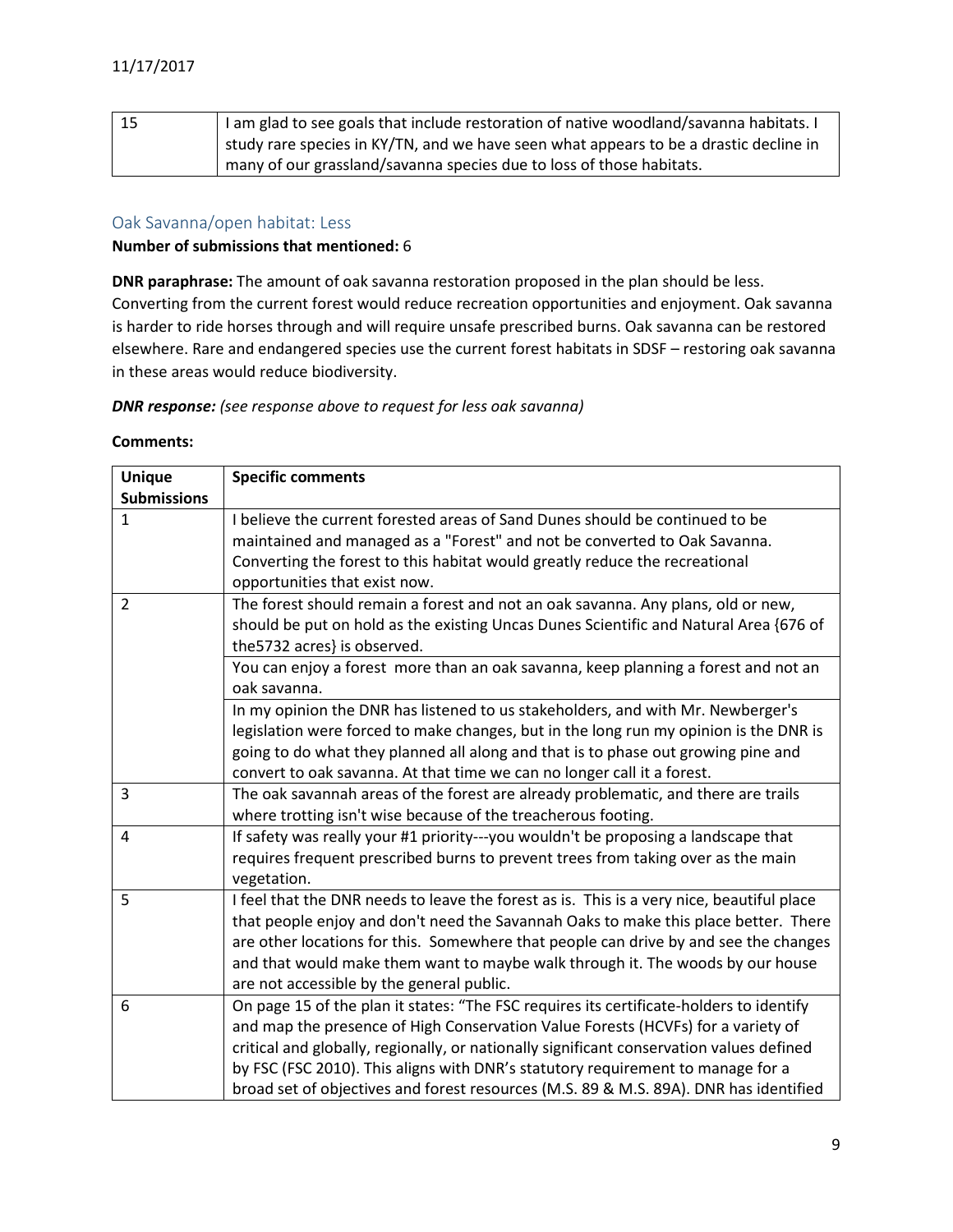| <b>Unique</b>      | <b>Specific comments</b>                                                                  |
|--------------------|-------------------------------------------------------------------------------------------|
| <b>Submissions</b> |                                                                                           |
|                    | approximately 262,000 acres of lands to be managed under the HCVF principle." []          |
|                    | Upon further examination of the types of lands that qualify for HCVF one finds that       |
|                    | they are abandoned fields, pastures and even old dump sites. They are the exact           |
|                    | same types of lands that make up the 30,000 acre refuge to the north as well as           |
|                    | hundreds of thousands of acres of private lands. It appears that if a field or pasture is |
|                    | abandoned and left long enough it will develop into a HCVF. That means it is not          |
|                    | necessary to take forested lands and "restore" them to open landscapes.                   |
|                    | On page 15 of the plan it states: "Management decisions are made to maintain or           |
|                    | enhance the 'high conservation values' in these forests (MN DNR 2015b). In most           |
|                    | cases, HCVFs are maintained as working forests. Out of the 5,732 acres of state-          |
|                    | owned land in SDSF, 2,055 acres are managed for HCVFs (Map 15) (MN DNR 2017a).            |
|                    | Approximately 1,505 acres are designated HCVFs and 550 acres are on School Trust          |
|                    | lands. These sites vary greatly in quality, but include many rare species of animals and  |
|                    | plants that depend on the unique savanna and barren habitats of SDSF. HCVFs               |
|                    | provide context for vegetation management in SDSF. On HCVF lands, management              |
|                    | activities will be tailored to maintain and enhance the natural features and rare         |
|                    | resources of these lands. Managers will seek opportunities to foster native trees and     |
|                    | other vegetation, enhance habitat for rare species, protect fragile dune structures,      |
|                    | and remove non-native species that risk damaging conservation values." The above          |
|                    | statements is where there seems to be a disconnect from what the legislation              |
|                    | intended as well as what the DNR committed to at the SAG last month. This seems to        |
|                    | say: 1) The map on page 74 shows the areas that the DNR considers HCVF. (2055             |
|                    | acres) 2) The DNR is going to manage these areas HCVF's to "enhance the natural           |
|                    | features and rare resources of these lands".                                              |
|                    | 3) It states these rare resources "depend on the unique savanna and barren habitat        |
|                    | (similar to the Sherburne refuge)                                                         |
|                    | 4) Therefore the DNR is going to manage the 2055 acres similar to the Sherburne           |
|                    | NWF. IF THAT IS STILL THE PLAN THEN THIS IS WHAT GOT THE LOCAL RESIDENCE AND              |
|                    | OTHERS UPSET IN THE FIRST PLACE.                                                          |
|                    | There are those that have said to me that it appears we are back to square one. I         |
|                    | believe this section needs to be totally rewritten to recognize the following:            |
|                    | - the adjacent wildlife refuge, with six times the area of the forest, is being managed   |
|                    | for unique savanna and barren habitat.                                                    |
|                    | - the forested areas of the SDSF meets the needs of the rare and endangered species       |
|                    | that use conifer forests, mixed conifer/hardwood forests and hardwood forests.            |
|                    | - there are wetland areas within the forest that meet the needs of rare and               |
|                    | endangered species.                                                                       |
|                    | Oak savanna efforts should be focused on those lands and leave the SDSF to support        |
|                    | the rare features that need forested habitats. My suggestion would be to:                 |
|                    | 1) Spend some money to get an accurate assessment of the current oak savanna              |
|                    | resource in Minnesota, both quantity and quality.                                         |
|                    | 2) Focus the restoration efforts on those areas that do not have the level of             |
|                    | opposition that the SDSF has.                                                             |
|                    | I was a DNR, Division of Forestry employee for 33 years. The last 17 years of my          |
|                    | career were spent in Zimmerman helping manage the Sand Dunes State Forest                 |
|                    | (SDSF). I retired from the DNR in the fall of 2013. As a field forester I was involved in |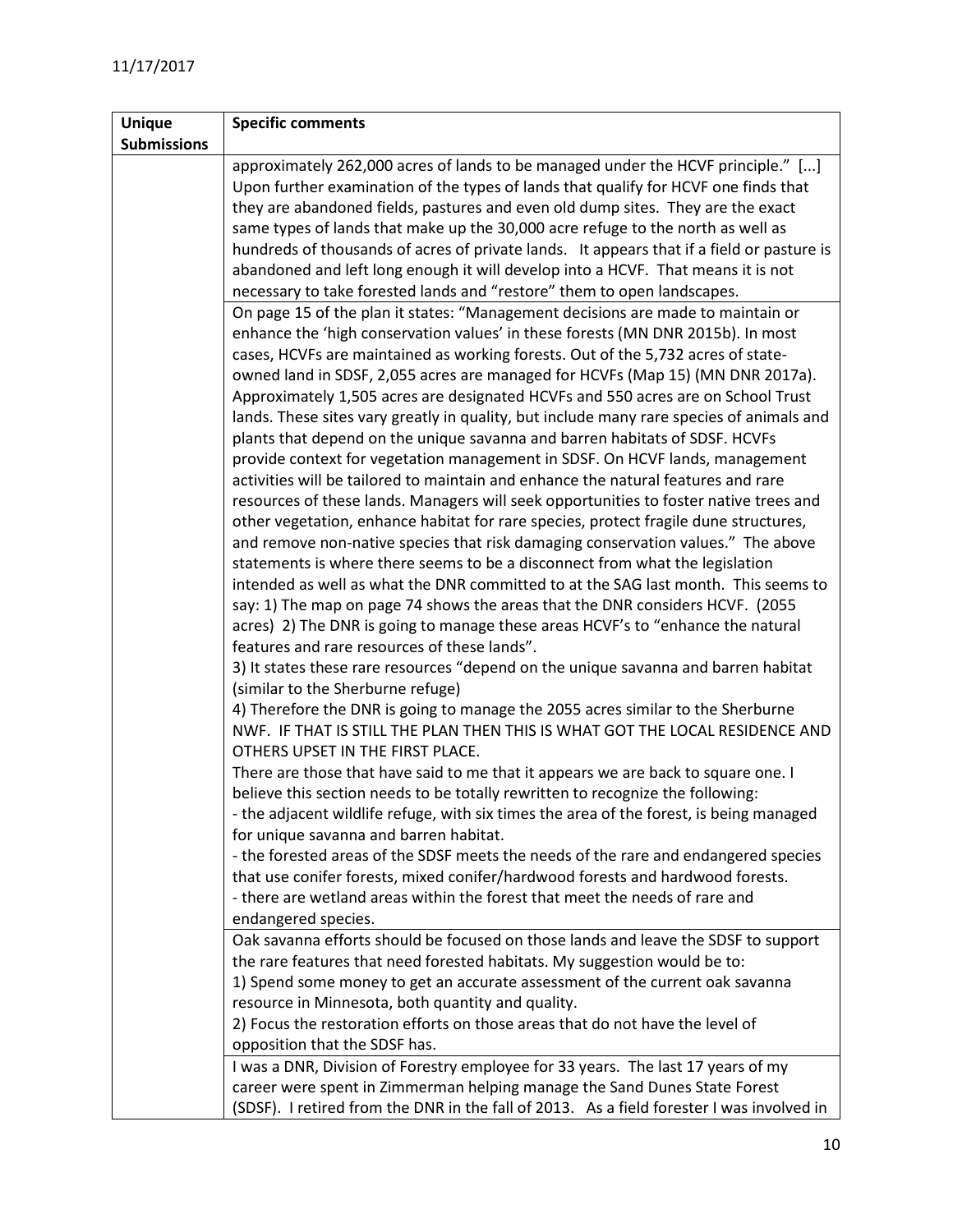| <b>Unique</b>      | <b>Specific comments</b>                                                                                                                                                                                                                                                                                                                                                                                                                                                                                                                                                                                                                                                                                                                                                                                                                                                                                                                                                                                                                                                                                                                                                                                                                                                                                                                                                                                                                                                                                                                                                                                                                                                                                                                                                                                                                                                                                                                                                                                                                                                   |
|--------------------|----------------------------------------------------------------------------------------------------------------------------------------------------------------------------------------------------------------------------------------------------------------------------------------------------------------------------------------------------------------------------------------------------------------------------------------------------------------------------------------------------------------------------------------------------------------------------------------------------------------------------------------------------------------------------------------------------------------------------------------------------------------------------------------------------------------------------------------------------------------------------------------------------------------------------------------------------------------------------------------------------------------------------------------------------------------------------------------------------------------------------------------------------------------------------------------------------------------------------------------------------------------------------------------------------------------------------------------------------------------------------------------------------------------------------------------------------------------------------------------------------------------------------------------------------------------------------------------------------------------------------------------------------------------------------------------------------------------------------------------------------------------------------------------------------------------------------------------------------------------------------------------------------------------------------------------------------------------------------------------------------------------------------------------------------------------------------|
| <b>Submissions</b> |                                                                                                                                                                                                                                                                                                                                                                                                                                                                                                                                                                                                                                                                                                                                                                                                                                                                                                                                                                                                                                                                                                                                                                                                                                                                                                                                                                                                                                                                                                                                                                                                                                                                                                                                                                                                                                                                                                                                                                                                                                                                            |
|                    | every aspect and stage of forest management. As the area timber program forester I<br>even lead a forest certification audit with several stops in the SDSF. During my time<br>managing the SDSF I saw a shift from managing the forest for timber and the<br>recreation and wildlife associated with forests towards rare feature management and<br>open landscape habitats. I had several concerns with this.<br>1) The citizens of Minnesota had invested a tremendous amount of money<br>establishing the forest. Part of the plan to convert this forest to savannas was to not<br>even let the timber that had been seeded and planted reach marketability. In other<br>cases the timber would be removed long before the economic investment in it was<br>achieved. This did not seem like a good investment of tax payer money.<br>2) The public, including local residents and recreationist, had come to expect that this<br>area was going to remain forested even though we would periodically be doing<br>timber management. They believed this for two reasons. First it was why the forest<br>had originally been established and how it had been managed for decades, and<br>secondly we had told them this was the intent for the forest.<br>3) The plans for managing for rare features did not appear to be well conceived or<br>funded. Goals and priorities were poorly defined as were the processes for meeting<br>those goals. There was not a defined funding source for this conversion but rather it<br>was hit or miss though grant proposals. The plans did not address the limitations<br>(insect, disease, fire use, chemical use, residential proximity) of converting the forest.<br>4) There are dozens of public and private entities in the area that are devoted to<br>creating open landscape habitat (prairie/savanna) controlling 10 times the land area<br>that the SDSF contained. Yet the SDSF represented one of the few blocks of forested<br>land in proximity to the metro area. In effect it would decrease the biological |
|                    | diversity and functional diversity of the area.<br>I expressed these concerns, and others, during the writing of the plan but for the<br>most part the DNR continued with their plan and intent to convert the forest. The<br>plan was completed in 2013 but the conversion had started years before that. Now<br>this conversion plan did not have much public scrutiny and I believed, once the public<br>became aware of plan to convert this forest area of the SDSF to Sherburne Refuge-<br>like habitat they would become more vocal. I then retired. In fall of 2015 I started<br>reading articles about the harvesting that was going on by the SDSF. Most of this<br>harvesting was happening on the Sherburne Refuge. I became involved with a local<br>group of citizens who shared some of my concerns. That eventually led (though it<br>was through many twists and turns) to the Stakeholder Advisory Group (SAG). I do<br>not live by the forest so my involvement was isn't a NIMBY thing. My concern with<br>the some of the things that are being planned is as a forester, tax payer and<br>recreationist. I still have the same concerns that I listed above.                                                                                                                                                                                                                                                                                                                                                                                                                                                                                                                                                                                                                                                                                                                                                                                                                                                                                         |

## <span id="page-10-0"></span>Oak Savanna/open habitat: Perform inventory

## **Number of submissions that mentioned:** 1

**DNR paraphrase:** More oak savanna has already been restored (across all ownerships) than is mentioned in the plan; the DNR should perform an assessment of the current quantity and quality of oak savanna in Minnesota.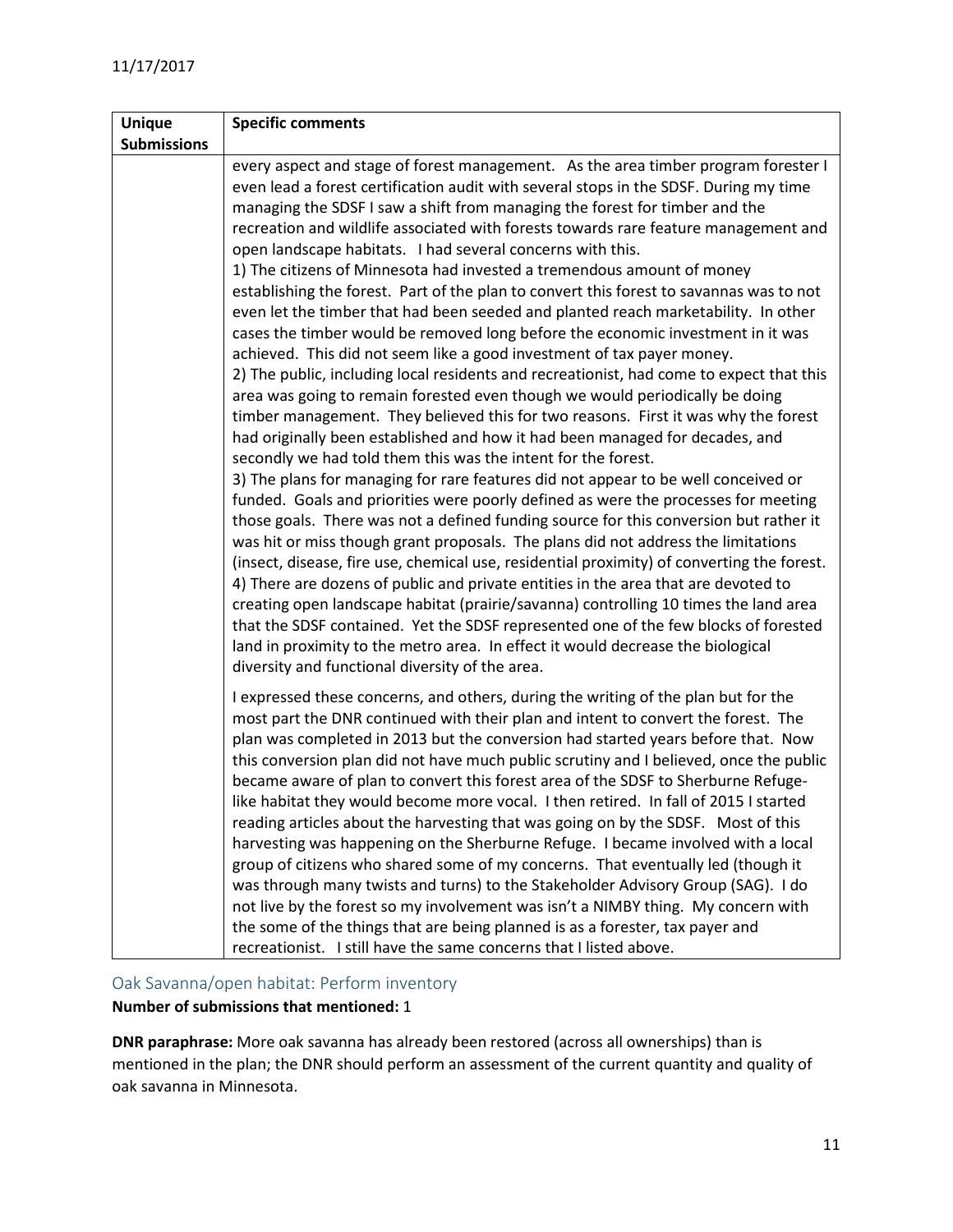*DNR response: This request goes beyond the scope of this plan; it is the Department's responsibility to manage for G2 (globally imperiled) native plant communities where they are mapped.*

| <b>Unique</b>      | <b>Specific comments</b>                                                                                                                                    |
|--------------------|-------------------------------------------------------------------------------------------------------------------------------------------------------------|
| <b>Submissions</b> |                                                                                                                                                             |
| 1                  | On page 16 of the plan it states: "Oak savanna has a rarity rank of G2, meaning it is                                                                       |
|                    | imperiled across its entire global range; today this plant community occupies only                                                                          |
|                    | about 0.02% of its pre-European settlement extent (Nuzzo, 1986)" This 0.02%                                                                                 |
|                    | statistic has often been quoted in many documents and appears in this plan twice so                                                                         |
|                    | it is worthy of discussion. This comes statistic comes from Nuzzo's mapping of oak                                                                          |
|                    | savanna in the early 1985 so when the plan uses the word "today" (my bolding) it                                                                            |
|                    | means 1985. Nuzzo's maps showed that the oak savanna range covered 10 states                                                                                |
|                    | from Minnesota to Texas. In this vast area there were only 7000 acres of quality oak                                                                        |
|                    | savanna. Minnesota had 1200 acres of this savanna. It also shows Sherburne County                                                                           |
|                    | is at the northern fringe of the oak savanna range. This means that, after 32 years and                                                                     |
|                    | millions of dollars spent on conversion and restoration, we are to believe that                                                                             |
|                    | Minnesota still only has 1200 acres of oak savanna, and the whole 10 state range still                                                                      |
|                    | only has 7000 acres? Great River Greening would disagree with these numbers. They                                                                           |
|                    | currently have on their website the following statement: Over the past four years,                                                                          |
|                    | 3,000 acres of Minnesota's most imperiled habitat type has been restored at<br>Sherburne National Wildlife Refuge. One of the country's largest oak savanna |
|                    | restorations has completed Phase I at Sherburne National Wildlife Refuge through a                                                                          |
|                    | partnership between Great River Greening and the U.S. Fish and Wildlife Service.                                                                            |
|                    | Funded through the Minnesota Clean Water, Land and Legacy Amendment, nearly                                                                                 |
|                    | 3,000 acres of oak savanna habitat -- Minnesota's most imperiled habitat type -- has                                                                        |
|                    | been restored over the past four years at the refuge, located near Zimmerman MN.                                                                            |
|                    | So in just 4 years GRG and the SNWR were able to almost triple the amount of oak                                                                            |
|                    | savanna that was in Minnesota in 1985. It causes one to wonder what did the SNWR                                                                            |
|                    | do for the first 28 years and what has the DNR done since 1985? Not to mention all                                                                          |
|                    | the other organization that have been getting funding and promoting oak savanna                                                                             |
|                    | restoration. The conclusions one reaches in reading the plan is that the DNR really                                                                         |
|                    | does not have a handle on how much oak savanna there is out there on private and                                                                            |
|                    | public lands. They even seem to even struggle with a defining oak savanna with the                                                                          |
|                    | following: oak savanna: A type of savanna, or lightly forested grassland, where oaks                                                                        |
|                    | are the dominant trees. Typically 5% to 50% crown closure, these savannas were                                                                              |
|                    | maintained historically through wildfires set by lightning or humans, grazing, low                                                                          |
|                    | precipitation, and/or poor soil. So that would mean pasture lands with remnant,                                                                             |
|                    | scattered oak would qualify. We have individual private land owners, private entities                                                                       |
|                    | such as Nature Conservancy, county lands, SNA's, State Parks, State Wildlife                                                                                |
|                    | Management Areas, Trails and Waterway lands, Cedar Creek Natural Area, USFWS all                                                                            |
|                    | trying to establish oak savannas. These lands represent over 100,000 acres. One                                                                             |
|                    | point the SDSF citizens group has made from the beginning of the process is that a                                                                          |
|                    | huge amount of public land is already dedicated to oak savanna establishment and                                                                            |
|                    | furthermore those efforts are currently underfunded. Oak savanna efforts should be                                                                          |
|                    | focused on those lands and leave the SDSF to support the rare features that need                                                                            |
|                    | forested habitats. My suggestion would be to:                                                                                                               |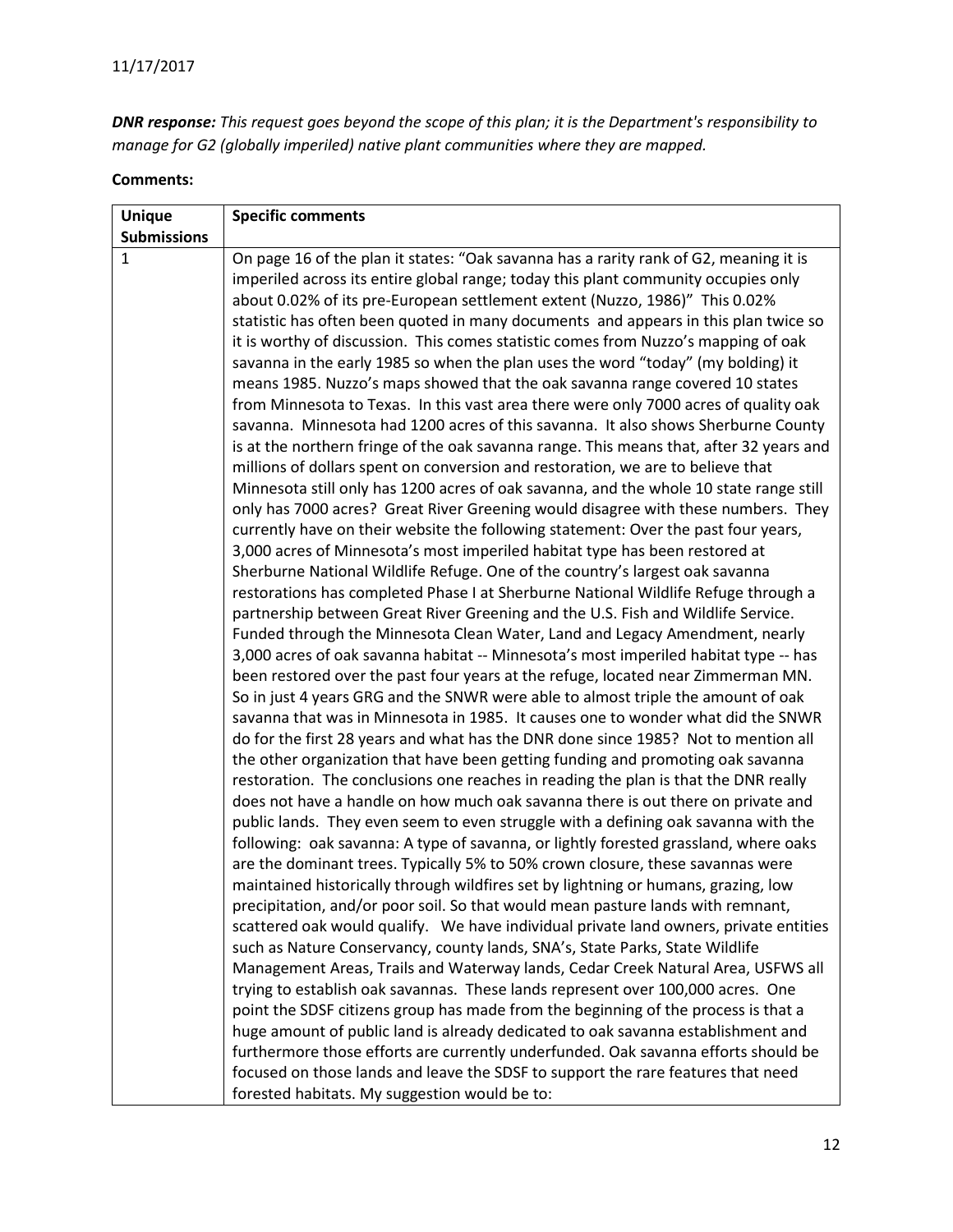| <b>Unique</b><br><b>Submissions</b> | <b>Specific comments</b>                                                                                                                                                                                                                                                                                                                                                                                                                                                                                                                                              |
|-------------------------------------|-----------------------------------------------------------------------------------------------------------------------------------------------------------------------------------------------------------------------------------------------------------------------------------------------------------------------------------------------------------------------------------------------------------------------------------------------------------------------------------------------------------------------------------------------------------------------|
|                                     | 1) Spend some money to get an accurate assessment of the current oak savanna<br>resource in Minnesota, both quantity and quality.<br>2) Focus the restoration efforts on those areas that do not have the level of<br>opposition that the SDSF has.                                                                                                                                                                                                                                                                                                                   |
|                                     | Also, in terms of adaptive management, I was talking to one of the people at the SAG<br>meeting, who is quite involved with savanna management. In his opinion the<br>Sherburne NWR savanna management had some major flaws, specifically burning too<br>large of areas too frequently. This, he claims, has been to the detriment of certain<br>rare features. Yet Great River Greening claims the refuge has restored 3000 acres of<br>oak savanna habitat (see the discussion on page 16). So the question is: Are these<br>high quality restored savannas or not? |

#### <span id="page-12-0"></span>Timber harvest: Do not clearcut

#### **Number of submissions that mentioned:** 14

**DNR paraphrase:** Do not use rotation-age harvest/clearcutting as a timber harvest management technique in SDSF, and/or specifically do not use it in oak savanna or oak woodland communities. Selective harvest/thinning may be used instead.

*DNR response: Rotation-age harvest is needed for managing tree species that require full, or nearly full sunlight to regenerate. Many of the most common tree species in the Sand Dunes State Forest (red pine, white pine, Northern pin oak, bur oak, black cherry) become established and grow best with sunlight. In the past, forest disturbances like fire and wind created conditions favorable to these species. Today, if we want to create conditions for establishing sun-loving trees and other plants, we need to remove most of the shade from the site. Rotation-age harvest is also the most economically efficient means of harvesting trees and delivers the highest rate of return. During a rotation-age harvest on state land, some trees are almost always left somewhere on site as "reserve" trees for habitat, aesthetics, or natural re-seeding. Rotation-age harvest has the biggest immediate visual impact, but also reduces the total number of logging entries over a period of time, thus reducing risk of invasive plant introduction and movement, as well as disruption of native species. Further, rotation-age harvests create blocks of different-aged forests; some wildlife species need young forest, some need older forest, and some require a mix. Rotation-aged harvests create forest clearings that are habitat for grouse, deer, and some species of songbirds. Finally, some rotation-age harvests will be needed to achieve restoration goals and desired future conditions outlined in the SDSF operational plan. For these reasons, total exclusion of rotation-age harvests would not be desirable or practical in SDSF.*

| <b>Unique</b>      | <b>Specific comments</b>                                                                |
|--------------------|-----------------------------------------------------------------------------------------|
| <b>Submissions</b> |                                                                                         |
|                    | As a young girl scout, in the 1960's, I spent many hours planting pine trees to reduce  |
|                    | soil erosion in the Sand Dunes. Clear cutting should not be an option.                  |
|                    | "Rotation-age harvest" sounds like clear cutting to me, especially if the plan isn't to |
|                    | replace the pine trees that are removed. I am strongly opposed to clear cutting[]       |
|                    | Do not clearcut oak woodland.                                                           |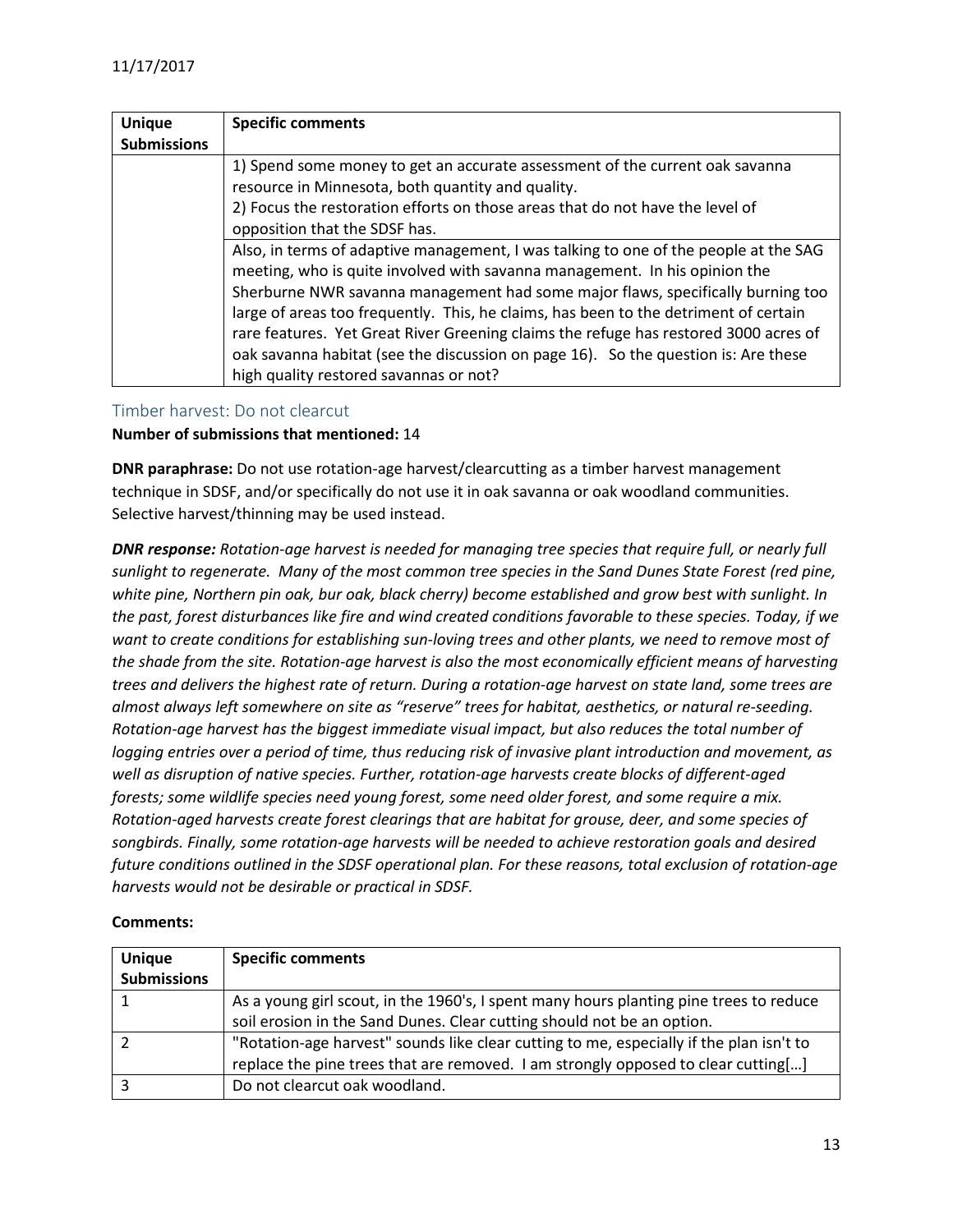| <b>Unique</b><br><b>Submissions</b> | <b>Specific comments</b>                                                                                                                                             |
|-------------------------------------|----------------------------------------------------------------------------------------------------------------------------------------------------------------------|
| 4                                   | No clear-cutting should occur on oak savanna or oak woodland plant communities.                                                                                      |
| 5                                   | Do not clearcut oak woodland or oak savanna.                                                                                                                         |
| 6                                   |                                                                                                                                                                      |
|                                     | I am a wildlife biologist who has worked with game species and nuisance wildlife<br>control, as well as in the conservation of endangered species and other non-game |
|                                     | species. I think it is important to maintain natural communities, including managing                                                                                 |
|                                     | timber and other vegetation resources in an ecological framework. This means no                                                                                      |
|                                     | clearcutting of imperiled oak woodlands and savannas, instead focusing on selective                                                                                  |
|                                     | harvest and multi-age stand management.                                                                                                                              |
| $\overline{7}$                      | The proposed Final Harvest (clearcut) of 236 acres of oak woodland within DNR                                                                                        |
|                                     | identified High Conservation Value Forest will adversely affect those features DNR                                                                                   |
|                                     | identified as having High Conservation Value. An alternative prescription is advised to                                                                              |
|                                     | balance timber harvest and stand regeneration goals with those of the High                                                                                           |
|                                     | Conservation Value Forest. A suggested alternative is to limit final oak-stand harvest                                                                               |
|                                     | to patches 10 acres or smaller, and leave at least 660' buffer between neighboring                                                                                   |
|                                     | patches.                                                                                                                                                             |
| 8                                   | Do not clearcut oak woodland or oak savanna.                                                                                                                         |
| 9                                   | Do not clear cut the woodland or savannah oak                                                                                                                        |
| 10                                  | Please do not remove any oaks.                                                                                                                                       |
| 11                                  | Do not clear cut oak woodland or oak savanna.                                                                                                                        |
| 12                                  | I want to be sure that the oak woodland, and oak savannas that are there are                                                                                         |
|                                     | protected. I don't want them clear cut or have pine planted on them.                                                                                                 |
| 13                                  | Habitat at this important area needs to be protected and restored. Oak woodland                                                                                      |
|                                     | and savanna should not be clear cut[]                                                                                                                                |
| 14                                  | leave as is, select cut as needed                                                                                                                                    |

## <span id="page-13-0"></span>Timber harvest: Harvest on frozen ground

#### **Number of submissions that mentioned:** 6

**DNR paraphrase:** Timber harvest should be done during winter/on frozen ground to reduce disturbance to soil and rare species during the growing/active season.

*DNR response: The season of operability of any timber sale depends on several factors such as the soil type, slope, presence of rare species, tree species, insect and disease issues, and regeneration strategy. Sandy soils can support trafficking during non-frozen times, and in dry years, sandy soils may never really freeze. Non-winter harvests generally bring the highest revenue. Light surface disturbance can be beneficial for some tree seeds like oak and white pine, and some rare species like tiger beetles inhabit recently disturbed sites. Non-winter harvests minimize disruption along snowmobile and ski trails. If site conditions indicate that a particular season of operation would jeopardize the long-term management goals then that season of operation would not be allowed.*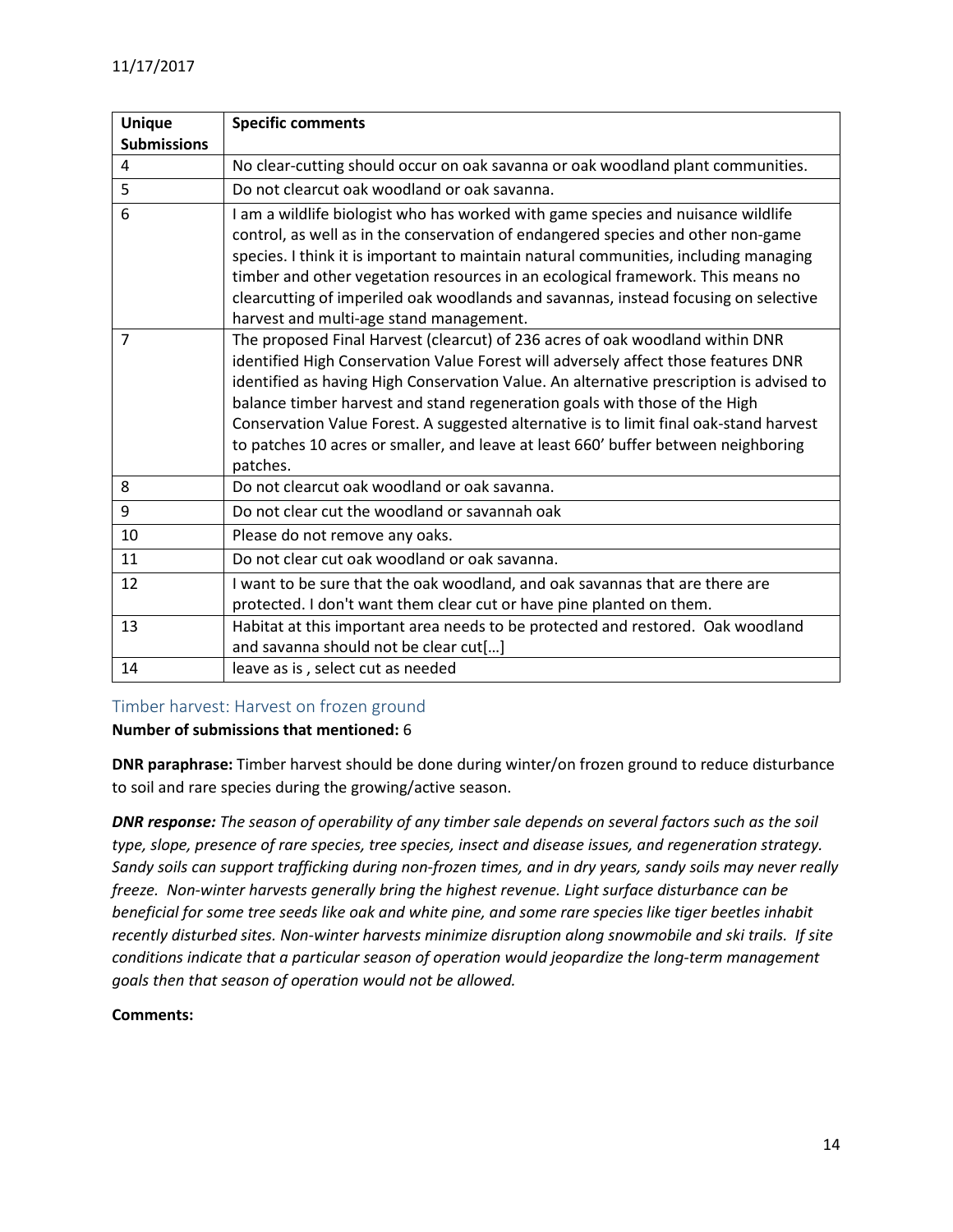| <b>Unique</b>      | <b>Specific comments</b>                                                               |
|--------------------|----------------------------------------------------------------------------------------|
| <b>Submissions</b> |                                                                                        |
| 1                  | Any timber harvests should be conducted only after soil is solidly frozen to minimize  |
|                    | soil disturbance and minimize impacts on native plants and plant communities.          |
| 2                  | If timber harvests are carried out, they should be done so in a manner to minimize     |
|                    | damage to imperiled and rare species (e.g. during the winter).                         |
| 3                  | Many species of plant and wildlife may be adversely affected by summer timber          |
|                    | harvest practices. In addition, unfrozen ground is more susceptible to erosion by      |
|                    | logging equipment. The Plan should state that timber stands located within DNR         |
|                    | identified High Conservation Value Forest first be offered for sale with a winter      |
|                    | harvest (December 1 to March 1, inclusive) restriction. If these stands go unsold with |
|                    | the harvest timing restriction, work with biologists/botanists from the Division of    |
|                    | Ecological and Water Resources to develop an alternative prescription to allow         |
|                    | summer harvest. Contracts should clearly identify measures to avoid and minimize       |
|                    | impacts to features having High Conservation Value, and should include penalties for   |
|                    | violating avoidance and minimization measures.                                         |
| 4                  | Conduct timber harvests during winter to avoid impacts to plants and wildlife during   |
|                    | the growing/active season.                                                             |
| 5                  | Please be sure to harvest trees in winter to avoid impacting plants or animals during  |
|                    | their active/growing season                                                            |
| 6                  | Timber harvesting should only be conducted in the winter so as to not impact plants    |
|                    | and wildlife while they are growing and active.                                        |

#### <span id="page-14-0"></span>Timber harvest: Use for management

#### **Number of submissions that mentioned:** 3

**DNR paraphrase:** Timber harvest should be used as a management tool in SDSF.

*DNR response: The DNR intends to utilize timber harvesting as a tool for forest management in the SDSF. Commercial timber sales supply a needed commodity to society and often accomplish a desired management objective at no cost to the taxpayer, and may raise revenue for the state.*

#### **Comments:**

| <b>Unique</b><br><b>Submissions</b> | <b>Specific comments</b>                                                                             |
|-------------------------------------|------------------------------------------------------------------------------------------------------|
|                                     | Logging is good management.                                                                          |
|                                     | I think that thinning trees in the camp ground is still a good idea, it is way to<br>overgrown.      |
|                                     | A sustainable harvest of pine trees is a win-win for people (schools, jobs, safety) and<br>wildlife. |

#### <span id="page-14-1"></span>Timber harvest: Limit where possible

#### **Number of submissions that mentioned:** 1

**DNR paraphrase:** Timber management/production should not be a primary objective in SDSF and should only be used in support of conserving native species.

*DNR response: Timber management/production is one of the main reasons the state forest system was created. Lumber and wood fiber provide a valuable commodity to society that can be managed*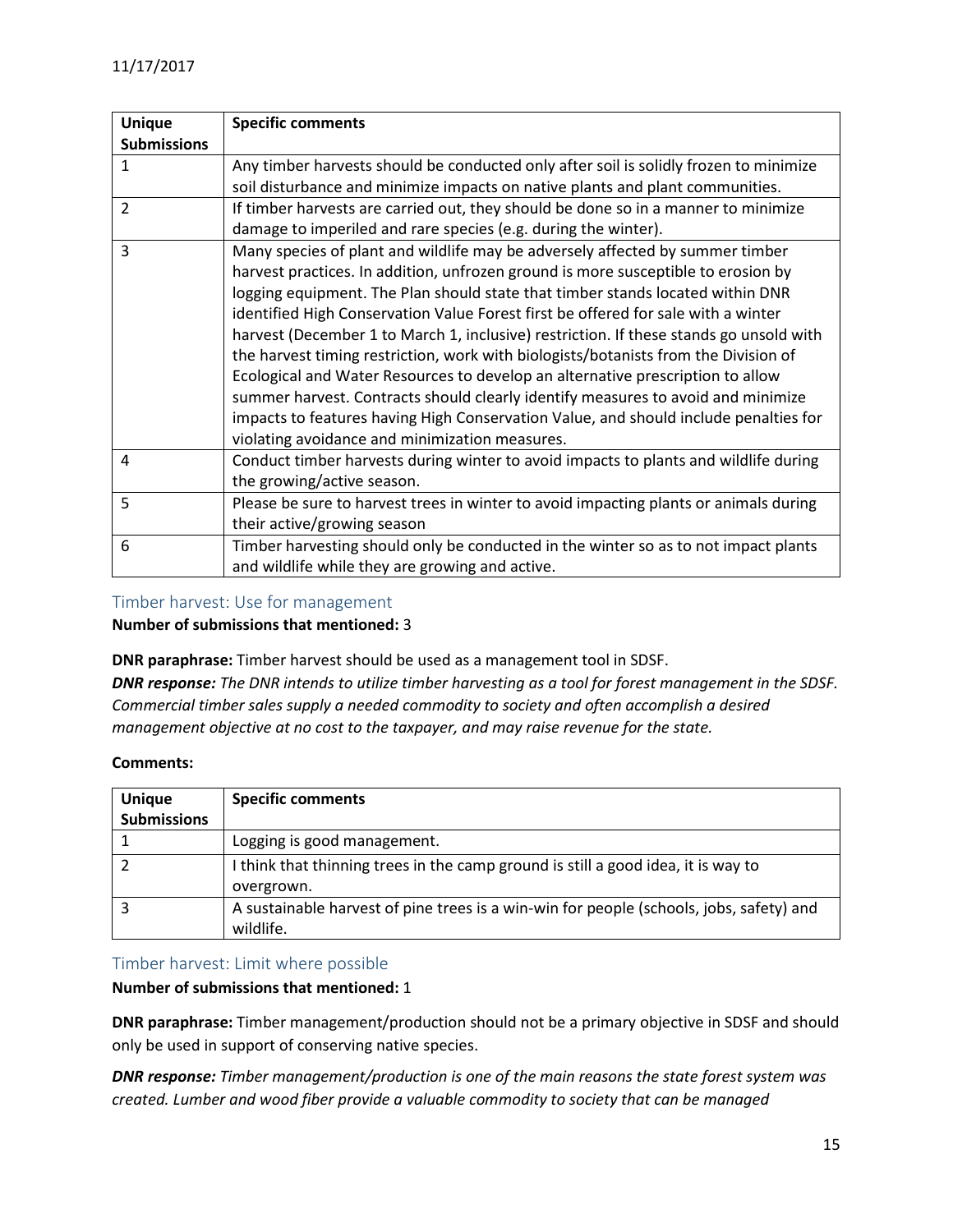*sustainably. Conservation of native species is also important and is factored in to every management activity.*

#### **Comments:**

| <b>Unique</b><br><b>Submissions</b> | <b>Specific comments</b>                                                                                                                                                                                                                                                                  |
|-------------------------------------|-------------------------------------------------------------------------------------------------------------------------------------------------------------------------------------------------------------------------------------------------------------------------------------------|
|                                     | Forest product production should be allowed only where it supports the goals stated<br>herein, and should not be considered the primary or highest use of the unit, but<br>instead be performed as a partnership/supplement to native plant community and<br>heritage element management. |

#### <span id="page-15-0"></span>Wildlife and Biodiversity: Protect rare/threatened species/features

#### **Number of submissions that mentioned:** 10

**DNR paraphrase:** SDSF is home to many species of greatest conservation need (SGCN) and other rare or threatened species, some of which are rare across the state or the globe; these species should be conserved and protected before they are lost. Their habitat should be protected/expanded.

*DNR response: We acknowledge the importance of managing for these species, and their needs are considered in our annual review of proposed management. The importance of rare species in SDSF is discussed on p. 16, and Appendix B contains a list of all species of greatest conservation need (SGCN) in SDSF.*

| <b>Unique</b>      | <b>Specific comments</b>                                                                |
|--------------------|-----------------------------------------------------------------------------------------|
| <b>Submissions</b> |                                                                                         |
|                    |                                                                                         |
| $\mathbf{1}$       | Sand Dunes State Forests hosts many species in conservation need and it is greatly      |
|                    | important to manage the area for their benefit.                                         |
| $\overline{2}$     | Hoping the new plan will help preserve the rare and threatened plant species found      |
|                    | here.                                                                                   |
|                    | In the last year I have come across a few state threatened plant and animals here:      |
|                    | Blandings Turtle in the downed trees of this March's toronadoScleria triglomerata,      |
|                    | Viola lanceolata, cypripedium acaule (undocumented at this site until recently) Welby   |
|                    | Smith took a specimen last yearJuniperus horizontalis, and with the help of Jason       |
|                    | Husveth the state threatened orchid Platanthera flava var. herbiola in Uncas Dunes      |
|                    | which has not been documented as of yet. I'm sure there's more, I'm still pretty new    |
|                    | at the botanical aspect of it but I have spent hundreds of hours out here volunteering  |
|                    | too. [] I sincerely hope this new plan will be beneficial ecologically for the place as |
|                    | a whole and not just some political window dressing for that guy in Big Lake and        |
|                    | pretty pines for residents                                                              |
| 3                  | I support the MN DNR restoring native habitats such as oak savannas, and support the    |
|                    | conservation of rare species.                                                           |
| 4                  | SDSF is an extraordinary landscape, hosting many state-listed rare plant and animal     |
|                    | species of oak savanna and oak woodland plant communities, which are now so rare        |
|                    | in the state, and even in the world. I am very pleased that the plan describes: "[0]n   |
|                    | HCVF lands, management activities will be tailored to maintain and enhance the          |
|                    | natural features and rare resources of these lands. Managers will seek opportunities    |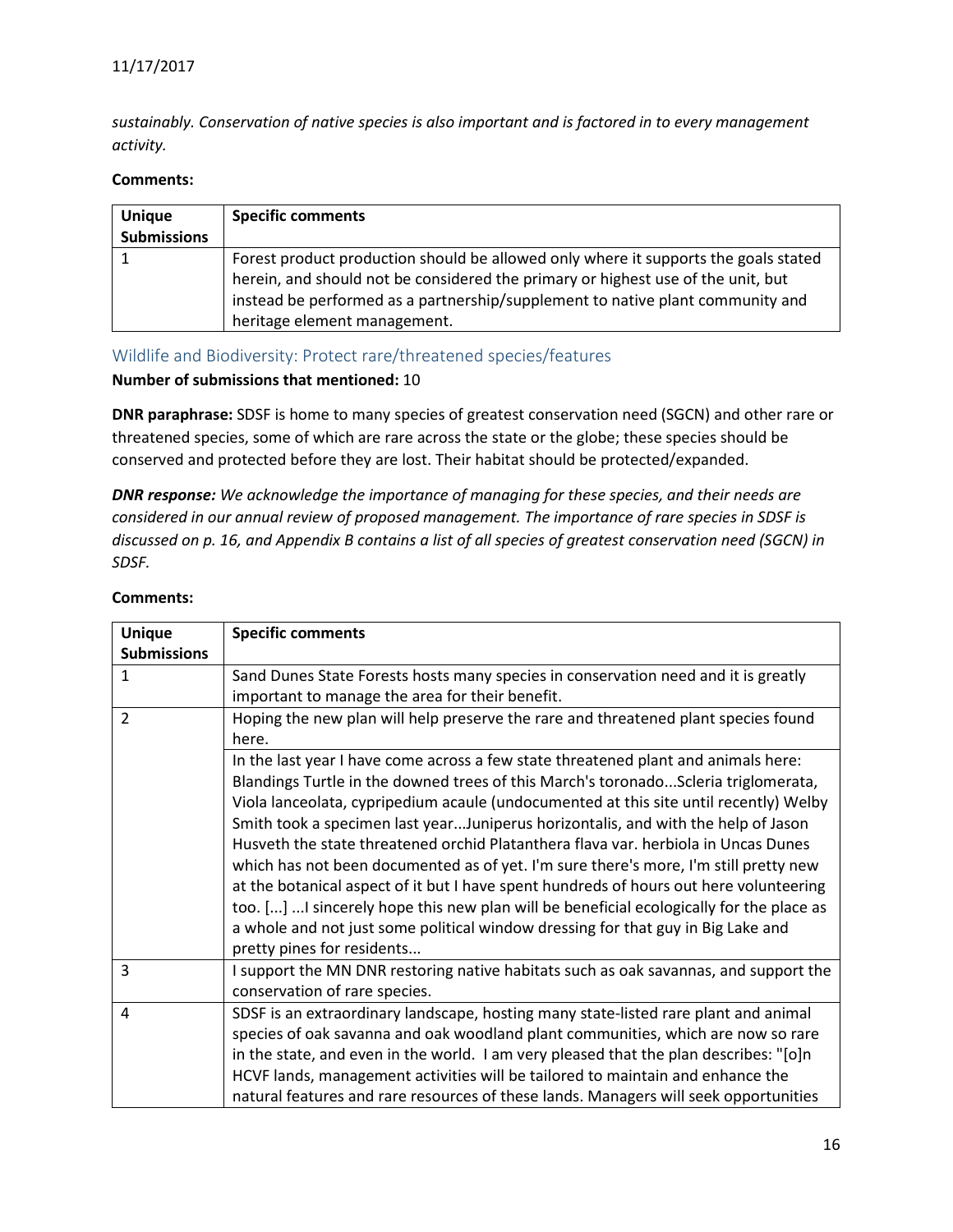| <b>Unique</b>      | <b>Specific comments</b>                                                                                                                                                                                                                                                                                                                                                                                                                       |
|--------------------|------------------------------------------------------------------------------------------------------------------------------------------------------------------------------------------------------------------------------------------------------------------------------------------------------------------------------------------------------------------------------------------------------------------------------------------------|
| <b>Submissions</b> |                                                                                                                                                                                                                                                                                                                                                                                                                                                |
|                    | to foster native trees and other vegetation, enhance habitat for rare species, protect<br>fragile dune structures, and remove non-native species that risk damaging<br>conservation values." [] The two rare plant communities are so very rare, they<br>should not only be protected in SDSF where they already exist, but should be restored<br>and expanded within this site where they once were present until the pines were<br>planted.  |
|                    | I hope that the unique natural features and plant communities of this site will be<br>protected.                                                                                                                                                                                                                                                                                                                                               |
| 5                  | Expand management to support the heritage elements and species of greatest<br>conservation need which are already present within the unit and its surroundings.                                                                                                                                                                                                                                                                                |
| 6                  | Most of the grasslands of the Midwest are gone due to farming, and it is vitally<br>important that we do what we can do protect existing grasslands, and restore those<br>with imperiled species still holding on.                                                                                                                                                                                                                             |
| $\overline{7}$     | I served on the advisory committee and am very concerned that the legislators and a<br>small group of citizens were allowed to stall the important work of this site. Over 60<br>of the 340 of the species of greatest conservation need that are found in the state's<br>wildlife action plan are found in the Sand Dunes State Forest. This site is important,<br>with very rare features, we need to protect and favor those rare features. |
| 8                  | It is of the utmost importance that we protect and provide habitat for endangered<br>and threatened species, before they are lost forever.                                                                                                                                                                                                                                                                                                     |
| 9                  | This seems like a good plan of action to responsibly replace non-native timber with<br>natural features. Conservation of globally rare ecosystems is an important feature of<br>public lands.                                                                                                                                                                                                                                                  |
| 10                 | Please restore and manage the area for native plants and at risk species.                                                                                                                                                                                                                                                                                                                                                                      |
|                    | Please restore and manage the area for native plants and at risk species.                                                                                                                                                                                                                                                                                                                                                                      |

## <span id="page-16-0"></span>Wildlife and Biodiversity: Protect pollinators

## **Number of submissions that mentioned:** 9

**DNR paraphrase:** Pollinators are in decline and management in SDSF must protect them by restoring their habitat, especially the federally endangered rusty-patch bumblebee (*Bombus affinis*) which was recently found in SDSF.

*DNR response: We are coordinating with the USFWS on rusty-patch bumblebee management, and will do so for any other federally-listed species that may be discovered in the future in SDSF. The restoration efforts that the Department is attempting will benefit all native pollinators. A note about the recent discovery of rusty-patch bumblebee in SDSF will be added to p. 16.*

| <b>Unique</b>      | <b>Specific comments</b>                                                       |
|--------------------|--------------------------------------------------------------------------------|
| <b>Submissions</b> |                                                                                |
|                    | Management to protect pollinators is essential, including the rusty-patched    |
|                    | bumblebee, now listed as federally endangered.                                 |
|                    | Be proactive in providing good management for MN native pollinators to try and |
|                    | offset known and suspected/emerging declines across the full range of native   |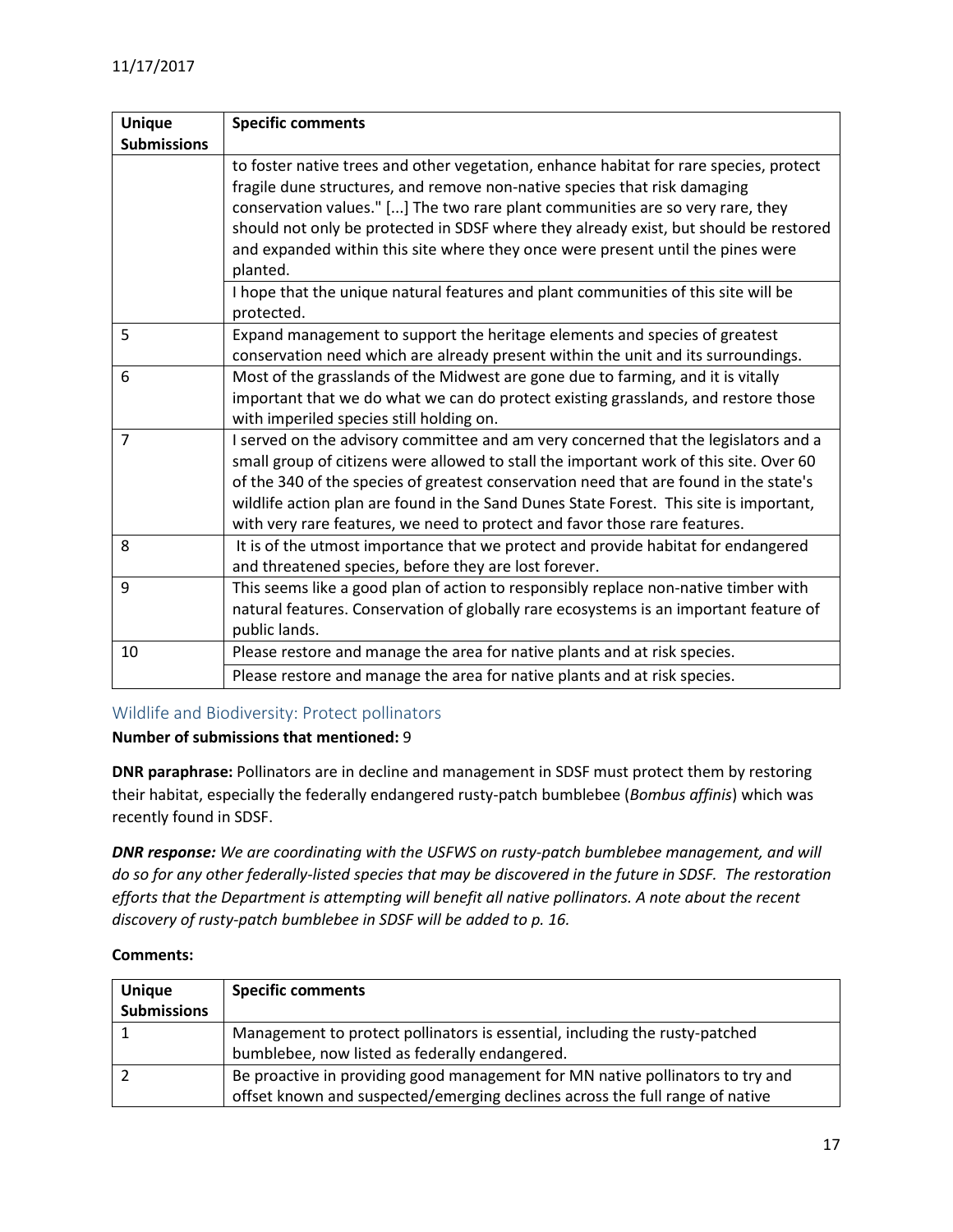| <b>Unique</b>      | <b>Specific comments</b>                                                               |
|--------------------|----------------------------------------------------------------------------------------|
| <b>Submissions</b> |                                                                                        |
|                    | pollinator species. MN DNR needs to be a highly visible and highly effective leader in |
|                    | this effort. Particularly, manage to benefit the federally endangered Bombus affinis   |
|                    | documented as present within this unit, and to provide support for re-occupation by    |
|                    | this species in parts of the unit where it may not now be present.                     |
| 3                  | including specific attention to native pollinators (including the federally endangered |
|                    | rusty-patched bumblebee( Bombus affinis))                                              |
| 4                  | The Rusty-patched Bumble Bee (Bombus affinis), a species recently listed as            |
|                    | "endangered" under the federal Endangered Species Act (ESA), has recently been         |
|                    | found within Sand Dunes State Forest. The Operational Plan should include a process    |
|                    | through which this species receives the appropriate protection under the ESA.          |
| 5                  | Pollinators are imperiled and need support. Help the endangered rusty-patched          |
|                    | bumble bee that was recently discovered on the property by restoring habitat.          |
| 6                  | Help the endangered rusty-patched bumble bee that was recently discovered on the       |
|                    | property by restoring habitat.                                                         |
| $\overline{7}$     | I would like to see more support for pollinators. Restoration of the rusty-patched     |
|                    | bumble bee habitat would be important, I understand they were recently discovered      |
|                    | there and adding that would be important.                                              |
| 8                  | Pollinators are important and need support.                                            |
| 9                  | Pollinators, now imperiled, must be supported.                                         |

## <span id="page-17-0"></span>Wildlife and Biodiversity: Protect reptiles/amphibians

## **Number of submissions that mentioned:** 2

**DNR paraphrase:** The plan should include management for reptiles and amphibians, such as frogs, salamanders, snakes, and the Blanding's turtle.

*DNR response: This amount of detail on management is beyond the scope of the operational plan. We acknowledge the importance of managing for these species, and their needs are considered in our annual stand review process.*

#### **Comments:**

| <b>Unique</b>      | <b>Specific comments</b>                                                               |
|--------------------|----------------------------------------------------------------------------------------|
| <b>Submissions</b> |                                                                                        |
|                    | Please include the restoration plan for native vegetation and native wildlife species, |
|                    | such as the frogs and salamanders.                                                     |
|                    | The Herpetological Society is looking to ensure that the habitat is favorable to the   |
|                    | reptile and amphibian species that most benefit from the work you are doing.           |
|                    | Restoring native prairie and oak savanna certainly is important to snakes like the     |
|                    | plains hognose snake and the gopher snake. With the status of the Blanding's turtle    |
|                    | having their habitat needs in consideration will also be important.                    |

<span id="page-17-1"></span>Wildlife and Biodiversity: Recognize and protect rare species in conifer and wetland habitats **Number of submissions that mentioned:** 1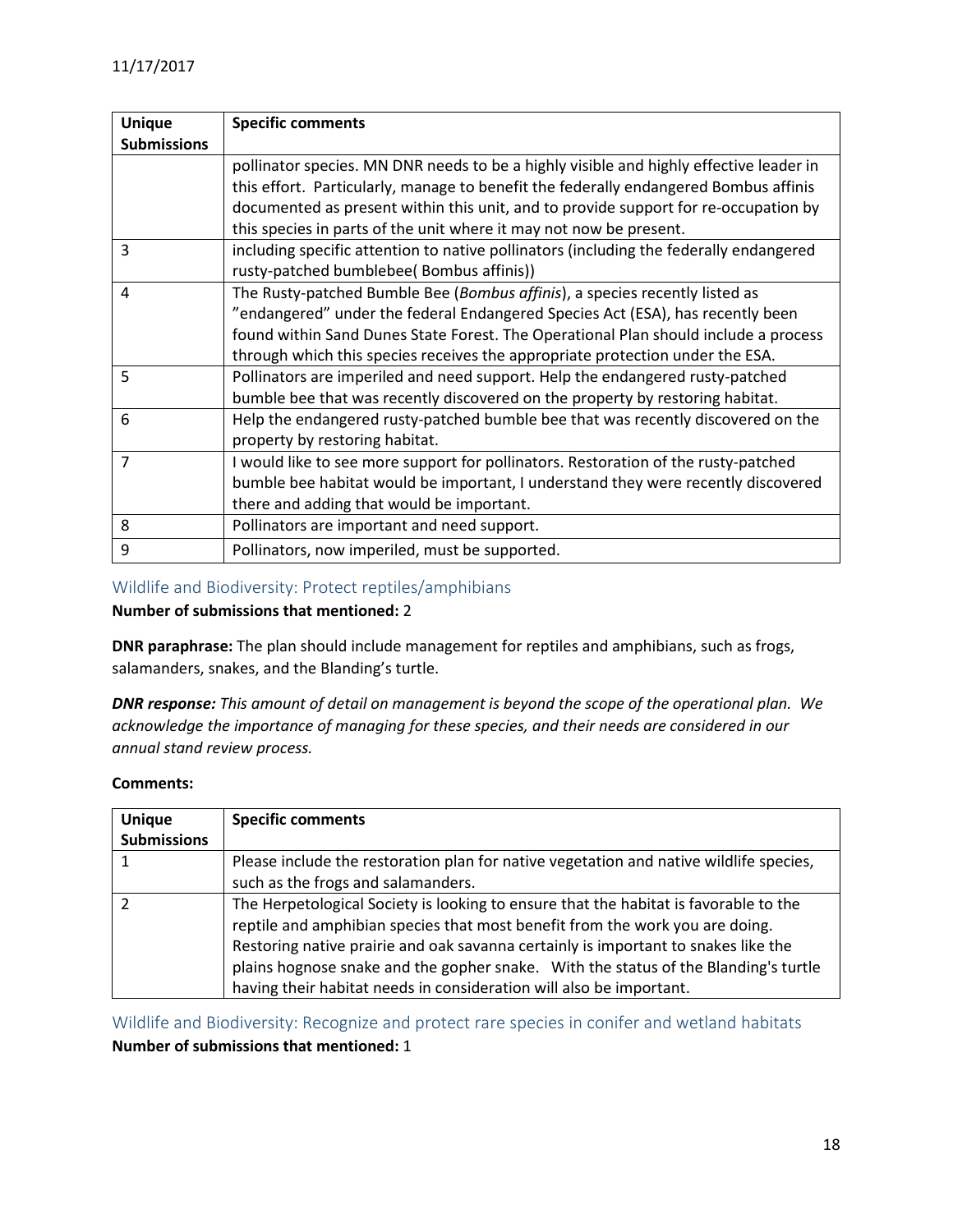**DNR paraphrase:** The plan should recognize the species of greatest conservation need and other rare or threatened species that utilize the forested and wetland habitats in SDSF. DNR efforts have overlooked these species due to the focus on oak savanna.

*DNR response: DNR manages for all state listed species regardless of their habitat associations during our annual stand review process. See Appendix B for list of rare species at SDSF. Related to HCVF comments, HCVF designations were a result of a robust interdisciplinary process, guided by forest certification requirements. More information on HCVFs can be found on the DNR's [forest certification](http://www.dnr.state.mn.us/forestry/certification/hcvf.html)  [page](http://www.dnr.state.mn.us/forestry/certification/hcvf.html) [\(http://www.dnr.state.mn.us/forestry/certification/hcvf.html\)](http://www.dnr.state.mn.us/forestry/certification/hcvf.html)*

| <b>Unique</b>      | <b>Specific comments</b>                                                                                                                                                                                                                                                                                                                                                                                                                                                                                                                                                                                                                                                                                                                                                                                                                                                                                                                                                                                                                                                                                                                                                                                                                                                                                                                                                                                      |
|--------------------|---------------------------------------------------------------------------------------------------------------------------------------------------------------------------------------------------------------------------------------------------------------------------------------------------------------------------------------------------------------------------------------------------------------------------------------------------------------------------------------------------------------------------------------------------------------------------------------------------------------------------------------------------------------------------------------------------------------------------------------------------------------------------------------------------------------------------------------------------------------------------------------------------------------------------------------------------------------------------------------------------------------------------------------------------------------------------------------------------------------------------------------------------------------------------------------------------------------------------------------------------------------------------------------------------------------------------------------------------------------------------------------------------------------|
| <b>Submissions</b> |                                                                                                                                                                                                                                                                                                                                                                                                                                                                                                                                                                                                                                                                                                                                                                                                                                                                                                                                                                                                                                                                                                                                                                                                                                                                                                                                                                                                               |
| $\mathbf{1}$       | On page 15 of the plan it states: "Management decisions are made to maintain or<br>enhance the 'high conservation values' in these forests (MN DNR 2015b). In most<br>cases, HCVFs are maintained as working forests. Out of the 5,732 acres of state-<br>owned land in SDSF, 2,055 acres are managed for HCVFs (Map 15) (MN DNR 2017a).<br>Approximately 1,505 acres are designated HCVFs and 550 acres are on School Trust<br>lands. These sites vary greatly in quality, but include many rare species of animals and<br>plants that depend on the unique savanna and barren habitats of SDSF. HCVFs<br>provide context for vegetation management in SDSF. On HCVF lands, management<br>activities will be tailored to maintain and enhance the natural features and rare<br>resources of these lands. Managers will seek opportunities to foster native trees and<br>other vegetation, enhance habitat for rare species, protect fragile dune structures,<br>and remove non-native species that risk damaging conservation values." [] I believe<br>this section needs to be totally rewritten to recognize the following: - the forested<br>areas of the SDSF meets the needs of the rare and endangered species that use<br>conifer forests, mixed conifer/hardwood forests and hardwood forests.<br>- there are wetland areas within the forest that meet the needs of rare and<br>endangered species. |
|                    | p. 10 Also there is no mention of the rare species that occur in conifer and mixed<br>hardwood/conifer forests.                                                                                                                                                                                                                                                                                                                                                                                                                                                                                                                                                                                                                                                                                                                                                                                                                                                                                                                                                                                                                                                                                                                                                                                                                                                                                               |
|                    | The irony, and I would say hypocrisy, is that on SNA land managed by Eco Services<br>they manage for white pine and its associated SGCN. Boot Lake SNA, which is the<br>same native plant community and same soil type as much of the SDSF, has beautiful<br>white pine on it. I have not heard any big push to remove this white pine and convert<br>it to the globally imperiled oak savanna. These managers must believe there are<br>some SGCN associate with white pine to continue to manage the white pine on this<br>SNA. So while savannas are important there are SGCN that use forested habitat<br>types. We have heard all the stats on how many SGCN they are finding in the savanna<br>types in the SDSF but I would say, that is because that is where they are looking. If<br>you spend 95% of your time looking at the savanna (or at least that is the % of time<br>we have heard about savannas) that will be what you find. This skewing of priority<br>and effort is not lost on the public who have been involved with this process. They,<br>and I, would like to see some balance.                                                                                                                                                                                                                                                                                                    |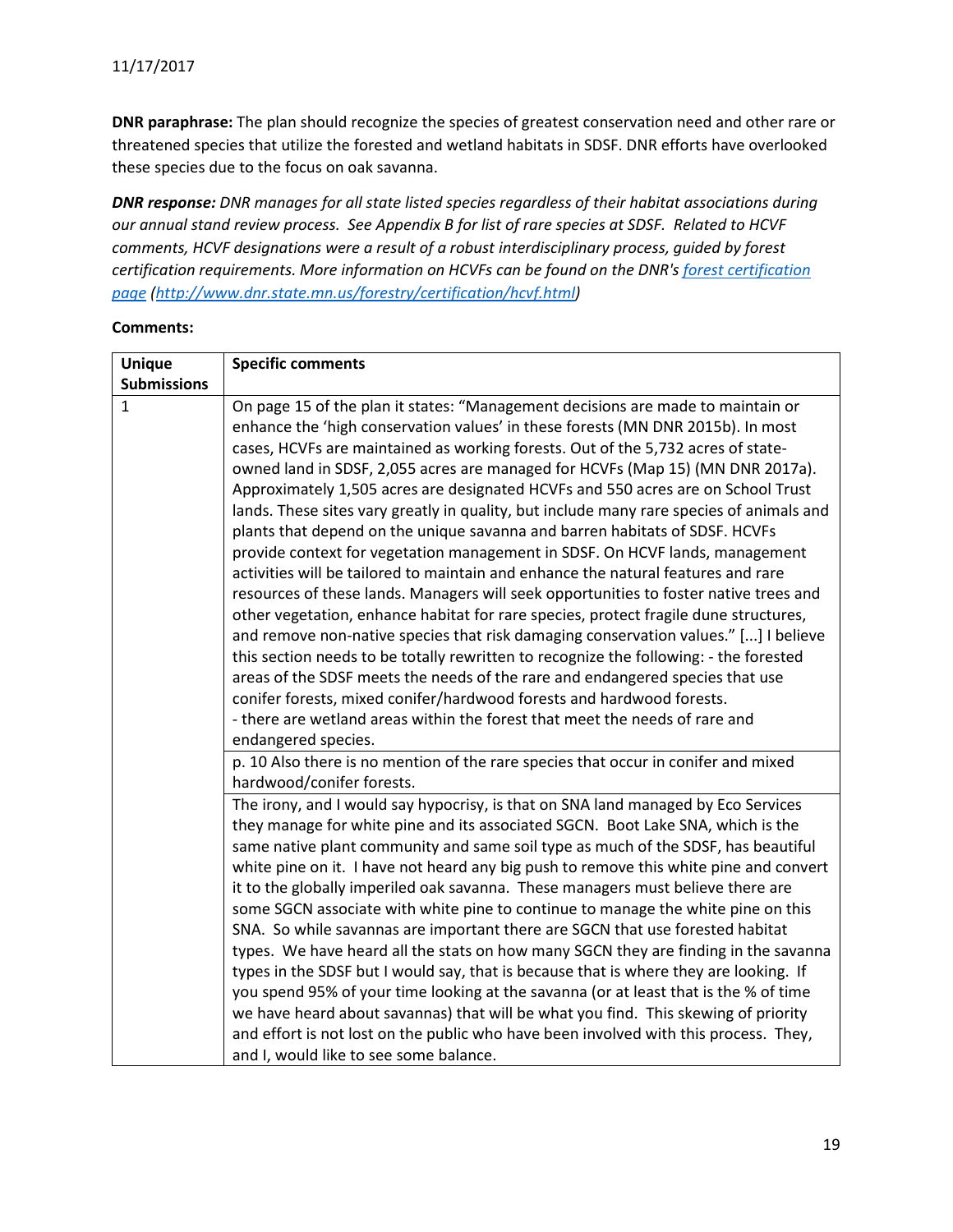## <span id="page-19-0"></span>Wildlife and Biodiversity: Other

#### **Number of submissions that mentioned:** 1

**DNR paraphrase:** General comment about species protection. **DNR response:** n/a

#### **Comments:**

| <b>Unique</b><br><b>Submissions</b> | <b>Specific comments</b>                                                         |
|-------------------------------------|----------------------------------------------------------------------------------|
|                                     | Please do not let a tree farm change the habitat that so many species depend on. |

#### <span id="page-19-1"></span>Pine: Remove

#### **Number of submissions that mentioned:** 10

**DNR paraphrase:** Pines should be removed and/or not planted in areas where rare species are present. Pines are not locally native and threaten native species; the rare species in SDSF do not depend on them. Pine plantations should be restored back to oak savanna.

*DNR response: DNR has tried to strike a balance between the amount of pine and other habitat types in the SDSF. Pines provide a valuable commodity to society and many people enjoy recreating in the pine forests. Oak savanna provides a very different habit type that supports many rare species and provides opportunities for unique wildlife viewing. Either type of vegetation can protect the dune systems. DNR believes there is room for both habitat types within the SDSF.*

| <b>Unique</b>      | <b>Specific comments</b>                                                                 |
|--------------------|------------------------------------------------------------------------------------------|
| <b>Submissions</b> |                                                                                          |
| 1                  | I would like to see the continued plan of restoration of planted pines back to natural   |
|                    | oak savanna. Hopefully that can be achieved with the cooperation between the             |
|                    | adjacent land owners and the MNDNR in such a way that will be beneficial for             |
|                    | everyone.                                                                                |
|                    | I just wanted to leave another comment since my last one was so vanilla. I first visited |
|                    | here about six years ago not knowing anything about State Forests, Scientific and        |
|                    | Natural Areas or Photography, although I've always liked nature and taking pictures. A   |
|                    | lot has changed since then and I have this area to thank for that. I grew up in          |
|                    | Andover/Anoka Sand Plain so this area is familiar to me. Planted pines are a familiar    |
|                    | site but the more I learn about how recently that kind of environment has come           |
|                    | about the more I find it disturbing I understand how people with houses with             |
|                    | mature pines adjacent to the forest don't like the removal of them, let there be a       |
|                    | buffer zone of pines in those cases, I have no problem with working with                 |
|                    | homeowners in those cases. The more that these trees and brush are left to grow just     |
|                    | degrades the area more and moreI hope that the management plan will continue to          |
|                    | address this.                                                                            |
| 2                  | Pines or other non-native species should not be planted in areas with rare plants        |
|                    | and/or rare wildlife. Restoration of oak savanna and oak woodland should be allowed      |
|                    | and pursued, where pines have been planted in the past.                                  |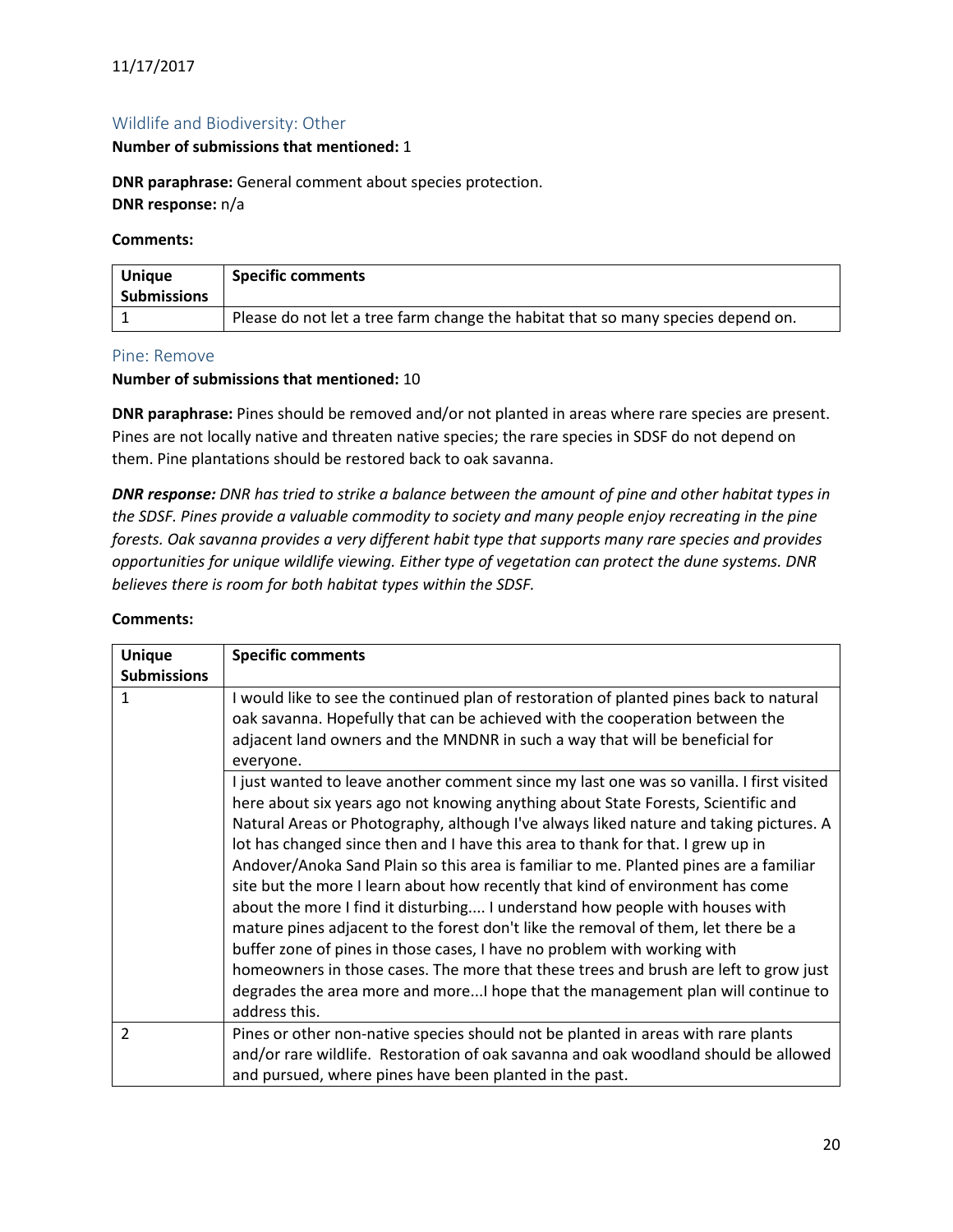| <b>Unique</b><br><b>Submissions</b> | <b>Specific comments</b>                                                                                                                                                                                                                                                                                                                             |
|-------------------------------------|------------------------------------------------------------------------------------------------------------------------------------------------------------------------------------------------------------------------------------------------------------------------------------------------------------------------------------------------------|
| 3                                   | Don't plant non-locally-native pine species, unless planting in areas that are not<br>current or future habitat for rare plant or animal species.                                                                                                                                                                                                    |
| $\overline{4}$                      | Pine plantations should be avoided in areas that house state listed and action plan<br>listed species.                                                                                                                                                                                                                                               |
| 5                                   | None of the Species in Greatest Conservation Need found within SDSF require pine<br>stands to complete their lifecycle. Specify within the plan that timber stands located<br>within DNR identified High Conservation Value Forest not be replanted with pine, and<br>that pine regeneration and spread be controlled in these areas.                |
| 6                                   | Do not plant pine (non-native to area) in areas with rare plants and wildlife.                                                                                                                                                                                                                                                                       |
| $\overline{7}$                      | I've recreated at the Sand Dunes State Forest (traveled from my home state, Illinois).<br>I value native habitat and would like to see pre-settlement habitat restoration. The<br>pine trees planted on the site are not native and crowd out native species.<br>Retain native oaks and remove the non-native pine trees, those trees represent old, |
|                                     | outdated management practices.                                                                                                                                                                                                                                                                                                                       |
| 8                                   | I want to be sure that the oak woodland, and oak savannas that are there are<br>protected. I don't want them clear cut or have pine planted on them.                                                                                                                                                                                                 |
|                                     | Pine was not historically found here, it is unfortunate that information like that was<br>inaccurately shared with folks, making this situation more complicated.                                                                                                                                                                                    |
| 9                                   | In my humble opinion we need more oak savanna habitats in this state, and less pine<br>plantations- especially in this area where no pines existed prior to European<br>settlement.                                                                                                                                                                  |
| 10                                  | [] and pine, which is not native, should not be planted especially in areas with rare<br>plants / wildlife.                                                                                                                                                                                                                                          |

## <span id="page-20-0"></span>Pine: Do not remove

## **Number of submissions that mentioned:** 4

**DNR paraphrase:** Pine trees should remain in SDSF and those that are harvested should be replaced. Pine is economically beneficial, provides wildlife habitat, and protect fragile dune systems. Pines are native to SDSF.

*DNR response: (see response above about removing pine; also see response about Map 13 on p. X of this document)*

| <b>Unique</b><br><b>Submissions</b> | <b>Specific comments</b>                                                                                                                                                                        |
|-------------------------------------|-------------------------------------------------------------------------------------------------------------------------------------------------------------------------------------------------|
|                                     | For every pine tree that is removed, two or more must be planted (red & white pine)                                                                                                             |
|                                     | The wildlife need these pines for their habitat.                                                                                                                                                |
|                                     | Fire is your friend. That said, the maintenance and economic use of red pines is a<br>very good idea--especially on school trust lands where the generation of revenue is of<br>top importance. |
|                                     | Leave the pines                                                                                                                                                                                 |
| 4                                   | On page 17 of the plan it states: "Pines and other evergreen conifers, including white<br>pine, Norway (red) pine, jack pine, and spruce, have been planted throughout the                      |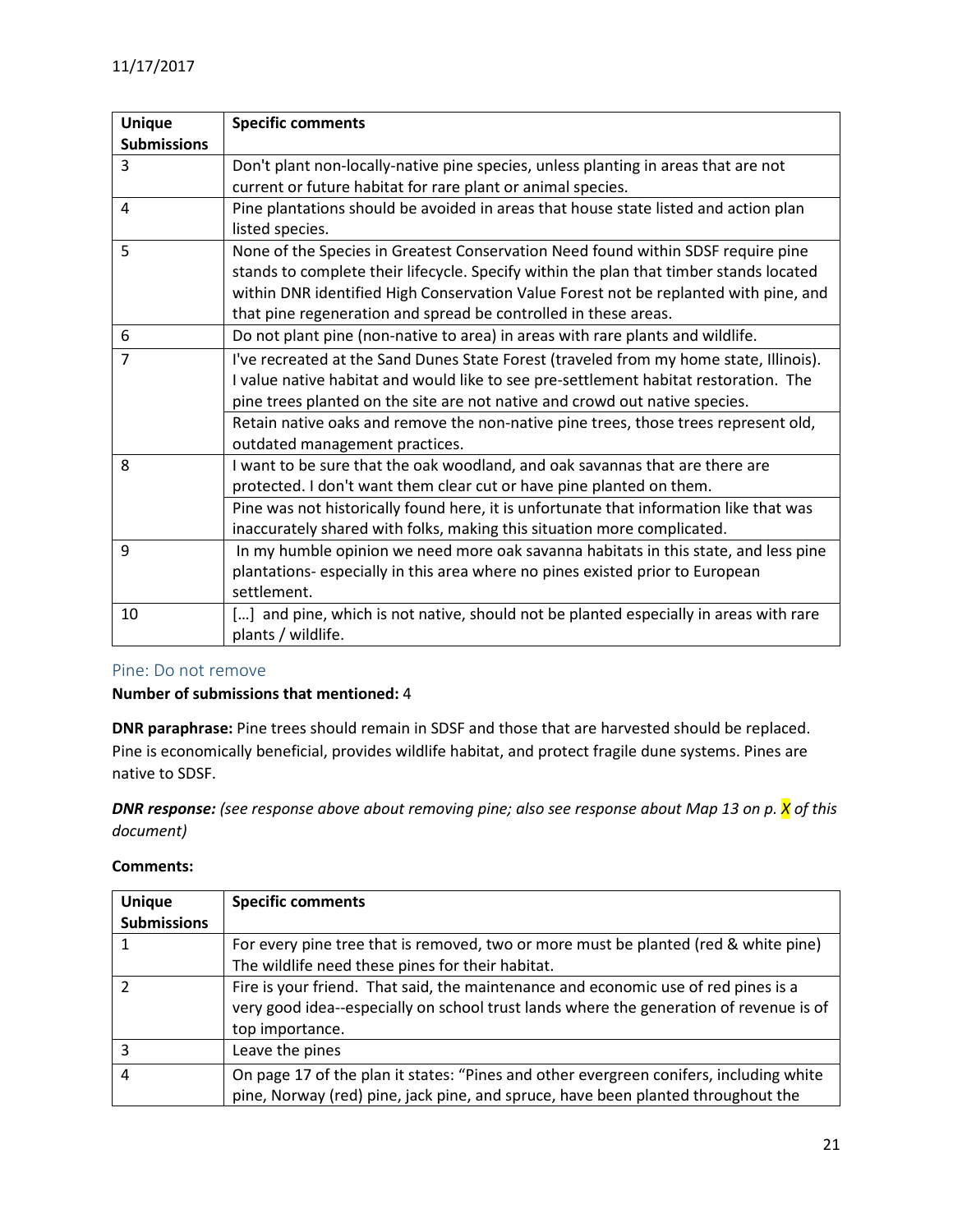| <b>Unique</b>      | <b>Specific comments</b>                                                                                                                                                                                                                                                                                                                                                                                                                                                                                                                                                                                                                                                                                                                                                                                                                                                                                          |
|--------------------|-------------------------------------------------------------------------------------------------------------------------------------------------------------------------------------------------------------------------------------------------------------------------------------------------------------------------------------------------------------------------------------------------------------------------------------------------------------------------------------------------------------------------------------------------------------------------------------------------------------------------------------------------------------------------------------------------------------------------------------------------------------------------------------------------------------------------------------------------------------------------------------------------------------------|
| <b>Submissions</b> |                                                                                                                                                                                                                                                                                                                                                                                                                                                                                                                                                                                                                                                                                                                                                                                                                                                                                                                   |
|                    | dunes in SDSF since the 1930s, originally for the purpose of stabilizing the shifting<br>dunes during a time of prolonged drought across the Great Plains. These pines did not<br>occur in the SDSF dunes prior to European settlement (Map 13)," The person who<br>wrote this for the plan should not be involved with writing this plan. The conclusion<br>that they have reached (which I have bolded) leads me to one of two conclusions: 1)<br>Either they are extremely unaware of realities of the SDSF, or; 2) They made the<br>statement in order to support a specific agenda.                                                                                                                                                                                                                                                                                                                          |
|                    | The map that is cited to support this claim is a map (map 13) based on the public land<br>survey (PLS) bearing tree, which Francis Marschner compiled around 1930. If<br>someone is going to cite maps created by the PLS records then they should also<br>discuss the limitation of that record.<br>1) In Sherburne County the PLS that established the section lines occurred 30 years<br>after Europeans started settling the area and over a decade after lumber mills were<br>established to harvest the pine closest to the twin cities. In other words, the<br>landscape was already being manipulated by Europeans prior to the PLS.<br>2) The PLS was not set up as a vegetation documentation survey. As such there are<br>biases as to what tree were recorded. Surveyors would walk by short lived trees like<br>aspen or basswood to scribe an oak for a bearing tree, since they wanted the bearing |
|                    | tree to be present for some time. It is also quite likely they would not mark a tree<br>that is very merchantable since it would most certainly be harvested (if it had not<br>already been so).<br>3) The bearing trees of the PLS are a small sample size. Statisticians say it should be<br>used to show vegetative information on a large scale basis (1,000,000 acres) such as a<br>landscape, multiple counties, etc. It was never meant for a basis for vegetative<br>decisions on a township, section or even stand basis as it is being used in this plan.                                                                                                                                                                                                                                                                                                                                               |
|                    | Not only is this misuse of Marschner problematic, it would require the person that<br>wrote "These pines did not occur in the SDSF prior to European settlement" to ignore<br>the following:<br>1) The pollen cores taken from Lake Ann that showed the presence of pine post<br>glacier.<br>2) The Sherburne NWR vegetative planning documents recognize the historic<br>presence of pine. In their current restoration efforts have reserved white pine.<br>3) The boundary lines of the White Pine Treaty<br>4) The Minnesota Forest Resource Councils Guidelines have range maps showing the<br>SDSF well within the range of white pine.                                                                                                                                                                                                                                                                     |
|                    | 5) There are indicator plants (such as pipsissewa, low bush blueberry) that are<br>commonly associated with conifers forests scattered though out the SDSF.                                                                                                                                                                                                                                                                                                                                                                                                                                                                                                                                                                                                                                                                                                                                                       |
|                    | 6) Simply looking at the growth rate and prolific nature of pine on these sites<br>indicates it is well suited to the soils and climate to be within its range.                                                                                                                                                                                                                                                                                                                                                                                                                                                                                                                                                                                                                                                                                                                                                   |
|                    | What I would agree with is that it was fire that limited the amount of white pine in<br>the area. It is generally accepted that most of these historic fires were not natural<br>but rather man caused by the native populations. Historically as well as today, the                                                                                                                                                                                                                                                                                                                                                                                                                                                                                                                                                                                                                                              |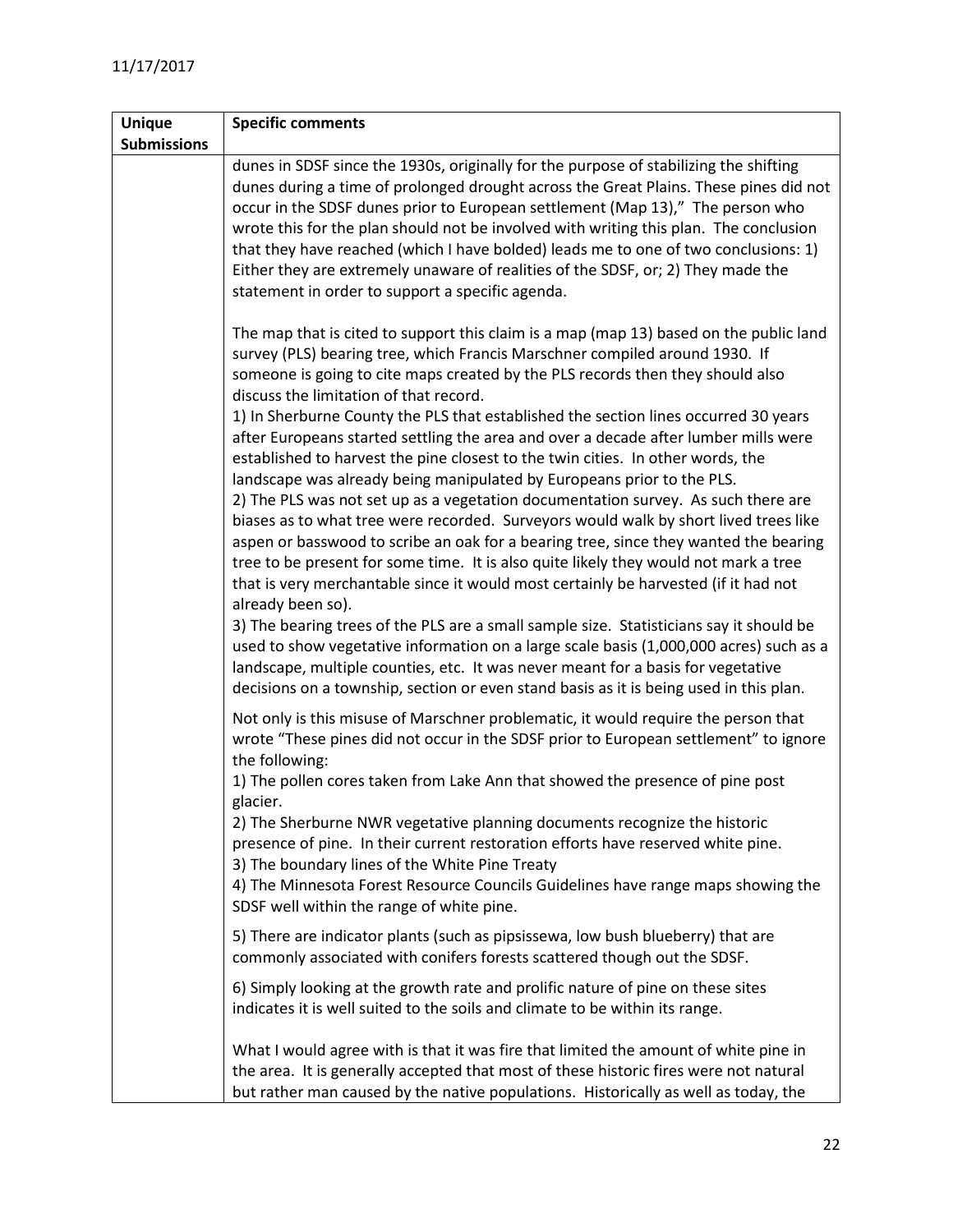| <b>Unique</b>      | <b>Specific comments</b>                                                               |
|--------------------|----------------------------------------------------------------------------------------|
| <b>Submissions</b> |                                                                                        |
|                    | intervention by man has restricted the range of many species as was the case here.     |
|                    | The strange thing is that sometimes man's intervention to restrict ranges is           |
|                    | applauded and sometimes it is lamented. Back to my original concern as to why          |
|                    | someone would make the statement : "These pines did not occur in the SDSF dunes        |
|                    | prior to European settlement (Map 13)," . By making such a claim they could say that,  |
|                    | since pines were not here back then, its current presence could be considered          |
|                    | invasive. A soon as you call something an "invasive" the political purse strings open  |
|                    | since no one wants to be overrun by invasive plants. The plan says on page 11: Use     |
|                    | science-based adaptive management tools to inform decisions on restoring,              |
|                    | protecting, and managing rare plants and wildlife (e.g., mechanical treatments vs.     |
|                    | herbicide application, smaller rotation-age harvests). By using statements like "pines |
|                    | did not occur in the SDSF" you hurt your scientific credibility.                       |
|                    | This section also states that: "In most cases, HCVFs are maintained as working         |
|                    | forests". Any objective person looking at the pictures on page 24 would consider       |
|                    | these HCVF a working forest. The quality and quantity of timber is far too poor. This  |
|                    | section also states that: "Managers will seek opportunities to protect fragile dune    |
|                    | structures,". Back on page 9 the plan states : "Pines and small amounts of spruce      |
|                    | were planted in the state forest starting in the 1940s to stabilize the shifting dunes |
|                    | during time of drought" So it appears that the original answer to protecting these     |
|                    | "fragile dunes" was to put them into forested areas as opposed to maintaining them     |
|                    | in open landscapes. It is hard to see what argument now that the best protection of    |
|                    | the fragile dunes is to open them back up.                                             |

#### <span id="page-22-0"></span>Control invasive species

#### **Number of submissions that mentioned:** 9

**DNR paraphrase:** Invasive species (e.g. buckthorn) are a serious problem in SDSF and DNR must prioritize management of their presence and control of their spread. Management must be persistent so as not to lose ground. DNR might consider engaging the community to help, as the battle cannot be won alone.

*DNR response: As stated on p. 20, DNR recognizes that invasive species can cause significant harm to the economy, environment, or human health. Field staff monitor and submit control projects yearly. Table 1 on page 26 lists some of the acreage that will include invasive control, and also mentions that more invasive species management may be necessary. Funding and staff time limit the number of projects that can be completed each year. DNR also must be sensitive to the use of herbicide and other treatment methods that could have impacts beyond the control of invasive species.*

| <b>Unique</b>      | <b>Specific comments</b>                                                                                                                                                                                                              |
|--------------------|---------------------------------------------------------------------------------------------------------------------------------------------------------------------------------------------------------------------------------------|
| <b>Submissions</b> |                                                                                                                                                                                                                                       |
|                    | I would engage Boys Scout Troops, church groups, and Sentence-to-Serve inmates in<br>the battle to control invasive species on the SDSF. I have yet to see a single instance<br>where the DNR has been able to win this battle alone. |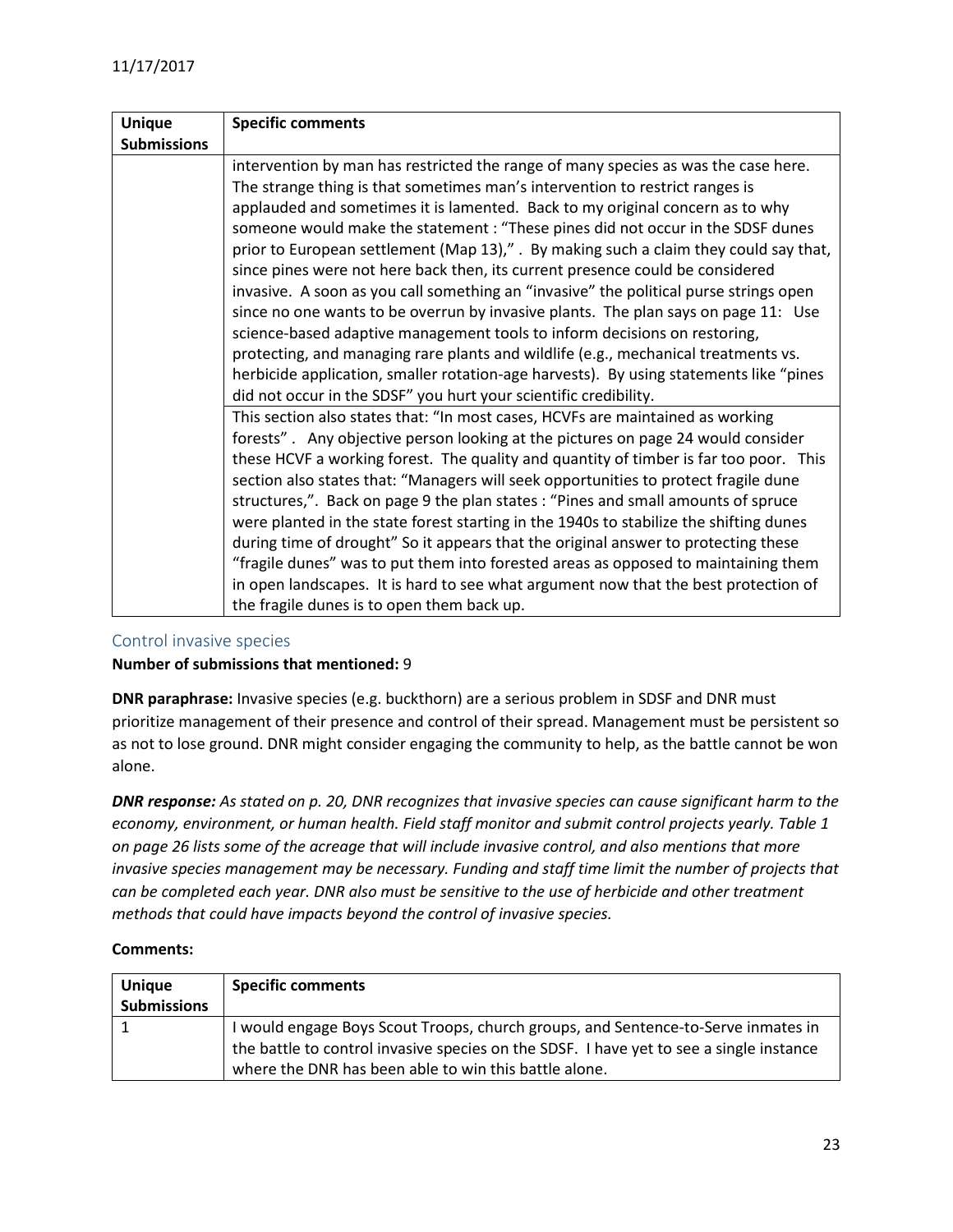| <b>Unique</b>      | <b>Specific comments</b>                                                                 |
|--------------------|------------------------------------------------------------------------------------------|
| <b>Submissions</b> |                                                                                          |
|                    | Buckthorn and oak wilt are very serious problems in the area, and controlling these      |
|                    | should be a top priority.                                                                |
|                    | As with the entire Anoka Sand Plain, the removal of invasive species (especially         |
|                    | buckthorn) [on SLT] should be a high priority.                                           |
| $\overline{2}$     | I have spent hundreds of hours out here volunteering too. Cutting/treating               |
|                    | Buckthorn/non-native Honeysuckle, pulling Cow Vetch, Hoary Allysum, etc. There's         |
|                    | not enough management here as far as I'm concerned but I understand that there is a      |
|                    | lot to do and not enough manpower or money to do it al                                   |
| 3                  | Management of invasives throughout the site - in the oak savanna and oak woodland        |
|                    | areas, as plantation areas - must be high priorities.                                    |
| 4                  | In all parts of the unit, be proactive in reducing the presence, spread, or introduction |
|                    | of invasive plant and animal species.                                                    |
| 5                  | [] and overall control of invasive species                                               |
| 6                  | Control invasive species.                                                                |
| $\overline{7}$     | More control of invasive species would be helpful, you will lose ground over this time   |
|                    | period if you don't.                                                                     |
| 8                  | Managing invasive plants in the Forest is also very important, as invasive species are   |
|                    | the leading threat to endangered species, 2nd only to habitat destruction.               |
| 9                  | And invasive species must be controlled.                                                 |

#### <span id="page-23-0"></span>Prescribed burning: Disapprove

#### **Number of submissions that mentioned:** 4

**DNR paraphrase:** Do not use prescribed burns as a management tools in SDSF. Due to the population density in and around SDSF, safe burning is not feasible. Burning/smoke may cause health risks to local residents. Prescribed burns do not accurately mimic historic fires and therefore have limited positive impacts for habitat, and thus are an inefficient use of taxpayer money.

*DNR response: Section III, Part A (starting on p. 35) outlines the robust measures in place for prescribed burn safety. It is the responsibility of the burn boss to follow the formal burn plan and ensure that conditions are within range (prescription) for a safe and effective burn treatment. Just as fire intensity and frequency vary with natural fire, over the years prescribed burns will be conducted within a range of acceptable conditions that could produce creeping/smoldering fire or backing and running fire within adequate burn breaks. Burn unit shape and size are carefully planned to aid in safe and efficient implementation. The Health and Safety part (Part A) of the Operational Considerations section (Section III) of the plan (p. 35) is new and was added as a direct result of stakeholder input. This section references other DNR policies and directives that go into much more depth on the topics of prescribed burning and herbicide application. We feel this new part of the plan is adequate to guide the work and decisions of natural resources professionals, and also to communicate to the public.*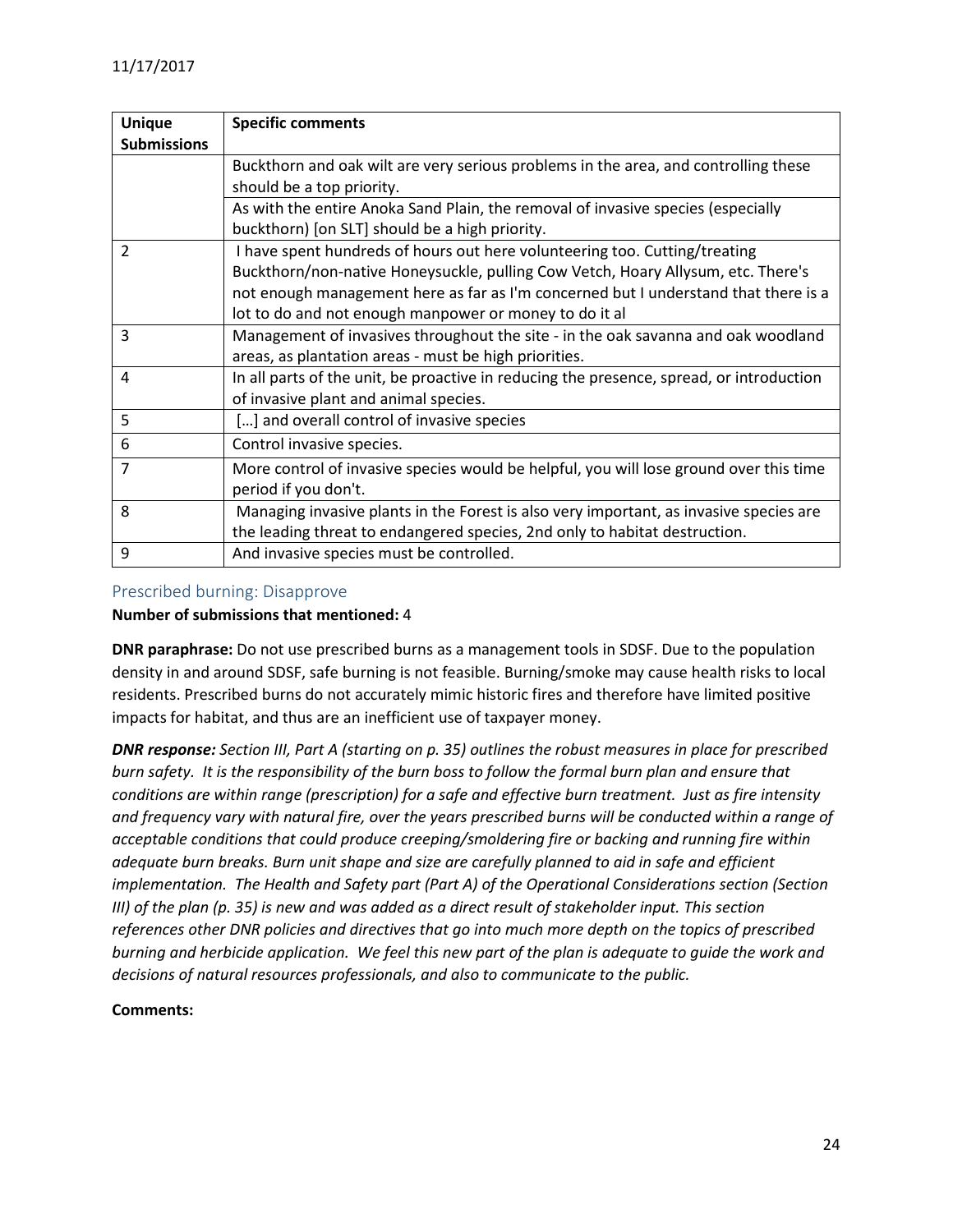| <b>Unique</b>      | <b>Specific comments</b>                                                                                                                                                                                                                                                                                                                                                                                                                                                                                                                                                                                                                                                                                                                                                                                                                                                                                                                                                                                                                                                                                                                                                                                                                                                                                                                                                                                                                                                                                                                                                                                                                                                                                                                                                                                                                                                                                                                                                                                                              |
|--------------------|---------------------------------------------------------------------------------------------------------------------------------------------------------------------------------------------------------------------------------------------------------------------------------------------------------------------------------------------------------------------------------------------------------------------------------------------------------------------------------------------------------------------------------------------------------------------------------------------------------------------------------------------------------------------------------------------------------------------------------------------------------------------------------------------------------------------------------------------------------------------------------------------------------------------------------------------------------------------------------------------------------------------------------------------------------------------------------------------------------------------------------------------------------------------------------------------------------------------------------------------------------------------------------------------------------------------------------------------------------------------------------------------------------------------------------------------------------------------------------------------------------------------------------------------------------------------------------------------------------------------------------------------------------------------------------------------------------------------------------------------------------------------------------------------------------------------------------------------------------------------------------------------------------------------------------------------------------------------------------------------------------------------------------------|
| <b>Submissions</b> |                                                                                                                                                                                                                                                                                                                                                                                                                                                                                                                                                                                                                                                                                                                                                                                                                                                                                                                                                                                                                                                                                                                                                                                                                                                                                                                                                                                                                                                                                                                                                                                                                                                                                                                                                                                                                                                                                                                                                                                                                                       |
| 1                  | Lots of discussion in the plan about conducting prescribed burns without destroying<br>too many animals, properties and people. Considering the population density of the<br>area (approximately 100 residents per square mile in Orrock Township)---converting<br>the forest into a landscape that requires frequent prescribe burns to maintain is an<br>unacceptable risk. Burning is not feasible in the SDSF from a health and safety<br>standpoint.                                                                                                                                                                                                                                                                                                                                                                                                                                                                                                                                                                                                                                                                                                                                                                                                                                                                                                                                                                                                                                                                                                                                                                                                                                                                                                                                                                                                                                                                                                                                                                             |
|                    | If safety was really your #1 priority---you wouldn't be proposing a landscape that<br>requires frequent prescribed burns to prevent trees from taking over as the main<br>vegetation.                                                                                                                                                                                                                                                                                                                                                                                                                                                                                                                                                                                                                                                                                                                                                                                                                                                                                                                                                                                                                                                                                                                                                                                                                                                                                                                                                                                                                                                                                                                                                                                                                                                                                                                                                                                                                                                 |
| $\overline{2}$     | no burning                                                                                                                                                                                                                                                                                                                                                                                                                                                                                                                                                                                                                                                                                                                                                                                                                                                                                                                                                                                                                                                                                                                                                                                                                                                                                                                                                                                                                                                                                                                                                                                                                                                                                                                                                                                                                                                                                                                                                                                                                            |
| 3                  | Leave the forest as is. This is why we bought the property and enjoy the forest<br>weekly, if not daily and would not want anything burned and replaced. Burning could<br>cause health issues, long term issues. DNR wont be breathing this. DNR won't be the<br>ones walking, hiking or sledding through the woods.                                                                                                                                                                                                                                                                                                                                                                                                                                                                                                                                                                                                                                                                                                                                                                                                                                                                                                                                                                                                                                                                                                                                                                                                                                                                                                                                                                                                                                                                                                                                                                                                                                                                                                                  |
| 4                  | On page 35 of the plan it states: "Importantly: the safety of firefighters and the public<br>is the number one priority when planning and implementing a prescribed burn<br>project." I know that the DNR has to say this but if the safety of the public was the<br>number one priority there would not be any prescribed burning because there are<br>inherent dangers with burning. This is coming from someone who has spent 35 years<br>on wildland fire and who was a prescribed burn boss. There are parts of the state<br>where there is an acceptable margin of error for prescribed burning but the SDSF is<br>not one those. In and around the SDSF the fuels are too volatile and the private<br>property is too close and numerous. Bad things will happen, as they have on the<br>refuge. (This is especially true of running fires. Pile burning during wet conditions or<br>snow cover are far less problematic but even these have to be watched.) The plan<br>says that they want to "mimic historic natural disturbance". No burn boss in their<br>right mind would light a prescribed burn under the conditions that would mimic fires<br>of 200 years ago. There have been two prescribed burns, that I am aware of, in the<br>past 5 years in the North Uncas Unit. Both of them had average flame lengths of one<br>foot or less. Certainly this would not have come close to mimicking historic fires.<br>Why would a burn boss light a prescribed burn in such cool, damp conditions?<br>Because the burn bosses were probably aware of the extreme problems an escaped<br>fire would cause and did not want to take the chance. It is hard for me to believe<br>these wimpy burns actually had any positive habitat enhancement effect. I have<br>requested the preburn habitat survey, the post burn habitat survey and the cost of<br>conducting the burns but have been unable to acquire that information. As a<br>taxpayer I am interested in knowing that my tax dollars are being spent efficiently. |

## <span id="page-24-0"></span>Prescribed burning: Approve

#### **Number of submissions that mentioned:** 1

**DNR paraphrase:** Prescribed burns are useful, though it should not interfere with the economic management of red pine.

*DNR response: Prescribed fire is a useful tool that land managers can use to maintain and enhance plant communities and wildlife habitat. Most, if not all sites, identified for habitat maintenance in Map 10 (p.*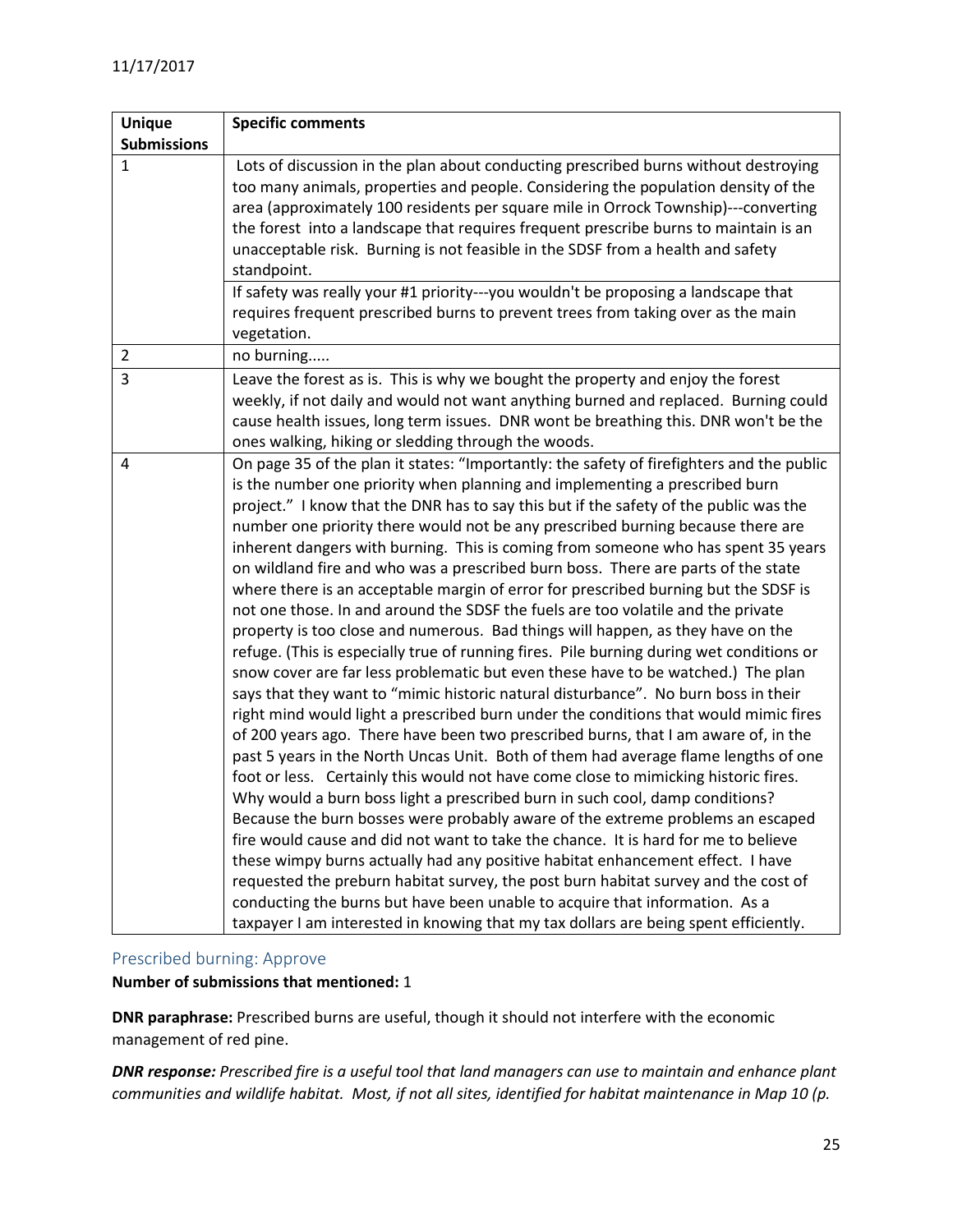*66) and Table 5 (pp. 67-68) of the Operational Plan already exist as open habitats. These sites were either previously harvested or represented by more open mixed hardwood stands.*

#### **Comments:**

| <b>Unique</b><br><b>Submissions</b> | <b>Specific comments</b>                                                                                                                                                                        |  |
|-------------------------------------|-------------------------------------------------------------------------------------------------------------------------------------------------------------------------------------------------|--|
|                                     | Fire is your friend. That said, the maintenance and economic use of red pines is a<br>very good idea--especially on school trust lands where the generation of revenue<br>is of top importance. |  |

#### <span id="page-25-0"></span>No change to current landscape

#### **Number of submissions that mentioned:** 4

**DNR paraphrase:** Leave SDSF the way it is now; do not change anything.

*DNR response: It is important to remember that even in the natural world, change is inevitable. Forests and prairies are dynamic places, constantly growing and adjusting to the world around them. The Sand Dunes State Forest has always been managed for a variety of purposes: sustainable timber production, providing outdoor recreation, protecting watersheds, and perpetuating rare and distinctive species of native flora and fauna. Changes were made to the SDSF landscape when pine plantations were introduced, to adapt it to the needs of the time. Today, in light of pressures on the landscape from climate change, invasive species, and a growing human population, more changes will be needed in order to adjust to these circumstances. The changes proposed in this 10-year plan are limited in scope; future plans will continue to address the question of what changes are needed to adapt SDSF to modern needs.*

| <b>Unique</b><br><b>Submissions</b> | <b>Specific comments</b>                                                                                                                                                                                                                                                                                                                                                         |
|-------------------------------------|----------------------------------------------------------------------------------------------------------------------------------------------------------------------------------------------------------------------------------------------------------------------------------------------------------------------------------------------------------------------------------|
|                                     | I really do not understand why you plan to change the sand dunes in any way. There<br>are very few natural habitats left. Altering any of them is never positive. Please hear<br>our voices and leave the sand dunes as it is  its splendid glory                                                                                                                                |
| $\mathcal{P}$                       | The previous operational plans worked great for a state forest for 70 years---if it isn't<br>broken don't fix it                                                                                                                                                                                                                                                                 |
| 3                                   | please leave as is.                                                                                                                                                                                                                                                                                                                                                              |
| 4                                   | I think that it is great that the DNR wants to try something new. But I would like to<br>see the forest to remain the way it is. I moved here $12 + \gamma$ years ago and have enjoyed<br>this area for the past 12 years and do not want anything to change. There are lots of<br>areas not populated by people that the DNR could use for their special plants and<br>species. |

#### **Comments:**

<span id="page-25-1"></span>Protect tax-payer investment in planted trees

#### **Number of submissions that mentioned:** 3

**DNR paraphrase:** Trees that were planted/seeded with tax-payer money should be allowed to reach their full economic potential; otherwise the public should be compensated. Conversion from forest to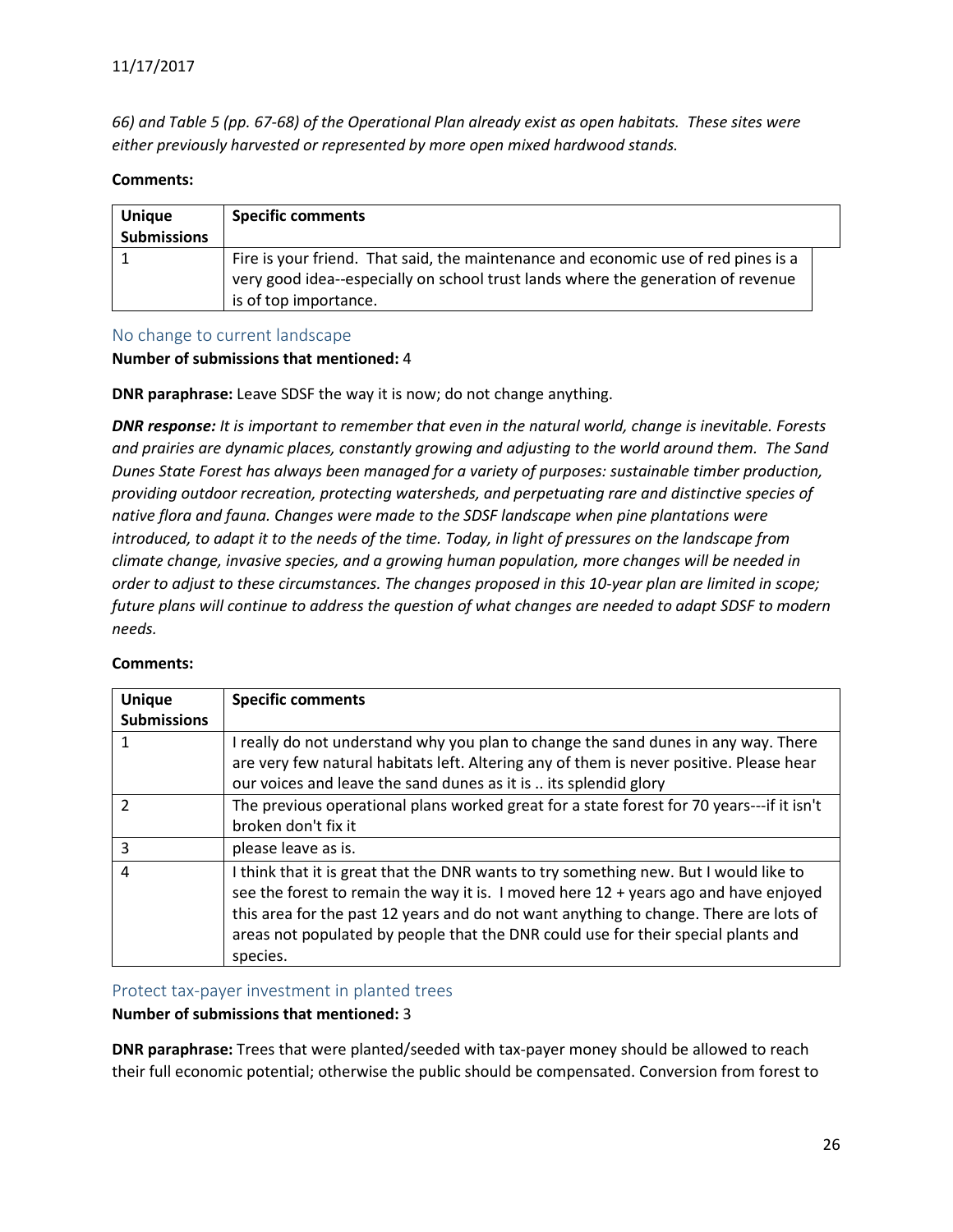open landscape will reduce economic potential of the landscape and cost the tax-payers money to maintain.

*DNR response: Deriving an economic return from the trees that have been planted/seeded with taxpayer money has been and will continue to be an important consideration in managing these resources within SDSF. It is also important to evaluate where trees will be planted in the future to avoid these types of conflicts. It is important to realize that all management decisions have an impact to economic potentials. For example, creating a mixed oak-white pine forest versus a red pine plantation also reduces the economic potential; should the public be compensated if a mixed oak-white pine is chosen as the desired habitat? Many environmental projects cost the tax-payers money; for example re-introducing trumpeter swans in Minnesota cost the tax-payers money. In some instances managing the landscape to improve the habitat for rare species is deemed a valuable use of tax-payer money.*

#### **Comments:**

| <b>Unique</b>      | <b>Specific comments</b>                                                                                                                                                                                                                                                                                                                                                                                                                                                                                                                                                                                                                                                                                                                                                                                                                                                                                                                                                                                                                                                                                                                                                                                                                                                                                                                                                                                                                                                                                                                                                                                 |
|--------------------|----------------------------------------------------------------------------------------------------------------------------------------------------------------------------------------------------------------------------------------------------------------------------------------------------------------------------------------------------------------------------------------------------------------------------------------------------------------------------------------------------------------------------------------------------------------------------------------------------------------------------------------------------------------------------------------------------------------------------------------------------------------------------------------------------------------------------------------------------------------------------------------------------------------------------------------------------------------------------------------------------------------------------------------------------------------------------------------------------------------------------------------------------------------------------------------------------------------------------------------------------------------------------------------------------------------------------------------------------------------------------------------------------------------------------------------------------------------------------------------------------------------------------------------------------------------------------------------------------------|
| <b>Submissions</b> |                                                                                                                                                                                                                                                                                                                                                                                                                                                                                                                                                                                                                                                                                                                                                                                                                                                                                                                                                                                                                                                                                                                                                                                                                                                                                                                                                                                                                                                                                                                                                                                                          |
| $\mathbf{1}$       | On page 24 of the plan it states: "For portions of the SDSF being restored to oak<br>woodland, a number of different vegetation management activities will be employed<br>including timber harvest, invasive species removal and control, and prescribed<br>burning. All tree species that are not part of this plant community type will be<br>removed and eastern redcedar can be removed if desired, particularly from areas<br>where they may have become dense due to exclusion of fire" [] This paragraph is<br>where the statement that "pines did not occur in the SDSF" comes into play (see<br>discussion of the plans page 16). If white pines "are not part of this plant community"<br>then it appears that they will be removed. A previous inventory showed that white<br>pine is a component of many of the stands in the south SD as either pole timber or<br>regeneration. Some of these white pine have naturally seeded. Others were seeded<br>or planted with taxpayer money with the understanding that they would be taken to<br>rotation age and create an economic return for the investment. In the mid 90's<br>wildlife and environmental groups pushed the DNR and in turn the legislature, to<br>undertake the White Pine Initiative. These groups expressed their concerns with the<br>loss of white pine habitat across the state and the associate flora and fauna that<br>required that habitat. This was to promote the establishment and protection of the<br>white pine resources across the state. Much time and money was put into that<br>initiative in the SDSF. |
| $\overline{2}$     | Any areas where trees that were planted with public money and then removed should<br>be replanted or compensation paid back to the public.                                                                                                                                                                                                                                                                                                                                                                                                                                                                                                                                                                                                                                                                                                                                                                                                                                                                                                                                                                                                                                                                                                                                                                                                                                                                                                                                                                                                                                                               |
| 3                  | Page 16 says that state law requires the DNR to manage state forest for revenue<br>production---so why would the DNR remove the revenue producing vegetation that is<br>in the SDSF and replace it with open landscape vegetation that requires frequent fires<br>and taxpayers money to maintain? The same page goes on to list the many benefits of<br>forested land---the DNR apparently sees no irony in then proposing conversion of<br>forest into open landscape. Nowhere in the plan, do I see any mention of what this<br>conversion will cost the taxpayer nor what source of money will fund it.                                                                                                                                                                                                                                                                                                                                                                                                                                                                                                                                                                                                                                                                                                                                                                                                                                                                                                                                                                                              |

<span id="page-26-0"></span>Consider buffers/visual impact

**Number of submissions that mentioned:** 3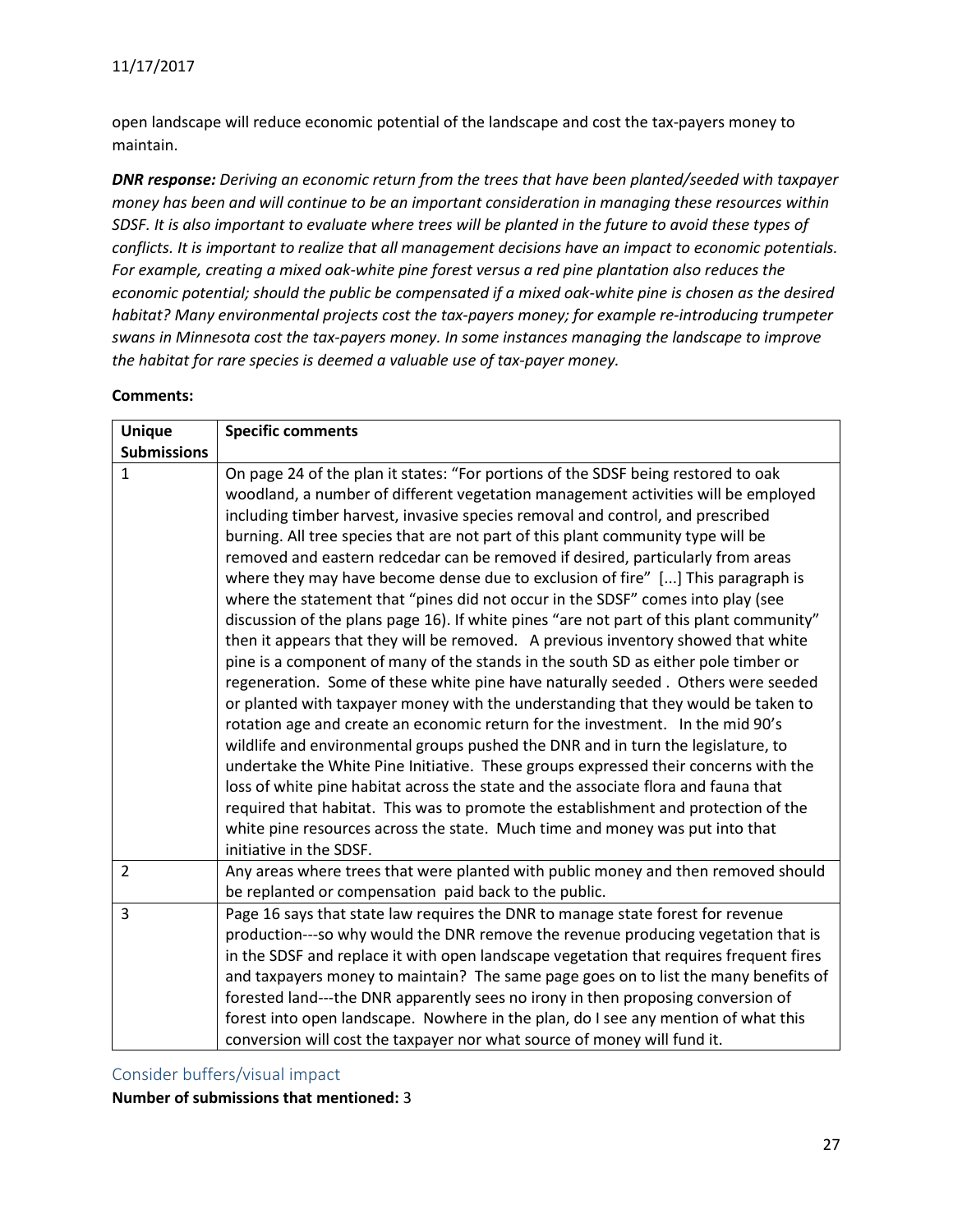**DNR paraphrase:** Buffers could be left during harvest along private land and roadsides. The plan needs to be more specific about how these buffers will be handled. Shade-tolerant white pine could be intermixed in these buffers to create a multi-age buffer than does not require final harvest. The plan also needs to be more specific about how the MFRC guidelines on visual quality will be followed.

*DNR response: DNR has agreed to contact adjacent private landowners when doing timber management adjacent to their lands and to evaluate the potential use of buffers (see p. 11 and p. 43). The effectiveness of buffers needs to be evaluated on a site-by-site basis and can't be applied the same across the entire forest. For example, if oak wilt is found on state land right up to private property removing the diseased oaks may be the best practice even though it doesn't provide a buffer. Buffers have downsides as well. If they blow down in a wind event it costs tax-payers dollars to clean them up versus removing them during an adjacent commercial timber harvest. They can reduce the productivity of the forest, should the public be compensated for this? Buffers can be misleading as to the location of the true property boundary. The MFRC guidelines on visual quality are not site-prescriptive but rather provide a suite of ideas managers can use based on the visual sensitivity of a location. For timber harvesting the DNR will consider the timing of the harvest, apparent size of the harvest, slash disposal, location of landings, and the use of snags, reserve trees, and reserve islands when designing timber sales.*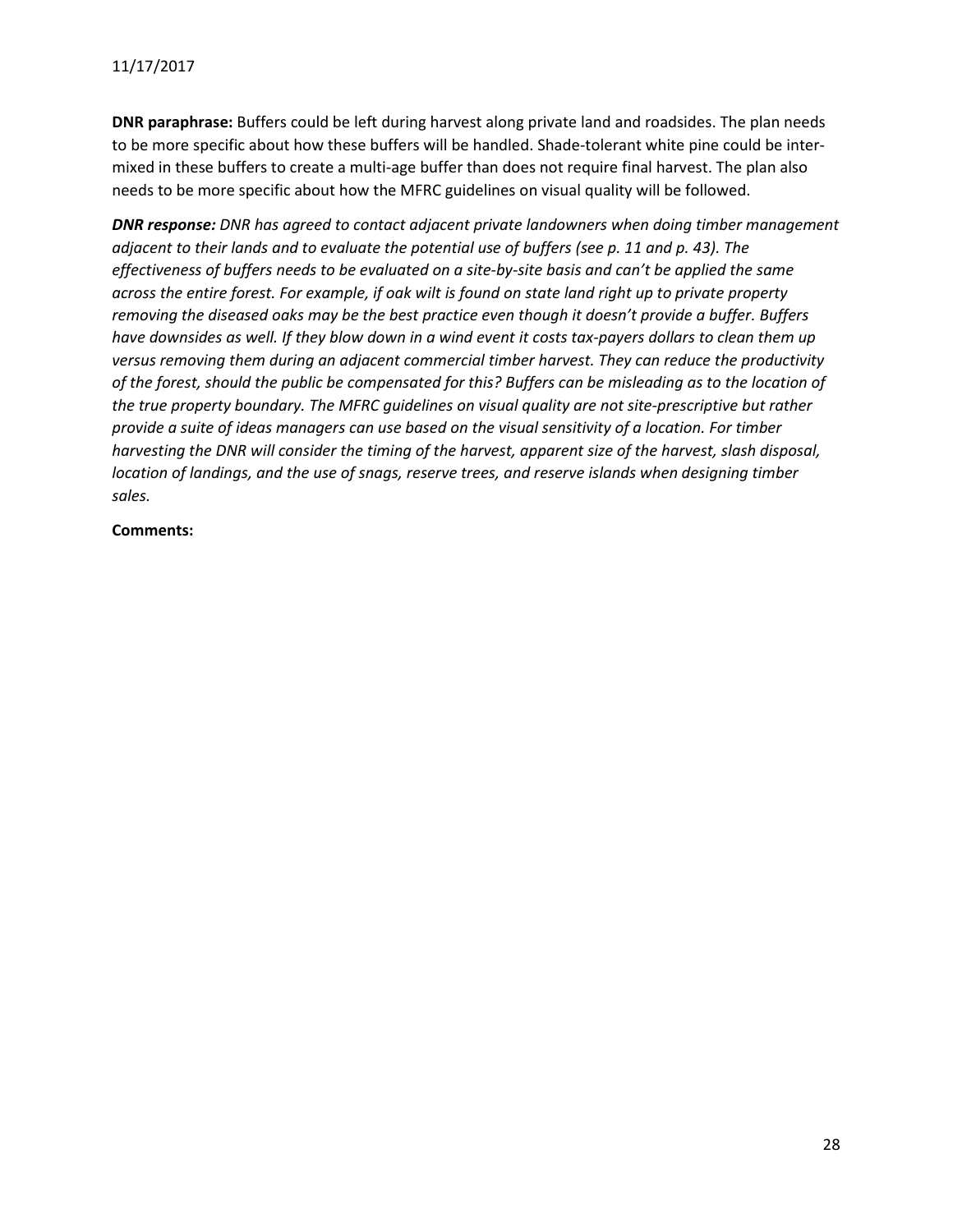| <b>Unique</b>      | <b>Specific comments</b>                                                                          |
|--------------------|---------------------------------------------------------------------------------------------------|
| <b>Submissions</b> |                                                                                                   |
| $\mathbf{1}$       | I understand how people with houses with mature pines adjacent to the forest don't like the       |
|                    | removal of them, let there be a buffer zone of pines in those cases, I have no problem with       |
|                    | working with homeowners in those cases.                                                           |
| $\overline{2}$     | I would like to see the plan be more specific about buffers along roads and private property      |
|                    | boundaries. Pre-planting shade tolerant species such as white pine in sensitive area now---       |
|                    | establishing a multi-aged buffer of shade tolerant trees that wouldn't require a final harvest--- |
|                    | would alleviate much of the public outcry over rotation-age harvest.                              |
| 3                  | On page 19 the plan states: "During a rotation-age harvest on state land, some trees are          |
|                    | almost always left somewhere on site as "reserve" trees for habitat, aesthetics, or natural re-   |
|                    | seeding. Rotation-age harvest has the biggest immediate visual impact, but also reduces the       |
|                    | total number of logging entries over a period of time, thus reducing risk of invasive plant       |
|                    | introduction and movement, as well as disruption of native species." The legislation              |
|                    | associated with this plans talks about using the MFRC concerning visual impacts of                |
|                    | management. This plan does not really discuss how that would be done. It would include            |
|                    | such things as:                                                                                   |
|                    | - Setting up visual sensitivity zones. (MFRCG, Visual Quality pg 6-9)                             |
|                    | - Reducing the visual impacts of roads (Forest Roads pg 22)                                       |
|                    | - Limit apparent harvest size (Timber Harvesting pg 17) - Encourage utilization of slash (Timber  |
|                    | Harvesting pg 30)                                                                                 |
|                    | - Reducing the visual impacts of site prep (Mechanical Site Prep pg 9)                            |
|                    | - Mixing conifers in with hardwoods during reforestation (Reforestation pg 7-9)                   |
|                    | - Reduce the visual impacts of timber stand improvement operations (TSI pg 8)                     |
|                    | On page 7 the plan says: "SDSF has valuable timber resources in its red pine, white pine, and     |
|                    | oak woodlands that will be managed, thinned, and harvested according to best management           |
|                    | practices, including those described in the Minnesota Forest Resources Council Forest             |
|                    | Management Guidelines (MFRC 2005)." I believe there is a 2012 revision of these guidelines        |
|                    | that is in effect. This statement goes a step above what the legislation called for, which was    |
|                    | pertained to the aesthetic aspects of the MFRC Guidlines. It is nice to see this proactive        |
|                    | commitment to following these guidelines.                                                         |

## <span id="page-28-0"></span>Pesticides – do not use

#### **Number of submissions that mentioned:** 2

**DNR paraphrase:** Herbicides use threatens wildlife and the water supply, especially on sandy soils/near homes, and is more costly to people and the environment than it is worth.

*DNR response: Herbicides treatments are utilized because they are an important tool for successful habitat restoration and maintenance. Mechanical and prescribed burning treatments alone may not achieve the desired outcomes without follow-up applications of herbicide, often through spot treatments with direct targeting of invasive species. The MN DNR has a responsibility to manage invasive species on SDSF under Operational Order 113 (MN DNR 2007). Avoiding herbicide use can lead to much more expensive treatments and loss of initial restoration investment. Herbicide application is often a costeffective means to control undesirable species (e.g., invasive woody plants in an oak savanna or oak woodland). All herbicides used in SDSF are approved by DNR's third-party certifiers (i.e., FSC and SFI) and DNR follows herbicide label instructions for environmental and human safety. Additional information*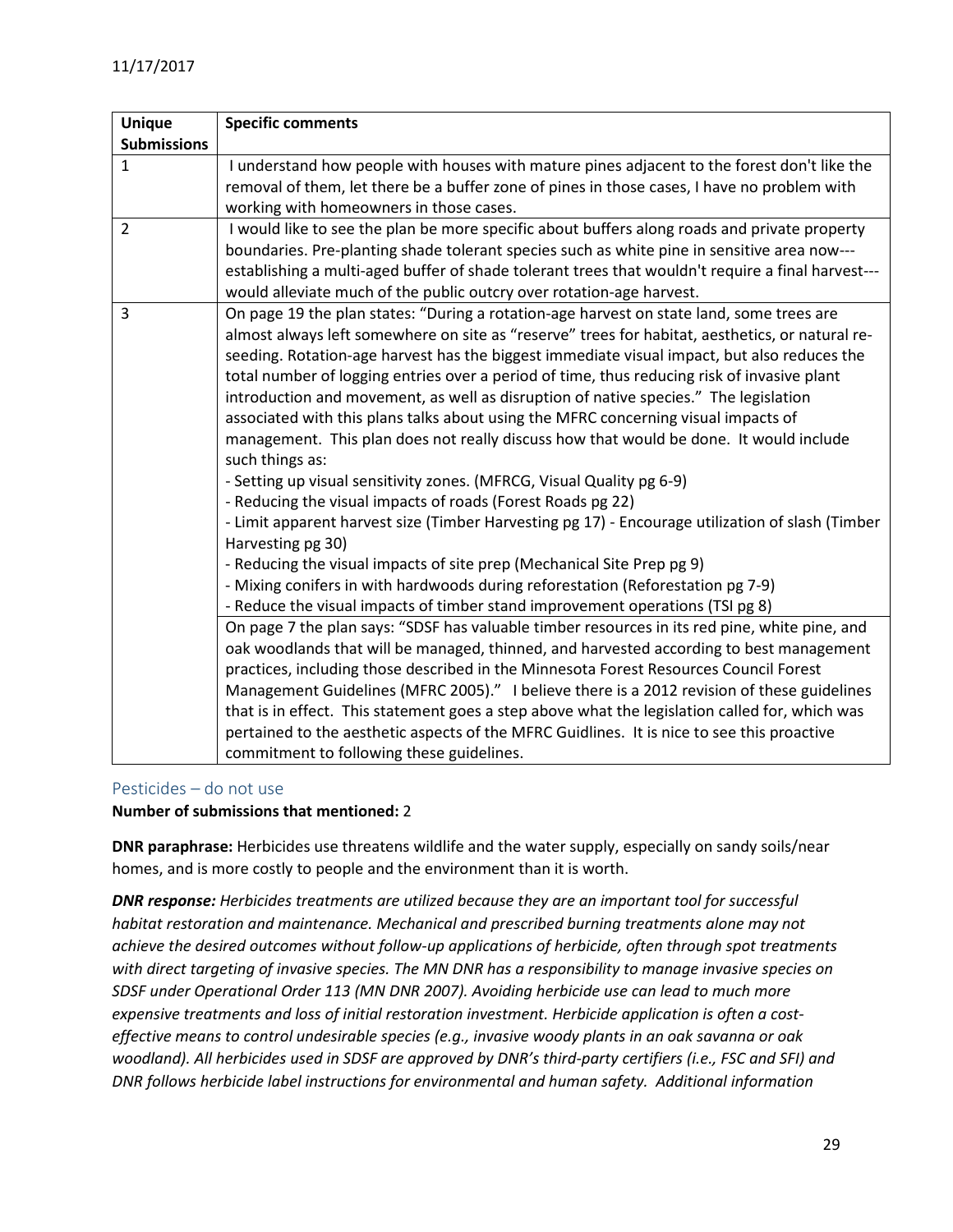*and considerations on herbicide use can be found in the Operational Considerations section on pages 37 and 38 of the Operational Plan.*

#### **Comments:**

| <b>Unique</b>      | <b>Specific comments</b>                                                             |
|--------------------|--------------------------------------------------------------------------------------|
| <b>Submissions</b> |                                                                                      |
|                    | am absolutely OPPOSED to using so-called "safe" herbicides in any natural area just  |
|                    | because it's too expensive to use non-chemical methods. The long term damage to      |
|                    | wildlife, groundwater, and the environment by the use of herbicides is well          |
|                    | documented and much more "expensive" in the long run, but conveniently ignored by    |
|                    | government agencies who SHOULD be using real scientific information instead of       |
|                    | propaganda generated by chemical companies profiting from the sale of herbicides.    |
|                    | There is also, as usual, no mention of the impact on the micro environments and      |
|                    | creatures that are the backbone of our existence.                                    |
| າ                  | The DNR plan states that all herbicides used in the SDSF are approved by third party |
|                    | certifiers---just because a herbicide is certified for forest use doesn't mean it is |
|                    | approved for use in sandy soil and close to homes.                                   |

#### <span id="page-29-0"></span>Protect the land generally

#### **Number of submissions that mentioned:** 2

**DNR paraphrase:** General comments to protect/not develop SDSF.

*DNR response: DNR shares the concern for maintaining natural lands on the landscape. Given increasing population pressure in and around SDSF (mentioned on p. 9 of the plan), maintenance of public natural lands in this region becomes increasingly important.*

#### **Comments:**

| <b>Unique</b><br><b>Submissions</b> | <b>Specific comments</b>           |
|-------------------------------------|------------------------------------|
|                                     | This land must be protected.       |
|                                     | I don't want this to be developed. |

#### <span id="page-29-1"></span>Diversify oak woodland stands

**Number of submissions that mentioned:** 1

**DNR paraphrase:** Oak woodlands should be diversified by inter-planting other species, such as white pine. Oak wilt is present in SDSF and is a threat to oaks. Gypsy moth poses a potential future risk to oaks.

*DNR response: We will continue to manage for NPCs in SDSF; DNR accepts that managing for a mixed oak-white pine forest versus an oak-dominated forest or oak savanna is a value judgement and believes there is room for both types of management in SDSF.*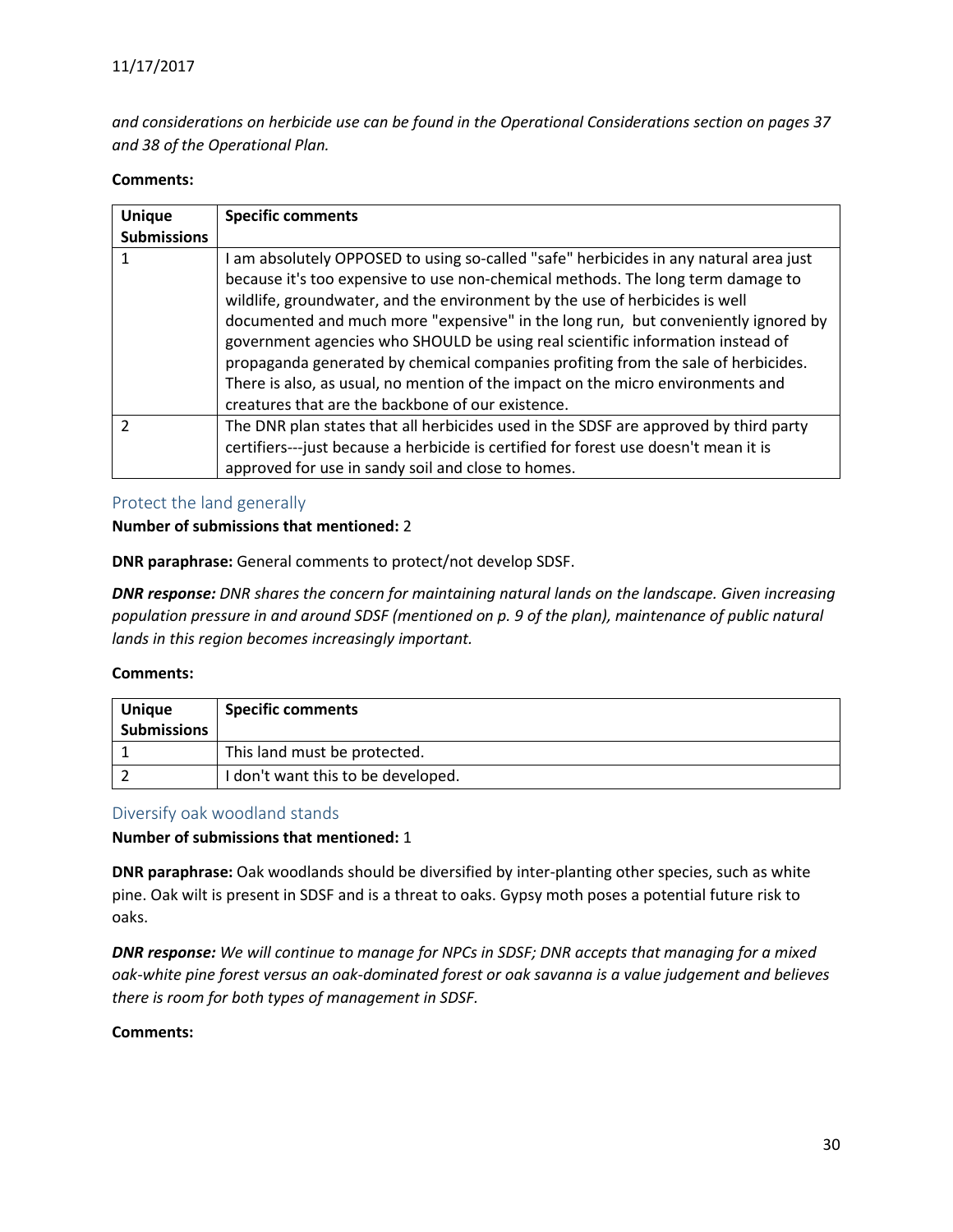| <b>Unique</b>      | <b>Specific comments</b>                                                                  |
|--------------------|-------------------------------------------------------------------------------------------|
| <b>Submissions</b> |                                                                                           |
| $\mathbf{1}$       | During the whole discussion in the plan about restoring oak woodlands (pages 24 and       |
|                    | 25) there is no discussion on the limitations of oak within the SDSF. In a recent aerial  |
|                    | survey of the SDSF there were over 100 oak wilt infections sites were discovered and      |
|                    | that is just what could be detected from the air. Oak wilt is occurring in both the white |
|                    | oak and red oak groups. Almost every oak stand has an infection site in it and the DNR    |
|                    | has pretty much quit doing OW suppression so it will continue to move throughout the      |
|                    | forest. Also, gypsy moth moves closer and closer to the SDSF each year. Oak is a          |
|                    | preferred food or gypsy moth which, if it does not outright kill the trees will weaken    |
|                    | them to become susceptible to drought, two-line-chestnut-borer and other diseases.        |
|                    | These insect and disease issues may not be a concern in a savanna setting, where the      |
|                    | trees are scattered far apart, however they are a huge concern in oak woodlands. In       |
|                    | fact that was the one reason that forestry was inter-planting white pine amongst the      |
|                    | oak, to increase the stands insect and disease resilience.                                |
|                    | On page 40 of the plan it states: "Bur oak and northern pin oak are the target            |
|                    | dominant canopy tree species. Other canopy species include northern red oak, white        |
|                    | oak, red maple, black cherry, quaking aspen, and paper birch. Sub-canopy cover should     |
|                    | range between 25-70% and consist of species such as ironwood, red maple, black            |
|                    | cherry, quaking aspen, paper birch, and bigtooth aspen." On page 24 & 25 there was        |
|                    | discussion on the management of woodlands in the SDSF. I raised the concern of            |
|                    | maintaining that habitat in the presence of oak insect and disease issues. I will repeat  |
|                    | it here. During the whole discussion in the plan about restoring oak woodlands (pages     |
|                    | 24 and 25) there is no discussion on the limitations of oak within the SDSF. In a recent  |
|                    | aerial survey of the SDSF there were over 100 oak wilt infections sites discovered and    |
|                    | that is just what could be detected from the air. Oak wilt is occurring in both the white |
|                    | oak and red oak groups. Almost every oak stand has an infection site in it and the DNR    |
|                    | has pretty much quit doing OW suppression so it will continue to move throughout the      |
|                    | forest. Also, gypsy moth moves closer and closer to the SDSF each year. Oak is a          |
|                    | preferred food or gypsy moth which, if it does not outright kill the trees will weaken    |
|                    | them to become susceptible to drought, two-line-chestnut-borer and other diseases.        |
|                    | These insect and disease issues may not be a concern in a savanna setting, where the      |
|                    | trees are scattered far apart, however they are a huge concern in oak woodlands. In       |
|                    | fact that was the one reason that forestry was inter-planting white pine amongst the      |
|                    | oak, to increase the stands insect and disease resilience.                                |

#### <span id="page-30-0"></span>HCVFs: Disapprove

#### **Number of submissions that mentioned:** 1

**DNR paraphrase:** The definition of "high conservation value forest" (HCVF) is too general. Degraded lands can be HCVF, so there is no need to restore currently forested lands for HCVF purposes.

*DNR response: HCVF designations were a result of a robust interdisciplinary process, guided by forest certification requirements; SDSF HCVF was designated based on the HCV features present. This was a Commissioner's Office Level Decision, not a single Division. More information can be found on the DNR's [forest certification page](http://www.dnr.state.mn.us/forestry/certification/hcvf.html) [\(http://www.dnr.state.mn.us/forestry/certification/hcvf.html\)](http://www.dnr.state.mn.us/forestry/certification/hcvf.html)*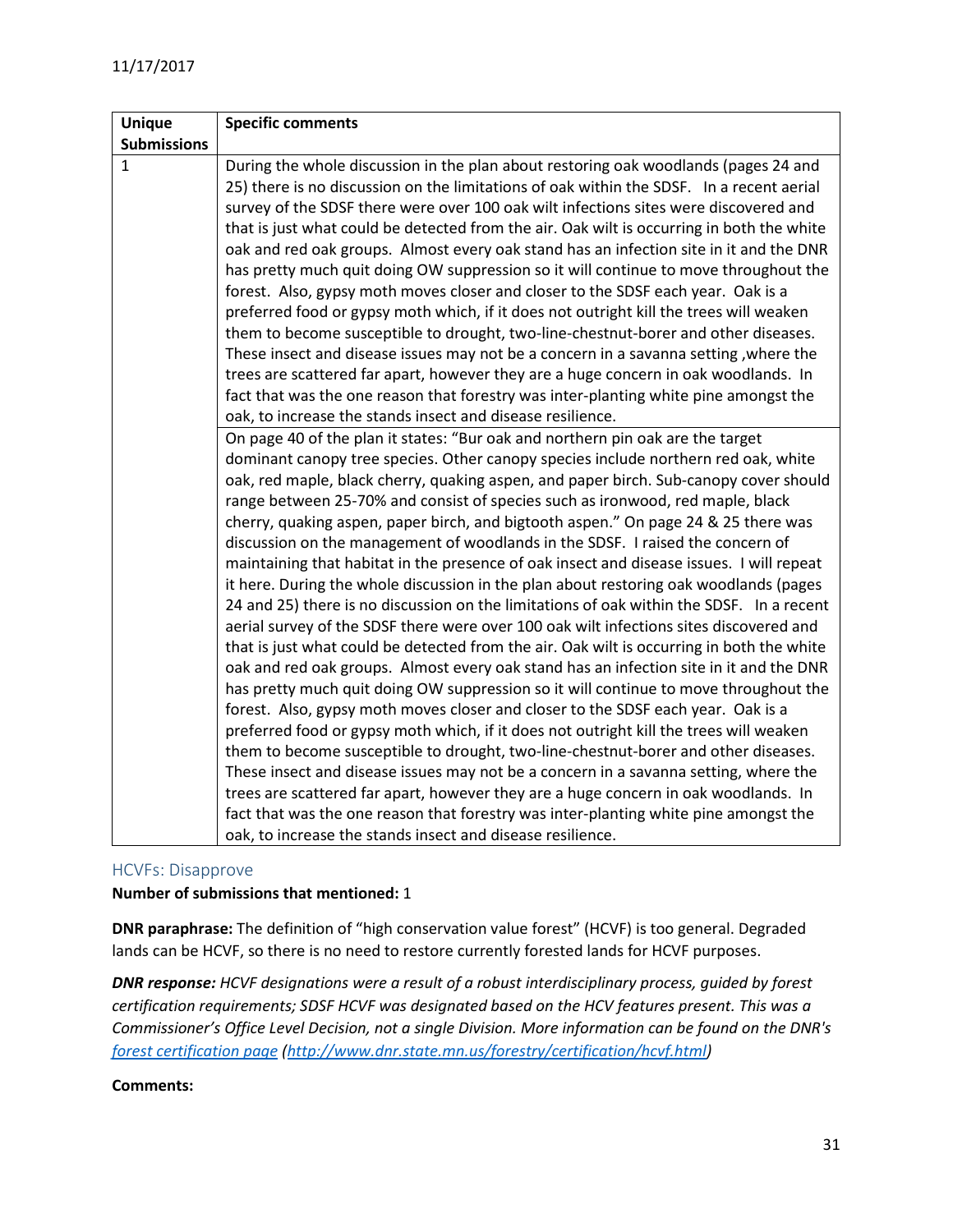## <span id="page-31-0"></span>Other

## **Number of submissions that mentioned:** 1

**DNR paraphrase:** General comments about the Vegetation Management Action Plan.

**DNR response:** n/a

| <b>Unique</b><br><b>Submissions</b> | <b>Specific comments</b>                                                                            |
|-------------------------------------|-----------------------------------------------------------------------------------------------------|
|                                     | I fully support the DNR's proposed Vegetation Management Action Plan. The plan is<br>well balanced. |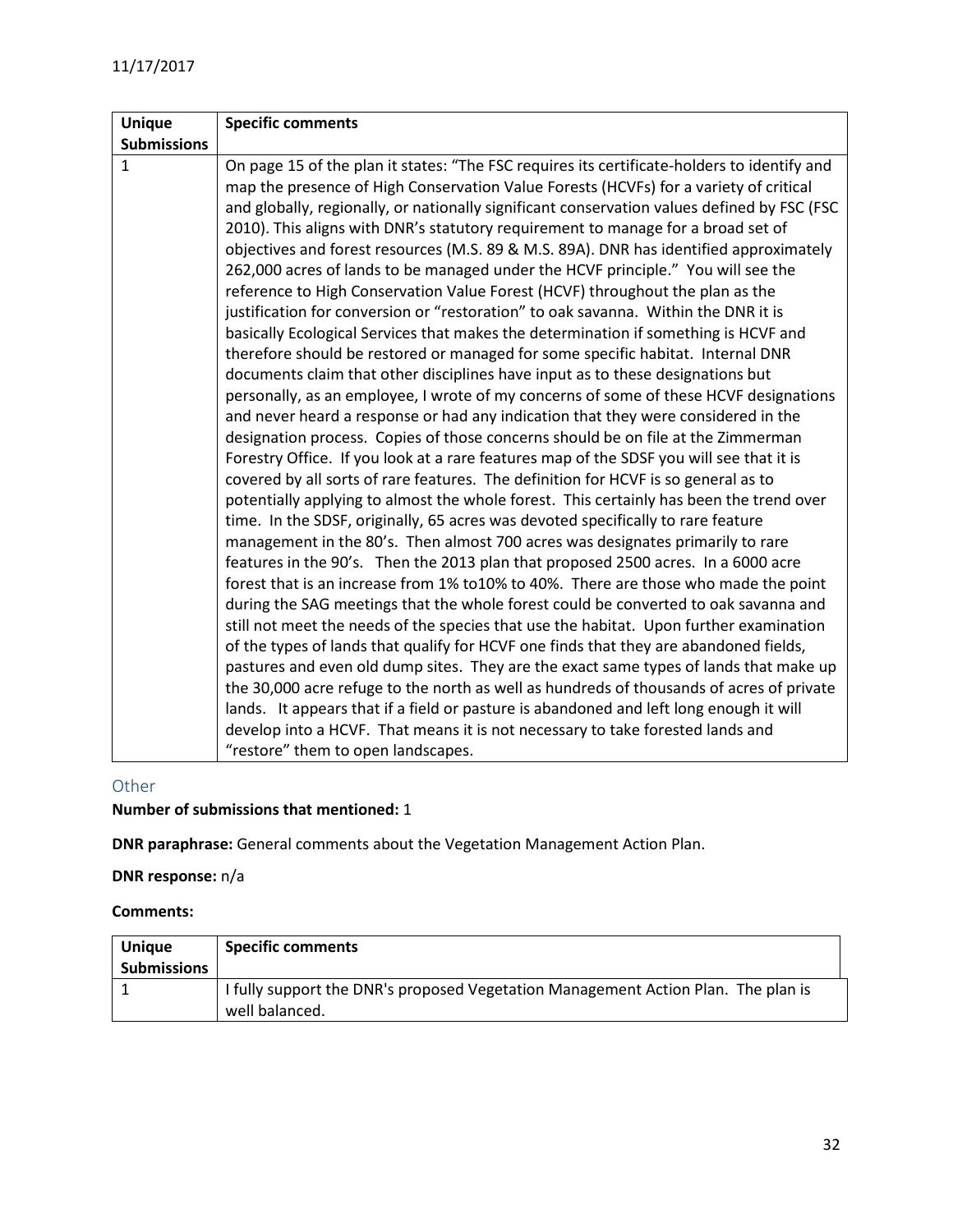## <span id="page-32-0"></span>Recreation

There were 10 summarized suggestions related to recreation. Most of these concerned trail management. Other topics include concerns about loss of recreational opportunities, the Bob Dunn Recreational Area, nature viewing, and educational tours.

## <span id="page-32-1"></span>Trails: Do not limit horse/snowmobile use

#### **Number of submissions that mentioned:** 3

**DNR paraphrase:** Do not close access to any of the trails currently used by horses or snowmobiles, specifically the trails off of 233<sup>rd</sup> Ave. These trails are used by local equestrian riders. Open new trails where possible.

*DNR response: For proposed changes to the existing recreational trail system in the Sand Dunes State Forest, there is a public input process that is followed. Currently, the DNR is going through that process as it applies to the trails within the Uncas Dunes SNA. While the trails within the SNA are outside the scope of this plan, a public hearing was held earlier this year to solicit public comment about proposed changes to those trails in SNA. The comments received are being reviewed as part of that process until a final decision is made. A similar public input process was followed in 2008, when the current recreational trails in the Sand Dunes were designated for particular uses. The type of recreation allowed and the extent of trail systems managed continues to be decided and guided by principles that consider ecological sustainability and trail experience (p.28 of plan).* 

#### **Comments:**

| <b>Unique</b>      | <b>Specific comments</b>                                                                   |
|--------------------|--------------------------------------------------------------------------------------------|
| <b>Submissions</b> |                                                                                            |
|                    | No hiking, horseback or snowmobile trails should be eliminated, and new trails {when       |
|                    | possible} should be established, after all this is a state forest and public land.         |
| $\overline{2}$     | I have been riding horses in the Sand Dunes since 1999. The most beautiful trails are      |
|                    | off of 233rd. Many people ride these trails and the ones off of County road 4. I don't     |
|                    | see any harm to the animals from horses riding the trails. Please don't close the trails   |
|                    | off. It's a huge part of the recreation enjoyed by many. They are also beautiful trails to |
|                    | hike. I know snowmobiles enjoy them in the winter                                          |
| 3                  | As an avid equestrian rider I have been riding this park for over 20 years. I understand   |
|                    | there are some proposals to close some of these trails to horses. These trails are a       |
|                    | valuable asset to riders throughout the State. We also are paying for State Trail passes   |
|                    | that help fund maintenance of trails. This is important we keep these trails available     |
|                    | for use to horses in the area. There are many that are also local horse owners that live   |
|                    | close to this park.                                                                        |

#### <span id="page-32-2"></span>Trails: Do limit horse/snowmobile use

#### **Number of submissions that mentioned:** 3

**DNR paraphrase:** Limit horse and snowmobile trails in SDSF. Specifically eliminate equestrian trails through the Uncas Dunes SNA. These trails contribute to spreading invasive species and can impact rare features. Use caution before considering further trail additions.

*DNR response: (see response above about not limiting trail access)*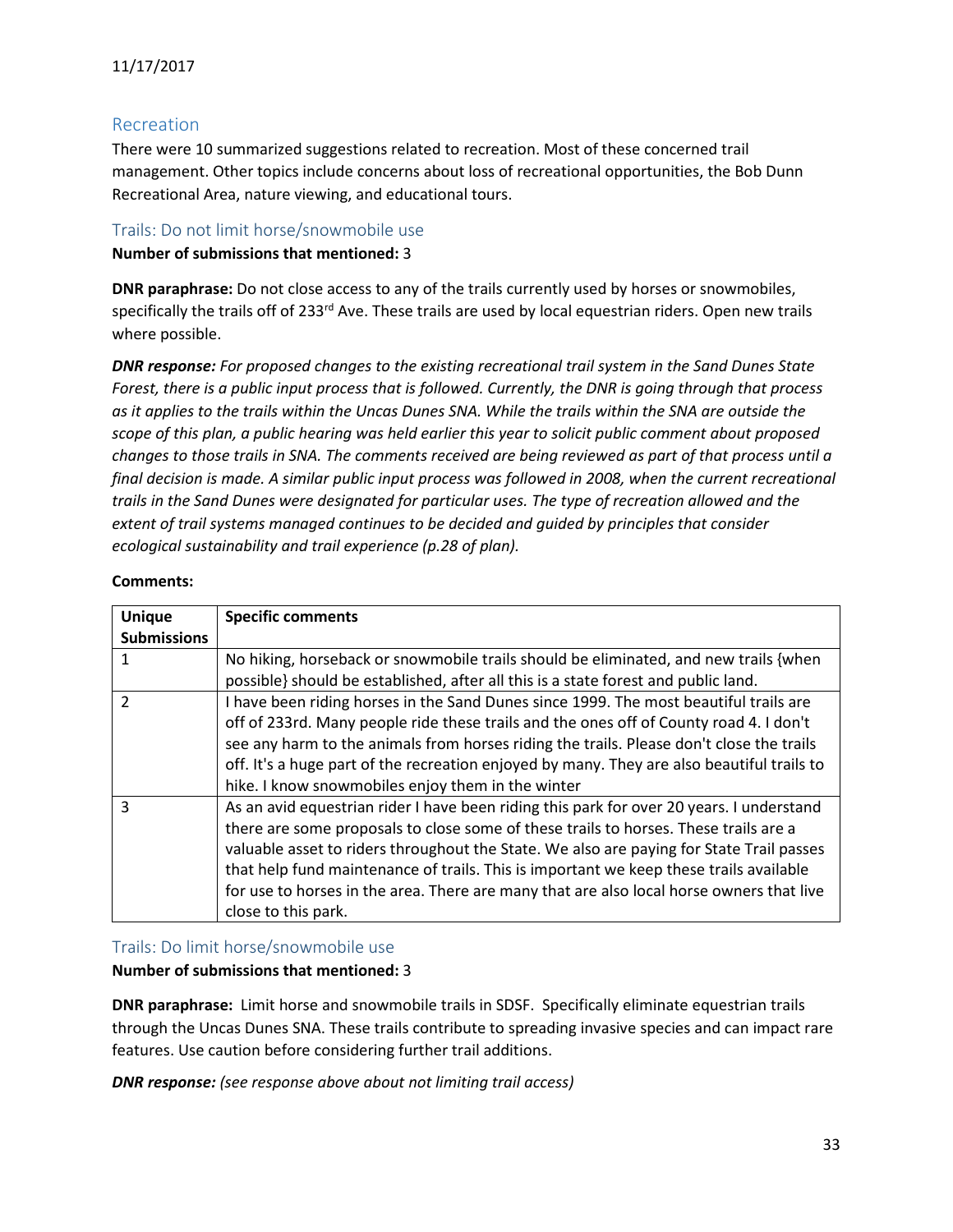#### **Comments:**

| <b>Unique</b><br><b>Submissions</b> | <b>Specific comments</b>                                                                                                                                                                                                                               |
|-------------------------------------|--------------------------------------------------------------------------------------------------------------------------------------------------------------------------------------------------------------------------------------------------------|
|                                     | I want horse and snowmobile trails curtailed.                                                                                                                                                                                                          |
|                                     | Although perhaps out of scope- I do not support an equestrian trail through Uncas<br>Dunes SNA, as there are plenty of other equestrian trails, protecting SNAs is critically<br>important, and invasive plants are often spread on trails like these. |
| ς                                   | The trail system within SDSF is already quite extensive. Any proposed expansion of the<br>trail system within SDSF should undergo careful review to avoid and minimize adverse<br>affects to rare features and other sensitive areas.                  |

## <span id="page-33-0"></span>Trails: Add signage about rare features

#### **Number of submissions that mentioned:** 2

**DNR paraphrase:** Post informational or interpretive signs along trails to educate users about rare features and restoration efforts.

*DNR response: As mentioned in Section III, Part D (p. 43), interpretive signs are being considered as part of the communication and outreach efforts for SDSF. With the implementation of the proposed operational plan, there will be landscapes and viewsheds within the Sand Dunes that change or are altered over time, particularly in the restoration areas. Posting informational or interpretive signs along trails, trailheads, and other strategic locations is an important step in explaining restoration efforts and management considerations that are involved. Signs also will serve to inform and engage the public about the rare features and unique oak savanna ecosystem that exist in the Sand Dunes. These provide educational opportunities and help enhance the trail experience of the diverse group of outdoor enthusiasts who use the Sand Dunes State Forest. As noted in the Vision for the SDSF (P. 13), the plan calls for a well-informed neighbors and stakeholders, which interpretive signage can help to accomplish.*

#### **Comments:**

| <b>Unique</b><br><b>Submissions</b> | <b>Specific comments</b>                                                                                                                                                                                                                                                                                                          |
|-------------------------------------|-----------------------------------------------------------------------------------------------------------------------------------------------------------------------------------------------------------------------------------------------------------------------------------------------------------------------------------|
|                                     | Implement additional signage explaining the value of the rare features within the SDSF<br>at equestrian trailheads, campgrounds, and at locations where trails pass adjacent<br>sensitive habitats. Signage is also important where trails enter from adjacent<br>residential areas, since many users enter from these locations. |
|                                     | While restoration efforts are underway and once completed, I encourage the DNR to<br>post informational/interpretive signs to educate users in the processes.                                                                                                                                                                     |

#### <span id="page-33-1"></span>Trails: Join North and South unit

**Number of submissions that mentioned:** 2

**DNR paraphrase:** Join the trails between the north and south unit to provide safe passage for equestrian riders.

*DNR response: As is stated in the proposed SDSF Operation Plan, an objective identified in the Recreation Action Plan (p. 27) is to explore how to connect the trail networks of the North and South Units of the Sand Dunes. Creating a safe trail connection enhances the entire trail systems value by creating a longer*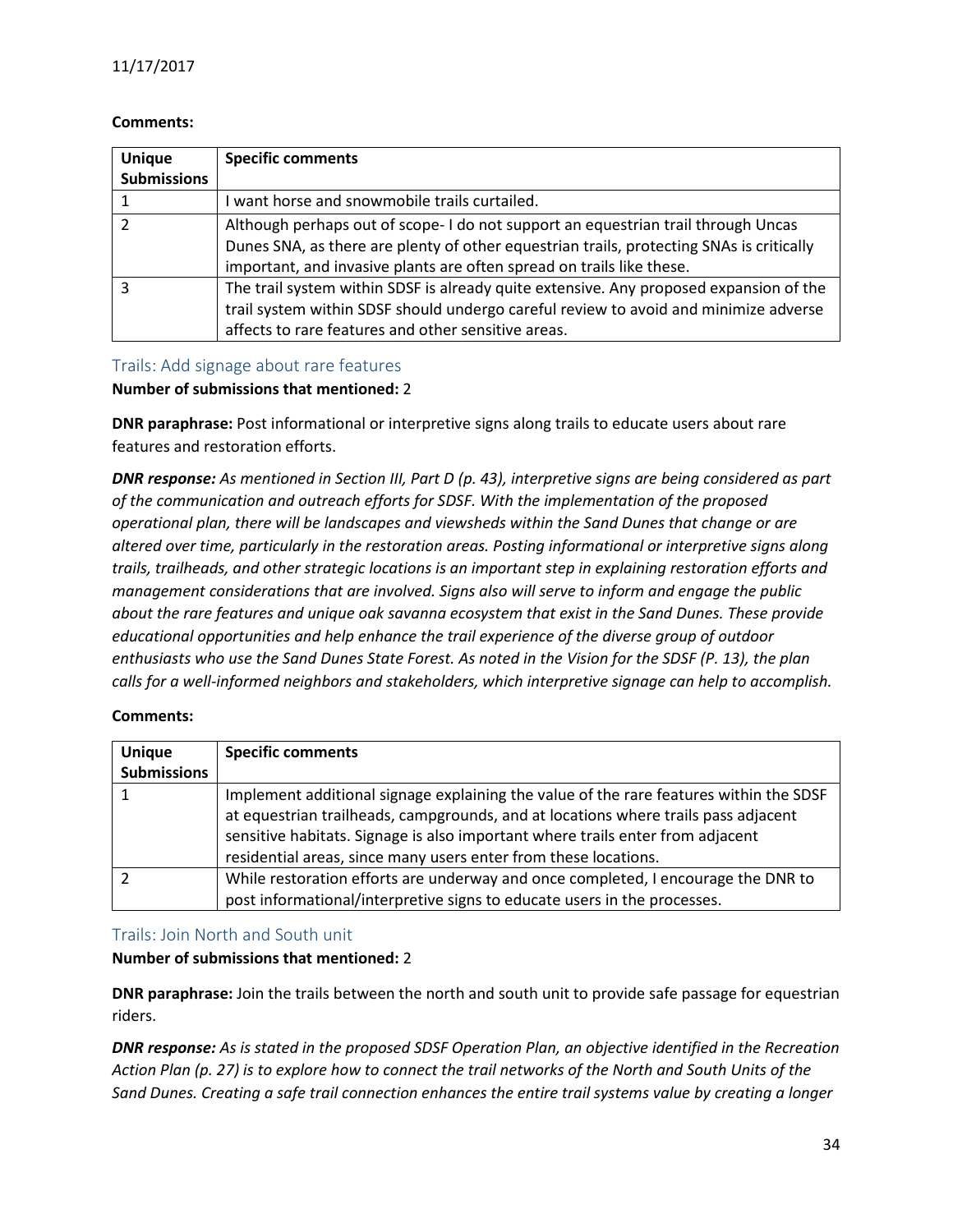*system, creating more riding opportunities, and creating a much safer trail environment that more age groups are comfortable using. Plans to identify a feasible corridor and establish this trail connection will require support and partnerships among all of the trail user groups, including equestrian, snowmobile, and hiking/biking. Funding a project of this scope, likely crossing County Road 15 and the St. Francis River will need multiple partnerships and funding sources (page 30).*

#### **Comments:**

| <b>Unique</b>      | <b>Specific comments</b>                                                                                                                                                                                                                                                                                                                                                                                                                                                                                                                                       |
|--------------------|----------------------------------------------------------------------------------------------------------------------------------------------------------------------------------------------------------------------------------------------------------------------------------------------------------------------------------------------------------------------------------------------------------------------------------------------------------------------------------------------------------------------------------------------------------------|
| <b>Submissions</b> |                                                                                                                                                                                                                                                                                                                                                                                                                                                                                                                                                                |
|                    | I am encouraged to hear that the equestrian trails will still be maintained. My kids and<br>I utilize these trails on a weekly basis, year round (weather permitting). Additionally, I<br>would LOVE to have a safe passage from the south trails to the north trails, but I don't<br>know how feasible such an idea is. Having to ride along busy paved roads to get from<br>one trail system to the other is not safe for horses or riders, so if trails separate from<br>the roads could be made, the conditions for equestrians would be greatly improved. |
|                    | Looking into a trail that joins the units for horseback riding is a good idea                                                                                                                                                                                                                                                                                                                                                                                                                                                                                  |

## <span id="page-34-0"></span>Trails: Monitor

#### **Number of submissions that mentioned:** 1

**DNR paraphrase:** Monitor trail use adjacent to sensitive areas and remedy adverse impacts.

*DNR response: Managed trail systems that are part of the designated recreational trail system are monitored for adverse ecological impacts and sustainability issues. Where a specific type of recreational activity is contributing toward causing adverse effects on the land, and particularly to sensitive areas, steps are in place to correct the problem, and if necessary, re-route the trail. Trails are monitored and inspected through scheduled maintenance visits and as part of routine site visits.*

## **Comments:**

| <b>Unique</b><br><b>Submissions</b> | <b>Specific comments</b>                                                                                                                                        |
|-------------------------------------|-----------------------------------------------------------------------------------------------------------------------------------------------------------------|
|                                     | We recommend DNR monitor trail-use at, and adjacent to, sensitive areas and to<br>identify steps to address trail usage that adversely affects sensitive areas. |

## <span id="page-34-1"></span>Trails: Do not clear trees along

#### **Number of submissions that mentioned:** 1

**DNR paraphrase:** Do not clear the pine trees along trails, they provide shade and windbreaks. Clearing trees will also encourage gopher presence, a danger to horses.

*DNR response: DNR currently has a policy on timber harvests adjacent to recreational trails. The timing of the harvest, altering the size or shape, leaving buffers, and temporarily rerouting the trails are among the factors that can be incorporated. It's important to remember that many trails used for recreational purposes were originally established for accessing a timber sale. Gopher damage and risk to the horse trail can be addressed through good trail maintenance and repeated use. Many of the designated horse trails are maintained as firebreaks, further lowering the attractiveness of the trails to gophers.*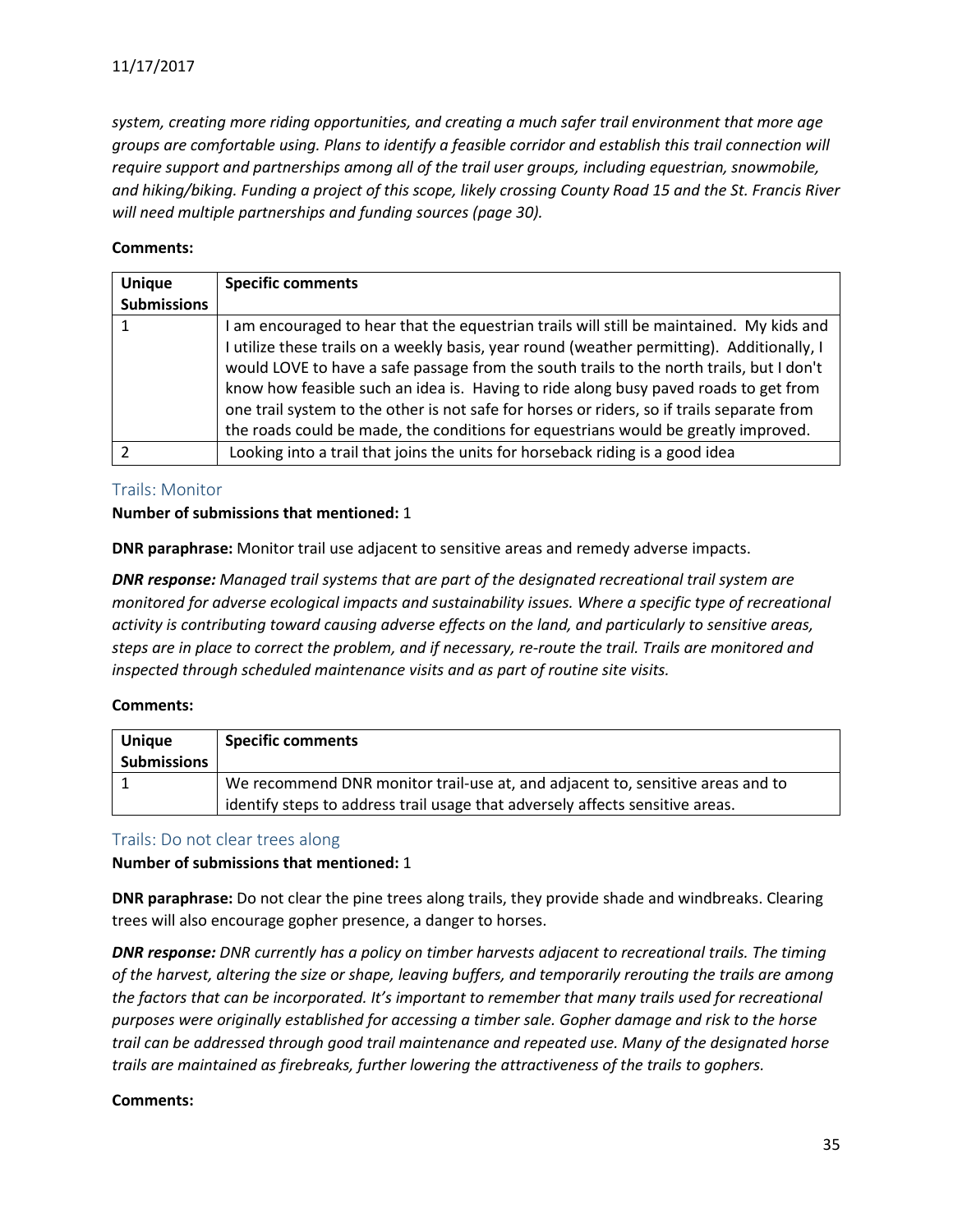| <b>Unique</b>      | <b>Specific comments</b>                                                                                                                                                                                                                                                                                                                                                                                                                                                                                                                                            |
|--------------------|---------------------------------------------------------------------------------------------------------------------------------------------------------------------------------------------------------------------------------------------------------------------------------------------------------------------------------------------------------------------------------------------------------------------------------------------------------------------------------------------------------------------------------------------------------------------|
| <b>Submissions</b> |                                                                                                                                                                                                                                                                                                                                                                                                                                                                                                                                                                     |
| 1                  | I am strongly opposed to clear cutting, especially since it will remove the lovely shade<br>trees from the trail system (and according to the map, every year there will be more<br>clear cut areas right along the trails). Also, the removal of trees on the trail system will<br>give the gophers a free pass and make the trails dangerous for horses (too many<br>gopher holes).<br>Please don't remove all of the pine trees, especially near the trails and the forest<br>roads. We enjoy the tree cover and the shade in the summer and the windbreaks that |
|                    | the trees provide in the winter. We also really appreciate that the trees' roots protect<br>the trails against gopher damage. We moved here in 2008 specifically because of the<br>trees and the trail system, and it is disturbing that the trees are at risk of being cut<br>down to convert the forest to oak savannah.                                                                                                                                                                                                                                          |

## <span id="page-35-0"></span>Trails: Other

#### **Number of submissions that mentioned:** 2

**DNR paraphrase:** General trail related comments. **DNR response:** n/a

#### **Comments:**

| <b>Unique</b>      | <b>Specific comments</b>                                                                                                                                                                                                                               |
|--------------------|--------------------------------------------------------------------------------------------------------------------------------------------------------------------------------------------------------------------------------------------------------|
| <b>Submissions</b> |                                                                                                                                                                                                                                                        |
|                    | And thank you for keeping motorbikes and ATVs off of the trails! We have enough<br>problems with them as well as legal vehicles going "mudding" on the forest roads. The<br>trails would be destroyed if these vehicles were actually allowed on them. |
|                    | This seems to adequately address any possible concerns. Managing good habitat for<br>trails is important to educate the public.                                                                                                                        |

#### <span id="page-35-1"></span>Concern about loss of opportunities

#### **Number of submissions that mentioned:** 4

**DNR paraphrase:** There is concern that the proposed vegetation management in SDSF will reduce recreational opportunities, and specific concern about oak savanna management having this impact. Survey recreational users on their perspectives about proposed vegetation management.

*DNR response: The recreational trails that are part of the Sand Dunes State Forest currently provide a variety of recreational activities and experiences to the public. Hiking, biking, wildlife viewing, equestrian, snowmobile, and hunting are likely the most recognized. The proposed vegetation management plan will offer even more diverse habitats, vistas, and outdoor encounters than exist now for trail users. Providing a broader spectrum of pine forests, oak woodlands, prairie openings, and oak savannas will offer enhanced educational opportunities, more sights and species occurrences, and greater outdoor experiences as a result of this diversity. In revising this SDSF operational plan, an indepth public engagement process was conducted to gain public input on SDSF management. In addition, the MN State Comprehensive Outdoor Recreation Plan serves as an important resource for providing direction on outdoor recreation decisions and helping connect people to the outdoors. With this operational plan, trails will pass by a broader spectrum of habitats and trail users will have greater*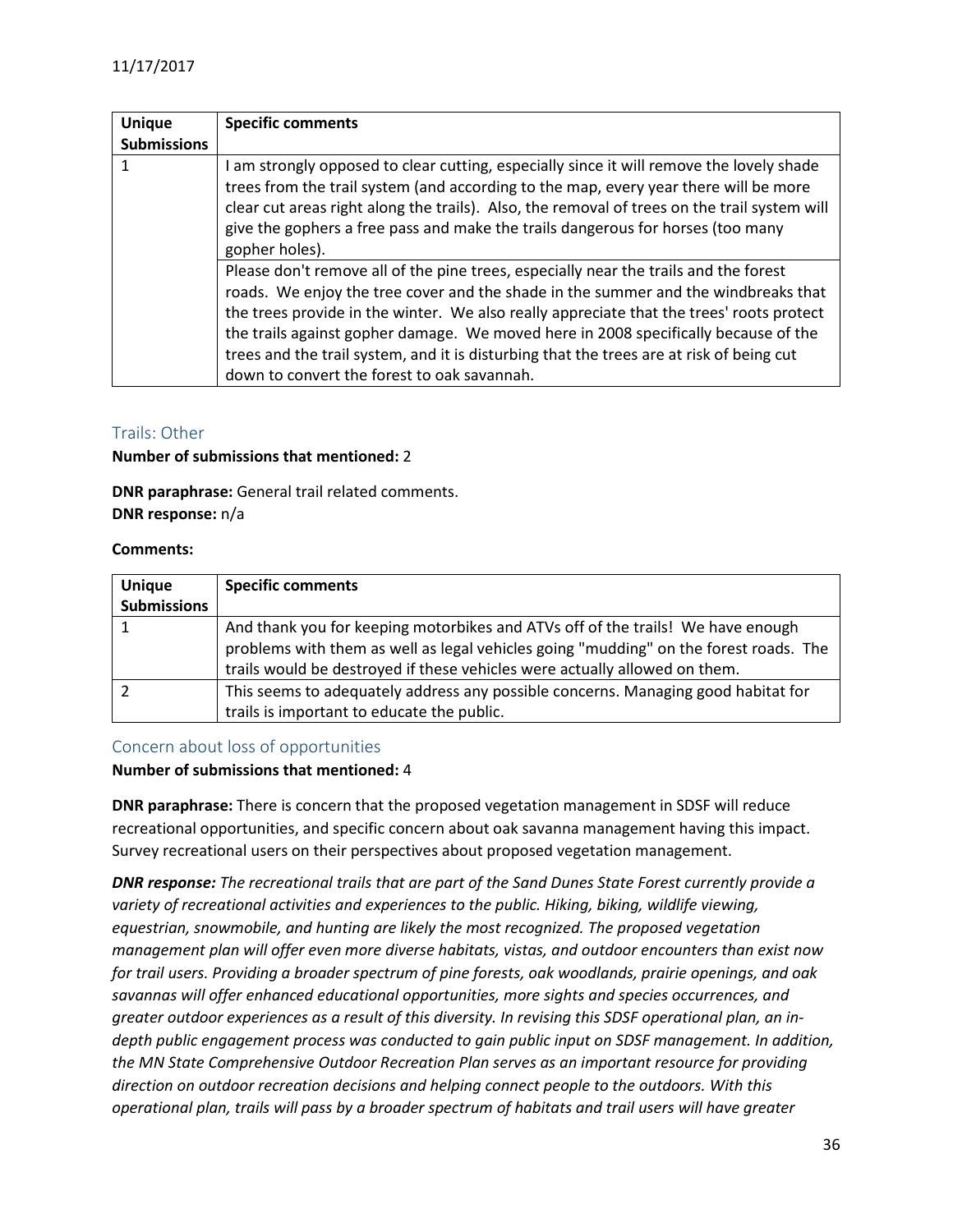*chances in seeing a broader variety of wildlife and vegetation fostering a greater appreciation for what the trails offer.*

#### **Comments:**

| <b>Specific comments</b>                                                                                                                                                         |
|----------------------------------------------------------------------------------------------------------------------------------------------------------------------------------|
|                                                                                                                                                                                  |
| On page 29 of the plan it states: "Through the implementation of this action plan, the<br>landscape of SDSF will offer ongoing access to high quality recreational opportunities |
| while providing a diverse mosaic of habitats that enrich and complement recreational                                                                                             |
| experiences." The plan to convert most of the south half of the SDSF to habitats                                                                                                 |
| similar to the Sherburne NWR would have a major impact on the type of recreation                                                                                                 |
| experience the users have. Has there been any survey work done of the various                                                                                                    |
| recreation users to see what their feelings about this conversion would be? This                                                                                                 |
| question was asked in the early stages of the SAG meetings and at that time there had                                                                                            |
| not been. It seems that you cannot turn around in the DNR without someone wanting                                                                                                |
| to survey you on something. It seems curious that something with this much impact                                                                                                |
| would not be surveyed by recreation users.                                                                                                                                       |
| I believe the current forested areas of Sand Dunes should be continued to be                                                                                                     |
| maintained and managed as a "Forest" and not be converted to Oak Savanna.                                                                                                        |
| Converting the forest to this habitat would greatly reduce the recreational                                                                                                      |
| opportunities that exist now.                                                                                                                                                    |
| My main concern is that sand dunes remain a beautiful place that i can easily take my                                                                                            |
| kids hunting. Grouse, woodcock, and deer are abundant as well as the opportunities                                                                                               |
| to hunt them. I hope this will not affect the woods or their food sources.                                                                                                       |
| I currently enjoy and have enjoyed the past 12 years snowmobiling, hiking, and biking                                                                                            |
| in the woods. I would hate to have this change. Again there are several areas that the                                                                                           |
| DNR can regrow their species and raise their mice and snakes that don't have to be                                                                                               |
| where people have been enjoying walking, biking, sledding for years                                                                                                              |
|                                                                                                                                                                                  |

#### <span id="page-36-0"></span>Do not change recreation area

#### **Number of submissions that mentioned:** 1

**DNR paraphrase:** Do not change the recreational area, the current forest is beautiful and a good resource to inspire the youth.

*DNR response: We appreciate your comment and thank you for spending quality time in the Sand Dunes with your family over the years. These experiences do indeed help develop an appreciation for nature for people of all ages, particularly the youth. As the Operational Plan describes on page 9, the Sand Dunes is a good resource that provides something for everyone with its' recreational areas and diverse landscape features. The recreation areas of the Sand Dunes will continue to be managed for public use providing quality outdoor recreational experiences to current and future generations.*

| <b>Unique</b><br><b>Submissions</b> | <b>Specific comments</b>                                                                                                                                                        |
|-------------------------------------|---------------------------------------------------------------------------------------------------------------------------------------------------------------------------------|
|                                     | I spend much of my time in the forest particularly on the trail system with my children<br>and grand children. I've seen their appreciation for nature grow because of the time |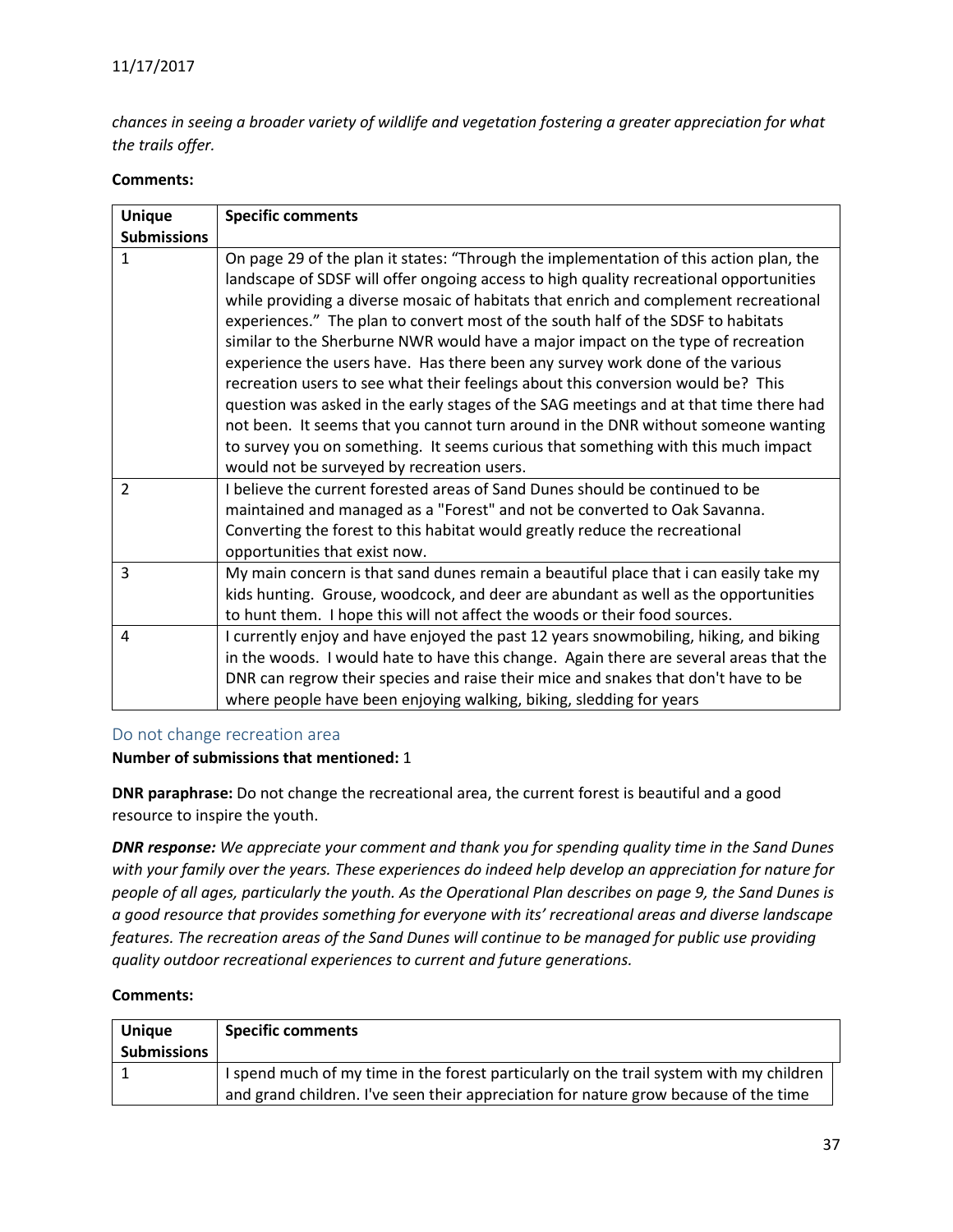| <b>Unique</b>      | <b>Specific comments</b>                                                                                                                                                                                                                                                                                |
|--------------------|---------------------------------------------------------------------------------------------------------------------------------------------------------------------------------------------------------------------------------------------------------------------------------------------------------|
| <b>Submissions</b> |                                                                                                                                                                                                                                                                                                         |
|                    | they've spent here. It seems to be we could make the best use of the forest by using it<br>as an inspiration for young people to grow their love of nature and the beautiful<br>forest we currently have. PLEASE, AT LEAST don't mess with the recreational area!!! It<br>will do more harm than good!! |

#### <span id="page-37-0"></span>Add nature viewing

#### **Number of submissions that mentioned:** 1

**DNR paraphrase:** Add "nature viewing" to the Recreational Action Plan and discuss trends and economic benefits.

*DNR response: "Nature viewing" will be added to the trail activities listed on p. 28. However, detailed economic impacts will not be added to the plan. While it is true that nature viewing has significant economic impacts in Minnesota, in both expenditures and jobs, this type of information is beyond the scope of what is needed in the operational plan. The plan is intended to guide management actions. The three main topics specifically called out in the recreation section (vegetation management, hunting and fishing, and trail systems) all require active management, whether it be vegetation manipulation, hunting seasons and regulations, or trail maintenance and alignment.* 

#### **Comments:**

| <b>Unique</b>      | <b>Specific comments</b>                                                              |
|--------------------|---------------------------------------------------------------------------------------|
| <b>Submissions</b> |                                                                                       |
|                    | More clearly identify Nature Viewing as an important recreational activity within the |
|                    | forest, and discuss current trends and economic benefits in Minnesota and beyond.     |

## <span id="page-37-1"></span>Offer educational tours

#### **Number of submissions that mentioned:** 1

**DNR paraphrase:** Offer annual educational tours about rare features in SDSF; utilize citizen experts to assist.

*DNR response: Thank you for the idea. Opportunities are available through the SNA program currently. This suggestion is outside the scope of the operational plan, but could be discussed at annual meetings.*

#### **Comments:**

| <b>Unique</b>      | <b>Specific comments</b>                                                            |
|--------------------|-------------------------------------------------------------------------------------|
| <b>Submissions</b> |                                                                                     |
|                    | Develop periodic "educational tours" with emphasis on rare features in the SDSF, to |
|                    | be conducted annually to introduce new residents and remind visitors of these       |
|                    | resources. The signatories to this letter could be contacted to assist DNR in such  |
|                    | endeavors, if needed.                                                               |

#### <span id="page-37-2"></span>**Other**

#### **Number of submissions that mentioned:** 3

**DNR paraphrase:** General comments about the Recreation Action Plan.

**DNR response:** n/a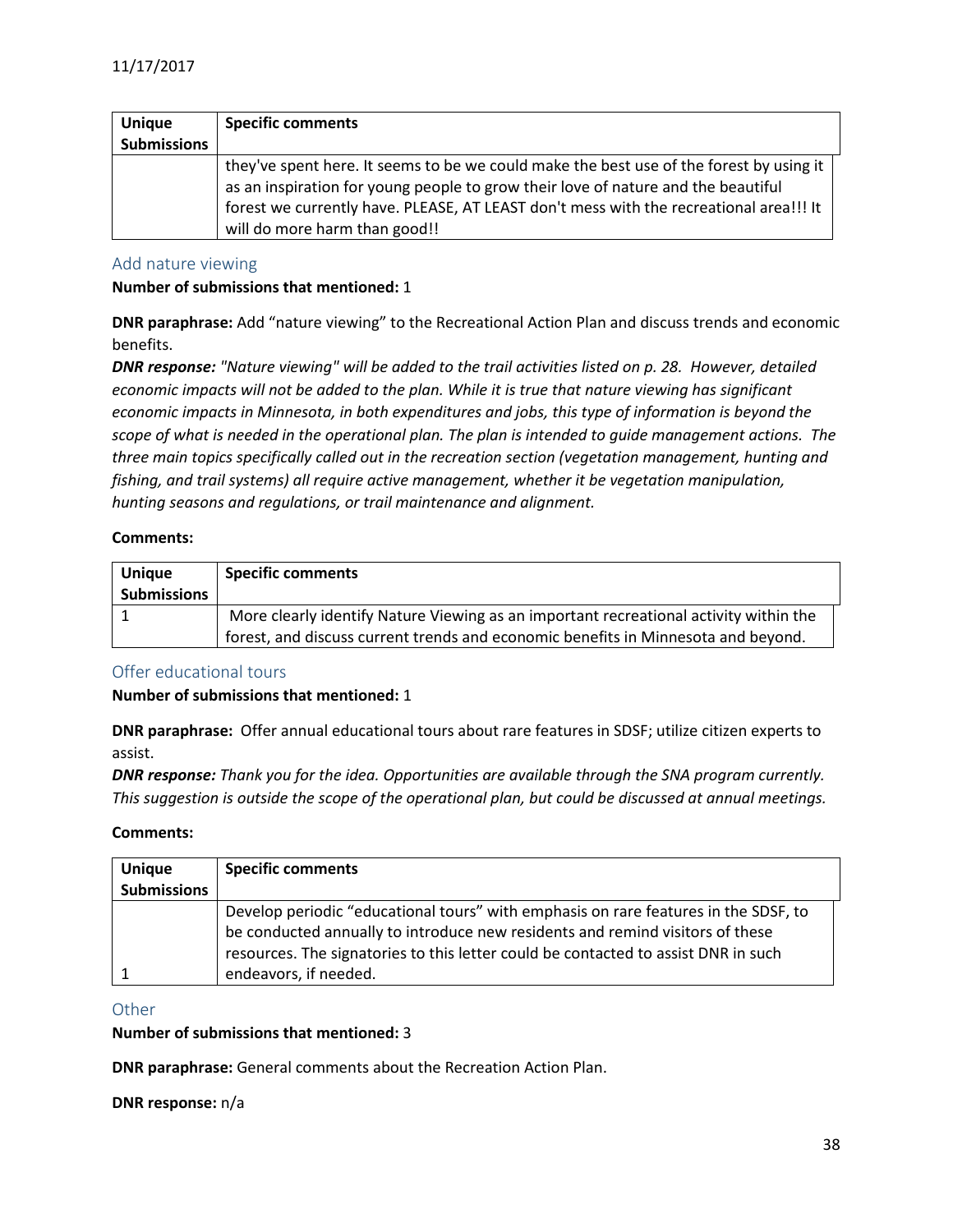#### **Comments:**

| <b>Unique</b><br><b>Submissions</b> | <b>Specific comments</b>                                                                                                                                                                                                                                                                                                                                                              |
|-------------------------------------|---------------------------------------------------------------------------------------------------------------------------------------------------------------------------------------------------------------------------------------------------------------------------------------------------------------------------------------------------------------------------------------|
|                                     | Proximity between the Twin Cities and St. Cloud makes this State Forest very<br>accessible to many people. Allowing access and interpretation of this landscape are<br>valuable recreational opportunities. I'm pleased to see an emphasis on educating<br>about the importance of controlling invasives and limiting damage to sensitive areas<br>as issues for recreational access. |
|                                     | Sounds like a very good start.                                                                                                                                                                                                                                                                                                                                                        |
| 3                                   | I fully support the DNR's proposed Recreation Action Plan. It provides diverse<br>opportunities for many outdoor enthusiasts.                                                                                                                                                                                                                                                         |

## <span id="page-38-0"></span>School Trust Lands

There were 4 summarized suggestions related to School Trust Lands (STLs). Topics included potential addition, exchange, or compensation for STLs, revenue generation, and risk of sale.

## <span id="page-38-1"></span>Do not add more/trade

#### **Number of submissions that mentioned:** 4

**DNR paraphrase:** Do not trade School Trust Lands (SLTs) within SDSF or trade new STLs into SDSF from outside of it. Do not sell SLTs for development. SLTs are problematic because they limit the ability to manage for high conservation values and there is an ever-present risk of sale.

*DNR response: As of May 2017 there were no plans to sell or exchange School Trust land in SDSF. If plans to change the status arise during this planning cycle, the DNR will notify local landowners and other interested stakeholders. The DNR also will hold public informational meetings on any proposed School Trust land status change.*

#### **Comments:**

| <b>Unique</b>      | <b>Specific comments</b>                                                                  |
|--------------------|-------------------------------------------------------------------------------------------|
| <b>Submissions</b> |                                                                                           |
|                    | Do not trade any School Trust Land for other lands (Sections 16 & 36), not within our     |
|                    | county or trading with other counties.                                                    |
| $\mathcal{P}$      | These lands should be kept in the public domain at all cost. No privatization or trading  |
|                    | should occur that would convert these lands into housing developments.                    |
| ς                  | Explicitly commit that no additional Trust lands be added to SDSF, given the current      |
|                    | challenges of managing SDSF for its DNR identified High Conservation Values while         |
|                    | meeting the fiduciary Trust responsibility.                                               |
| 4                  | My concern with the DNR's proposals for School Trust Lands in the SDSF centered on        |
|                    | moving additional STL into the SDSF from outside areas. I think this could cause land in  |
|                    | the forest to be auctioned off at some future date---due to the state law that says STL's |
|                    | must be used to maximize income. This close to the metro area, income from                |
|                    | resource management can't compete with income from land development.                      |

#### <span id="page-38-2"></span>Generate revenue

#### **Number of submissions that mentioned:** 3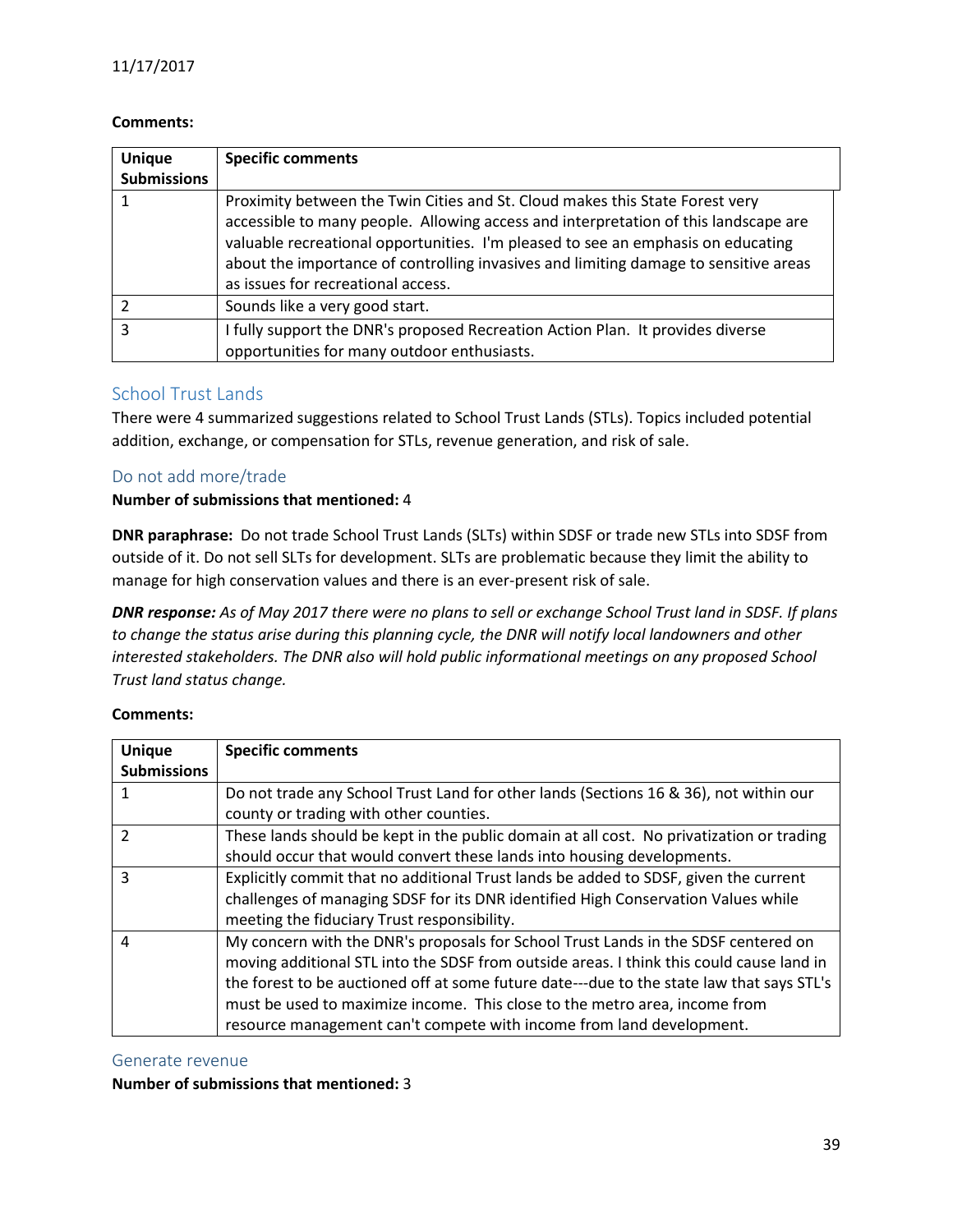**DNR paraphrase:** Economic management of timber, specifically pine, should be the top priority on all School Trust Lands in SDSF. Actions are already being taken by DNR on SLTs that will negatively impact economic return. Prescribed burns on SLTs will limit economic return.

*DNR response: DNR will continue to meet its fiduciary responsibilities to the School Trust on part of the Trust Lands portfolio through management to maximize long-term timber revenue under sound natural resource and conservation practices. In cases on Trust Lands where managing for high conservation values may prohibit or limit the ability to generate revenue, DNR may seek opportunities to compensate the School Trust, or exchange or sell those lands. If plans to change the status arise during this planning cycle, the DNR will notify local landowners and other interested stakeholders. The DNR also will hold public informational meetings on any proposed School Trust land status change.*

| <b>Unique</b>      | <b>Specific comments</b>                                                                                                                                                                                                                                                                                                                                                                                                                                                                                                                                                                                                                                                                                                                                                                                                                                                                                                                                                                                                                                                                                                                                                                                                                                                                                                                                                                                                                                                                                                                                                                                                                                                                                                                                                                                                                                                                                   |
|--------------------|------------------------------------------------------------------------------------------------------------------------------------------------------------------------------------------------------------------------------------------------------------------------------------------------------------------------------------------------------------------------------------------------------------------------------------------------------------------------------------------------------------------------------------------------------------------------------------------------------------------------------------------------------------------------------------------------------------------------------------------------------------------------------------------------------------------------------------------------------------------------------------------------------------------------------------------------------------------------------------------------------------------------------------------------------------------------------------------------------------------------------------------------------------------------------------------------------------------------------------------------------------------------------------------------------------------------------------------------------------------------------------------------------------------------------------------------------------------------------------------------------------------------------------------------------------------------------------------------------------------------------------------------------------------------------------------------------------------------------------------------------------------------------------------------------------------------------------------------------------------------------------------------------------|
| <b>Submissions</b> |                                                                                                                                                                                                                                                                                                                                                                                                                                                                                                                                                                                                                                                                                                                                                                                                                                                                                                                                                                                                                                                                                                                                                                                                                                                                                                                                                                                                                                                                                                                                                                                                                                                                                                                                                                                                                                                                                                            |
| $\mathbf{1}$       | Fire is your friend. That said, the maintenance and economic use of red pines is a very<br>good idea--especially on school trust lands where the generation of revenue is of top<br>importance.                                                                                                                                                                                                                                                                                                                                                                                                                                                                                                                                                                                                                                                                                                                                                                                                                                                                                                                                                                                                                                                                                                                                                                                                                                                                                                                                                                                                                                                                                                                                                                                                                                                                                                            |
|                    | As per state law, these lands are where intensive timber management should occur to<br>generate revenue for public schools.                                                                                                                                                                                                                                                                                                                                                                                                                                                                                                                                                                                                                                                                                                                                                                                                                                                                                                                                                                                                                                                                                                                                                                                                                                                                                                                                                                                                                                                                                                                                                                                                                                                                                                                                                                                |
| $\overline{2}$     | Under no circumstances should the trust land be used for anything but growing<br>timber to generate money for the trust. White pine would probably be the best choice.<br>Any group that says they will offer compensation for doing anything else should be<br>denied.                                                                                                                                                                                                                                                                                                                                                                                                                                                                                                                                                                                                                                                                                                                                                                                                                                                                                                                                                                                                                                                                                                                                                                                                                                                                                                                                                                                                                                                                                                                                                                                                                                    |
| $\overline{3}$     | On page 15 of the plan says: "Of those 262,000 acres, 174,000 acres are designated as<br>HCVFs, while the remaining 89,000 acres are on School Trust lands and are not<br>designated, but will be managed consistent with the FSC HCVF Principle unless there is<br>a conflict with the DNR's legal responsibility to secure the maximum long-term<br>economic return from School Trust lands." Concerning HCVF, there currently is<br>management, and the plan further proposes management, that is in conflict with the<br>responsibility to secure the maximum long-term economic return from the School<br>Trust Lands. I will go into more detail during the discussion of specific proposed<br>management (plan pages 56 -- 70) but here are a few: / By Larson Sough there is a<br>parcel of trust land, part of which is in over mature oak. Economically this should have<br>been harvested and regenerated to oak with an interplanting of more valuable<br>conifers. Instead it continues to decline with insect and disease problems. / There are<br>oak stands on trust lands that were mature or have had oak wilt problems and the oak<br>timber was harvested off of them. There has been no push to introduce the far more<br>valuable conifer component into them (such as Area B page 66). After the oak<br>harvest, the site starts to regenerate to brush, grass and timber and it becomes<br>increasingly difficult and expensive to establish conifers. / There are stands on trust<br>land that this plan recommends prescribed burning. I see no prescribed burning that<br>could enhance the economic return of these lands. Burning would set back valuable<br>conifer regeneration and could only degrade the quality of timber in the stand. (Areas<br>B, C, D, K and parts of E page 66)<br>On page 32 of the plan it states: "No tree removal for habitat enhancement would |
|                    | occur on SDSF School Trust land until the School Trust is financially compensated."                                                                                                                                                                                                                                                                                                                                                                                                                                                                                                                                                                                                                                                                                                                                                                                                                                                                                                                                                                                                                                                                                                                                                                                                                                                                                                                                                                                                                                                                                                                                                                                                                                                                                                                                                                                                                        |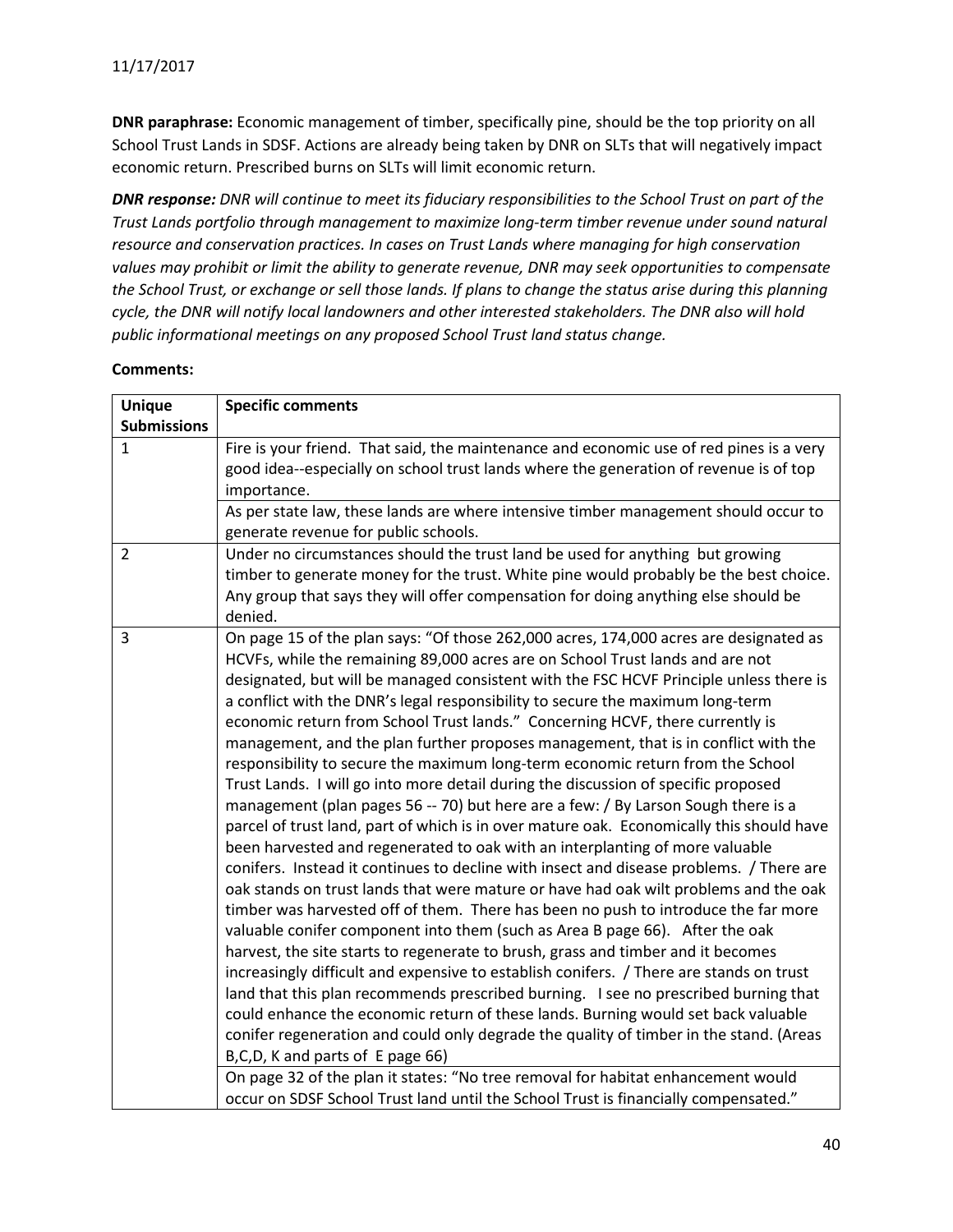| <b>Unique</b>      | <b>Specific comments</b>                                                                                                                                                                                                                                                                                                                                                                                                                                                                                                                                                                                                                                                                                                                                                                                                                                                                                                                                                                                                                                                                                                                                                                       |
|--------------------|------------------------------------------------------------------------------------------------------------------------------------------------------------------------------------------------------------------------------------------------------------------------------------------------------------------------------------------------------------------------------------------------------------------------------------------------------------------------------------------------------------------------------------------------------------------------------------------------------------------------------------------------------------------------------------------------------------------------------------------------------------------------------------------------------------------------------------------------------------------------------------------------------------------------------------------------------------------------------------------------------------------------------------------------------------------------------------------------------------------------------------------------------------------------------------------------|
| <b>Submissions</b> |                                                                                                                                                                                                                                                                                                                                                                                                                                                                                                                                                                                                                                                                                                                                                                                                                                                                                                                                                                                                                                                                                                                                                                                                |
|                    | This is already happening and is proposed in this plan. "Tree removal" is not the only<br>way that habitat enhancement can reduce the value of these trust lands. Things such<br>as killing or lowering tree quality by prescribed burning or the delay of regenerating<br>conifers can have a negative effect on the fiduciary obligation to the trust. These will<br>be discussed in more specificity during the comments on the specific stand<br>management plan comments (pg 56-69).                                                                                                                                                                                                                                                                                                                                                                                                                                                                                                                                                                                                                                                                                                      |
|                    | On pages 66-69 of the plan is a map and proposed actions for habitat enhancement<br>the following comments pertain to the site letters: • Site B -- This parcel is on School<br>Trust Fund Lands (STFL). There were immature conifers removed from this which<br>seems contrary to the fiduciary obligation to the trust. This land should be<br>interplanted with conifers to increase its future value. To my knowledge it has not yet<br>been planted. Also the plan calls for prescribed burning. I cannot see how that would<br>help meet the fiduciary obligation to the trust.<br>• Site C - This parcel is on STFL. It is made up of several stands. Some are pine stands<br>and some are oak stands that have pine regeneration in them. Any burning in these<br>stands would be detrimental to the conifer regeneration and not in the fiduciary<br>interest of the trust.<br>• Site D -- Part of this STFL. Conifer regeneration should be encouraged to meet the                                                                                                                                                                                                                   |
|                    | fiduciary obligation of the trust.<br>• Site K -- This is STFL. This was a oak forest that was harvested. To meet the fiduciary<br>obligation to the trust this oak regeneration should be interplanted with conifers. The<br>longer you wait after the harvest to do this the more expensive it gets and it decreases<br>the chance for success. Burning this as described in the plan would have two negative<br>effects. First it would be contrary to the financial interest of the trust, and second it<br>would be converting a forest stand to oak savanna this is contrary to the intent of the<br>legislation.<br>• Site M -- This is STFL. It has already been harvested. To meet the fiduciary obligation<br>to the trust this oak regeneration should be interplanted with conifers. The longer you<br>wait after the harvest to do this the more expensive it gets and it decreases the chance<br>for success. Burning this as described in the plan would have two negative effects.<br>First it would be contrary to the financial interest of the trust, and second it would be<br>converting a forest stand to oak savanna this is contrary to the intent of the legislation. |

<span id="page-40-0"></span>Compensate/exchange current STL in SDSF

#### **Number of submissions that mentioned:** 2

**DNR paraphrase:** Exchange STLs or compensate the Trust for them so that lands with rare species or recreation focus can be managed specifically for those purposes, rather than economic return for schools.

*DNR response: A situation where the state may wish to exchange School Trust designation is in cases when managing for the high conservation values on HCVF land may prohibit or limit the ability to generate revenue. In these cases, DNR may first seek opportunities to compensate the School Trust before considering an exchange because the cost associated with land exchanges are considerable for the Trust and DNR.*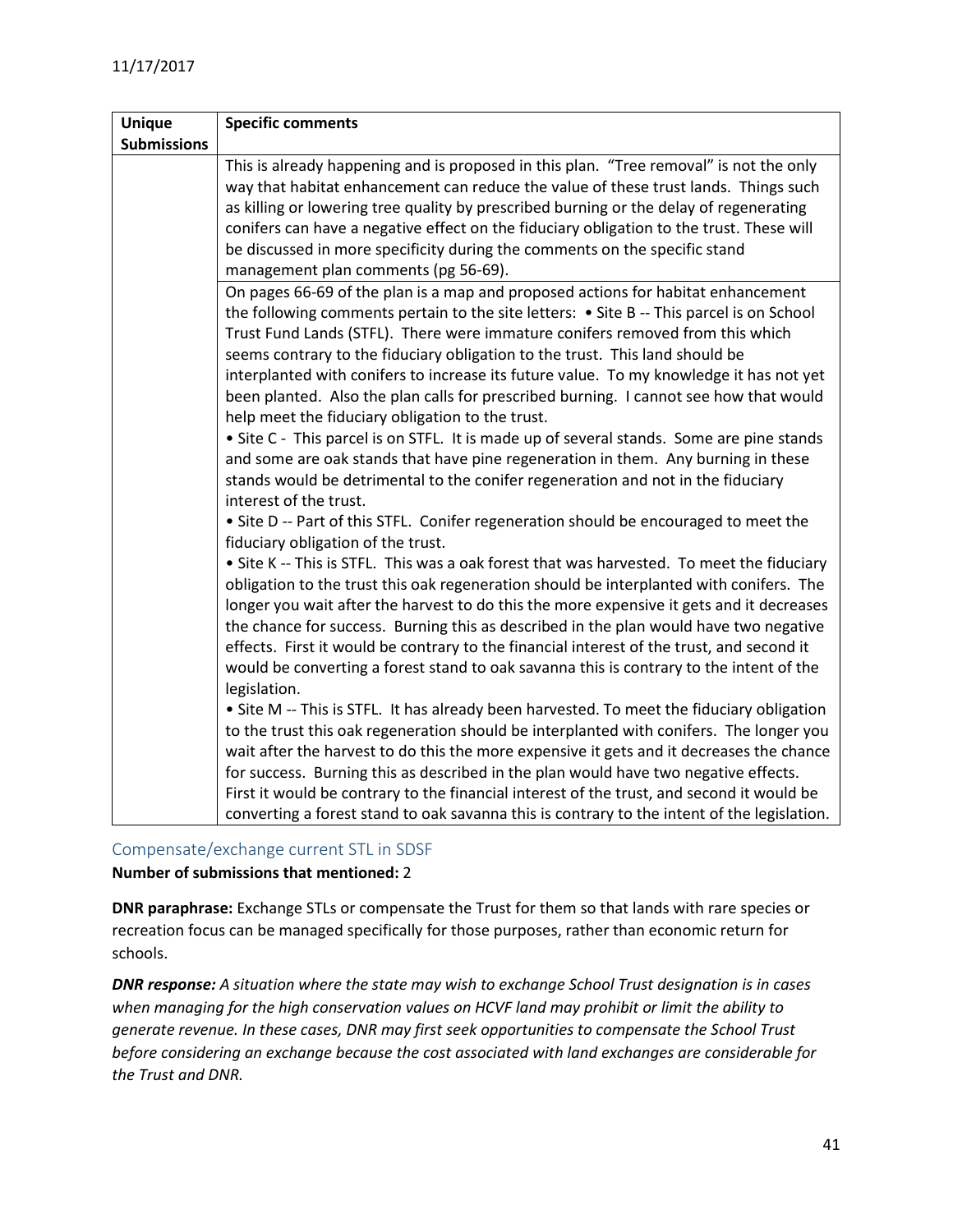#### **Comments:**

| <b>Unique</b>      | <b>Specific comments</b>                                                                                                                                                                                                                                                                                                                                                                                                                                                                                                                                                                                                                                                                     |
|--------------------|----------------------------------------------------------------------------------------------------------------------------------------------------------------------------------------------------------------------------------------------------------------------------------------------------------------------------------------------------------------------------------------------------------------------------------------------------------------------------------------------------------------------------------------------------------------------------------------------------------------------------------------------------------------------------------------------|
| <b>Submissions</b> |                                                                                                                                                                                                                                                                                                                                                                                                                                                                                                                                                                                                                                                                                              |
|                    | I am pleased to see the ideas about the reasons for considering exchanges of school<br>trust lands. I would think it would be valuable for the horse camp to be able to fund its<br>own operations and management with its fees. Similarly, I think it would be important<br>for the areas of the State Forest that are rare plant communities or have the potential<br>to be restored as such plant communities be managed for that purpose primarily,<br>rather than as School Trust Lands obliged to bring the highest income for school<br>operations. Students need to be able to visit and learn about these habitats, rather<br>than have them lost in order to help pay for schools. |
|                    | Clearly identify a plan to compensate and/or buyout the Trust lands located within the<br>forest.                                                                                                                                                                                                                                                                                                                                                                                                                                                                                                                                                                                            |

#### <span id="page-41-0"></span>Address risk of sale in plan

#### **Number of submissions that mentioned:** 1

**DNR paraphrase:** Divestment of STLs for development is inevitable and should be addressed in the plan.

*DNR response: From page 32 of the operational plan: "As of May 2017 there were no plans to sell School Trust land in SDSF. However, should management of the school trust lands in SDSF be impacted so as to restrict or prohibit revenue generation; it would then be in the best interest of the school trust to consider a divestment strategy."*

*Divestment of some or all School Trust Lands in Sand Dunes State Forest is not inevitable. DNR will meet its fiduciary responsibilities to the trust by managing the school trust lands for maximum long-term economic return under sound natural resource and conservation practices, or by compensating the Trust if revenue generation is restricted or prohibited. In these cases, DNR may first seek opportunities to compensate the School Trust before considering an exchange or sale. A public notification and information process would be followed prior to status change for any School Trust lands.*

| <b>Unique</b>      | <b>Specific comments</b>                                                                                                                                                                                                                                                                                                                                                                                                                                                                                                                                                                                                                                                                                                                                                                                                                                                                             |
|--------------------|------------------------------------------------------------------------------------------------------------------------------------------------------------------------------------------------------------------------------------------------------------------------------------------------------------------------------------------------------------------------------------------------------------------------------------------------------------------------------------------------------------------------------------------------------------------------------------------------------------------------------------------------------------------------------------------------------------------------------------------------------------------------------------------------------------------------------------------------------------------------------------------------------|
| <b>Submissions</b> |                                                                                                                                                                                                                                                                                                                                                                                                                                                                                                                                                                                                                                                                                                                                                                                                                                                                                                      |
|                    | On page 32 of the plan it states: "As of May 2017 there were no plans to sell School<br>Trust land in SDSF. However, should management of the school trust lands in SDSF be<br>impacted so as to restrict or prohibit revenue generation; it would then be in the best<br>interest of the school trust to consider a divestment strategy." At one of the SAG<br>meetings it was stated, by someone in the DNR, that realistically, resource<br>management is just a temporary place holder for trust lands until the value gets high<br>enough to develop. I believe there is truth to that statement and many of the trust<br>lands, in the state, over the years have already been sold. With the proximity of the<br>SDSF to the metro area it is hard to do any cost analysis where resource management<br>can compete with development. I believe this inevitability should be addressed in the |
|                    | plan. If there was one thing that the divergent opinions at the SAG meetings could                                                                                                                                                                                                                                                                                                                                                                                                                                                                                                                                                                                                                                                                                                                                                                                                                   |
|                    | agree on was the need to address the school trust land issue.                                                                                                                                                                                                                                                                                                                                                                                                                                                                                                                                                                                                                                                                                                                                                                                                                                        |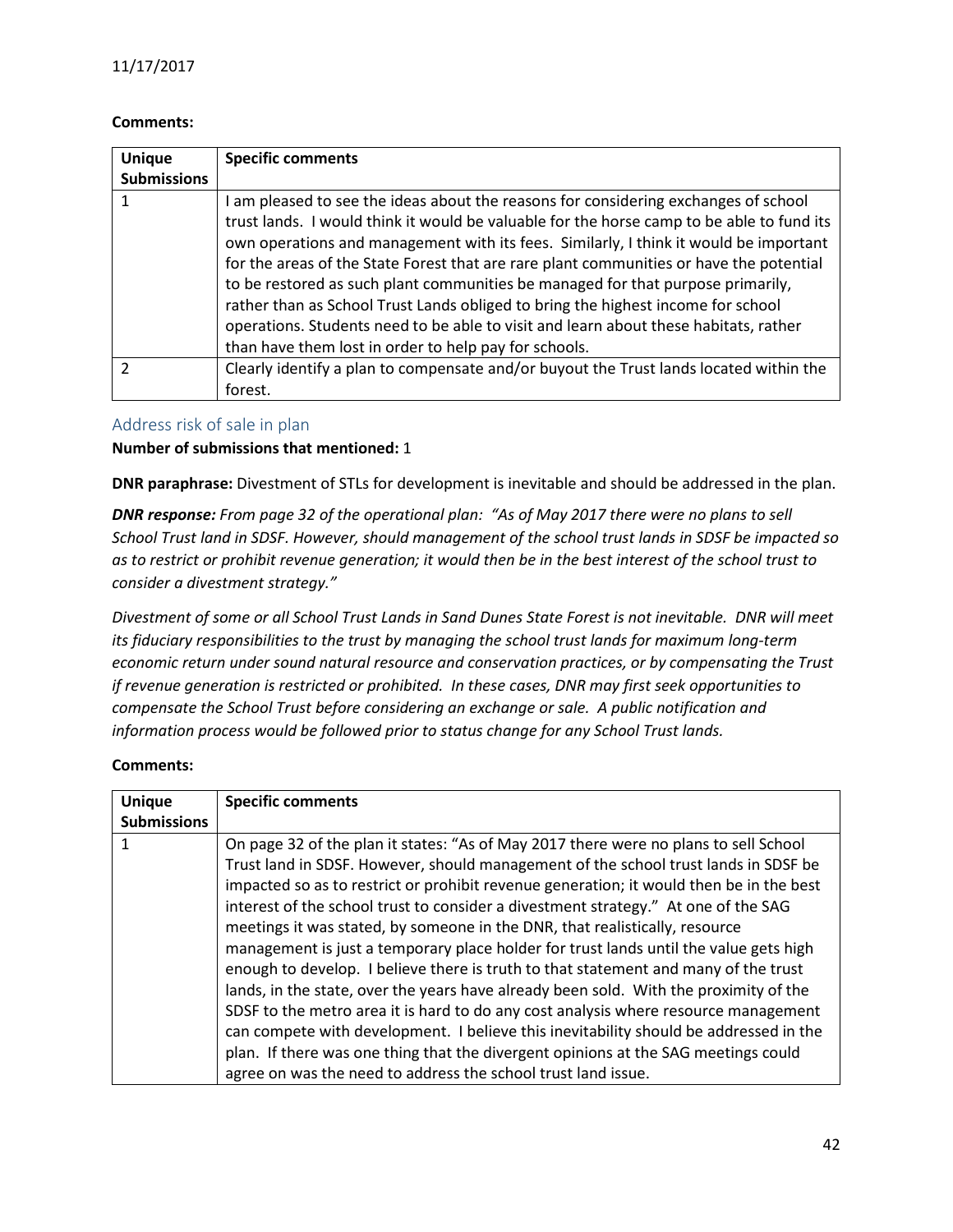## <span id="page-42-0"></span>**Other**

#### **Number of submissions that mentioned:** 1

**DNR paraphrase:** General comments about the School Trust Land Action Plan. **DNR response:** n/a

#### **Comments:**

| <b>Unique</b><br><b>Submissions</b> | <b>Specific comments</b> |
|-------------------------------------|--------------------------|
|                                     | Seems fine.              |

#### <span id="page-42-1"></span>Roads

There were 3 summarized suggestions related to roads in SDSF. Topics included rare species corridors, working with Orrock Township, and closing roads to through traffic.

#### <span id="page-42-2"></span>Address rare species needs in corridors

#### **Number of submissions that mentioned:** 4

**DNR paraphrase:** Ensure the continued protection of rare species that inhabit road corridors. Ensure that easements and mowing practices are designed to protect these species.

*DNR response: See Anoka Sand Plain SFRMP for maps and discussion of rare features persistence corridors. Discussions about these issues occur during the review process for vegetation management. Within SDSF treeless roadsides serve as a significant portion of the remaining rare species habitat and are thus critical to these species persistence in the state forest. While the long term goal is to enhance habitat for these species in SDSF, in order to ensure that some species persist until that time some roadsides in SDSF need to be given special consideration (see p. 36 of the operational plan). Towards this end rare features persistence corridors were established in the Anoka Sand Plain SFRMP as a special management area. More info about them can be found on pages 3.44 and 3.55 of the SFRMP.*

| <b>Unique</b>      | <b>Specific comments</b>                                                                   |
|--------------------|--------------------------------------------------------------------------------------------|
| <b>Submissions</b> |                                                                                            |
| 1                  | Road ownership, road easements and road management seem to be legally complex.             |
|                    | In addition, rights-of-way on roads in the North Unit have native grasses and forbs that   |
|                    | serve as persistence corridors for rare animals, insects and organisms that need           |
|                    | protection. I am glad to see the recognitions that "[d]isturbances in these persistence    |
|                    | corridors should be minimized and coordinated with staff from DNR's Division of            |
|                    | <b>Ecological and Water Resources."</b>                                                    |
| っ                  | Specify that mowing roadsides with easements shall follow the state mowing law. As         |
|                    | required by state law, require that reseeding of disturbed soils shall use seed mixes      |
|                    | from native species of a local ecotype to Sherburne or Benton County.                      |
|                    | Many Species in Greatest Conservation Need occur in, or immediately adjacent to,           |
|                    | roadsides within SDSF. For existing Orrock Township roads within SDSF that lack            |
|                    | easements, it is recommended that DNR provide an easement to the Township for              |
|                    | only the driving surface of the roadway and the first eight feet of the roadside           |
|                    | (inslope). This will minimize adverse effects to rare plants and wildlife inhabiting ditch |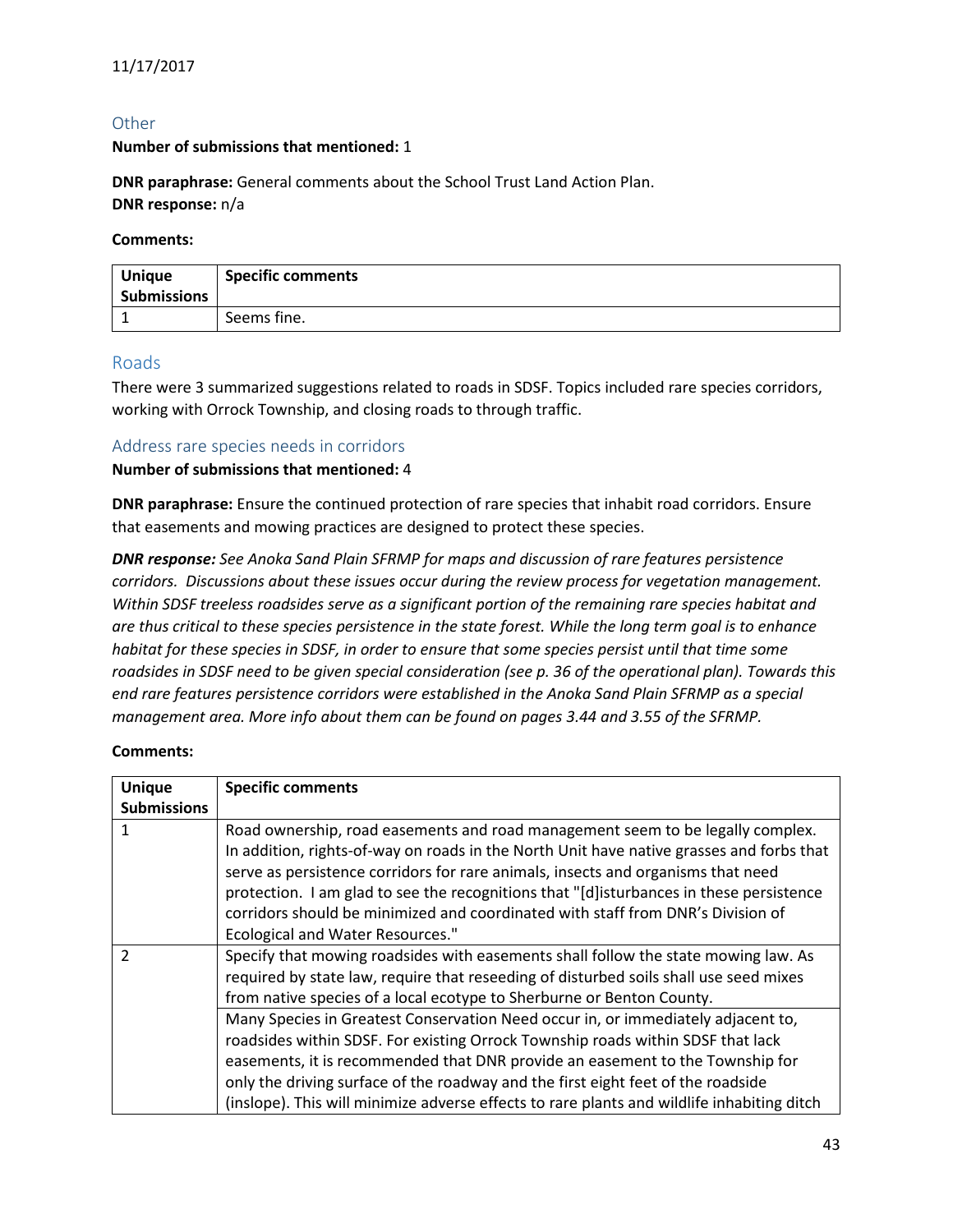| <b>Unique</b>      | <b>Specific comments</b>                                                              |
|--------------------|---------------------------------------------------------------------------------------|
| <b>Submissions</b> |                                                                                       |
|                    | bottoms and backslopes, and provide the Township the ability to maintain a safe       |
|                    | driving surface.                                                                      |
|                    | I support this plan as the roads are needed for tree harvest, vegetation maintenance, |
|                    | and other management activities. Roads also act as corridors for wildlife and as fire |
|                    | breaks. They are also important for recreation and wildlife viewing.                  |
|                    | Maintaining persistence corridors is important for rare species.                      |

#### <span id="page-43-0"></span>Work with the township

#### **Number of submissions that mentioned:** 3

**DNR paraphrase:** Work with Orrock Township on issues pertaining to 233<sup>rd</sup> Ave, 253<sup>rd</sup> Ave NW, and other forestry roads.

*DNR response: The DNR is currently working with Orrock Township on resolving the road easements in SDSF. This is already addressed in the Forest Roads Action Plan.*

#### **Comments:**

| <b>Unique</b>      | <b>Specific comments</b>                                                                    |
|--------------------|---------------------------------------------------------------------------------------------|
| <b>Submissions</b> |                                                                                             |
|                    | DNR should expedite the transfer of 233rd to the township which could then                  |
|                    | eventually be changed to a county road.                                                     |
|                    | To reduce traffic volume and speed, identify a plan to work with the Township to            |
|                    | reclaim portions of 253rd Ave. NW as a gravel forest road (between 180th and the            |
|                    | existing gravel to the east). Reducing traffic speed and volume will increase               |
|                    | recreational forest-user safety, and reduces the likelihood of wildlife-vehicle collisions. |
| ς                  | I drive the roads in the forest on a regular basis. I think they need to work with Orrock   |
|                    | and make a plan that can work. This is not a DNR issue, it is a Orrock county issue.        |

## <span id="page-43-1"></span>Close to through traffic

#### **Number of submissions that mentioned:** 2

**DNR paraphrase:** Close certain forest roads to through traffic, except during the hunting season, to reduce wildlife/vehicle collisions, litter, and erosion.

*DNR response: Roads provide for wildlife viewing, berry picking, and access to the Ann Lake campground and horse camp. They provide quick response in the event of a wildfire. By policy, designated forest roads must remain open to the public except for public safety or when the road surface would be subject to severe damage by vehicle traffic (example: during spring road restrictions). Many of the access routes in SDSF are seasonally gated closed.*

| <b>Unique</b><br><b>Submissions</b> | <b>Specific comments</b>                                                                                                                  |
|-------------------------------------|-------------------------------------------------------------------------------------------------------------------------------------------|
|                                     | Post a sign at the entrance to SDSF on 253rd Ave. NW that the road is closed to<br>through traffic to reduce wildlife-vehicle collisions. |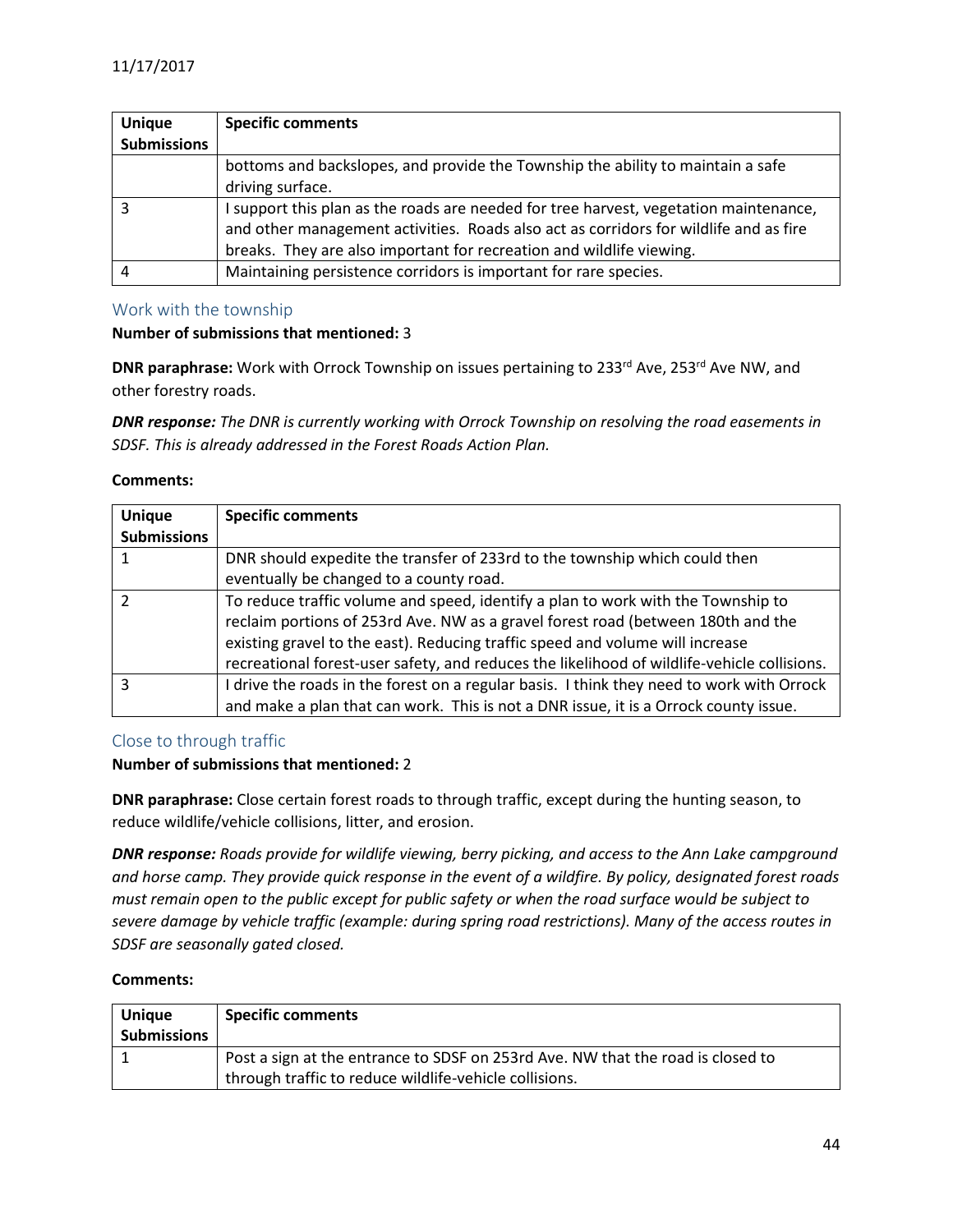| <b>Unique</b>      | <b>Specific comments</b>                                                                |
|--------------------|-----------------------------------------------------------------------------------------|
| <b>Submissions</b> |                                                                                         |
|                    | I do not have any issues with the Forest Roads Action Plan. It would be nice if the     |
|                    | forest roads were closed to through traffic, though, except during hunting seasons.     |
|                    | There are lots of problems with people driving too fast, "mudding," and discarding TVs, |
|                    | microwaves, couches, etc., and leaving general litter on the forest roads.              |

#### <span id="page-44-0"></span>**Other**

#### **Number of submissions that mentioned:** 1

**DNR paraphrase:** General comment about Roads Action Plan. **DNR response:**

#### **Comments:**

| <b>Unique</b><br><b>Submissions</b> | <b>Specific comments</b> |
|-------------------------------------|--------------------------|
|                                     | Another good start.      |

## <span id="page-44-1"></span>Background and Operational Considerations

There were 7 summarized suggestions related to background or operational considerations in the plan. Topics included communication with the public, climate change, the role of public lands, and compliance with 2017 legislation.

#### <span id="page-44-2"></span>Communicate with public

#### **Number of submissions that mentioned:** 5

**DNR paraphrase:** The emphasis in the plan on Public engagement/communication around management is important; continue to inform state-wide and local interests about management in SDSF. Continue to update the website about the status of the plan. Clarify how perspectives of local landowners will be considered during implementation of the plan.

*DNR response: DNR intends to hold annual or biannual (as needed) meetings to inform the public about yearly activities planned on the forest. Local landowners are encouraged to attend and provide prospective. DNR intends to use the website and GovDelivery as avenues to communicate about activities on the forest. Specific communication strategies are listed in Section III, Part D (p. 42-43).*

| <b>Unique</b>      | <b>Specific comments</b>                                                                   |
|--------------------|--------------------------------------------------------------------------------------------|
| <b>Submissions</b> |                                                                                            |
|                    | p. 10 The plan also lacks specificity on the on how the "perspectives of nearby residents" |
|                    | and other stakeholders will be carefully considered."                                      |
|                    | Public engagement about ongoing management of lands with multiples users and               |
|                    | purposes is complex, and I am glad to see the emphasis on communication.                   |
|                    | It is important to ensure statewide stakeholders as well as local constituencies continue  |
|                    | to be informed when making decisions regarding public use and management of the            |
|                    | lands and resources within the SDSF.                                                       |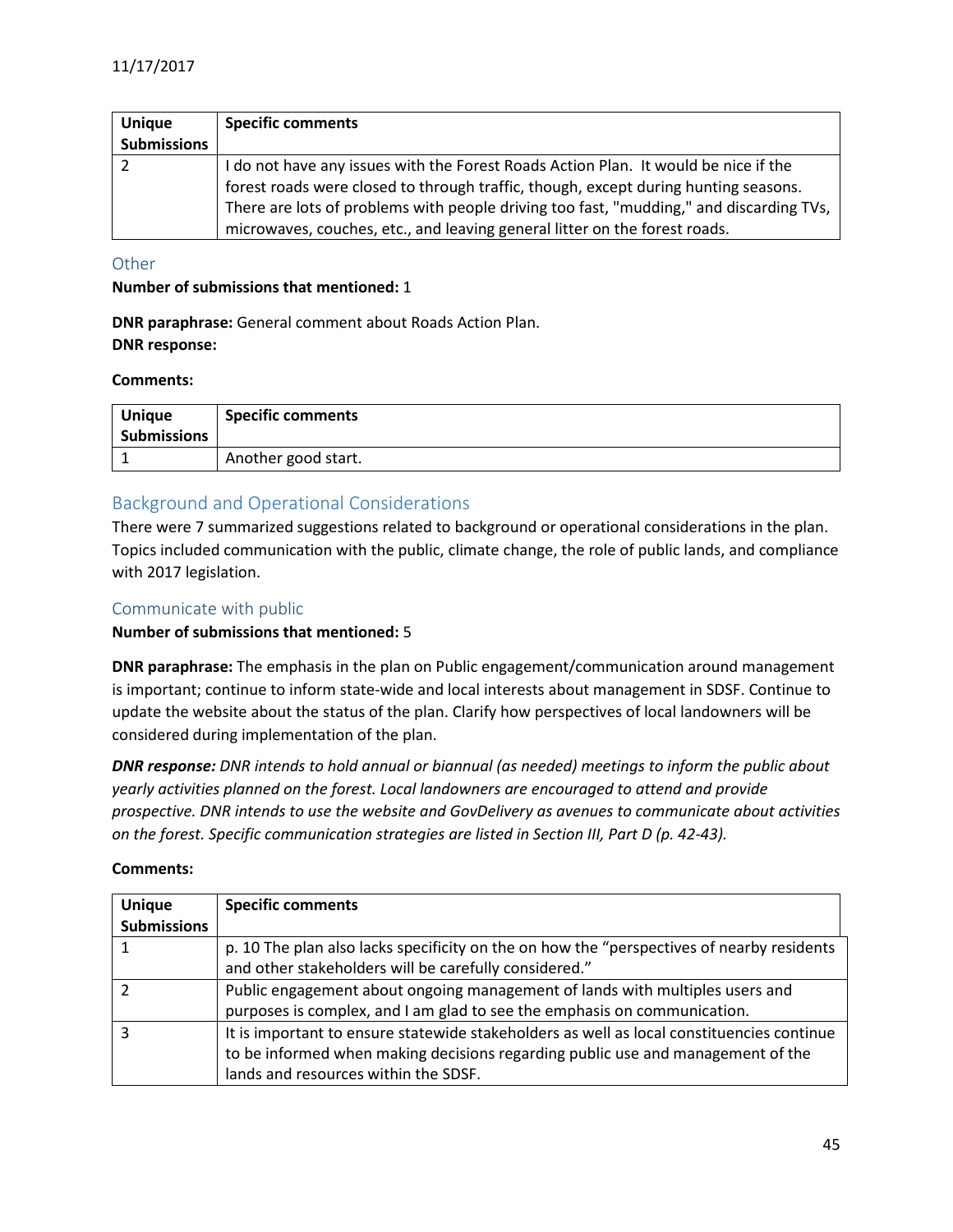| <b>Unique</b>      | <b>Specific comments</b>                                                                |
|--------------------|-----------------------------------------------------------------------------------------|
| <b>Submissions</b> |                                                                                         |
| 4                  | This plan is well done, with lots of good information on different topics that can help |
|                    | the average citizen learn more about different aspects of the work, and how it might    |
|                    | impact them. I think it would be important to have more information like this available |
|                    | in documents like these that are shared with the public going forward.                  |
|                    | The DNR is doing a good job of managing the site based on the best science available.   |
|                    | The DNR is working to improve the communication with stakeholders, and working with     |
|                    | the neighbors needs, as it pertains to the transition to their properties, which is     |
|                    | important.                                                                              |
| 5                  | For communications, please continue to update the website with the status of the plan.  |

#### <span id="page-45-0"></span>Climate change: Account for mitigation

#### **Number of submissions that mentioned:** 2

**DNR paraphrase:** The carbon footprint of DNR's management in SDSF should be taken into account. Trees sequester carbon, while burning grassland releases carbon – how do these practices fit with DNR's responsibility to address climate mitigation?

*DNR response: Carbon storage in forests, grasslands, and other ecosystems can be difficult to measure and it changes over time based on many factors, including type and age of the vegetation, and time since the last disturbance. Ecosystems store carbon above ground (in vegetation) and below ground (in soil and in plant roots). In general, forests tend to store more carbon above ground than grasslands, and grasslands tend to store more carbon below ground than forests. Forest carbon can also be stored over time in long-lived timber products such as buildings or furniture.*

*Management actions such as timber harvest and prescribed burns release carbon dioxide, but also stimulate vegetation growth that recaptures some of the released carbon over time. DNR takes climate change and its impacts to natural resources seriously. As an agency, we are seeking opportunities to mitigate climate change through our business operations and management practices where we can; but we must balance these opportunities with our other obligations, such as providing sustainably-grown timber and habitat for rare species. Changes in Minnesota's climate are threatening rare species and habitats in new ways, and DNR has a responsibility to adapt to these changes by bolstering the resilience of Minnesota's threatened ecosystems to those changes. This is why in places such as SDSF, we must consider the need for climate adaptation alongside our responsibility to help mitigate climate change.*

| <b>Unique</b><br><b>Submissions</b> | <b>Specific comments</b>                                                               |
|-------------------------------------|----------------------------------------------------------------------------------------|
|                                     |                                                                                        |
|                                     | On page 41 under "Climate change considerations" The plan talks about species          |
|                                     | adaptability to climate change. However, one consideration that the DNR is suppose     |
|                                     | to take in to account in their management is the carbon foot print. More specifically, |
|                                     | how are the management practices affecting global warming. That seems to be            |
|                                     | missing in this climate discussion. How do the various management practices effect     |
|                                     | carbon sequestration? Also, do not even get me started on you double asterisks in      |
|                                     | table three. Spend some time reading about the various pollen core studies done in an  |
|                                     | around the SDSF.                                                                       |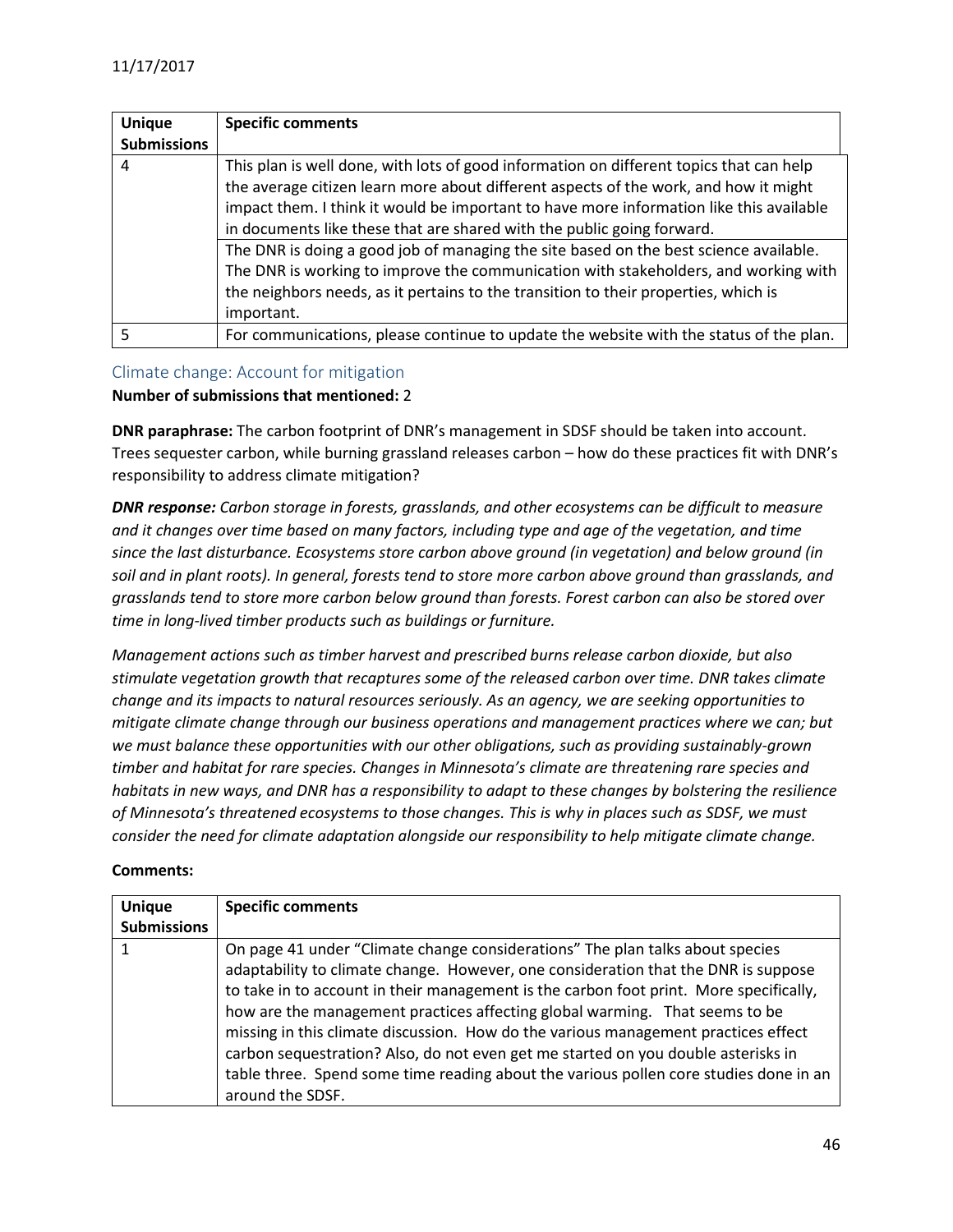| <b>Unique</b>      | <b>Specific comments</b>                                                                  |
|--------------------|-------------------------------------------------------------------------------------------|
| <b>Submissions</b> |                                                                                           |
| 2                  | Under what rational, does removing the carbon sequestering trees in the SDSF and          |
|                    | burning the landscape to grassland fit into your commitment to deal with climate          |
|                    | change. Under the Paris Climate Accord---the developed countries are donating             |
|                    | billions of dollars to third world countries to stop their deforestation and burning to   |
|                    | grassland---in an attempt to limit global warming Here in Orrock Township, the DNR        |
|                    | (and the Sherburne National Wildlife Refuge)---is spending taxpayer's money to do the     |
|                    | opposite. This isn't dealing with climate change---this is contributing to climate change |

#### <span id="page-46-0"></span>Climate change: Protect rare species/habitats

## **Number of submissions that mentioned:** 1

**DNR paraphrase:** While planting trees helps sequester carbon, encroaching forests can contribute to further habitat loss of rare grassland species. Grasslands for rare species much be protected as well.

*DNR response: [see response above about climate change mitigation]*

#### **Comments:**

| <b>Unique</b>      | <b>Specific comments</b>                                                                                                                                                                                                                                                                                                                                                                                                                                                                                                                                                                                                                                    |
|--------------------|-------------------------------------------------------------------------------------------------------------------------------------------------------------------------------------------------------------------------------------------------------------------------------------------------------------------------------------------------------------------------------------------------------------------------------------------------------------------------------------------------------------------------------------------------------------------------------------------------------------------------------------------------------------|
| <b>Submissions</b> |                                                                                                                                                                                                                                                                                                                                                                                                                                                                                                                                                                                                                                                             |
|                    | Discussions of wildlife conservation often center around climate change, due to the<br>number of species in declined due to shifts in climate where they occur. With the focus on<br>climate change though, people often focus on planting more trees and growing forests to<br>offset carbon emissions, often overlooking the species put at risk from loss of habitat from<br>forest encroachment into grasslands and sand dune areas. Most of the grasslands of the<br>Midwest are gone due to farming, and it is vitally important that we do what we can do<br>protect existing grasslands, and restore those with imperiled species still holding on. |

## <span id="page-46-1"></span>Public lands: SDSF is a state-wide resource

#### **Number of submissions that mentioned:** 2

**DNR paraphrase:** SDSF is an asset for all state residents. The plan addresses local concerns well, but risks setting a precedent of being overly accommodating to local interests to the detriment of state-wide interests.

*DNR response: DNR has maintained that SDSF is a state resource and the views of all Minnesotans must be factored in to the management decisions. DNR feels the operational plan balances statewide interests with local interests.*

| Comments: |  |
|-----------|--|
|-----------|--|

| <b>Unique</b>      | <b>Specific comments</b>                                                                                                                                                                                                                                                                                                                                                                                              |
|--------------------|-----------------------------------------------------------------------------------------------------------------------------------------------------------------------------------------------------------------------------------------------------------------------------------------------------------------------------------------------------------------------------------------------------------------------|
| <b>Submissions</b> |                                                                                                                                                                                                                                                                                                                                                                                                                       |
|                    | We feel the plan, while doing a good job in accommodating local concerns, has the<br>potential to set a statewide precedent; restricting what is best in the interest of the<br>state's resources when bowing to the "not in my backyard" pressure applied by<br>adjacent landowners. We can't forget that the SDSF is a state property that has been<br>present many years before most of the residents in the area. |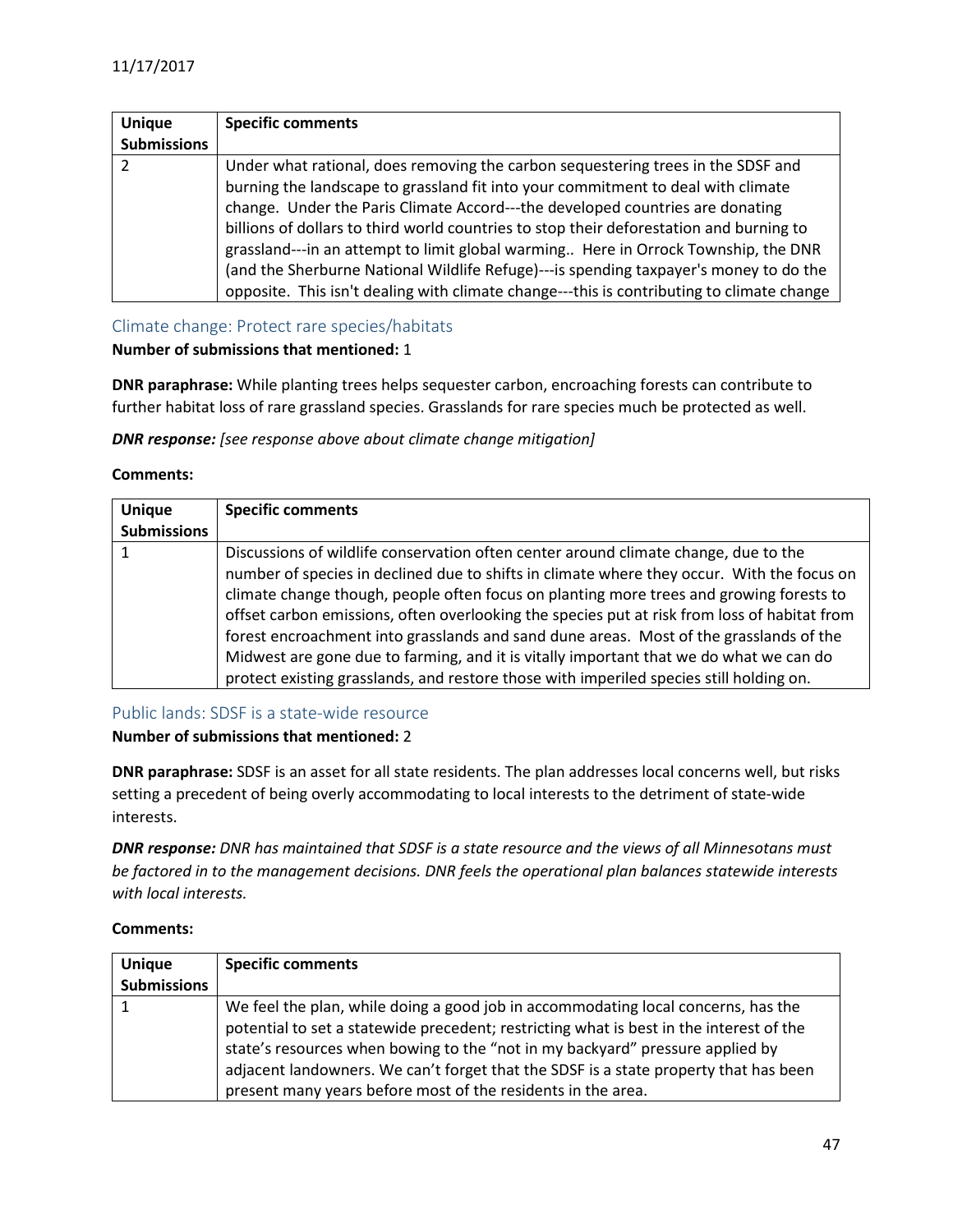| <b>Unique</b>      | <b>Specific comments</b>                                                                    |
|--------------------|---------------------------------------------------------------------------------------------|
| <b>Submissions</b> |                                                                                             |
|                    | This is a state asset, held in trust for all state residents and should be treated as such. |

#### <span id="page-47-0"></span>Public lands: SNWR references

#### **Number of submissions that mentioned:** 2

**DNR paraphrase:** The nearby federally-managed Sherburne National Wildlife Refuge (SNWR) already manages a much larger area than SDSF for oak savanna, so oak savanna management in SDSF is unnecessary.

*DNR response: While our federal neighbors to the north, the Sherburne National Wildlife Refuge, have made great strides toward restoring rare oak savanna ecosystems, the unfortunate reality is that this progress is small compared to what has been lost. Midwestern United States oak savanna is one of the rarest ecosystems in the world – only 0.02% remained of the pre-European settlement ecosystem after agriculture swept through the Heartland (1). So while other restoration efforts are important, we must all work together to bring back this rare ecosystem to the landscape. The important work done on the Refuge and on private lands does not relieve DNR of our responsibility to protect these species/habitats on state land, especially as SDSF houses some unique dune features that are not present in the Refuge.*

*(1): Nuzzo, V. 1986 Extent and Status of Midwest Oak Savanna: Presettlement and 1985. natural Areas Journal 6(2):6-36.*

| <b>Unique</b>      | <b>Specific comments</b>                                                                 |
|--------------------|------------------------------------------------------------------------------------------|
| <b>Submissions</b> |                                                                                          |
| $\mathbf{1}$       | Any overcrowding of rare species could be moved to the Sherburne National Wildlife       |
|                    | Area {30000 acres} oak savanna.                                                          |
| $\overline{2}$     | On page 15 of the plan it states: "Management decisions are made to maintain or          |
|                    | enhance the 'high conservation values' in these forests (MN DNR 2015b). In most cases,   |
|                    | HCVFs are maintained as working forests. Out of the 5,732 acres of state-owned land in   |
|                    | SDSF, 2,055 acres are managed for HCVFs (Map 15) (MN DNR 2017a). Approximately           |
|                    | 1,505 acres are designated HCVFs and 550 acres are on School Trust lands. These sites    |
|                    | vary greatly in quality, but include many rare species of animals and plants that depend |
|                    | on the unique savanna and barren h0abitats of SDSF. HCVFs provide context for            |
|                    | vegetation management in SDSF. On HCVF lands, management activities will be tailored     |
|                    | to maintain and enhance the natural features and rare resources of these lands.          |
|                    | Managers will seek opportunities to foster native trees and other vegetation, enhance    |
|                    | habitat for rare species, protect fragile dune structures, and remove non-native species |
|                    | that risk damaging conservation values." [] I believe this section needs to be totally   |
|                    | rewritten to recognize the following: - the adjacent wildlife refuge, with six times the |
|                    | area of the forest, is being managed for unique savanna and barren habitat.              |
|                    | On page 29 of the plan it states: "As a large contiguous tract of public land, SDSF is a |
|                    | popular destination for hunting and fishing recreation in the central part of the state. |
|                    | The optimal mix of habitat types paired with the diversity of vegetation and terrain     |
|                    | create many opportunities for hunting and fishing recreation." For public recreation     |
|                    | purposes the SDSF and the Sherburne NWR need to be looked at one large block of          |
|                    | public land. The SNWR has its 30,000 acres devoted to oak savanna, oak woodlands         |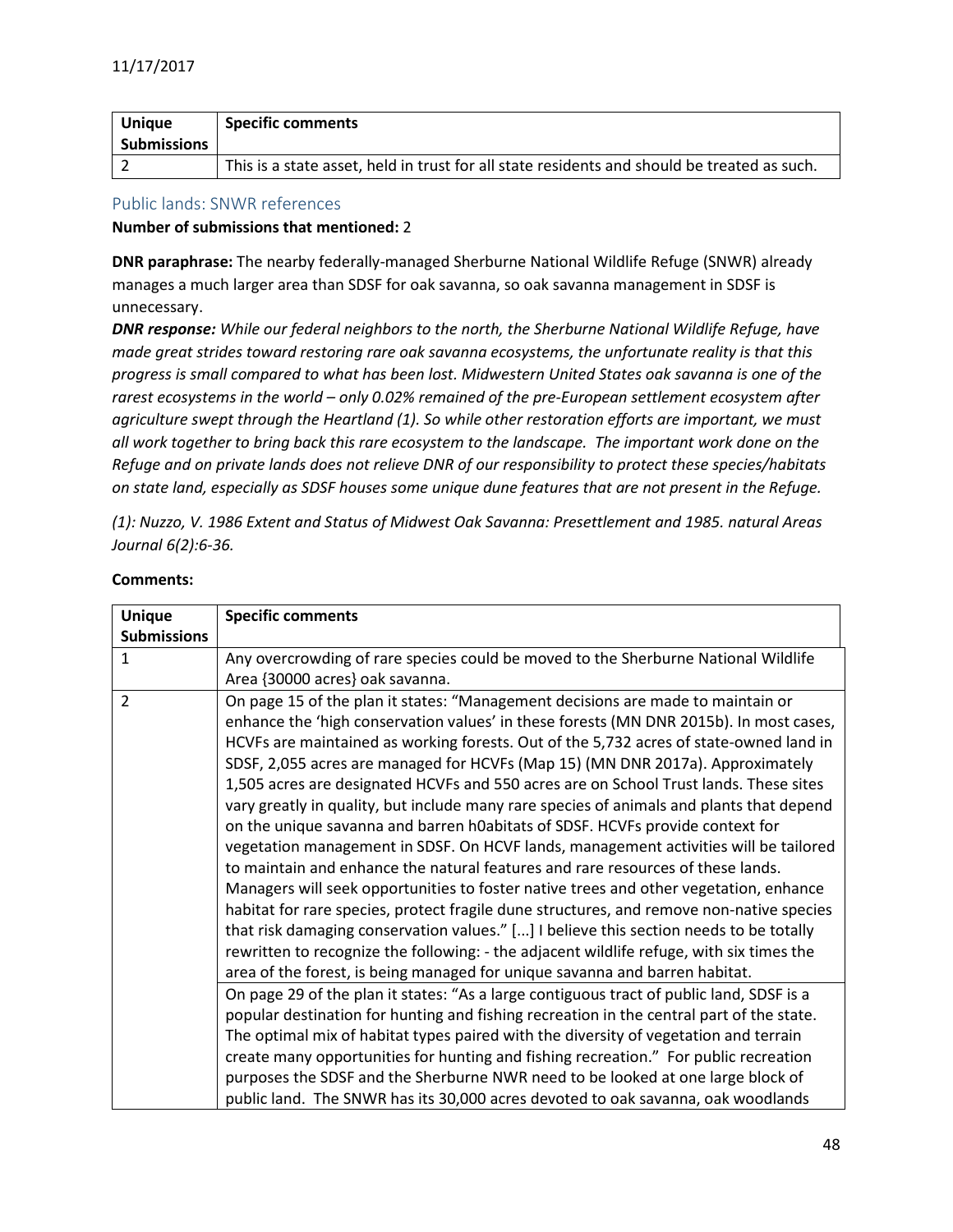| <b>Unique</b>      | <b>Specific comments</b>                                                                |
|--------------------|-----------------------------------------------------------------------------------------|
| <b>Submissions</b> |                                                                                         |
|                    | and wetlands habitats. The SDSF, with its 6,000 acres, historically has been coniferous |
|                    | forest, mixed coniferous/hardwood forest, oak forests and wetland habitats. The plan    |
|                    | to shift almost half of the forest to oak savanna and oak woodlands would DECREASE      |
|                    | habitat diversity in the area because you would then have 33,000 acres devoted to this  |
|                    | type of habitat and only 3,000 acres of coniferous/ mixed hardwood-conifers.            |

<span id="page-48-0"></span>Public lands: Acquire more land for SDSF

**Number of submissions that mentioned:** 1

**DNR paraphrase:** Work with non-profits or other entities to acquire undeveloped private land that remains within the SDSF statutory boundaries.

*DNR response: DNR land acquisition is accomplished through willing sellers. Parcels within the statutory boundaries of SDSF offered for sale to DNR by willing sellers will be considered for acquisition. They will be considered with other lands statewide under the constraints of limited acquisition funds, and prioritized based on their relative contributions to DNR's conservation mission, and improved management efficiency and access.*

*DNR works regularly with individuals, conservation organizations and local units of government to optimize its acquisition and strategic management of its land assets, and will continue to do so.*

#### **Comments:**

| <b>Unique</b>      | <b>Specific comments</b>                                                                 |
|--------------------|------------------------------------------------------------------------------------------|
| <b>Submissions</b> |                                                                                          |
|                    | Before moving north in 1982, I often went to the Sand Dunes State Forest (starting in    |
|                    | 1975) to swim and camp at Ann Lake with my Boy Scout troop. I find it deeply             |
|                    | unfortunate that the Minnesota DNR was "asleep at the wheel" during the 1980s and        |
|                    | 1990s and didn't bother acquiring private inholdings within the SDSF as unchecked        |
|                    | population growth, urban sprawl, and "white flight" were converting these lands into     |
|                    | housing developments and hobby farms. It is a miserable endeavor to manage a             |
|                    | landscape that is in a checkerboard of public and private ownership. In any case, please |
|                    | put an emphasis on restoring the original (and best) land cover in the SDSF--oak         |
|                    | savannah, and oak woodlands--now so rare in the state. Also, work with The Nature        |
|                    | Conservancy, Trust for Public Lands, and any other entity to acquire those few still     |
|                    | undeveloped private lands that are within the SDSF statuary boundaries.                  |

## <span id="page-48-1"></span>Comply with legislation

## **Number of submissions that mentioned:** 1

**DNR paraphrase:** The plan needs to be double-checked for compliance with the legislation passed earlier this year, referenced at the beginning of the plan, specifically as it pertains to the mandate to "not convert additional lands to oak savanna" for two years. Certain restoration and habitat enhancement methods proposed may violate the legislation if performed during the two-year period.

*DNR response: Page 6 of the draft Operational Plan states that the DNR will not convert additional land in SDSF to oak savanna or convert oak savanna to non-forest land during the life of the legislation. Doing maintenance projects in existing oak savanna or non-forest land does not conflict with the legislation.*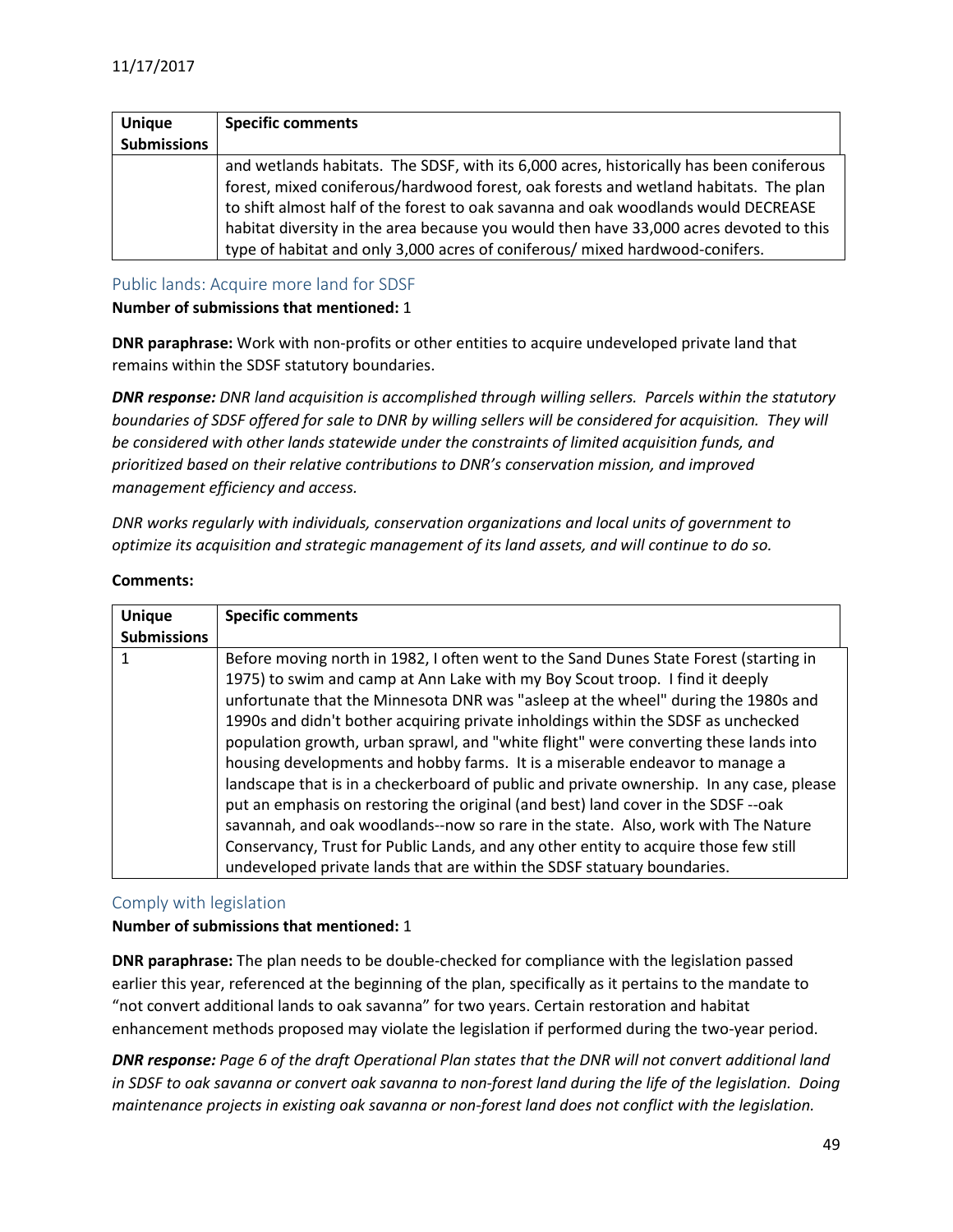*Projects that do not reduce the crown cover or basal area (such as prescribe burning in an oak forest) do not convert a site to oak savanna, the site remains an oak forest.*

| <b>Unique</b>      | <b>Specific comments</b>                                                                                                                                                   |
|--------------------|----------------------------------------------------------------------------------------------------------------------------------------------------------------------------|
| <b>Submissions</b> |                                                                                                                                                                            |
| $\mathbf{1}$       | Also, the legislation would seem to indicate that all areas should continue to remain in                                                                                   |
|                    | forest cover since it restricts the conversion to non-forest areas.                                                                                                        |
|                    | On page 23 of the plan it states: "On portions of the SDSF being restored to oak savanna,                                                                                  |
|                    | all tree species that are not part of this plant community type will be removed." Again                                                                                    |
|                    | this plan lacks specificity. What portions of the SDSF are being restored to savanna?                                                                                      |
|                    | How is this consistent with the legislation to "not convert additional lands to oak<br>savanna"?                                                                           |
|                    | On page 26 of the plan it states: "These areas were or will be actively managed with                                                                                       |
|                    | appropriate techniques including timber harvest, prescribed burning, invasive species                                                                                      |
|                    | control, and other restoration practices. Management of the Uncas Dunes SNA units will                                                                                     |
|                    | continue to follow the Uncas Dunes SNA Management Plan (MNDNR 2009)." I have                                                                                               |
|                    | looked on line and not been able to see a copy of the 2009 plan, or any of the previous                                                                                    |
|                    | plans for that matter. Are they available on line? Also, I have a copy of the 2009 plan                                                                                    |
|                    | from a document request I did last year. On it I do not see any department approval                                                                                        |
|                    | signatures or I am not aware that this went through any public review process. What are                                                                                    |
|                    | the processes for creating, reviewing and implementing an SNA plan? It would seem to                                                                                       |
|                    | me that the SNA is not exempt from the legislation that applies to the SDSF so the                                                                                         |
|                    | current Uncas SNA plan would have to be reviewed to make sure it is consistent with the                                                                                    |
|                    | legislation.                                                                                                                                                               |
|                    | On page 43 of the plan it states: "The vision for SDSF described in Section I of this plan is                                                                              |
|                    | intended to be long-term, encompassing goals that DNR should strive to implement                                                                                           |
|                    | indefinitely into the future. This vision will guide future planning efforts for SDSF."                                                                                    |
|                    | Section 1 contains the legislation concerning the management of the SDSF. Will future                                                                                      |
|                    | planning efforts include the intent of the legislation?                                                                                                                    |
|                    | On page 6 the plan states: "DNR will not convert additional land in SDSF to oak savanna                                                                                    |
|                    | or convert oak savanna to non-forest land during the life of the legislation (two years)".                                                                                 |
|                    | This statement makes it appear that the DNR will follow the legislation parameters for 2                                                                                   |
|                    | years and then would not need to follow them after that. This seemingly would apply to                                                                                     |
|                    | the other subdivisions of the legislation (prairie seed use, aesthetic management,                                                                                         |
|                    | prescribed burn, school trust lands, township roads). My understanding of the intent of                                                                                    |
|                    | the legislation, which originally started out very prescriptive and the final version being                                                                                |
|                    | more flexible, was to give the DNR two years to compete the planning process and                                                                                           |
|                    | incorporate the principles laid out in the legislation into that plan. At the last<br>stakeholders group meeting we were told that the DNR planned to follow the intent of |
|                    | the legislation for the duration of this plan (through 2022). However, when you read                                                                                       |
|                    | through the plan there is a lot of discussion about "restoration" which is another way of                                                                                  |
|                    | saying turning mixed hardwood/conifer forests to oak woodland, savanna and grassland.                                                                                      |
|                    | I will be more specific on these stands this during the specific discussion on proposed                                                                                    |
|                    | management that occurs on plan pages 66 -- 69.                                                                                                                             |
|                    | It states on page 10 of the plan: "Because of the rare and distinct ecological and                                                                                         |
|                    | geological features that occur within SDSF, key areas will be restored and managed for                                                                                     |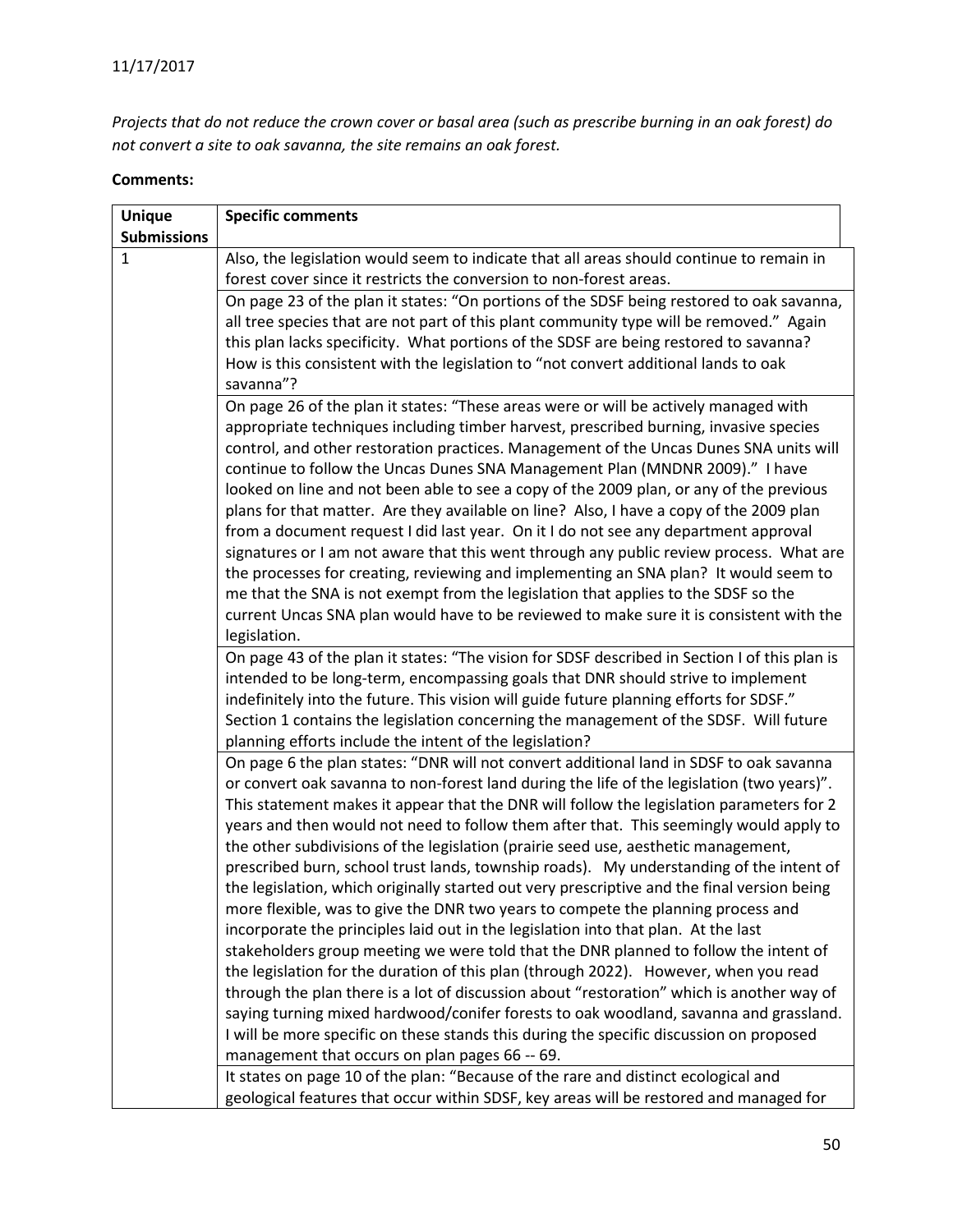| <b>Unique</b>      | <b>Specific comments</b>                                                                                                                                                                                                                                                                                                                                                                                                                                                                                                                                                                                                                                                                                                                                                                                                                                                                                                                                                                                                             |  |
|--------------------|--------------------------------------------------------------------------------------------------------------------------------------------------------------------------------------------------------------------------------------------------------------------------------------------------------------------------------------------------------------------------------------------------------------------------------------------------------------------------------------------------------------------------------------------------------------------------------------------------------------------------------------------------------------------------------------------------------------------------------------------------------------------------------------------------------------------------------------------------------------------------------------------------------------------------------------------------------------------------------------------------------------------------------------|--|
| <b>Submissions</b> |                                                                                                                                                                                                                                                                                                                                                                                                                                                                                                                                                                                                                                                                                                                                                                                                                                                                                                                                                                                                                                      |  |
|                    | rare plant and animal species and the native plant communities on which they depend,<br>including oak savanna, oak woodland, tamarack swamp, emergent marsh, and sedge<br>meadow. At the same time, commercial timber harvest and recreational uses will be<br>maintained and the perspectives of nearby residents and other stakeholders will be<br>carefully considered." The plan lacks specificity as to which areas will be restored and<br>managed. How is this restoration consistent with the intent of the legislation not to<br>convert lands to oak savannas or nonforested?                                                                                                                                                                                                                                                                                                                                                                                                                                              |  |
|                    | On pages 66-69 of the plan is a map and proposed actions for habitat enhancement the<br>following comments pertain to the site letters:<br>• Site A -- Is there any conifer regeneration or hardwood species that would be killed or<br>set back by prescribed burning? If so the plan to prescribed burn would seem contrary<br>to the intent of the legislation that says there should be no conversion to oak savanna.<br>• Site E -- Parts of this stands have conifer regeneration in them. Any burning in those<br>areas would be converting to oak savanna contrary to the legislation.<br>• Site G -- This stand has conifer regeneration in them. Burning these areas would<br>convert this to a nonforest type contrary to the legislation. Site I-- This stand was and<br>oak forest that was harvested and is converting back to oak forest. Burning it would<br>convert it to oak savanna, contrary to the legislation.<br>• Site J -- This is a regenerating forest with oak, aspen, maple, Norway pine, and jack pine |  |
|                    | regeneration. There are scattered larger trees of these species as well. Burning this<br>would convert it to oak savanna, contrary to the legislation.<br>• Site N -- This is made up of several stands all of which were forested and most of them<br>have a conifer component to them. Burning in these would have a detrimental effect on<br>the regenerating conifers and the shift to oak savanna would be contrary to the intent of<br>the legislation.                                                                                                                                                                                                                                                                                                                                                                                                                                                                                                                                                                        |  |

## <span id="page-50-0"></span>**Other**

#### **Number of submissions that mentioned:** 2

**DNR paraphrase:** General comments about the Operational Considerations section of the plan.

#### **DNR response:** n/a

#### **Comments:**

| <b>Unique</b><br><b>Submissions</b> | <b>Specific comments</b> |
|-------------------------------------|--------------------------|
|                                     | More than adequate.      |

## <span id="page-50-1"></span>Scope of Plan

There were four suggestions related to the scope of the operational plan. These related to planning horizon (timeframe) of the revised plan compared to the previous version, and the exclusion of the Uncas Dunes Scientific and Natural Area management plan from this operational plan.

#### <span id="page-50-2"></span>Timeframe: Need long-term vision

#### **Number of submissions that mentioned:** 2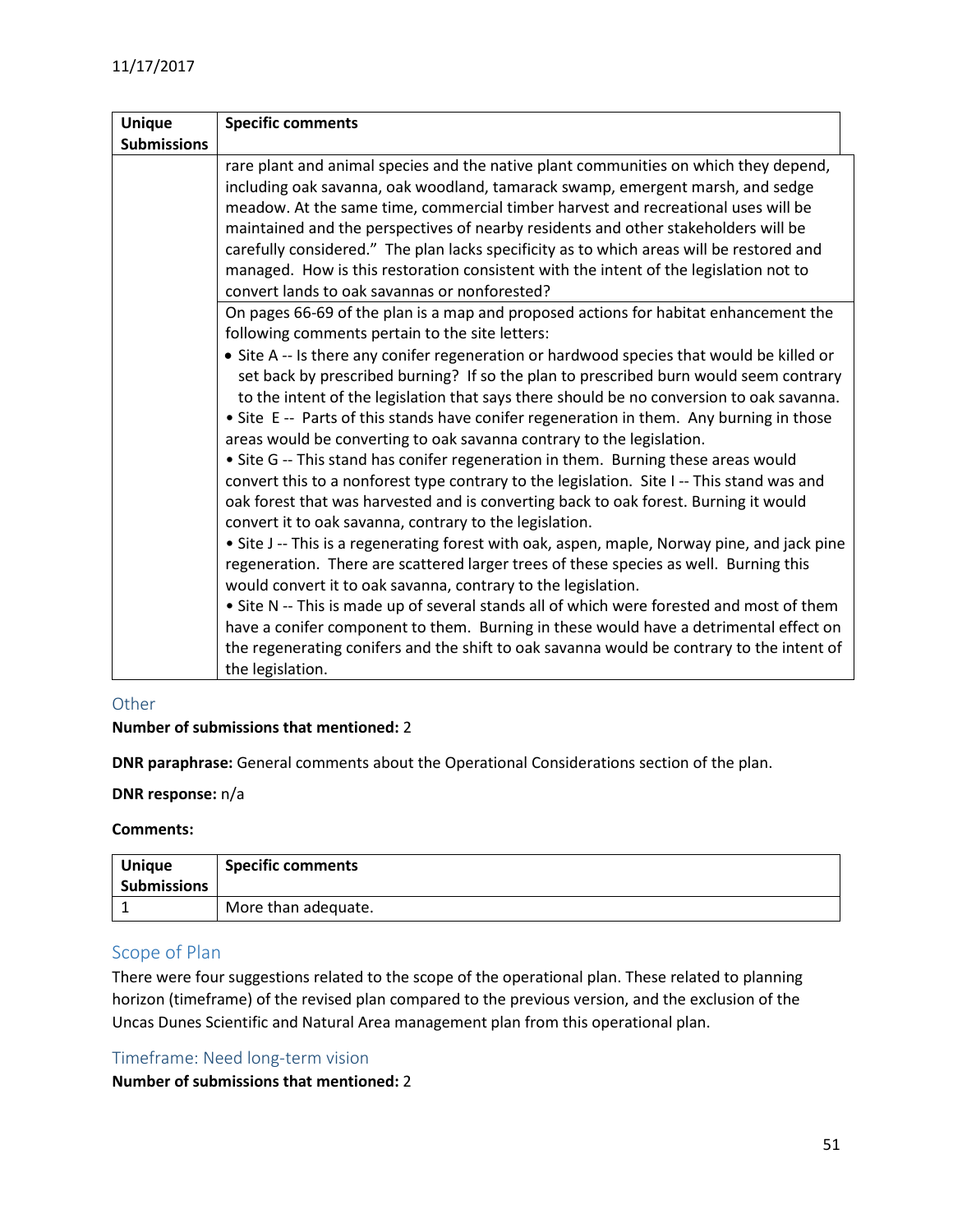**DNR paraphrase:** The plan is not specific enough in its long-term vision, specifically for vegetation management**.**

*DNR response: A shorter planning timeframe was chosen for the plan after the public engagement process in 2016, where stakeholders expressed concern about changes happening too quickly over too many acres. The shorter timeframe allows DNR to adapt as we learn from management practices in SDSF, and to continue to engage with stakeholders along the way. However, a general vision for SDSF is provided on p. 13 (Section I, Part C). A general vision for high conversation value forests (HCVFs) is also provide on p. 15. HCVFs provide important landscape context for the current and future plans, when determining how various values (e.g., sustainable timber harvest, rare species protection, recreation) will be balanced in SDSF.*

| <b>Unique</b>      | <b>Specific comments</b>                                                                                                                                                                                                                                                                                                                                                                                                                                                                                                                                                                                                                                                                                                                                                                                                                                                                                                                                                                                                                                                                                                                                                       |
|--------------------|--------------------------------------------------------------------------------------------------------------------------------------------------------------------------------------------------------------------------------------------------------------------------------------------------------------------------------------------------------------------------------------------------------------------------------------------------------------------------------------------------------------------------------------------------------------------------------------------------------------------------------------------------------------------------------------------------------------------------------------------------------------------------------------------------------------------------------------------------------------------------------------------------------------------------------------------------------------------------------------------------------------------------------------------------------------------------------------------------------------------------------------------------------------------------------|
| <b>Submissions</b> |                                                                                                                                                                                                                                                                                                                                                                                                                                                                                                                                                                                                                                                                                                                                                                                                                                                                                                                                                                                                                                                                                                                                                                                |
| $\mathbf{1}$       | On page 19 the plan states: "All areas designated to continue in forest cover are<br>reforested with tree species that are appropriate for the site and provide a variety of<br>benefits such as habitat, aesthetics, and revenue." What this plan lacks is the specificity<br>on any of the management. What areas are designated to continue in forest cover? By<br>this statement above it appears that those areas have already been defined. There is<br>no map of desired future conditions so a reader is left to guess by the various proposed<br>management what the long term goal is for any particular stand. This is somewhat<br>understandable since it was the specificity of the original plan (to turn most of the<br>south part of the SDSF into savanna) that got many people concerned, however, it lacks<br>the transparency that meaningful public involvement would require. Also, the<br>legislation would seem to indicate that all areas should continue to remain in forest<br>cover since it restricts the conversion to non-forest areas.                                                                                                         |
|                    | On page 14 the plan state: "This includes 10-year action plans for:" The reality is that<br>this is a 5 year plan since plans are based on fiscal year and we are just starting FY18<br>and this plan runs through FY22. I wish it could have been a longer plan but I realize the<br>desire to sync up with the subsection process (if that is still going on). Considering the<br>time it takes to write a plan and go through the review process it appears we will be<br>back at this again soon.                                                                                                                                                                                                                                                                                                                                                                                                                                                                                                                                                                                                                                                                          |
| $\overline{2}$     | A long term vision for the SDSF is needed in this operational plan---showing how the<br>proposed plan fits into the long term vision for each area. Limiting the scope of this<br>plan to 5 years makes the new plan appear to be different than the 2013 plan. Very<br>difficult to analyze the plan in a vacuum. It was only in looking at how the 2013 plan's<br>"immediate conversion area" fit into your 50 year vision, that it became evident the<br>SDSF would someday become the SDS Prairie. What is the desired long term vegetation<br>for any given area of the SDSF? It is evident that the proposed plan is still very much<br>into the conversion mode as soon as the 2 year sunset provision kicks in on the 2017<br>legislation. [] The plan states that the DNR will use science based adaptive<br>management to support rare plants, animals and natural features---many rare plants<br>and animals prefer wooded environments ---your plan seems to favor rare plants and<br>animals that like open landscape. This tells me that the forest will be "managed" to<br>open landscape in the long term. Science based adaptive management can result in any |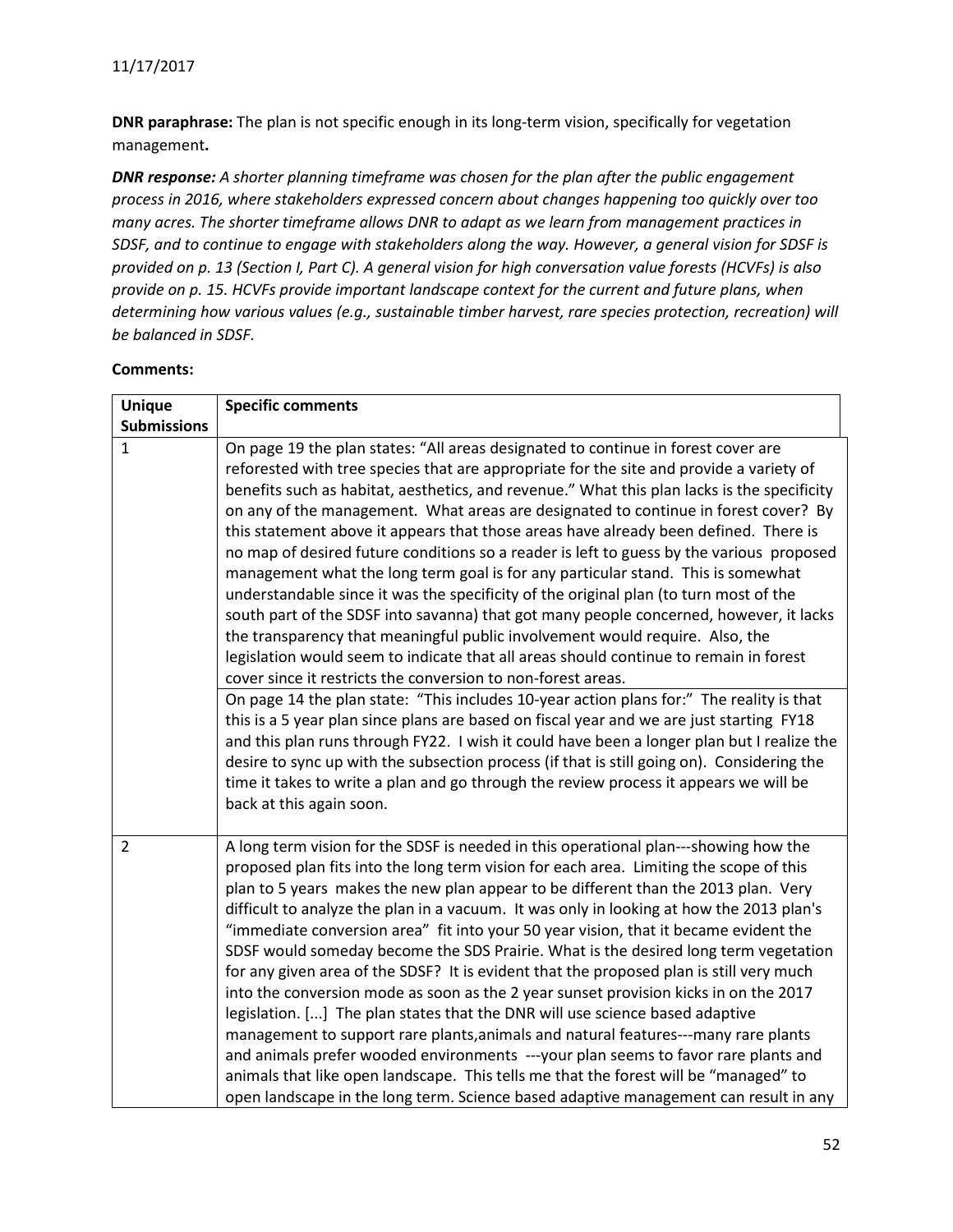| <b>Unique</b><br><b>Submissions</b> | <b>Specific comments</b>                                                                                                                                      |
|-------------------------------------|---------------------------------------------------------------------------------------------------------------------------------------------------------------|
|                                     | outcome you set as a goal. Is "habitat enhancement" using "selective tree removal<br>and/or burning" another way of saying "convert forest to open landscape? |

<span id="page-52-0"></span>Timeframe: Shorter timeframe is good

**Number of submissions that mentioned:** 1

**DNR paraphrase:** The shorter timeline used in the revised plan is preferable to the previous version.

*DNR response: (see response above about timeline)*

#### **Comments:**

| <b>Unique</b><br><b>Submissions</b> | <b>Specific comments</b>                                                                            |
|-------------------------------------|-----------------------------------------------------------------------------------------------------|
|                                     | We support the decision to adopt a shorter time frame to guide management decisions<br>in the SDSF. |

#### <span id="page-52-1"></span>Include SNA Plan

#### **Number of submissions that mentioned:** 2

**DNR paraphrase:** The management plan for the Uncas Dunes Scientific and Natural Area should be included in the plan, at least as an appendix.

*DNR response: The Uncas Dunes SNA management plan falls outside of the scope of this operational plan. The citation for this plan is on p. 46 ("An evaluation of the ecological significance of the Sand Dunes State Forest, Sherburne County, Minnesota"). The Uncas Dunes SNA plan is not currently available online; though it could be made available to members of the public upon request, after being examined for nonpublic data.*

| <b>Unique</b>      | <b>Specific comments</b>                                                                  |
|--------------------|-------------------------------------------------------------------------------------------|
| <b>Submissions</b> |                                                                                           |
| 1                  | Management actions in the SNA (such as your recent proposal to close the 245th ave        |
|                    | forest access trail across the SNA, prescribed burns etc.) directly impacts the residents |
|                    | of the SDSF, as well as users of the forest. Management plans for the SNA should be       |
|                    | part of the SDSF operational plan.                                                        |
| $\mathcal{P}$      | On page 26 of the plan it states: "These areas were or will be actively managed with      |
|                    | appropriate techniques including timber harvest, prescribed burning, invasive species     |
|                    | control, and other restoration practices. Management of the Uncas Dunes SNA units         |
|                    | will continue to follow the Uncas Dunes SNA Management Plan (MNDNR 2009)." I have         |
|                    | looked on line and not been able to see a copy of the 2009 plan, or any of the previous   |
|                    | plans for that matter. Are they available on line? Also, I have a copy of the 2009 plan   |
|                    | from a document request I did last year. On it I do not see any department approval       |
|                    | signatures or I am not aware that this went through any public review process. What       |
|                    | are the processes for creating, reviewing and implementing an SNA plan? It would          |
|                    | seem to me that the SNA is not exempt from the legislation that applies to the SDSF so    |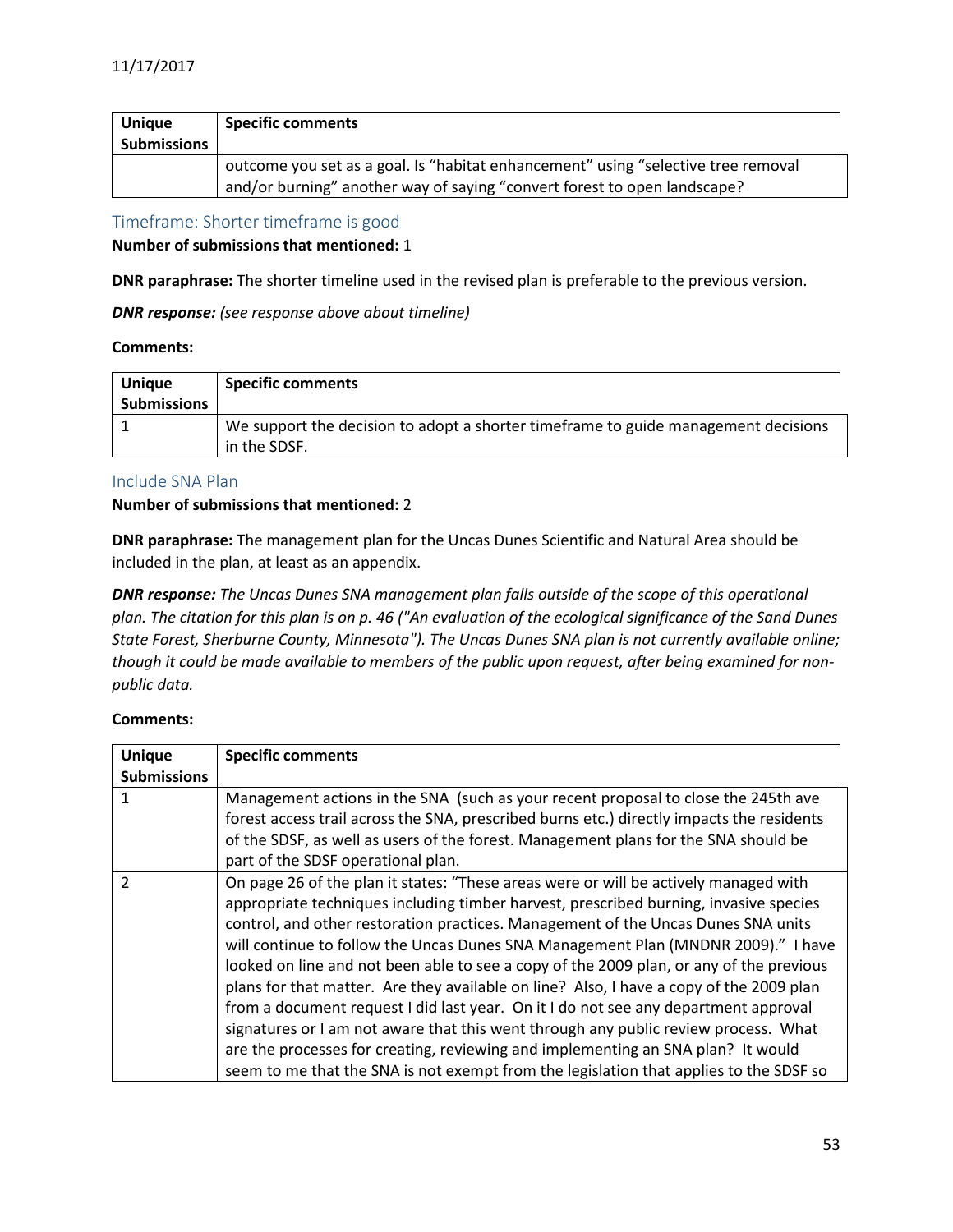| <b>Unique</b>      | <b>Specific comments</b>                                                                    |
|--------------------|---------------------------------------------------------------------------------------------|
| <b>Submissions</b> |                                                                                             |
|                    | the current Uncas SNA plan would have to be reviewed to make sure it is consistent          |
|                    | with the legislation.                                                                       |
|                    | Starting on the bottom of page 6 and continuing on page 7 the plan states: "This plan       |
|                    | also does not cover the specific management actions scheduled for the Uncas Dunes           |
|                    | Scientific and Natural Area (676 of the 5,732 acres), which is managed through its own      |
|                    | planning process." I am not sure why this is the case. The SNA in the north SDSF is         |
|                    | forestry administered lands. Forestry has always been responsible for the                   |
|                    | implementation of the management on this. The plan confirms Forestry's responsibility       |
|                    | on page 43. These lands were not excluded from the legislation because these lands          |
|                    | are within the SDSF. These lands should be subjected to the same public review              |
|                    | process that the other lands within the SDSF are subjected to. If there is a plan for       |
|                    | these lands is should be included as an appendix to the SDSF ops plan.                      |
|                    | On page 76 and 77 of the plan you have maps showing the forest inventory. A question        |
|                    | I had was how up to date is the stand information in ForestView? There is a lot of 15+      |
|                    | year old data on the site and I know we have done alterations since then. The inventory     |
|                    | map shows a 460 acre upland grass type that makes up most of the Uncas SNA. The             |
|                    | casual observer may think this is accurate but in fact there is probably less than 40 acres |
|                    | of upland grass on the SNA. This was typed this way for two reasons: 1) we wanted to        |
|                    | be able to visually pick out the SNA on inventory maps as the one solid block. 2) we did    |
|                    | not want the timber species and volumes in the SNA skewing our planned cut numbers          |
|                    | because there was no guarantee that they were going to be cut, or if cut that the           |
|                    | acreage would stay in that covertype. The SNA is made up of oak forest, oak                 |
|                    | regeneration, conifer regeneration, brushland, conifer forest, mixed stands, etc. At        |
|                    | some point it would be good to get an accurate covertype map of the area. Hopefully         |
|                    | this would be included in the SNA appendix to this plan.                                    |

## <span id="page-53-0"></span>Do not alter SNA management

**Number of submissions that mentioned:** 1

**DNR paraphrase:** It is good that the revised plan does not alter management in the Uncas Dunes SNA.

*DNR response: (see response above about SNA plan)*

**Comments:**

| <b>Unique</b><br><b>Submissions</b> | <b>Specific comments</b>                                                                                                                                        |
|-------------------------------------|-----------------------------------------------------------------------------------------------------------------------------------------------------------------|
|                                     | Was pleasantly surprised to see the new proposals do not include/interfere with the<br>management of Uncas Dunes. I'm hoping that will continue to be the case. |

## <span id="page-53-1"></span>Other: Requests for Clarifications and Specific Changes

There were a variety of comments that sought clarification on a specific topic, specific changes to wording or maps in the plan, or answers to questions not covered in the plan. As these comments were very specific, individual responses were prepared for each and are included in the comments table below each comment.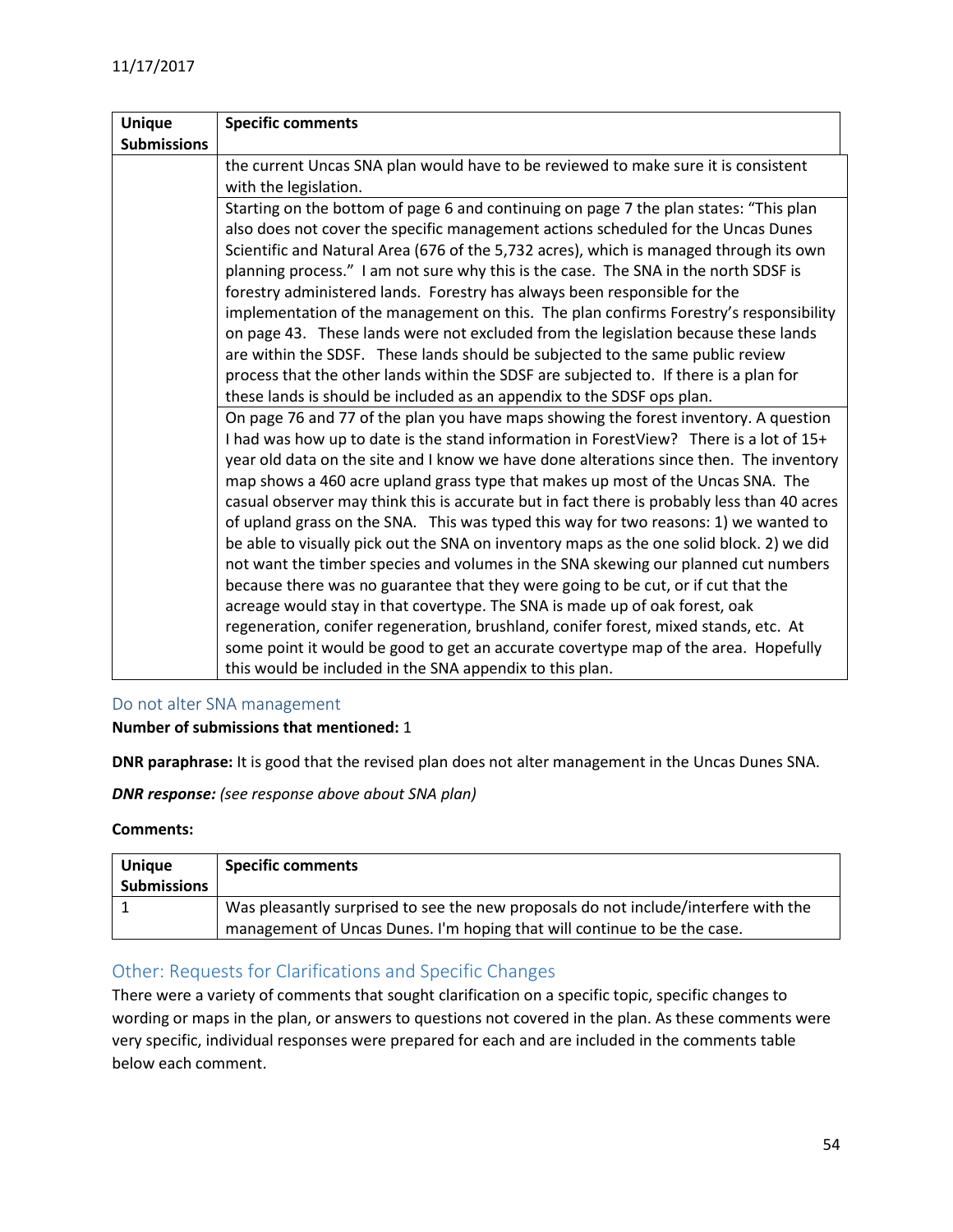## <span id="page-54-0"></span>Clarification needed

## **Number of submissions that mentioned:** 3

**DNR paraphrase:** Specific clarifications are needed in the plan (see comments). **Comments:**

| <b>Unique</b><br><b>Submissions</b> | <b>Specific comments</b>                                                                                                                                                                                                                                                                                                                                                                                                                                                                                                                                                                                                                                                                                                                                                                                                                                                                                                                                           |
|-------------------------------------|--------------------------------------------------------------------------------------------------------------------------------------------------------------------------------------------------------------------------------------------------------------------------------------------------------------------------------------------------------------------------------------------------------------------------------------------------------------------------------------------------------------------------------------------------------------------------------------------------------------------------------------------------------------------------------------------------------------------------------------------------------------------------------------------------------------------------------------------------------------------------------------------------------------------------------------------------------------------|
| $\mathbf{1}$                        | [Vegetation Management Plan] Very vague. Almost anything could be clear cut<br>according to using the term "selective tree removal."                                                                                                                                                                                                                                                                                                                                                                                                                                                                                                                                                                                                                                                                                                                                                                                                                               |
|                                     | DNR Response: Clearcutting (rotation-age harvest) generally removes the majority of<br>trees on a given site with the purpose of creating growing conditions for sun-loving trees<br>and regenerating a new forest. There are almost always reserve trees left standing in a<br>rotation-age harvest; these may be scattered across the site or clumped in a reserve<br>island(s).                                                                                                                                                                                                                                                                                                                                                                                                                                                                                                                                                                                 |
|                                     | Selective tree removal (also referred to as thinning) generally results in the removal of<br>about 1/3rd of the trees on a given site with the purpose of improving the growing space<br>for the remaining trees. Selective tree removal in this plan also refers to removing a<br>specific tree species from a given site like removing white pine or scotch pine from a<br>hardwood stand. The glossary term for "selective tree removal" on p. 54 will be updated<br>to add this clarification.                                                                                                                                                                                                                                                                                                                                                                                                                                                                 |
| $\overline{2}$                      | Previous SNA plans state that 2 trails will cross the Uncas SNA--- map 14 on page 73 of<br>the plan doesn't show the trail originating off of 245th Ave                                                                                                                                                                                                                                                                                                                                                                                                                                                                                                                                                                                                                                                                                                                                                                                                            |
|                                     | <b>DNR Response:</b> The trail originating off of 245th Ave. (the 'north trail') and extending<br>through the SNA was a trail segment identified under two management plans. The SNA<br>plan identified this trail and another more southerly trail as a trail originally designated<br>for motorized use, including snowmobile use. The recreational management plan, based<br>on the DNR's State Forest Classification Review and trail designation process from 2008,<br>identified this 'north trail' through the trail inventory process but did not designate this<br>trail as part of the Sand Dunes State Forest recreational trail system being managed, in<br>part due to the close proximity of the first (the more southerly trail), which was<br>designated to be managed and maintained. Map 14 shows only the recreational trail<br>system that is managed and maintained by the DNR, which is why the 'north trail' is not<br>included on the map. |
| 3                                   | On page 23 of the plan it states: "On portions of the SDSF being restored to oak savanna,<br>all tree species that are not part of this plant community type will be removed." Again<br>this plan lacks specificity. What portions of the SDSF are being restored to savanna?<br>How is this consistent with the legislation to "not convert additional lands to oak<br>savanna"?                                                                                                                                                                                                                                                                                                                                                                                                                                                                                                                                                                                  |
|                                     | On page 24 of the plan it states: "For portions of the SDSF being restored to oak<br>woodland, a number of different vegetation management activities will be employed<br>including timber harvest, invasive species removal and control, and prescribed burning.<br>All tree species that are not part of this plant community type will be removed and<br>eastern redcedar can be removed if desired, particularly from areas where they may                                                                                                                                                                                                                                                                                                                                                                                                                                                                                                                     |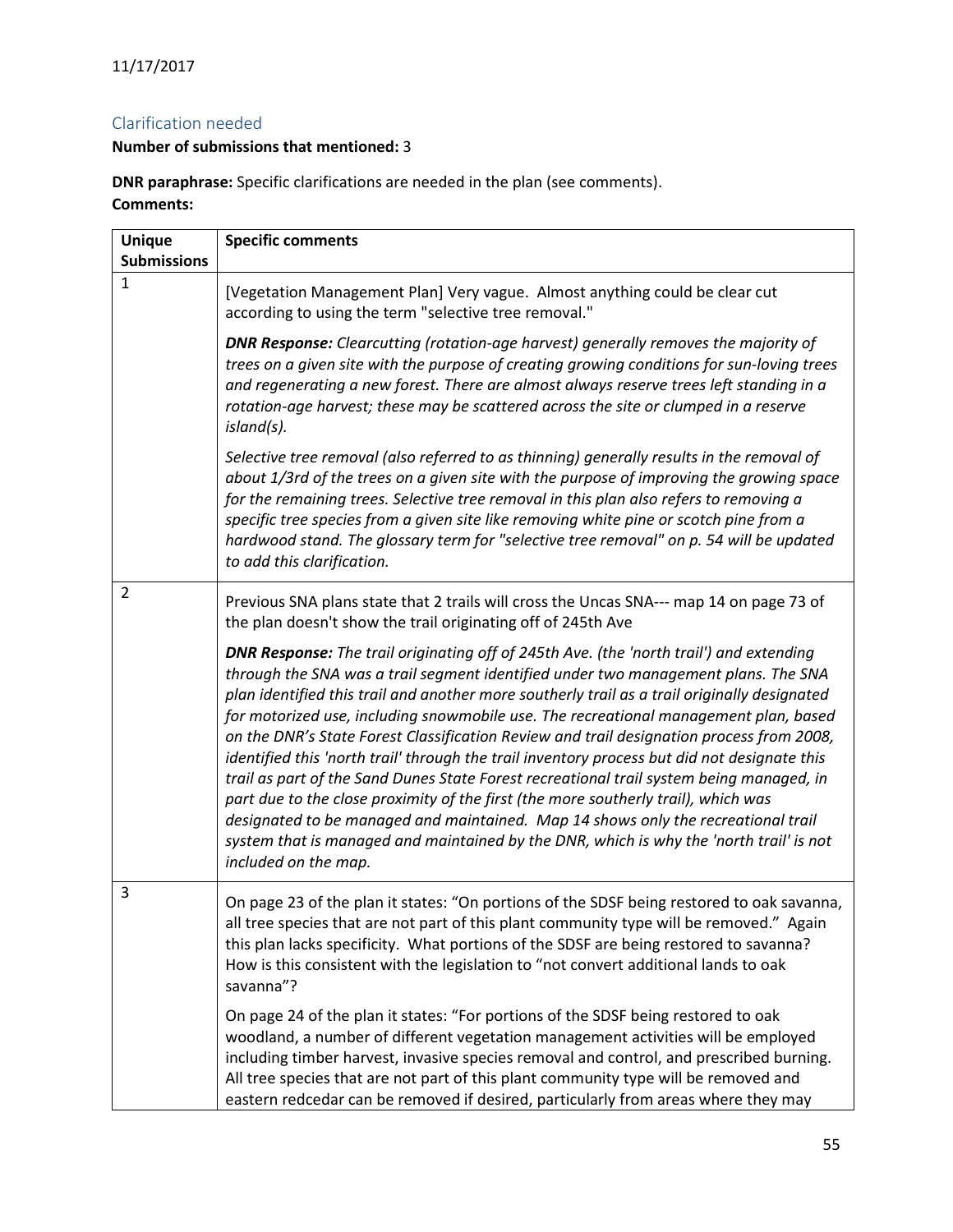| <b>Unique</b>      | <b>Specific comments</b>                                                                                                                                                                                                                                                                                                                                                                                                                                                                                                                                                                                                                                                                     |
|--------------------|----------------------------------------------------------------------------------------------------------------------------------------------------------------------------------------------------------------------------------------------------------------------------------------------------------------------------------------------------------------------------------------------------------------------------------------------------------------------------------------------------------------------------------------------------------------------------------------------------------------------------------------------------------------------------------------------|
| <b>Submissions</b> |                                                                                                                                                                                                                                                                                                                                                                                                                                                                                                                                                                                                                                                                                              |
|                    | have become dense due to exclusion of fire" Again this plan lacks specificity. What<br>portions of the SDSF are being restored to oak woodland?                                                                                                                                                                                                                                                                                                                                                                                                                                                                                                                                              |
|                    | <b>DNR Response:</b> See map 10 and table 5. We will not "convert additional land to oak<br>savanna or convert oak savanna to nonforest land" during the two-year period of the<br>legislation, nor are there plans to do so through the duration of the planning timeframe<br>(2022).                                                                                                                                                                                                                                                                                                                                                                                                       |
|                    | In talking to restoration managers, as to what are the restoration goals are and what<br>process will be used to achieve them (grazing, mechanical, prescribed fires, chemicals)<br>there is often no definitive response. This lack of specificity as to what the final<br>vegetative goal is and the method of achieving it can be concerning to the public.<br>Managers address this by creating very broad goals (5-50% crown cover for oak savanna)<br>and then use adaptive management (we will see if something works and if not we will try<br>something else). This plan does nothing to address the public's concern of specificity to<br>the goals and process of achieving them. |
|                    | <b>DNR Response:</b> See map 10 and table 5, which details planned habitat enhancement<br>efforts.                                                                                                                                                                                                                                                                                                                                                                                                                                                                                                                                                                                           |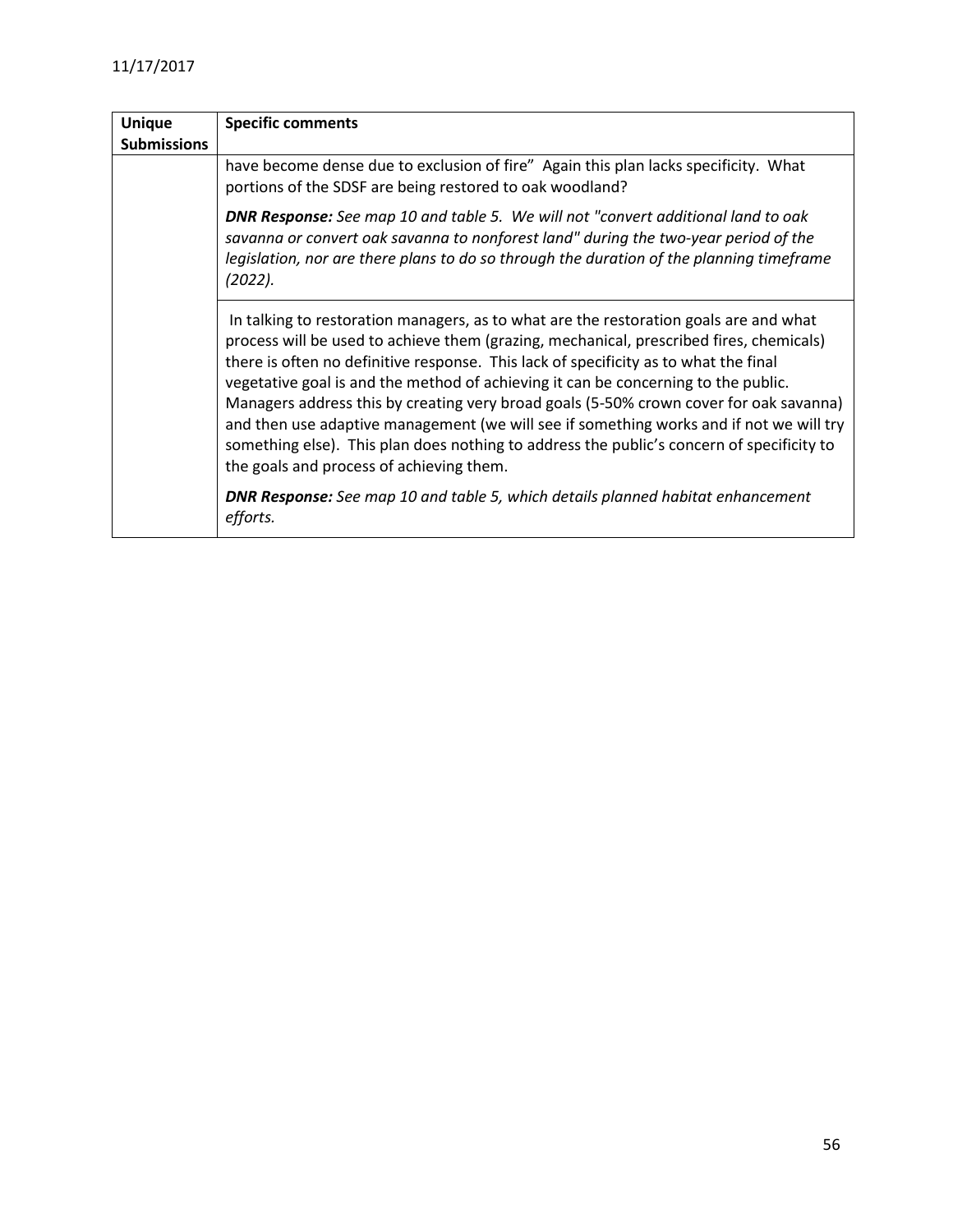| <b>Unique</b>      | <b>Specific comments</b>                                                                                                                                                                                                                                                                                                                                                                                                                                                                                                                                                                                                                                                                                                                                                                                                                                                                                                                                                                                                                                                                                                                                                                                                                                                                                                                                                                                                                                                                                                                                                                                                                                                                                                                                                                                                                                                                                                                                                                                                                                                                                                                                                                                                                                                                                                                                                                                                                                                                                                                                                                                                                                                                           |
|--------------------|----------------------------------------------------------------------------------------------------------------------------------------------------------------------------------------------------------------------------------------------------------------------------------------------------------------------------------------------------------------------------------------------------------------------------------------------------------------------------------------------------------------------------------------------------------------------------------------------------------------------------------------------------------------------------------------------------------------------------------------------------------------------------------------------------------------------------------------------------------------------------------------------------------------------------------------------------------------------------------------------------------------------------------------------------------------------------------------------------------------------------------------------------------------------------------------------------------------------------------------------------------------------------------------------------------------------------------------------------------------------------------------------------------------------------------------------------------------------------------------------------------------------------------------------------------------------------------------------------------------------------------------------------------------------------------------------------------------------------------------------------------------------------------------------------------------------------------------------------------------------------------------------------------------------------------------------------------------------------------------------------------------------------------------------------------------------------------------------------------------------------------------------------------------------------------------------------------------------------------------------------------------------------------------------------------------------------------------------------------------------------------------------------------------------------------------------------------------------------------------------------------------------------------------------------------------------------------------------------------------------------------------------------------------------------------------------------|
| <b>Submissions</b> |                                                                                                                                                                                                                                                                                                                                                                                                                                                                                                                                                                                                                                                                                                                                                                                                                                                                                                                                                                                                                                                                                                                                                                                                                                                                                                                                                                                                                                                                                                                                                                                                                                                                                                                                                                                                                                                                                                                                                                                                                                                                                                                                                                                                                                                                                                                                                                                                                                                                                                                                                                                                                                                                                                    |
|                    | Now I would like to discuss a concept that occurs throughout the plan that needs further<br>examination. That is the concept of native plant communities (NPC). Now the definition<br>claims they are "a unique plant species composition and structure related to geography,<br>to important ecological processes and linked to abiotic factors." The word "unique"<br>makes it seem like they are definable, separate communities and much of the plan takes<br>this view. The reality is that these NPC's fall on a continuum and the stands are<br>constantly shifting between them. A stand may be a mix of two or more communities as<br>it transitions from one to another. An area may start out as a UPs14 (Southern Dry<br>Savanna) and with a little more tree cover (white pine, oak, red cedar, cherry) and the<br>ground cover associated with the trees it succeeds into a FDs27b (Southern Dry-Mesic<br>White Pine-Oak Woodland). Then the FDs27b has a few more tree introduced and a<br>thicker canopy and it evolves to an FDc34 (Central Dry-Mesic Pine-Hardwood Forest). So<br>we have gone from savanna to woodland to forest. If a major disturbance comes along,<br>and the seed sources are still present, then the NPC would go back down the scale. All<br>the time the climate is changing, the soils are evolving and exotics are introduced,<br>further complicating the process. This gradient of various plant communities is obvious<br>when you do the survey work. You list all of the plants that occur on your plot. You see<br>that the plant of three or four different NPCs. Are present. Then you label it as the NPC<br>that has the most plants represented, even it only "wins" by a couple of plants. This is a<br>fairly subjective process. Another term that is used, I believe erroneously, is "pre-<br>European settlement". Now the DNR really does not mean pre-European settlement<br>because 2000 BC and 600 AD are both pre-European settlement but rather they mean<br>the 1850's. The reason they use 1850's is because they base much of their decision<br>making on Marschener's map. I have already discussed the bias of Marschner and will<br>not revisit that here. Instead of pre-European settlement they should just say -- "we<br>want to recreate the plant communities that were here in 1850". But to say that would<br>point to the folly of it all, for it begs two questions:<br>1) What is so special about 1850 plant communities that we should spend millions of<br>dollars trying to recreate them?<br>2) What makes you think you can recreate what was here in 1850 when nothing is the<br>same as it was in 1850? |
|                    | So NPC are much like the successional stages of a forest. In a forest you have the early<br>pioneer stage, the intermediate transitional stage, and the late climax stage. Each stage<br>has different tree species associated with it. Forest managers can move the forest back<br>and forth between these stages by using various forest management techniques. The<br>same can be said about NPC. So the question becomes which forest stage or NPC stage<br>should we be striving for? This comes down to a value decision which is ultimately the<br>same as a political decision.                                                                                                                                                                                                                                                                                                                                                                                                                                                                                                                                                                                                                                                                                                                                                                                                                                                                                                                                                                                                                                                                                                                                                                                                                                                                                                                                                                                                                                                                                                                                                                                                                                                                                                                                                                                                                                                                                                                                                                                                                                                                                                            |
|                    | <b>DNR Response:</b> The DNR is interested in vegetation patterns before and during early<br>European settlement for the following reasons:<br>Similar climate and vegetation patterns as today (compared to other epochs of<br>time when it may have been colder or warmer, or covered in glaciers)                                                                                                                                                                                                                                                                                                                                                                                                                                                                                                                                                                                                                                                                                                                                                                                                                                                                                                                                                                                                                                                                                                                                                                                                                                                                                                                                                                                                                                                                                                                                                                                                                                                                                                                                                                                                                                                                                                                                                                                                                                                                                                                                                                                                                                                                                                                                                                                               |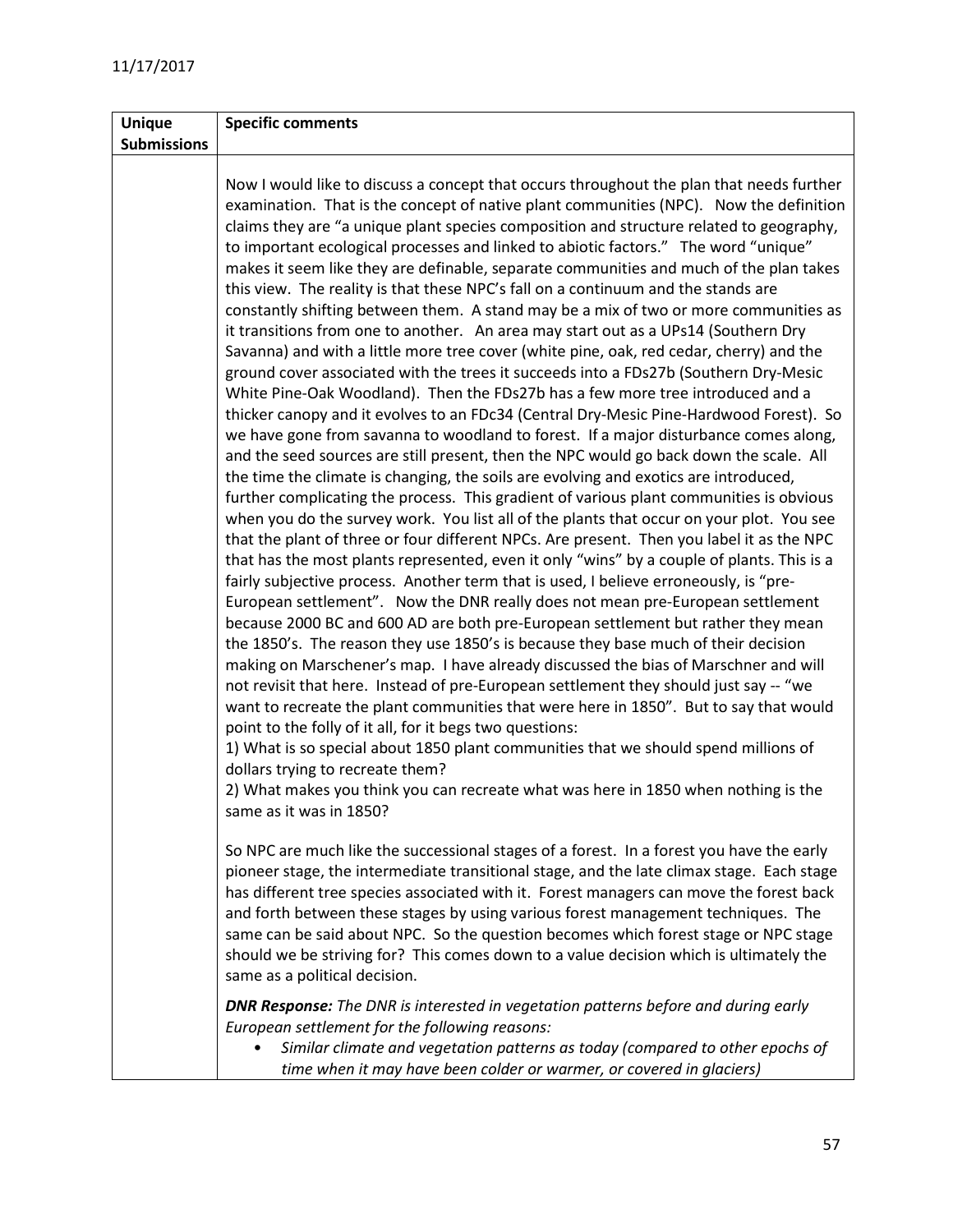| <b>Unique</b>      | <b>Specific comments</b>                                                                                                                                                                                                                                                                                                                                                                                                                                                                                                                                                                                                                                                                                                                                                                                                                                                                                                                                                                                                                                                                                                                                                                                                                                                                                                                                                                                                                                                                                                                |
|--------------------|-----------------------------------------------------------------------------------------------------------------------------------------------------------------------------------------------------------------------------------------------------------------------------------------------------------------------------------------------------------------------------------------------------------------------------------------------------------------------------------------------------------------------------------------------------------------------------------------------------------------------------------------------------------------------------------------------------------------------------------------------------------------------------------------------------------------------------------------------------------------------------------------------------------------------------------------------------------------------------------------------------------------------------------------------------------------------------------------------------------------------------------------------------------------------------------------------------------------------------------------------------------------------------------------------------------------------------------------------------------------------------------------------------------------------------------------------------------------------------------------------------------------------------------------|
| <b>Submissions</b> |                                                                                                                                                                                                                                                                                                                                                                                                                                                                                                                                                                                                                                                                                                                                                                                                                                                                                                                                                                                                                                                                                                                                                                                                                                                                                                                                                                                                                                                                                                                                         |
|                    | European settlement was the beginning of major land use changes (farming,<br>$\bullet$<br>pasturing, land division and fragmentation, road building, wetland draining,<br>towns, logging, etc.). With these land use changes, natural areas were altered,<br>sometimes dramatically, in size, plant and animal composition, and landscape<br>connections, function, etc. Despite this, some of the ecosystems, plants, and<br>animals present before European settlement are still present today, though in<br>altered and smaller amounts now.<br>We have vegetation data for the beginning of this time period (bearing trees and<br>$\bullet$<br>line notes from the original land survey; historical accounts from early settlers).<br>These historical vegetation data along with current vegetation, soils, landforms,<br>topography, can give us a good idea of the landscape composition at that time<br>before major land use changes started occurring and can inform natural resource<br>management on state lands. We will never be able to fully manage the full suite<br>of habitat components of the past. However, we know what plants, animals, and<br>ecosystems are rare or in decline and can manage the vegetation to support<br>these rare resources into the future as best we can.                                                                                                                                                                                                                              |
|                    | In reference to forest succession, we know that prairie and savannah NPCs will change to<br>a woodland or forested condition over time if fire (or similar disturbances like<br>insect/disease outbreaks, windthrow, harvesting, etc.) are not maintained. We also see<br>that our dry and dry-mesic forest communities, (Fire dependent and some Mesic<br>Hardwood communities) can become more mesic-looking over time too without fire<br>disturbance. But, generally speaking, one native plant community does not turn into<br>another plant community unless there is major alteration of hydrology or soil. The fire-<br>dependent woodland plant communities in SDSF (FDs37) are not succeeding to other<br>native plant communities per se, but are just FDs37 communities in older growth stages,<br>or are becoming novel plant communities (with white pine ingression). Likewise, the oak<br>savanna communities are "filling-in" with oaks, pines, and other woody species and<br>appear more oak woodland-like. Specifically with the oak savanna communities, we do<br>see that some change into a different native plant community can happen with lack of<br>management over time. However, not all do. In fact, many of the south and west facing<br>dune slopes are still prairies and savannas despite decades of fire-suppression. These<br>slopes are harsh environments for trees to establish but eventually, with time and no<br>management to maintain openness, trees will likely come in from their edges. |

## <span id="page-57-0"></span>Specific change suggested

**Number of submissions that mentioned:** 2

**DNR paraphrase:** Specific wording or map changes suggested for the plan (see comments). **Comments:**

| <b>Unique</b><br><b>Submissions</b> | <b>Specific comments</b>                                                                                                                                                                      |
|-------------------------------------|-----------------------------------------------------------------------------------------------------------------------------------------------------------------------------------------------|
|                                     | On page 16 of the plan it states: "The remaining dunes support a rich array of native plant<br>communities, some of which are sand specialists that depend on the unique features of the dune |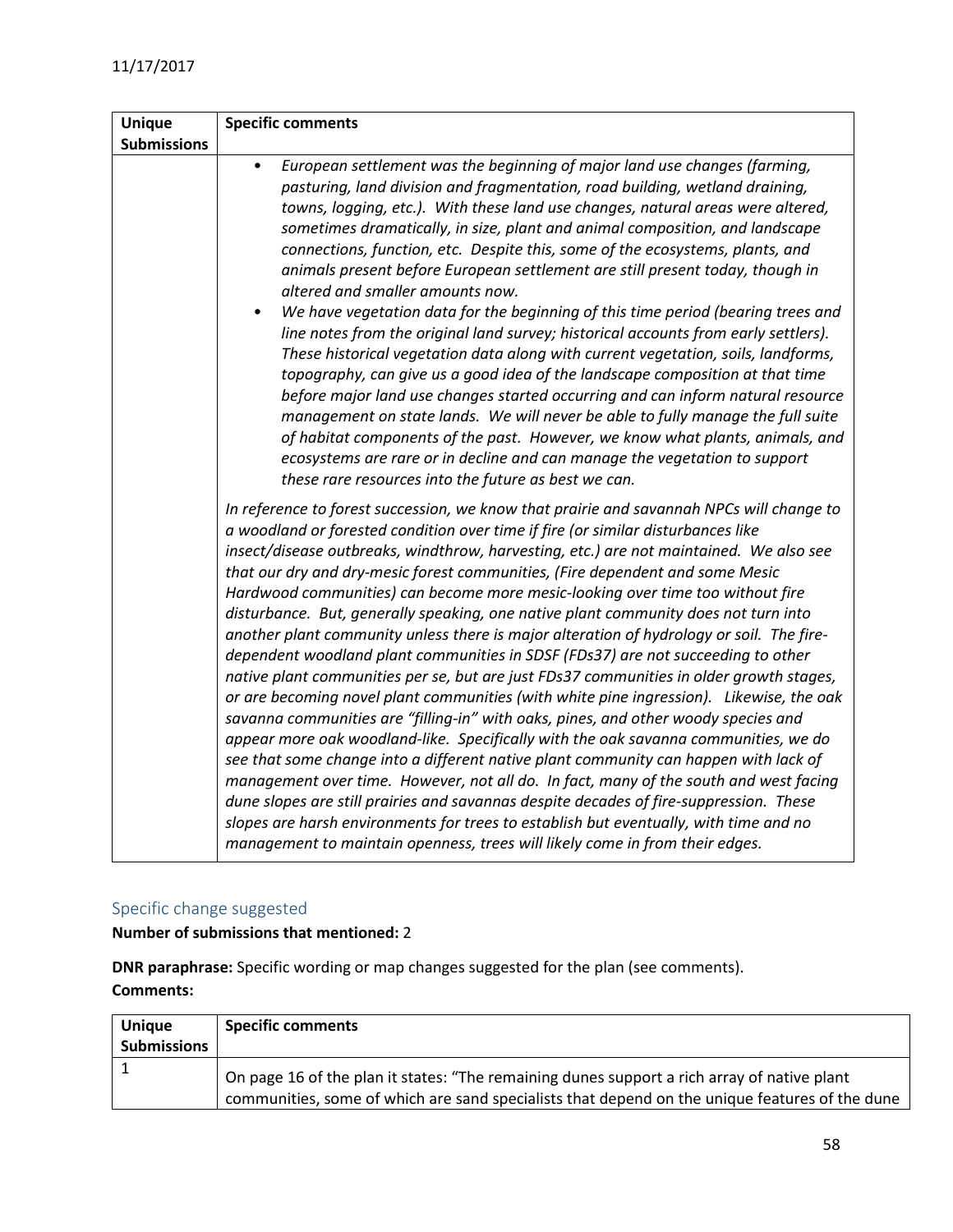| <b>Unique</b>      | <b>Specific comments</b>                                                                                                                                                                                                                                                                                                                                                                                                                                                                                                                                                                                                                                                                                                                                                                                                                                                                                                                                                                                                                                                                                                                                                                                                                                                                                                                                                                                                                                                                                                                                                                                 |
|--------------------|----------------------------------------------------------------------------------------------------------------------------------------------------------------------------------------------------------------------------------------------------------------------------------------------------------------------------------------------------------------------------------------------------------------------------------------------------------------------------------------------------------------------------------------------------------------------------------------------------------------------------------------------------------------------------------------------------------------------------------------------------------------------------------------------------------------------------------------------------------------------------------------------------------------------------------------------------------------------------------------------------------------------------------------------------------------------------------------------------------------------------------------------------------------------------------------------------------------------------------------------------------------------------------------------------------------------------------------------------------------------------------------------------------------------------------------------------------------------------------------------------------------------------------------------------------------------------------------------------------|
| <b>Submissions</b> |                                                                                                                                                                                                                                                                                                                                                                                                                                                                                                                                                                                                                                                                                                                                                                                                                                                                                                                                                                                                                                                                                                                                                                                                                                                                                                                                                                                                                                                                                                                                                                                                          |
|                    | systems." The sand dunes are a landform just like an esker or drumlin. The sand dunes are<br>unique so whatever plant communities became established on them would be unique whether<br>that is a mixed conifer-hardwood forest or an oak savanna. It is the landform that is unique not<br>the vegetation.                                                                                                                                                                                                                                                                                                                                                                                                                                                                                                                                                                                                                                                                                                                                                                                                                                                                                                                                                                                                                                                                                                                                                                                                                                                                                              |
|                    | <b>DNR Response:</b> The dunes in SDSF are indeed a unique geologic feature of the region. However, it<br>would be incorrect to say that the plants found on those dunes are not also unique. Some of the<br>plant species found on SDSF's dune are specially adapted to the loose, droughty soil conditions<br>found there, and are not found growing outside of those conditions. There is an intersect<br>between geological and biological uniqueness on the SDSF dunes.                                                                                                                                                                                                                                                                                                                                                                                                                                                                                                                                                                                                                                                                                                                                                                                                                                                                                                                                                                                                                                                                                                                             |
|                    | On page 22 the plan states: "Protecting rare features requires the presence of natural processes.<br>Historically, regular fires were an important natural process in oak savannas and associated<br>communities. The natural history of SDSF fire-dependent communities indicates that light<br>surface fires occurred every 10 years on average, and catastrophic fires occurred every 110 years<br>on average. Fire intensities depended on fire frequency and the amount of fuel accumulated<br>between fires. Information on prescribed fire safety procedures can be found in Section III, Part<br>D (Health and Safety Considerations)." It should be Section III Part A. As mentioned during the<br>discussion on page 17 concerning ranges, it is believed that much of the fire that occurred was<br>not natural but rather man-caused. A write up on the oaksavanna.org website says: The Native<br>peoples vastly altered the landscape of the Midwest. One of the most important causes of<br>alteration was the use of fire. It is now well accepted that Native peoples burned the land yearly,<br>primarily in the late fall of the year. Fires were created for a variety of reasons, but an important<br>consequence was that the oak savanna landscape flourished. This would almost have to be the<br>case in order to get the frequency of fire described in the plan (every 10 years over the whole<br>landscape) since natural (lightening) caused fires are fairly rare in Sherburne County. In fact the<br>vast majority of fire suppression (99%) is done on man caused fires. |
|                    | On page 35 of the plan it states: "Habitat management activities include restoring, enhancing,<br>and maintaining SDSF's fire-dependent plant communities using various management activities<br>that mimic historical natural disturbances." And: "These native plant communities have been<br>damaged by the exclusion of natural fire, due to invasion of non-native plants as well as native<br>plants that normally would have succumbed to frequent fires." As previously discussed (pg 17<br>and 22), many of the historic fire were not natural but rather purposeful, man caused fire.                                                                                                                                                                                                                                                                                                                                                                                                                                                                                                                                                                                                                                                                                                                                                                                                                                                                                                                                                                                                          |
|                    | <b>DNR Response:</b> We appreciate this comment and recognize the fact that use of fire by Native<br>peoples contributed to the fire frequency and return intervals across the Midwest, leading to the<br>fire-adapted plant communities that flourished for thousands of years prior to European<br>settlement. Most relevant to this plan is the fact that fire suppression and lack of other regular<br>disturbance have dramatically altered the plant communities of the remaining oak savanna, and<br>such disturbance is a critical consideration for restored savanna. The plan will be edited on p. 23<br>to refer to the "natural history" (rather than "natural processes") that drove the evolution and<br>establishment of fire-dependent rare species in SDSF.                                                                                                                                                                                                                                                                                                                                                                                                                                                                                                                                                                                                                                                                                                                                                                                                                             |
|                    | On page 30 of the plan it states: "SDSF is a destination for equestrians, offering many miles of<br>equestrian trails. Currently, the existing mapped equestrian trail through the Uncas Dunes SNA is<br>not consistent with the Commissioner's Designation Order for this SNA (MN DNR 1997). The DNR                                                                                                                                                                                                                                                                                                                                                                                                                                                                                                                                                                                                                                                                                                                                                                                                                                                                                                                                                                                                                                                                                                                                                                                                                                                                                                    |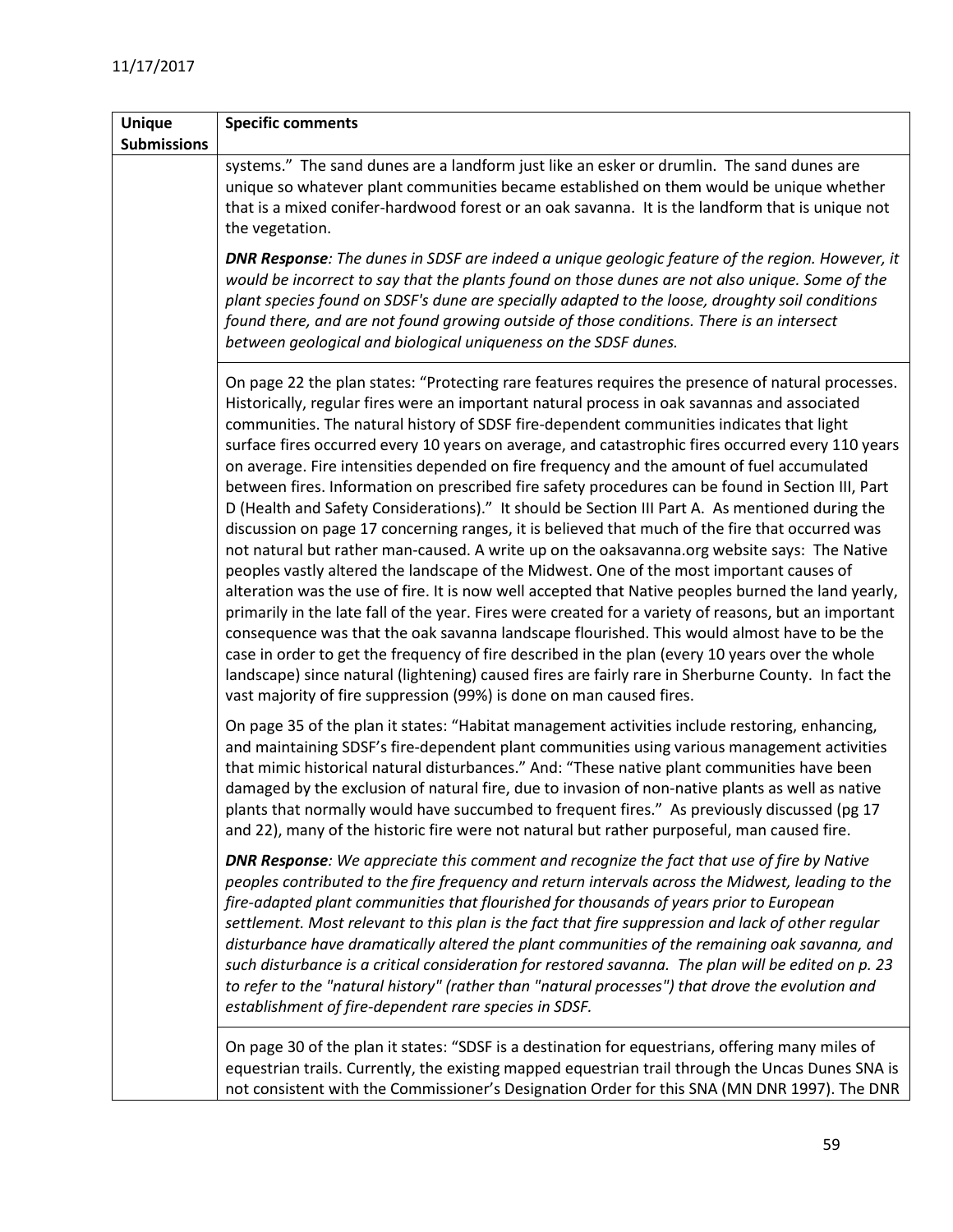| <b>Unique</b>      | <b>Specific comments</b>                                                                                                                                                                                                                                                                                                                                                                                                                                                                                                                                                                                                                                                                                                                                                                                                                                                                                                                                                                                                                                                                                                                                                                                                                                                                                                                                                                                                                                                                                                                                                                                                                                                                                                                                                                                                       |
|--------------------|--------------------------------------------------------------------------------------------------------------------------------------------------------------------------------------------------------------------------------------------------------------------------------------------------------------------------------------------------------------------------------------------------------------------------------------------------------------------------------------------------------------------------------------------------------------------------------------------------------------------------------------------------------------------------------------------------------------------------------------------------------------------------------------------------------------------------------------------------------------------------------------------------------------------------------------------------------------------------------------------------------------------------------------------------------------------------------------------------------------------------------------------------------------------------------------------------------------------------------------------------------------------------------------------------------------------------------------------------------------------------------------------------------------------------------------------------------------------------------------------------------------------------------------------------------------------------------------------------------------------------------------------------------------------------------------------------------------------------------------------------------------------------------------------------------------------------------|
| <b>Submissions</b> |                                                                                                                                                                                                                                                                                                                                                                                                                                                                                                                                                                                                                                                                                                                                                                                                                                                                                                                                                                                                                                                                                                                                                                                                                                                                                                                                                                                                                                                                                                                                                                                                                                                                                                                                                                                                                                |
|                    | will organize and hold a public hearing to consider a change in use at this SNA that would<br>officially allow an equestrian trail to cross the SNA consistent with existing trail use." The 2009<br>Uncas SNA plan states the following: All motorized vehicles, are prohibited in the SNA except for<br>management purposes and on two recreational trails that cross the SNA. These trails were<br>previously established for snowmobiles, horses and hiking. A regular 33-foot easement will be<br>used, with divergence of the trail from the existing route only when necessary to protect a<br>natural feature or listed plant species. The maps that are part of the 2009 plan show these two<br>trails. In fact when the SNA was set up, in a land exchange with forestry, these two 33' trail<br>corridors were not suppose to be part of the exchange but rather remain as state forest land.<br>That way they would not be bound by SNA restrictions and remain with forestry for management<br>access, fire breaks and recreation activity. So what the DNR should be doing is to change the<br>boundaries of the SNA (if they messed that up years ago) to reflect that these trails should not<br>be part of the SNA. Then you do not need to worry about the Commissioner's Designation<br>Order.                                                                                                                                                                                                                                                                                                                                                                                                                                                                                                              |
|                    | <b>DNR Response:</b> The exclusion of a 33-foot wide zone within Uncas Dunes SNA does not match the<br>Commissioner's Designation Order, which established everything within the delineated<br>boundaries as SNA. The 33-foot corridor referenced in the SNA plan is intended as a management<br>allowance, but it is not excluded from the SNA itself.                                                                                                                                                                                                                                                                                                                                                                                                                                                                                                                                                                                                                                                                                                                                                                                                                                                                                                                                                                                                                                                                                                                                                                                                                                                                                                                                                                                                                                                                        |
|                    | On page 72 of the plan you have a map of bearing tree information. My concern with this map<br>without the qualifiers that I discussed in my comments on page 17, is that this information is<br>often used incorrectly.                                                                                                                                                                                                                                                                                                                                                                                                                                                                                                                                                                                                                                                                                                                                                                                                                                                                                                                                                                                                                                                                                                                                                                                                                                                                                                                                                                                                                                                                                                                                                                                                       |
|                    | <b>DNR Response:</b> The Public Land Survey recorded vegetative notes beyond the bearing trees -<br>including meander trees, line trees, note trees, and the trees listed in summary of each mile of<br>line surveyed. All of these records describe a landscape consisting of scattered oak trees, prairie,<br>and some forested wetlands. Pine is occasionally indicated elsewhere in Sherburne County,<br>though not in SDSF, and begins to appear in greater density north of Sherburne county, just south<br>of Milaca. A clarification will be made on p. 17 of the plan to read "Though white pine was found<br>elsewhere in the Anoka Sand Plain, we do not have evidence that these conifers occurred<br>naturally in the SDSF dune communities prior to European Settlement (Map 13). Their presence<br>has resulted in conversion of portions of the site to forests that consist of a mix of large oak trees,<br>pines, tall shrubs, and understory plants adapted to shady environments." A clarifying footnote<br>will be added to Map 13 to read: "This map shows bearing trees chosen during the late 19th<br>century Public Land Survey (PLS). PLS records include bearing trees, meander trees, line trees,<br>note trees, and the trees listed in summary of each mile of line surveyed. These records suggest<br>that the only forests and timber in SDSF occurred either in swamp forests or in the bottoms of the<br>St. Francis River. Most of the area was occupied by brushland or widely spaced trees variously<br>described as openings, oak barrens, scattering of oak, or thickets. Extremely flat portions of SDSF<br>were described as open prairie, including the Craig Prairie as documented on the survey plat and<br>in the Geological and Natural History Survey of Minnesota (ca. 1882)." |
|                    | On page 73 of the plan you have a map of recreation features. You are missing the north trail<br>across the north unit of the Uncas SNA.<br><b>DNR Response:</b> The trail originating off of 245th Ave. (the 'north trail') and extending through the                                                                                                                                                                                                                                                                                                                                                                                                                                                                                                                                                                                                                                                                                                                                                                                                                                                                                                                                                                                                                                                                                                                                                                                                                                                                                                                                                                                                                                                                                                                                                                         |

*SNA was a trail segment identified under two management plans. The SNA plan identified this*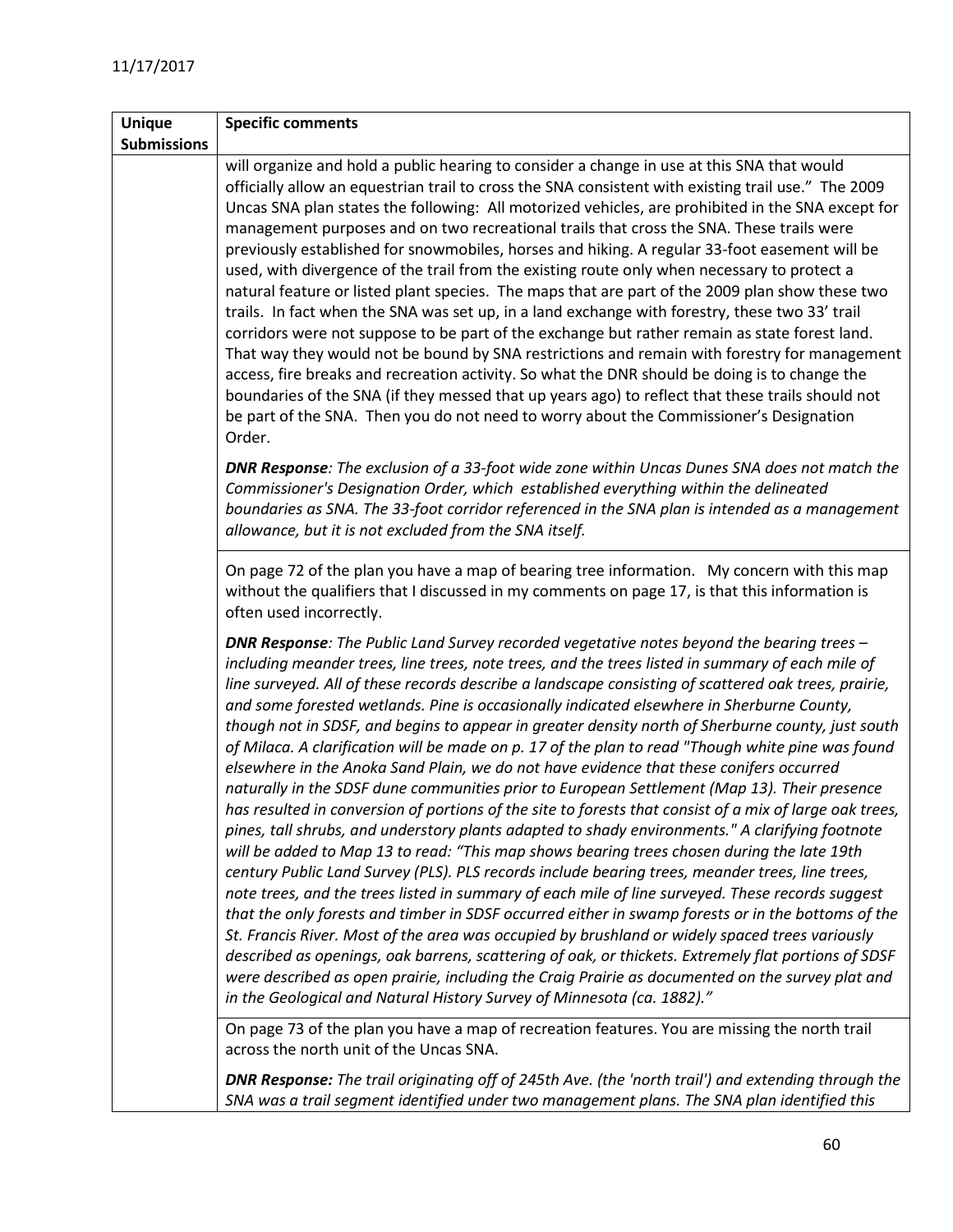| <b>Unique</b>      | <b>Specific comments</b>                                                                                                                                                                                                                                                                                                                                                                                                                                                                                                                                                                                                                                                                                                                                                                                                                                                                                                                                                                                                                                                                                                                                                                                                                                                                                                                                                                                                                                                                                                                                                                                                                   |
|--------------------|--------------------------------------------------------------------------------------------------------------------------------------------------------------------------------------------------------------------------------------------------------------------------------------------------------------------------------------------------------------------------------------------------------------------------------------------------------------------------------------------------------------------------------------------------------------------------------------------------------------------------------------------------------------------------------------------------------------------------------------------------------------------------------------------------------------------------------------------------------------------------------------------------------------------------------------------------------------------------------------------------------------------------------------------------------------------------------------------------------------------------------------------------------------------------------------------------------------------------------------------------------------------------------------------------------------------------------------------------------------------------------------------------------------------------------------------------------------------------------------------------------------------------------------------------------------------------------------------------------------------------------------------|
| <b>Submissions</b> |                                                                                                                                                                                                                                                                                                                                                                                                                                                                                                                                                                                                                                                                                                                                                                                                                                                                                                                                                                                                                                                                                                                                                                                                                                                                                                                                                                                                                                                                                                                                                                                                                                            |
|                    | trail and another more southerly trail as a trail originally designated for motorized use, including<br>snowmobile use. The recreational management plan, based on the DNR's State Forest<br>Classification Review and trail designation process from 2008, identified this 'north trail' through<br>the trail inventory process but did not designate this trail as part of the Sand Dunes State Forest<br>recreational trail system being managed, in part due to the close proximity of the first (the more<br>southerly trail), which was designated to be managed and maintained. Map 14 shows only the<br>recreational trail system that is managed and maintained by the DNR, which is why the 'north<br>trail' is not included on the map.                                                                                                                                                                                                                                                                                                                                                                                                                                                                                                                                                                                                                                                                                                                                                                                                                                                                                         |
|                    | On page 78 of the plan it states: "Species in Greatest Conservation Need and Key Habitats are<br>maintained or enhanced in the subsection." I find this interesting and think it should more<br>accurately read Species of Greatest Conservation Need (SGCN) -- if they are on oak savanna --<br>will be maintained or enhanced. I say this because of Eco's myopic focus on savannas. During<br>our SAG meetings everyone who talked about SGCN referenced them to savannas. Throughout<br>this plan there is barely a mention of any other habitats that support SGCN. Even just looking at<br>the bibliography of this plan tells the same story -- we are really only concerned about SGCN that<br>occur in savannas. The saying, when all you have is a hammer, everything looks like a nail applies<br>here. We are told there are excellent examples of oak savanna sites on old fields, sand borrow<br>pits, pasture lands, old dump sites. I recall during a certification audit while standing in a white<br>pine plantation that once had been a pasture, we were discussing High Conservation Value<br>Forest sites and the need to enhance savanna habitats. One of the auditors looked us and said,<br>"Well you don't mean this site do you." He was told by Eco Services that yes they did believe<br>that site met the HCVF criteria for savanna. The ASP Profile showed SGCN of the following<br>habitat types: Upland Deciduous Forest (Aspen/Oak) 22 SGCN, Forest -- Upland Coniferous 22<br>SGCN, Savanna 30 SGCN<br><b>DNR Response:</b> All SGCN species that are presently found in SDSF are listed in Appendix B, |
|                    | including any forest or wetland dependant species. While there are some SGCNs in SDSF that<br>depend on forests, none of these are conifer forest specialists. For example, the red-shouldered<br>hawk is dependent on mature oak stands.                                                                                                                                                                                                                                                                                                                                                                                                                                                                                                                                                                                                                                                                                                                                                                                                                                                                                                                                                                                                                                                                                                                                                                                                                                                                                                                                                                                                  |
|                    | The proposed Final Harvest (clearcut) of 236 acres of oak woodland within DNR identified High<br>Conservation Value Forest will adversely affect those features DNR identified as having High<br>Conservation Value. [] A suggested alternative is to limit final oak-stand harvest to patches 10<br>acres or smaller, and leave at least 660' buffer between neighboring patches.                                                                                                                                                                                                                                                                                                                                                                                                                                                                                                                                                                                                                                                                                                                                                                                                                                                                                                                                                                                                                                                                                                                                                                                                                                                         |
|                    | <b>DNR Response:</b> DNR will be field-evaluating this site and having interdisciplinary review before<br>deciding on a treatment regime. There are concerns with red shouldered hawks, oak wilt, and<br>aging oak that need further consideration. Patch cuts will certainly be considered. A clarification<br>about DNR's stand examination process will be added to p. 26 under "Vegetation Management<br>Activities in SDSF: 2013-2022".                                                                                                                                                                                                                                                                                                                                                                                                                                                                                                                                                                                                                                                                                                                                                                                                                                                                                                                                                                                                                                                                                                                                                                                               |
| $\overline{2}$     | Site A on Map 10: Modify boundary to encompass the entire area of oak savanna that was<br>treated via a commercial timber sale in the last 36 months to avoid further fragmentation within<br>the site by burn breaks, etc. The entire area should be evaluated for site maintenance and<br>treated to control invasive species and enhance habitat for Species in Greatest Conservation<br>Need.                                                                                                                                                                                                                                                                                                                                                                                                                                                                                                                                                                                                                                                                                                                                                                                                                                                                                                                                                                                                                                                                                                                                                                                                                                          |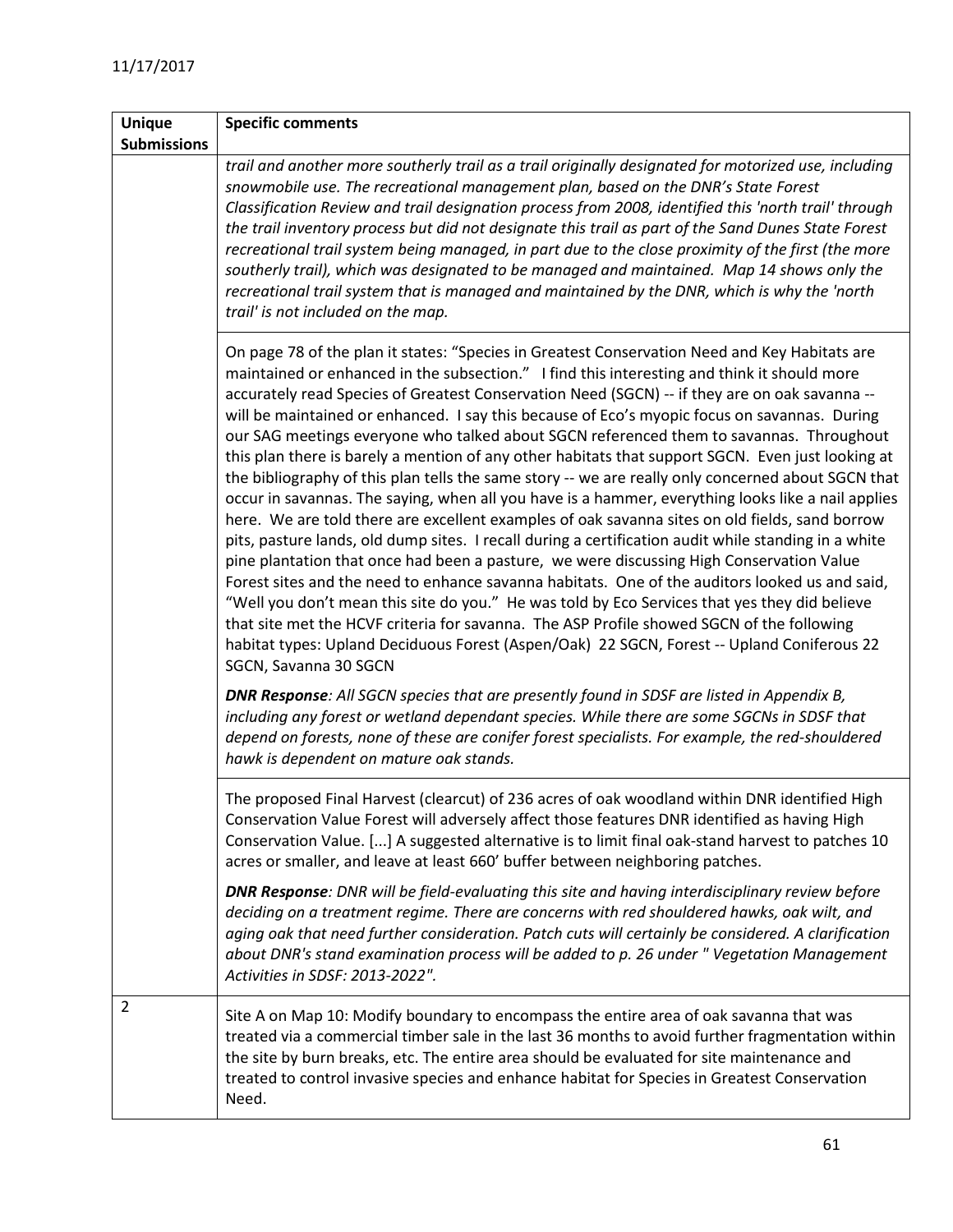| <b>Unique</b>      | <b>Specific comments</b>                                                                                                                                                                                                                                                                                                                                                                                                                                                                                                                                                                                                                                                                                                                                                                         |
|--------------------|--------------------------------------------------------------------------------------------------------------------------------------------------------------------------------------------------------------------------------------------------------------------------------------------------------------------------------------------------------------------------------------------------------------------------------------------------------------------------------------------------------------------------------------------------------------------------------------------------------------------------------------------------------------------------------------------------------------------------------------------------------------------------------------------------|
| <b>Submissions</b> |                                                                                                                                                                                                                                                                                                                                                                                                                                                                                                                                                                                                                                                                                                                                                                                                  |
|                    | <b>DNR Response:</b> The site treatment boundary has been reduced from the size of the recent timber<br>sale to focus on the area of highest concern and most in need of follow-up treatment. Evaluation<br>of the site will be on-going and other treatments may be considered in the future.                                                                                                                                                                                                                                                                                                                                                                                                                                                                                                   |
|                    | Identify the Horse Campground as an area requiring maintenance action to enhance habitat<br>(i.e., invasive species control, reseed with native grasses and forbs) and to improve aesthetics. In<br>addition to a popular recreational destination, this area is home to several Species in Greatest<br>Conservation Need that may benefit from habitat enhancement.                                                                                                                                                                                                                                                                                                                                                                                                                             |
|                    | <b>DNR Response:</b> The Horse Campground features rustic camping for individual and group<br>campsites, which is the initial function of facility. Maintenance activities within the Horse Camp<br>include vegetation management efforts that focus on control work for invasive plants, noxious<br>weeds, and non-native tree species, as needed or where deemed necessary. Habitat<br>enhancement opportunities are considered as opportunities arise and resources are available, to<br>further support the rare species in the area and improve aesthetics. This focus is outside the 10-<br>year plan described here. The Minnesota State Parks and Trails System Plan also quides the DNR<br>in how to best invest in resource improvements and provide quality recreation opportunities. |

## <span id="page-61-0"></span>Unanswered questions

#### **Number of submissions that mentioned:** 1

**DNR paraphrase:** Questions that have not been answered by the plan (see comments). **Comments:**

| <b>Unique</b>      | <b>Specific comments</b>                                                                                                                                                                                                                                                                                                                                                                                                                                                                                         |  |
|--------------------|------------------------------------------------------------------------------------------------------------------------------------------------------------------------------------------------------------------------------------------------------------------------------------------------------------------------------------------------------------------------------------------------------------------------------------------------------------------------------------------------------------------|--|
| <b>Submissions</b> |                                                                                                                                                                                                                                                                                                                                                                                                                                                                                                                  |  |
| 1                  | On page 14 of the plan it states: "However, this plan is intended to broadly guide resource<br>and management decisions for SDSF; site-specific management will be determined by<br>annual management planning processes, after staff are able to thoroughly assess the sites<br>and complete site-specific stakeholder coordination." What does "complete site specific<br>stakeholder coordination" mean?                                                                                                      |  |
|                    | <b>DNR Response:</b> Forested stands are selected for evaluation and possible treatment<br>(harvest) based on certain criteria (age, basal area, etc.) and our forest inventory data.<br>Staff visit the stands before deciding on the actual treatment. After these visits, DNR staff<br>will engage with stakeholders about treatment options via annual meetings and<br>communicate with adjacent landowners about visual impact considerations prior to<br>harvests. A clarification will be added to p. 14. |  |
|                    | On page 26 of the plan it states: "These areas were or will be actively managed with<br>appropriate techniques including timber harvest, prescribed burning, invasive species<br>control, and other restoration practices. Management of the Uncas Dunes SNA units will<br>continue to follow the Uncas Dunes SNA Management Plan (MNDNR 2009)." I have<br>looked on line and not been able to see a copy of the 2009 plan, or any of the previous<br>plans for that matter. Are they available on line?         |  |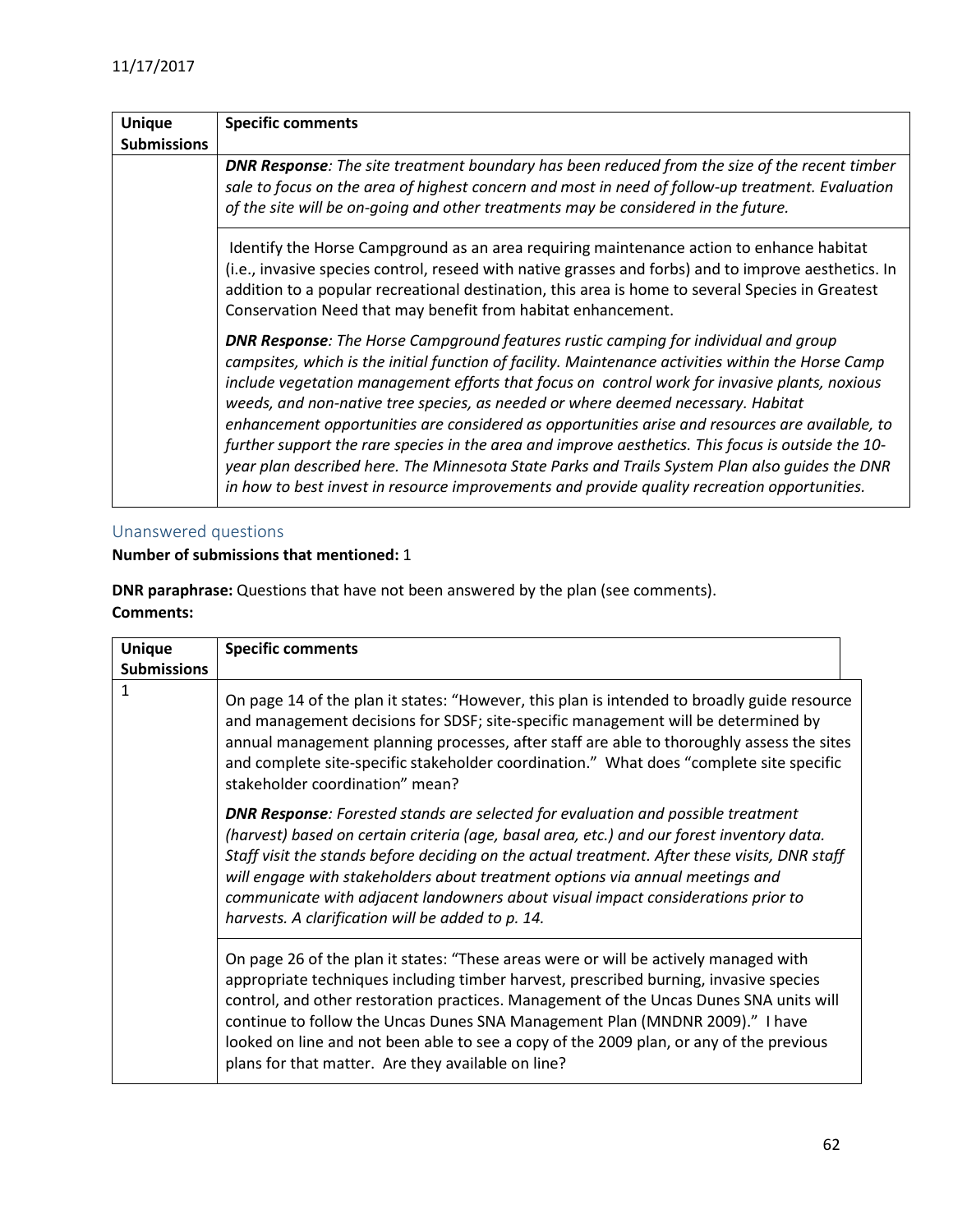| <b>Unique</b><br><b>Submissions</b> | <b>Specific comments</b>                                                                                                                                                                                                                                                                                                                                                                                                                                                                                                                                                                                                                                                                                                                                                                                                                                                                                                                                                                                                                                                                                                                                                                                                                                                                                                                                                                                                                                                                                                                                                  |
|-------------------------------------|---------------------------------------------------------------------------------------------------------------------------------------------------------------------------------------------------------------------------------------------------------------------------------------------------------------------------------------------------------------------------------------------------------------------------------------------------------------------------------------------------------------------------------------------------------------------------------------------------------------------------------------------------------------------------------------------------------------------------------------------------------------------------------------------------------------------------------------------------------------------------------------------------------------------------------------------------------------------------------------------------------------------------------------------------------------------------------------------------------------------------------------------------------------------------------------------------------------------------------------------------------------------------------------------------------------------------------------------------------------------------------------------------------------------------------------------------------------------------------------------------------------------------------------------------------------------------|
|                                     | <b>DNR Response:</b> The Uncas Dunes SNA plan is not currently available online; it could be<br>made available to members of the public upon request, after being examined for non-<br>public data.                                                                                                                                                                                                                                                                                                                                                                                                                                                                                                                                                                                                                                                                                                                                                                                                                                                                                                                                                                                                                                                                                                                                                                                                                                                                                                                                                                       |
|                                     | On page 27 of the plan it states: "Monitoring efforts will build upon rare species research<br>in SDSF that has been ongoing since 2008 (Harper et al. 2010; Hoagland, Smith, and Texler<br>2012). We will continue to gather information before and after habitat enhancement<br>work to be able to assess the impact of management. The adaptive management<br>approach used in SDSF will allow lessons from early habitat enhancement efforts to be<br>applied to any future enhancement efforts in SDSF's High Conservation Value Forest<br>(HCVF), and will be applicable to habitats hosting our focal species statewide."<br>Presumably part of this assessment and adaptive management process would be a cost<br>benefit analysis of the various enhancement techniques. I have requested any<br>documents that would give some indication of the costs of these practices and what did<br>they achieve. I have yet to see any of those figures. How does that public get information<br>concerning the costs of these enhancement practices? Hopefully it is more than dollars<br>spent but is tied to some achievement. I know in the case of forestry practices, the cost<br>are documented in the computer modules that they use to track accomplishments. I have<br>not seen that level of transparency in the habitat enhancement work. They have been<br>doing this for decades; certainly there is a track record and some information that could<br>be shared with the public concerning cost/benefits.                                                 |
|                                     | <b>DNR Response:</b> The public can perform a <i>data practices request</i><br>(http://www.dnr.state.mn.us/aboutdnr/dataaccess/index.html) to gain any existing<br>publically-available data from the DNR. It is possible that the data summaries the<br>commenter mentions do no currently exist. Alternatively, they can review reports<br>submitted to the Legislative-Citizen Commission on Minnesota Resources (LCCMR) and the<br>Lessard-Sams Outdoor Heritage Council (LSOHC) relative to habitat enhancement projects.                                                                                                                                                                                                                                                                                                                                                                                                                                                                                                                                                                                                                                                                                                                                                                                                                                                                                                                                                                                                                                            |
|                                     | On page 35 of the plan it states: "Importantly: the safety of firefighters and the public is<br>the number one priority when planning and implementing a prescribed burn project." I<br>know that the DNR has to say this but if the safety of the public was the number one<br>priority there would not be any prescribed burning because there are inherent dangers<br>with burning. This is coming from someone who has spent 35 years on wildland fire and<br>who was a prescribed burn boss. There are parts of the state where there is an<br>acceptable margin of error for prescribed burning but the SDSF is not one those. In and<br>around the SDSF the fuels are too volatile and the private property is too close and<br>numerous. Bad things will happen, as they have on the refuge. (This is especially true of<br>running fires. Pile burning during wet conditions or snow cover are far less problematic<br>but even these have to be watched.) The plan says that they want to "mimic historic<br>natural disturbance". No burn boss in their right mind would light a prescribed burn<br>under the conditions that would mimic fires of 200 years ago. There have been two<br>prescribed burns, that I am aware of, in the past 5 years in the North Uncas Unit. Both of<br>them had average flame lengths of one foot or less. Certainly this would not have come<br>close to mimicking historic fires. Why would a burn boss light a prescribed burn in such<br>cool, damp conditions? Because the burn bosses were probably aware of the extreme |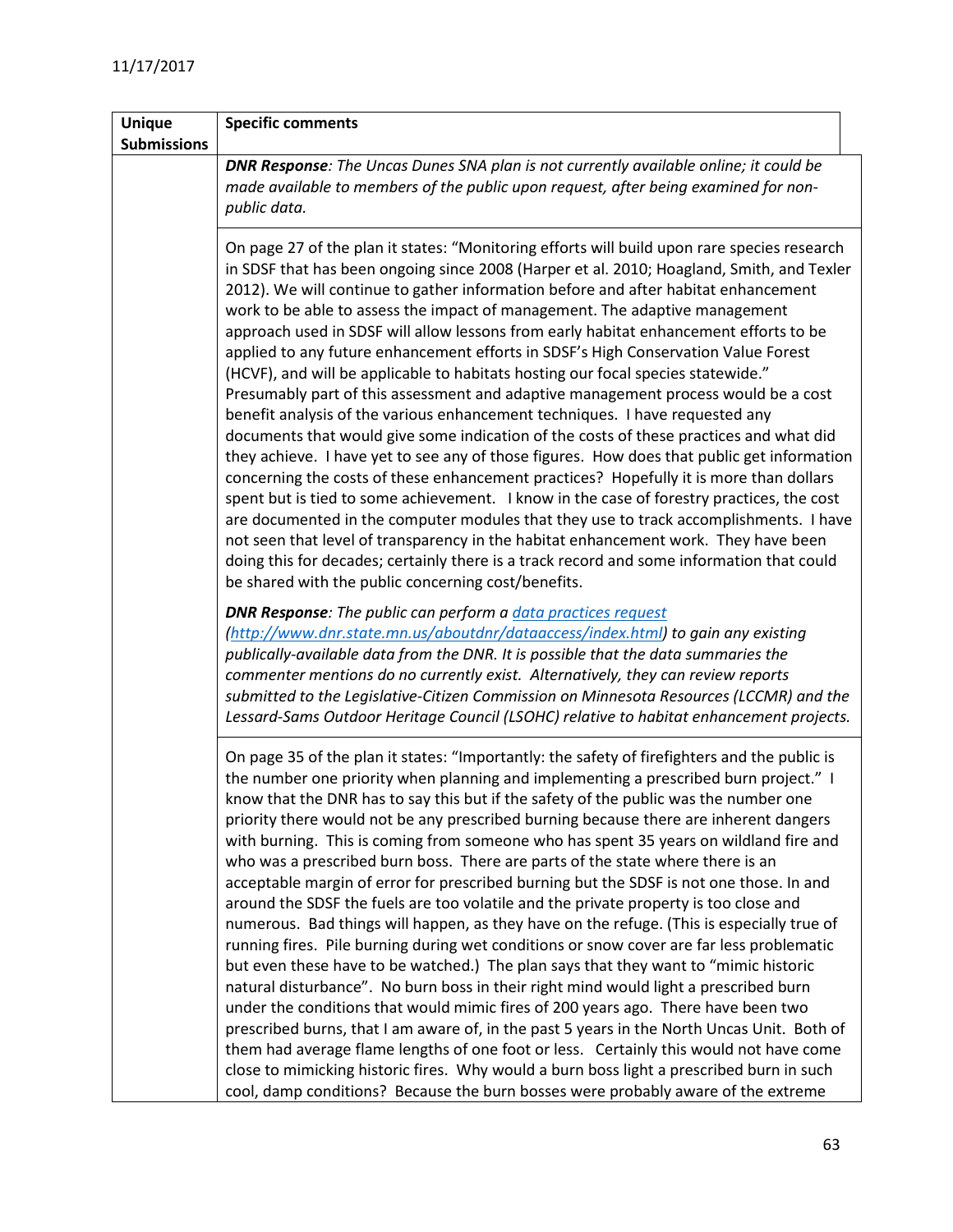| <b>Unique</b>      | <b>Specific comments</b>                                                                                                                                                                                                                                                                                                                                                                                                                                                                                                                                                                                                                                                                                                                                                                                                                                                                                                                                                                                                                                                                                                                                                                                                                                                                                                                                                                                                                                                                                                                                                                                                                                                                                                                                                                                                                                                                                                                                                                      |
|--------------------|-----------------------------------------------------------------------------------------------------------------------------------------------------------------------------------------------------------------------------------------------------------------------------------------------------------------------------------------------------------------------------------------------------------------------------------------------------------------------------------------------------------------------------------------------------------------------------------------------------------------------------------------------------------------------------------------------------------------------------------------------------------------------------------------------------------------------------------------------------------------------------------------------------------------------------------------------------------------------------------------------------------------------------------------------------------------------------------------------------------------------------------------------------------------------------------------------------------------------------------------------------------------------------------------------------------------------------------------------------------------------------------------------------------------------------------------------------------------------------------------------------------------------------------------------------------------------------------------------------------------------------------------------------------------------------------------------------------------------------------------------------------------------------------------------------------------------------------------------------------------------------------------------------------------------------------------------------------------------------------------------|
| <b>Submissions</b> |                                                                                                                                                                                                                                                                                                                                                                                                                                                                                                                                                                                                                                                                                                                                                                                                                                                                                                                                                                                                                                                                                                                                                                                                                                                                                                                                                                                                                                                                                                                                                                                                                                                                                                                                                                                                                                                                                                                                                                                               |
|                    | problems an escaped fire would cause and did not want to take the chance. It is hard for<br>me to believe these wimpy burns actually had any positive habitat enhancement effect. I<br>have requested the preburn habitat survey, the post burn habitat survey and the cost of<br>conducting the burns but have been unable to acquire that information. As a taxpayer I<br>am interested in knowing that my tax dollars are being spent efficiently.                                                                                                                                                                                                                                                                                                                                                                                                                                                                                                                                                                                                                                                                                                                                                                                                                                                                                                                                                                                                                                                                                                                                                                                                                                                                                                                                                                                                                                                                                                                                         |
|                    | <b>DNR Response:</b> The public can perform a <i>data practices request</i><br>(http://www.dnr.state.mn.us/aboutdnr/dataaccess/index.html) to gain any existing<br>publically-available data from the DNR. It is possible that the data summaries the<br>commenter mentions do no currently exist.                                                                                                                                                                                                                                                                                                                                                                                                                                                                                                                                                                                                                                                                                                                                                                                                                                                                                                                                                                                                                                                                                                                                                                                                                                                                                                                                                                                                                                                                                                                                                                                                                                                                                            |
|                    | On page 38 of the plan it states: "The habitat enhancement prescriptions in this<br>operational plan focus on oak savanna and oak woodland native plant communities. A<br>summary table comparing and contrasting the desired characteristics of oak savanna and<br>oak woodland native plant communities can be found below (Table 2). More detailed<br>information and species lists can be found in the Native Plant Communities of Minnesota<br>Field Guide (MN DNR 2005)." When I worked for the DNR we did native plant community<br>(NPC) transects in the SDSF to look at plants and determine the NPC. I did some of these<br>plots myself but generally I was overseeing interns that did the field work. The NPC that<br>we got most often in the SDSF was FDs37 (southern dry oak (maple) mesic woodlands).<br>At times, with the presence of pipsissewa, red cedar, low bush cranberry and white pine<br>that had not been planted, the NPC would border on FDs27 (southern dry mesic pine-oak<br>woodland). Interestingly in these same stands, presumably using the same methods,<br>there are people getting a NPC of UPs14 (southern dry savanna) as well as other prairie<br>and savanna NPC. Now when we did it we chose our plot starting point and transect<br>direction objectively (random) within the stand. One explanation for the difference<br>between what we got and what other people are getting, would be if someone started<br>their plot subjectively which means that they chose a specific place to start the plot. The<br>concern I would have about subjectively choosing the starting spot would be the potential<br>for bias in that the person may choose the spot that would give them the outcome they<br>desired. I would like to see more information on how the DNR came up with the NPC<br>they did. I would also like links to the NPC survey field sheet showing the location of the<br>plots and the plant list associated with that plot. |
|                    | <b>DNR Response:</b> In reference to NPC data, there have been several efforts to classify native<br>plant communities:<br>The Minnesota Biological Survey has conducted field surveys since the 1990s. You<br>$\bullet$<br>can obtain their data by contacting Dan Wovcha (Daniel.wovcha@state.mn.us).<br>Starting in 2007, staff from the Division of Forestry have collected NPC data at<br>$\bullet$<br>Sand Dunes State Forest. From our records, there are 9 completed NPC<br>worksheets. Staff in the Division of Forestry are varied in their experience in<br>conducting NPC classifications and also botanical knowledge, thus accuracy of<br>these datasheets can vary also. To obtain these datasheets, contact Dan Hanson<br>(dan.hanson@state.mn.us).<br>In July and August of 2015, DNR staff began field sampling for mapping project of<br>$\bullet$<br>the SDSF for purposes of defining where upland prairie ecological systems ("UP";<br>which include both savanna and prairie NPCs, mostly UPs14 and UPs13) and fire                                                                                                                                                                                                                                                                                                                                                                                                                                                                                                                                                                                                                                                                                                                                                                                                                                                                                                                                                    |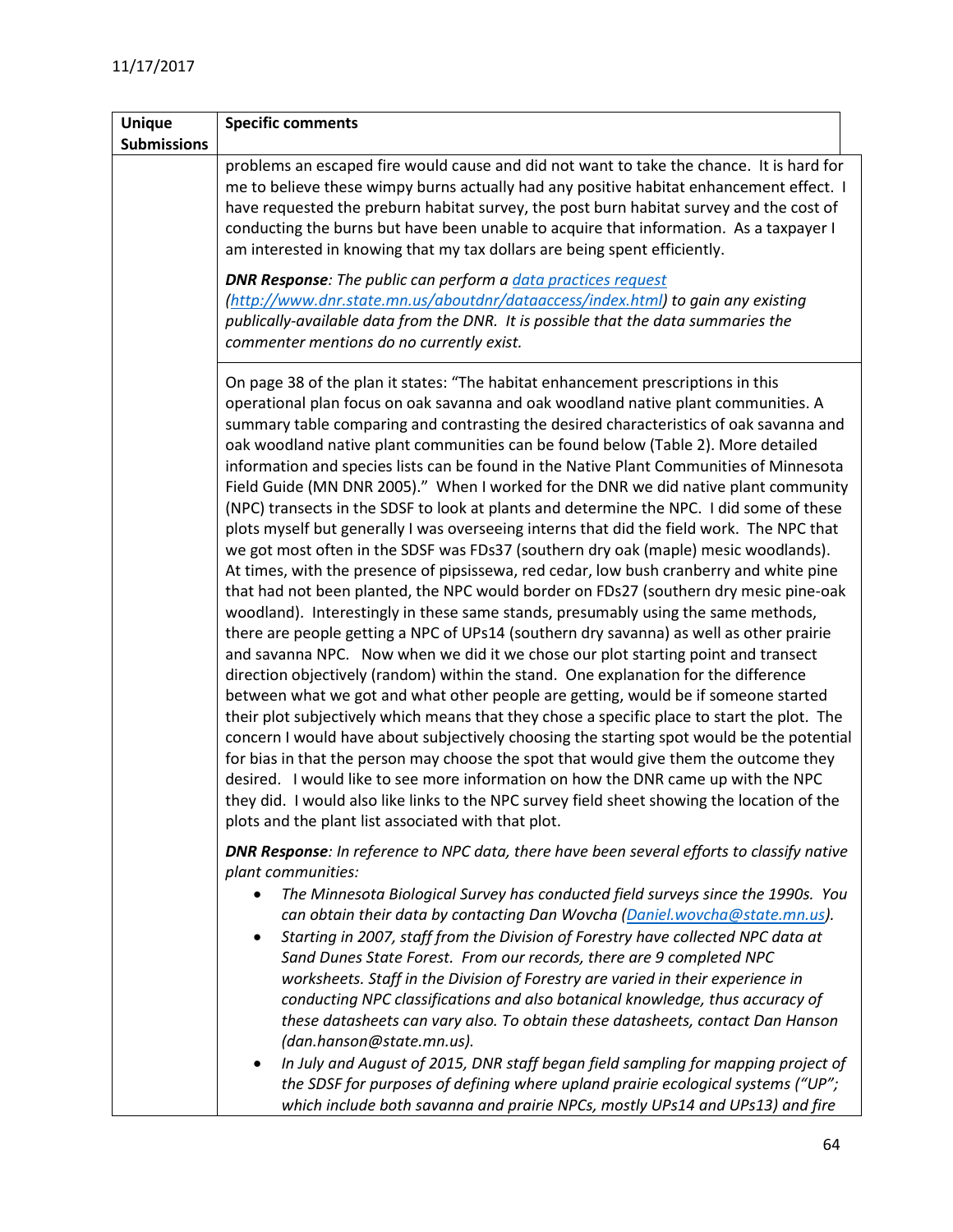| <b>Unique</b>      | <b>Specific comments</b>                                                                                                                                                                                                                                                                                                                                                                                                                                                                                                                                                                                                                                                                                                                                                                                                                                                                                                                                                                                                                                                                                                                                                                                                                                                                                                                                                                                                                                                                                                                                                                                                                                                                            |
|--------------------|-----------------------------------------------------------------------------------------------------------------------------------------------------------------------------------------------------------------------------------------------------------------------------------------------------------------------------------------------------------------------------------------------------------------------------------------------------------------------------------------------------------------------------------------------------------------------------------------------------------------------------------------------------------------------------------------------------------------------------------------------------------------------------------------------------------------------------------------------------------------------------------------------------------------------------------------------------------------------------------------------------------------------------------------------------------------------------------------------------------------------------------------------------------------------------------------------------------------------------------------------------------------------------------------------------------------------------------------------------------------------------------------------------------------------------------------------------------------------------------------------------------------------------------------------------------------------------------------------------------------------------------------------------------------------------------------------------|
| <b>Submissions</b> |                                                                                                                                                                                                                                                                                                                                                                                                                                                                                                                                                                                                                                                                                                                                                                                                                                                                                                                                                                                                                                                                                                                                                                                                                                                                                                                                                                                                                                                                                                                                                                                                                                                                                                     |
|                    | dependent woodland ecological systems ("FD"; which include any dry to dry-mesic<br>forest or woodland, mostly FDs37) occur within SDSF. For these data, contact<br>Michelle Martin (michelle.martin@state.mn.us).                                                                                                                                                                                                                                                                                                                                                                                                                                                                                                                                                                                                                                                                                                                                                                                                                                                                                                                                                                                                                                                                                                                                                                                                                                                                                                                                                                                                                                                                                   |
|                    | In terms of NPC sampling approach, we ask staff to be "subjective". This is because native<br>plant communities do not occur randomly on the landscape. Landforms, soils, slope,<br>aspect, depth to water table, adjacent NPCs, and composition of the larger landscape's<br>NPCs, and past and current land use can all dictate where NPCs occur. With random plot<br>placement, accuracy problems are likely to occur when classifying sites using the Field<br>Guides to the Native Plant Communities of Minnesota. The MNDNR's Releve Handbook<br>(http://files.dnr.state.mn.us/eco/mcbs/releve/releve_singlepage.pdf) discusses subjective<br>and objective sampling (see pages 2-6).                                                                                                                                                                                                                                                                                                                                                                                                                                                                                                                                                                                                                                                                                                                                                                                                                                                                                                                                                                                                         |
|                    | Additionally, in the Field Guides to the Native Plant Communities, we instruct people to be<br>subjective about plot placement: "Select a uniform and representative area in the<br>community you are classifying. In general, an area of at least 66 x 66 feet (20 x 20 meters)<br>for wooded communities and 33 x 33 feet (10 x 10 meters) for open communities should<br>contain most of the indicator plants listed in the key" (Eastern Broadleaf Forest Province<br>Field Guide, p. 10).                                                                                                                                                                                                                                                                                                                                                                                                                                                                                                                                                                                                                                                                                                                                                                                                                                                                                                                                                                                                                                                                                                                                                                                                      |
|                    | Likewise, specific directions for filling out a NPC datasheet for the MNDNR Division of<br>Forestry state something similar (an excerpt from the worksheet instructions):<br>"Use an air photo and relevant maps, pre-delineate your site into polygons that<br>are likely to be different plant communities. For example, a forest stand or group<br>of stands might have several combinations of cover-types, slope positions, tree<br>heights, etc. that could indicate different communities. In theory, a worksheet<br>could be completed for each of these combinations. In practice, some of these<br>polygons will obviously be the same plant community when seen on the ground<br>and some will prove to be minor inclusions. Focus on the main community or two<br>that will be affected by management or focus on the communities that you want<br>to document.<br>When you get to the site determine a path that will take you through all likely<br>community types. For a typical 20 to 40 acre stand, one can usually walk this<br>course to the far end of a stand to get a feeling for the variety of communities that<br>occur in the stand. At that time, decide which communities to sample and where<br>you want to sample them as you re-trace your steps.<br>A worksheet should be filled out for each sample location. If more than one NPC<br>٠<br>occurs in a stand, do a worksheet for each one. A sample should consist of a four-<br>chain transect or an area of about 400 square meters. "Flagging out" a transect<br>by putting flags at one-chain intervals before starting can help you to concentrate<br>on searching for indicator plants rather than pacing." |
|                    | On page 12 of the plan it quotes the legislation and states: "(1) not convert additional<br>land to oak savanna or convert oak savanna to non-forest land unless it is done as a result<br>of a contract entered into before the effective date of this section;" Is there a map or<br>shape file of the areas that were under contract before the effective date of the<br>legislation?                                                                                                                                                                                                                                                                                                                                                                                                                                                                                                                                                                                                                                                                                                                                                                                                                                                                                                                                                                                                                                                                                                                                                                                                                                                                                                            |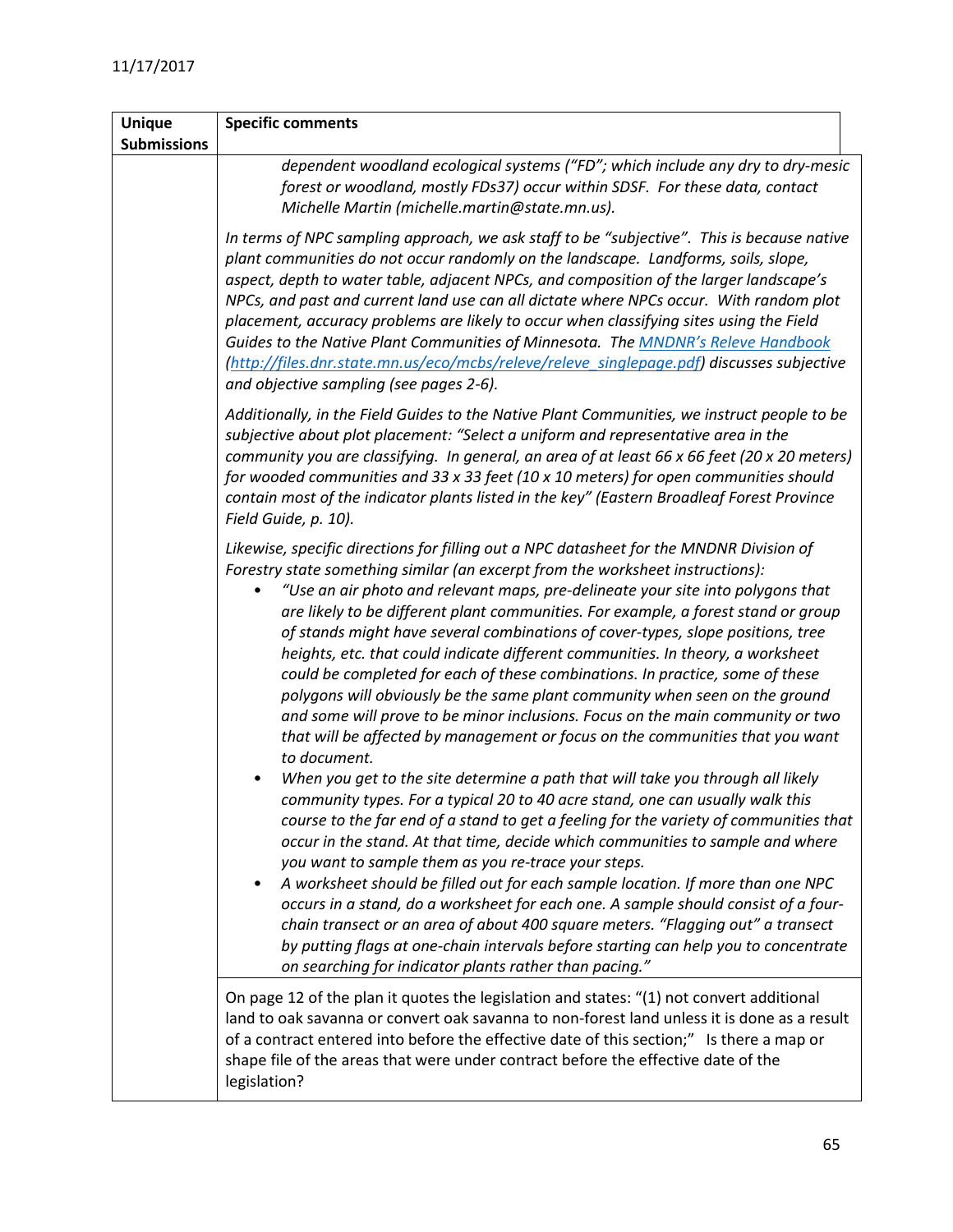| <b>Unique</b>      | <b>Specific comments</b>                                                                                                                                                                                                                                                                                                                                                                                                                                        |
|--------------------|-----------------------------------------------------------------------------------------------------------------------------------------------------------------------------------------------------------------------------------------------------------------------------------------------------------------------------------------------------------------------------------------------------------------------------------------------------------------|
| <b>Submissions</b> |                                                                                                                                                                                                                                                                                                                                                                                                                                                                 |
|                    | <b>DNR Response:</b> As indicated in Table 1 on p. 26, there are no plans to convert additional<br>land to oak savanna or convert oak savanna to non-forest land during the timeframe of<br>this plan; no contracts for this currently exist.                                                                                                                                                                                                                   |
|                    | On page 62 of the plan it shows the proposed thinning for 2017 -- 2022 Some questions<br>concerning these:                                                                                                                                                                                                                                                                                                                                                      |
|                    | 1) Stand 320 is a jack pine stand north of 233rd. It shows that as a thinning. It is unusual<br>to thin JP. What is the plan here and why?                                                                                                                                                                                                                                                                                                                      |
|                    | <b>DNR response:</b> See response to Site L.                                                                                                                                                                                                                                                                                                                                                                                                                    |
|                    | 2) Stand 414 by Carr's and Volhaber's is a oak stand that is almost 100 years old.<br>Inventory shows that it is high risk. Is the plan to thin it?                                                                                                                                                                                                                                                                                                             |
|                    | <b>DNR response:</b> The original prescription in the Anoka Sand Plain SFRMP was to clearcut<br>this stand along with the adjacent stand 358. At the stakeholders advisory group meetings<br>DNR has agreed to thin these stands rather than apply a rotation-aged harvest at this<br>time.                                                                                                                                                                     |
|                    | 3) Stand 329 is on trust land and is approaching 60 years old. Would it make sense to<br>regenerate half of it instead of thinning it and then in 15 years regenerate the other half<br>in order to lessen the visual impact? I believe there were some pockets of pine mortality<br>in this stand.                                                                                                                                                             |
|                    | <b>DNR response:</b> Stand 329 was selected for thinning in the original Anoka Sand Plain<br>SFRMP due to criteria in effect at that time. Since then some criteria have been adapted<br>(IE the rotation age of plantation red pine on School Trust land). This stand will be field<br>evaluated and a treatment will be determined. Decisions on treatment will be presented in<br>annual meetings as stated on page 42 and 43 of the draft Operational Plan. |
|                    | 4) In the old plan white pine rotation age was 150 years. Is that still the plan on forestry<br>land? School Trust land?                                                                                                                                                                                                                                                                                                                                        |
|                    | <b>DNR response:</b> The only change to rotation ages is for plantation red pine on School Trust<br>land. The Anoka Sand Plain SFRMP states that white pine will be managed as an uneven-<br>aged covertype and therefore doesn't have a rotation age. (Table 3.9 in ASP SFRMP)                                                                                                                                                                                 |
|                    | On page 63 of the plan it shows the rotation age harvest for 2017 - 2022 Some questions<br>concerning these:<br>1) Will the visual impact zones, as described in the MFRC guidelines, be established before<br>these are harvested? How will the harvest reflect the guideline recommendations?                                                                                                                                                                 |
|                    | <b>DNR response:</b> It's unknown at this time whether visual management zones will be<br>established before some sites are harvested. Visual impacts will be taken into account<br>regardless. For example, DNR has committed to treat stands 30 and 54 in 2-3 blocks rather<br>than removing the timber in one operation.                                                                                                                                     |
|                    | 2) Will the Silviculture Prescription Worksheets for these stands be available for public<br>review so the public can see the management plan for these stands? Will the oak in                                                                                                                                                                                                                                                                                 |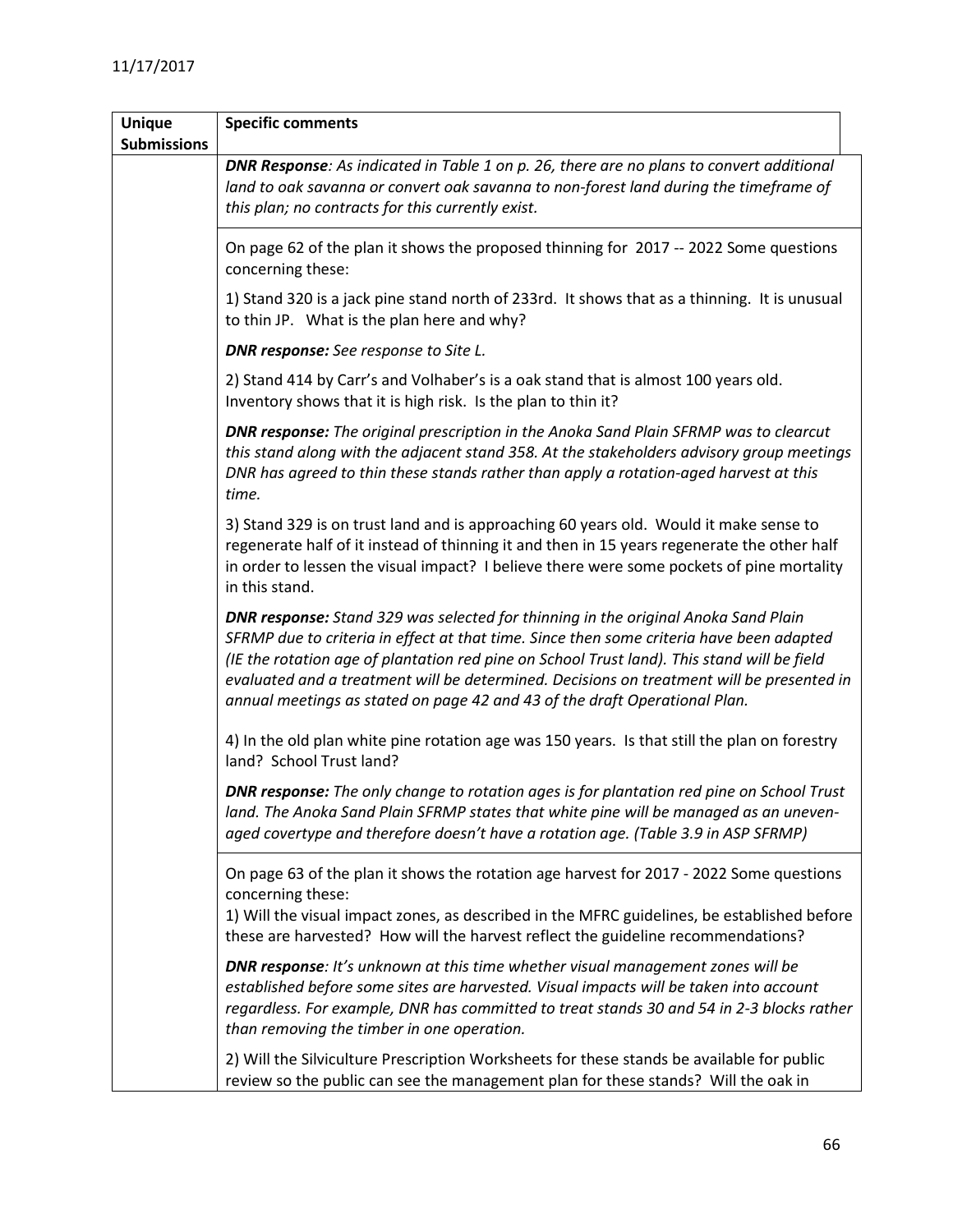| <b>Unique</b>      | <b>Specific comments</b>                                                                                                                                                                                                                                                                                                                                                                                                                                                                                                                                                                                                                                                                                                                                                                                                                                                                                                                                                                                                                                                                                                                             |  |
|--------------------|------------------------------------------------------------------------------------------------------------------------------------------------------------------------------------------------------------------------------------------------------------------------------------------------------------------------------------------------------------------------------------------------------------------------------------------------------------------------------------------------------------------------------------------------------------------------------------------------------------------------------------------------------------------------------------------------------------------------------------------------------------------------------------------------------------------------------------------------------------------------------------------------------------------------------------------------------------------------------------------------------------------------------------------------------------------------------------------------------------------------------------------------------|--|
| <b>Submissions</b> |                                                                                                                                                                                                                                                                                                                                                                                                                                                                                                                                                                                                                                                                                                                                                                                                                                                                                                                                                                                                                                                                                                                                                      |  |
|                    | Sections 16 & 36 be regenerated to mixed oak/pine stands? Will the oak in section 25 be<br>regenerate to mixed oak/pine?                                                                                                                                                                                                                                                                                                                                                                                                                                                                                                                                                                                                                                                                                                                                                                                                                                                                                                                                                                                                                             |  |
|                    | <b>DNR Response:</b> The silviculture prescription worksheets have been replaced by the Stand<br>Exam Layer which captures similar information. Stand Exam Layer information would be<br>available by request. Also, the management for the upcoming year will be shared at<br>annual meetings. The specific regeneration methods and species will be determined after<br>field visiting the stands and interdisciplinary review.                                                                                                                                                                                                                                                                                                                                                                                                                                                                                                                                                                                                                                                                                                                    |  |
|                    | On pages 66-69 of the plan is a map and proposed actions for habitat enhancement the<br>following comments pertain to the site letters: Site L -- This is regenerating jack pine<br>stand that has white pine regeneration scattered amongst it as well as scattered mature<br>oak. The plan to thin jack pine is curious and I would be interested in hearing what the<br>long term plan for this is.                                                                                                                                                                                                                                                                                                                                                                                                                                                                                                                                                                                                                                                                                                                                               |  |
|                    | <b>DNR Response:</b> The initial prescription for this site was to remove the jack pine and<br>reserve all hardwoods, thinning the stand. Previous foresters have indicated that jack pine<br>does not grow very well in SDSF. DNR will be field-evaluating this site and having<br>interdisciplinary review before deciding on a treatment regime.                                                                                                                                                                                                                                                                                                                                                                                                                                                                                                                                                                                                                                                                                                                                                                                                  |  |
|                    | On page 76 and 77 of the plan you have maps showing the forest inventory. A question I<br>had was how up to date is the stand information in ForestView? There is a lot of 15+<br>year old data on the site and I know we have done alterations since then. The inventory<br>map shows a 460 acre upland grass type that makes up most of the Uncas SNA. The<br>casual observer may think this is accurate but in fact there is probably less than 40 acres<br>of upland grass on the SNA. This was typed this way for two reasons: 1) we wanted to be<br>able to visually pick out the SNA on inventory maps as the one solid block. 2) we did not<br>want the timber species and volumes in the SNA skewing our planned cut numbers<br>because there was no guarantee that they were going to be cut, or if cut that the acreage<br>would stay in that covertype. The SNA is made up of oak forest, oak regeneration, conifer<br>regeneration, brushland, conifer forest, mixed stands, etc. At some point it would be<br>good to get an accurate covertype map of the area. Hopefully this would be included in<br>the SNA appendix to this plan. |  |
|                    | DNR Response: The forest inventory data in ForestView was last updated in 2013.<br>ForestView is an old application that is due for an upgrade. Under the "Stand Attributes"<br>column the "year of inventory" is listed. Field staff are continuously updating our forest<br>inventory data. The maps in our Operational Plan for Management of Sand Dunes State<br>Forest 2013-2022 use our latest forest inventory data which may not be reflected in the<br>ForestView application.                                                                                                                                                                                                                                                                                                                                                                                                                                                                                                                                                                                                                                                              |  |

## <span id="page-66-0"></span>Definitions/glossary

**Number of submissions that mentioned:** 1

**DNR paraphrase:** Clarify certain definitions of terms used in the plan (see comments). **Comments:**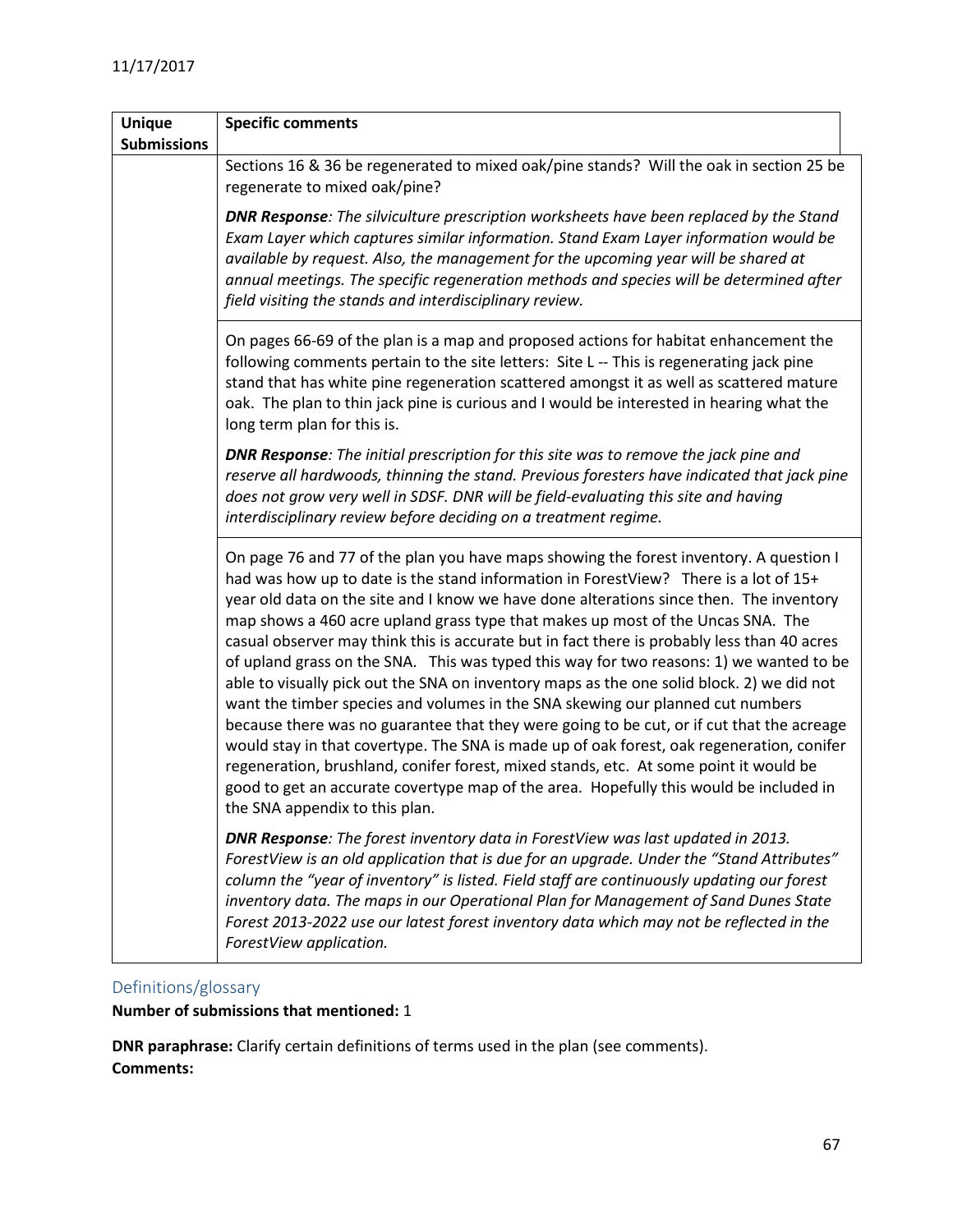| <b>Unique</b>      | <b>Specific comments</b>                                                                                                                                                                                                                                                                                                                                                                                                                                                                                                                                                                                                                                                                                                                                                                                                                                                                                                                                       |
|--------------------|----------------------------------------------------------------------------------------------------------------------------------------------------------------------------------------------------------------------------------------------------------------------------------------------------------------------------------------------------------------------------------------------------------------------------------------------------------------------------------------------------------------------------------------------------------------------------------------------------------------------------------------------------------------------------------------------------------------------------------------------------------------------------------------------------------------------------------------------------------------------------------------------------------------------------------------------------------------|
| <b>Submissions</b> |                                                                                                                                                                                                                                                                                                                                                                                                                                                                                                                                                                                                                                                                                                                                                                                                                                                                                                                                                                |
| $\mathbf{1}$       | They even seem to even struggle with a defining oak savanna with the following: oak<br>savanna: A type of savanna, or lightly forested grassland, where oaks are the dominant<br>trees. Typically 5% to 50% crown closure, these savannas were maintained historically<br>through wildfires set by lightning or humans, grazing, low precipitation, and/or poor<br>soil. So that would mean pasture lands with remnant, scattered oak would qualify.                                                                                                                                                                                                                                                                                                                                                                                                                                                                                                           |
|                    | <b>DNR Response:</b> In order to be consistent with the Native Plant Community Field Guide,<br>the definition of oak savanna will be clarified in the glossary to note that tree canopy<br>cover in oak savannas is "10-70% (typically 25-50%)" rather than "5-50%". This<br>combines the definition of "savanna" in the NPC field guide glossary with the specifics<br>listed for tree cover in the UPs14 "Southern Dry Savanna" description. In places where<br>the target for oak savanna is noted, a somewhat narrower range of 10-50% will be used.<br>This is because currently in many places, the tree and shrub layers in oak savannas have<br>become overgrown due to fire exclusion, the planting of pines and other tree and shrub<br>species, and the spread of non-native invasive shrubs. The restoration of a more open<br>canopy will allow the return and expansion of native oak savanna plant and animal<br>species needing more sunlight. |
|                    | On page 50 of the plan it states: "adaptive management: A decision process that<br>promotes flexible decision making in the face of uncertainty or changing conditions, and<br>allows for adaptation as the effect of management actions and outcomes become<br>better understood. Monitoring of conservation actions and outcomes is a key<br>component of adaptive management." I would add the word "and limitations" after the<br>word outcomes. Another key component of adaptive management would be<br>societal/political expectations. Some management action (prescribed burn, chemical<br>use) may work to achieve a goal but the societal concerns may not allow them which<br>would require adaptation to different techniques. Certainly this new plan is an<br>adaptation from the previous plan.                                                                                                                                                |
|                    | <b>DNR Response:</b> DNR agrees that "adaptive management" includes evaluating<br>management actions that result in success and/or failure and monitoring social/political<br>acceptance. DNR feels the statement "promotes flexible decision making in the face of<br>uncertainty or changing conditions" covers the points the commenter raises.                                                                                                                                                                                                                                                                                                                                                                                                                                                                                                                                                                                                             |
|                    | On page 50 of the plan it states: "conifer: A tree that bears cones and evergreen<br>needlelike or scale-like leaves. Conifers present in SDSF include red (Norway) pine,<br>white pine, jack pine, scotch pine, white spruce and redcedar." You could also include<br>Norway spruce, larch and white cedar.                                                                                                                                                                                                                                                                                                                                                                                                                                                                                                                                                                                                                                                   |
|                    | <b>DNR Response:</b> DNR acknowledges that the additional listed conifers occur in SDSF and<br>will make the change to the plan.                                                                                                                                                                                                                                                                                                                                                                                                                                                                                                                                                                                                                                                                                                                                                                                                                               |

## <span id="page-67-0"></span>Typo/error

**Number of submissions that mentioned:** 1

**DNR paraphrase:** A few errors need to be corrected (see comments). **DNR response:**